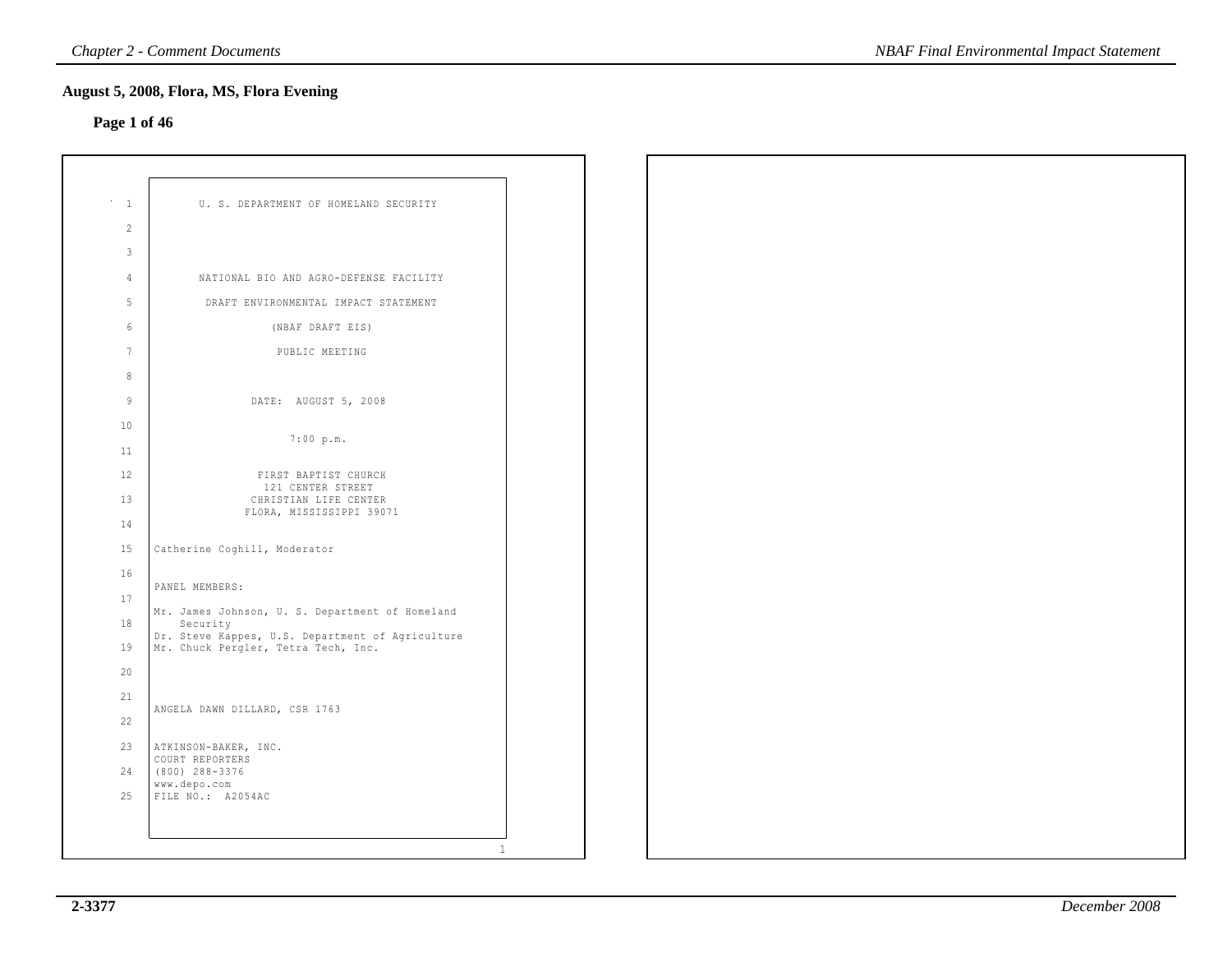## **Page 2 of 46**

| $\mathbf{1}$   | US DEPARTMENT OF HOMELAND SECURITY                                             |              |                |
|----------------|--------------------------------------------------------------------------------|--------------|----------------|
| $\overline{2}$ | NATIONAL BIO AND AGRO-DEFENSE FACILITY<br>DRAFT ENVIRONMENTAL IMPACT STATEMENT |              |                |
| 3              | (NBAF DRAFT EIS)                                                               |              |                |
| 4              |                                                                                |              | PAGE LINE      |
| 5              | WELCOME                                                                        | $\mathbf{1}$ | $\mathbf{1}$   |
| 6              |                                                                                |              |                |
| $\overline{7}$ | PRESENTATION                                                                   | 3            | $\mathbf{1}$   |
| 8              | OUESTION AND ANSWER SESSION                                                    |              |                |
|                | UNIDENTIFIED SPEAKER                                                           | 31           | - 5            |
| 9              | TUPPER ENGLAND                                                                 | 32           | 8              |
| 10             | FORMAL COMMENT SESSION                                                         |              |                |
| 11             |                                                                                | 35           | 19             |
| 12             | NELL WADE<br>SAMMY BLOSSOM                                                     | 37           | 13             |
| 13             | STANLEY SIMPSON<br>LESTER SPELL                                                | 38<br>39     | 16<br>12       |
|                | FLORETTA COLEMAN                                                               | 40           | 23             |
| 14             | TUPPER ENGLAND<br>CHARLES ENGLAND                                              | 41<br>44     | 16<br>1        |
| 1.5            | FRANK GARLETTS                                                                 | 46           | - 9            |
| 16             | KENT HOBLET<br>HALEY FISACKERLY                                                | 46<br>48     | 22<br>8        |
|                | MIKE KENT                                                                      | 50           | $\overline{4}$ |
| 17             | JASON DILLON                                                                   | 51           | 10             |
| 18             | LANNY PACE<br>CHIP ESTES                                                       | 52<br>54     | 11<br>16       |
|                | TIM HOWELL                                                                     | 57           | - 6            |
| 19             | BILL WASHINGTON                                                                | 58           | 14             |
|                | HAZEL CUNNINGHAM                                                               | 59           | 20             |
| 20             | REPRESENTATIVE PHILIP GUNN                                                     | 60           | 2              |
| 21             | RUDY HOLCOMB<br>LES CHILDRESS                                                  | 62<br>62     | 12<br>21       |
|                | MICHAEL KELLY                                                                  | 63           | 8              |
| 22             | JOHN TURNER                                                                    | 64           | 21             |
|                | BUCK COVINGTON                                                                 | 65           | 11             |
| 23             | MAYOR SCOTT GREAVES                                                            | 67           | 18             |
|                | EVELYN BROWN                                                                   | 68           | 22             |
| 24             | DAVE DZIELAK                                                                   | 70           | 7              |
| 25             | BIANCA GARNER                                                                  | 71           | 13             |
|                |                                                                                |              |                |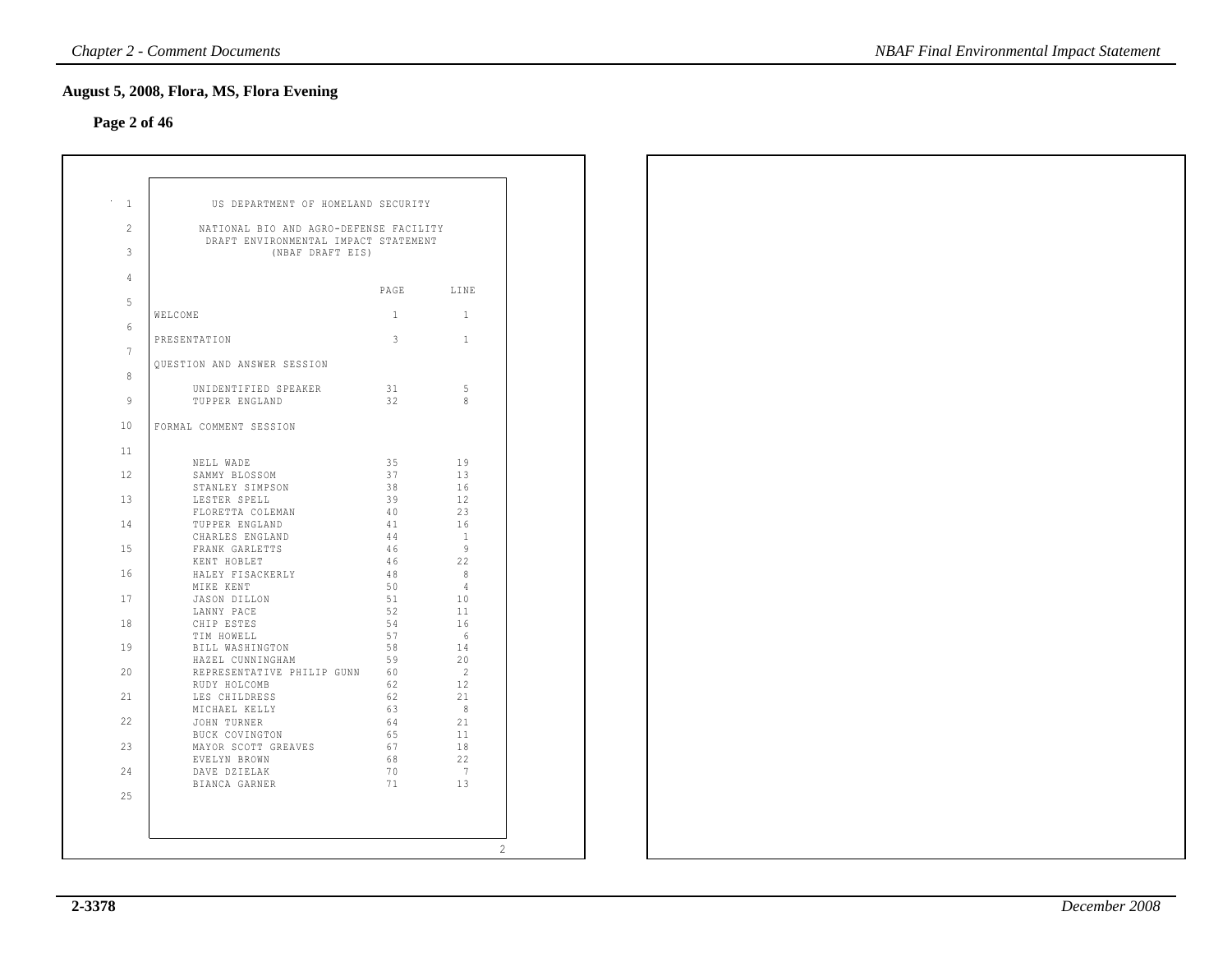## **Page 3 of 46**

| $\mathbf{1}$    | the facility, site characterization, security and    |  |
|-----------------|------------------------------------------------------|--|
| 2               | feasibility will all be factors.                     |  |
| 3               | I chair the DHS/USDA Steering Committee              |  |
| 4               | that will evaluate this information and make         |  |
| 5               | recommendations to the decision force under          |  |
| 6               | Secretary Jay Cohen. We expect a record of decision  |  |
| $7\phantom{.0}$ | to be in December of 2008. The site selected and     |  |
| 8               | construction will begin in 2010. The facility will   |  |
| 9               | be operational at 2015.                              |  |
| 10 <sub>o</sub> | Your comments are important to us. I said            |  |
| 11              | before the comment period ends August 25, 2008.      |  |
| 12              | There are many ways for you to submit comments. Any  |  |
| 13              | comments received by August 25 will be addressed in  |  |
| 14              | the final EIS. Please keep in mind, again, you do    |  |
| 15              | not have to make your comments tonight. You can      |  |
| 16              | provide comments at a later date with any of the     |  |
| 17              | methods you see here on the slide as long as they're |  |
| 18              | received by August 25. Thank you.                    |  |
| 19              | MS. CATHERINE COGHILL: Okay, that                    |  |
| 20              | concludes the presentation portion of the agenda for |  |
| 21              | this evening. What we'd like to do now is turn it    |  |
| 22              | over to question and answers. If no one has any      |  |
| 23              | questions and answers we'll go ahead and start with  |  |
| 24              | the comment period, but I'd like to offer up the     |  |
| 25              | opportunity if someone in the audience has a         |  |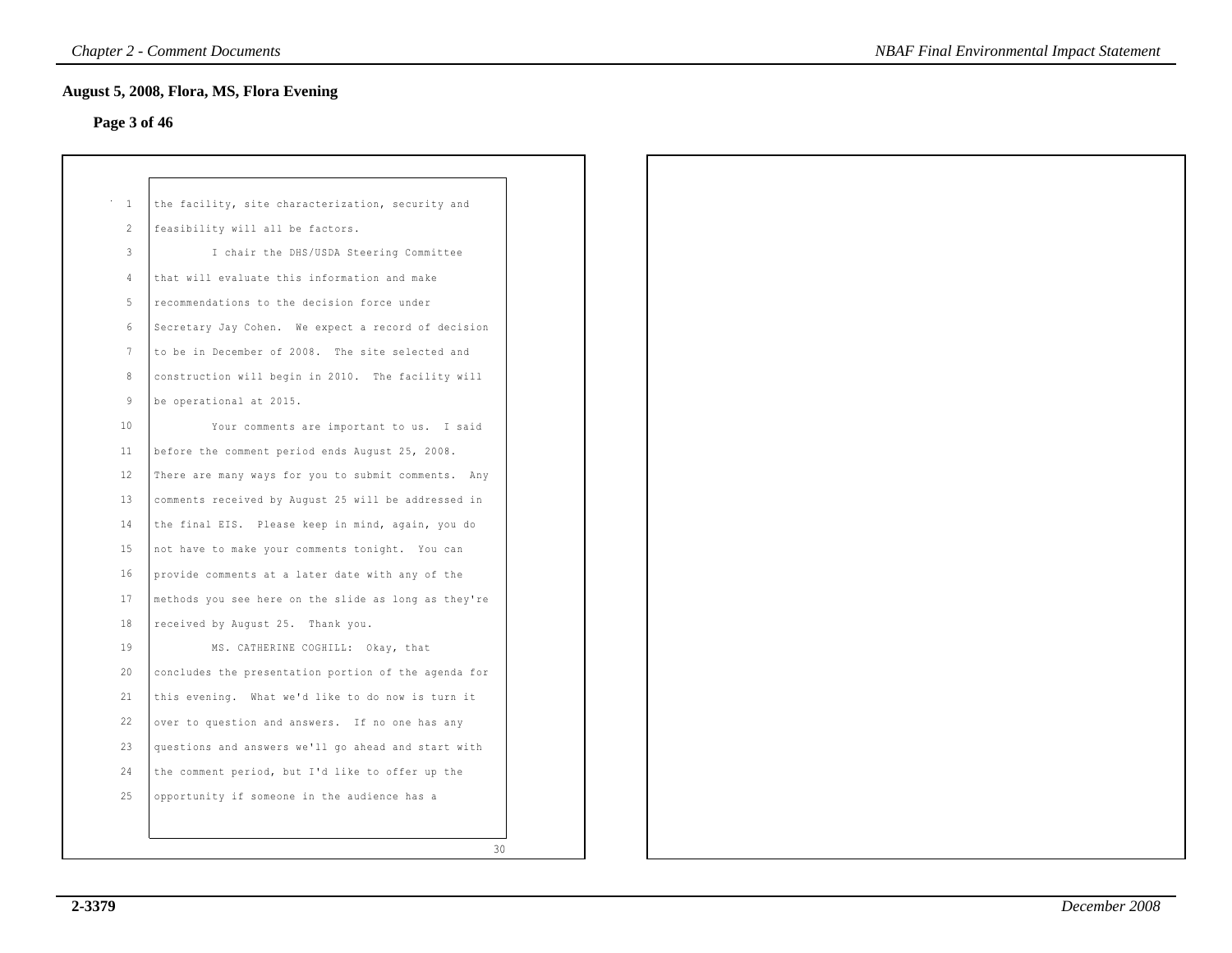## **Page 4 of 46**

|                                                                                                                   | <b>August 5, 2008, Flora, MS, Flora Evening</b>                                                                                                                                                                                                                                                                                                                                                                       |                                                                                                                                                                                                                                                                                                                                                                                                                                                                                                                                                                                                                                                                                                                                                                                                                                                   |
|-------------------------------------------------------------------------------------------------------------------|-----------------------------------------------------------------------------------------------------------------------------------------------------------------------------------------------------------------------------------------------------------------------------------------------------------------------------------------------------------------------------------------------------------------------|---------------------------------------------------------------------------------------------------------------------------------------------------------------------------------------------------------------------------------------------------------------------------------------------------------------------------------------------------------------------------------------------------------------------------------------------------------------------------------------------------------------------------------------------------------------------------------------------------------------------------------------------------------------------------------------------------------------------------------------------------------------------------------------------------------------------------------------------------|
| Page 4 of 46                                                                                                      |                                                                                                                                                                                                                                                                                                                                                                                                                       |                                                                                                                                                                                                                                                                                                                                                                                                                                                                                                                                                                                                                                                                                                                                                                                                                                                   |
| $\overline{1}$<br>$\overline{2}$<br>3<br>$\overline{4}$<br>5<br>6<br>$7\phantom{.0}$<br>8<br>$\overline{9}$<br>10 | question about what was presented and needs further<br>clarification, please come up to the microphone.<br>Yes, sir, come on.<br>UNIDENTIFIED SPEAKER: You mentioned that<br>you limited the study to three diseases; is that<br>correct?<br>MR. CHUCK PERGLER: Yes, we carried our<br>portion of the analysis to three.<br>UNIDENTIFIED SPEAKER: Is there any reason<br>to believe that the listed diseases in these | Comment No: 1<br>Issue Code: 21.0<br>DHS notes the commentor's concern that all possible pathogens to be studied at the NBAF are not<br>listed in the NBAF EIS. The pathogens to be studied at the NBAF as provided in Chapter 2, Section<br>2.2.1 of the NBAF EIS include Foot and Mouth Disease virus, Classical Swine Fever virus, Vesicular<br>Stomatitis virus, Rift Valley Fever virus, Nipah virus, Hendra virus, and African Swine Fever virus.<br>Should the NBAF be directed to study any pathogens not included in the list of pathogens included in<br>the NBAF EIS, DHS and USDA would conduct an evaluate of the new pathogen(s) to determine if the<br>potential challenges and consequences were bounded by the current study. If not, a new risk<br>assessment would be prepared and a separate NEPA evaluation may be required. |
| 11<br>12<br>13                                                                                                    | documents will be the only thing studied at this<br>facility?<br>MR. JAMES JOHNSON: Right now based on the                                                                                                                                                                                                                                                                                                            |                                                                                                                                                                                                                                                                                                                                                                                                                                                                                                                                                                                                                                                                                                                                                                                                                                                   |
| 14<br>15<br>16                                                                                                    | current threats that we have those are the eight<br>diseases that we plan to study and research.<br>Certainly without saying those diseases could                                                                                                                                                                                                                                                                     |                                                                                                                                                                                                                                                                                                                                                                                                                                                                                                                                                                                                                                                                                                                                                                                                                                                   |
| 17<br>18<br>19                                                                                                    | change. They will be in the animal mission section.<br>They will be in either the foreign animal diseases<br>or the zoonotic diseases. At this point in time                                                                                                                                                                                                                                                          |                                                                                                                                                                                                                                                                                                                                                                                                                                                                                                                                                                                                                                                                                                                                                                                                                                                   |
| 20<br>21                                                                                                          | that's the plan.<br>UNIDENTIFIED SPEAKER: I mean, my point is                                                                                                                                                                                                                                                                                                                                                         |                                                                                                                                                                                                                                                                                                                                                                                                                                                                                                                                                                                                                                                                                                                                                                                                                                                   |
| 22<br>23<br>24                                                                                                    | that there is no -- there really isn't any limit to<br>what you can study as long as it's related to<br>animals and animal disease.                                                                                                                                                                                                                                                                                   |                                                                                                                                                                                                                                                                                                                                                                                                                                                                                                                                                                                                                                                                                                                                                                                                                                                   |
| 25                                                                                                                | MR. JAMES JOHNSON: They're based on                                                                                                                                                                                                                                                                                                                                                                                   |                                                                                                                                                                                                                                                                                                                                                                                                                                                                                                                                                                                                                                                                                                                                                                                                                                                   |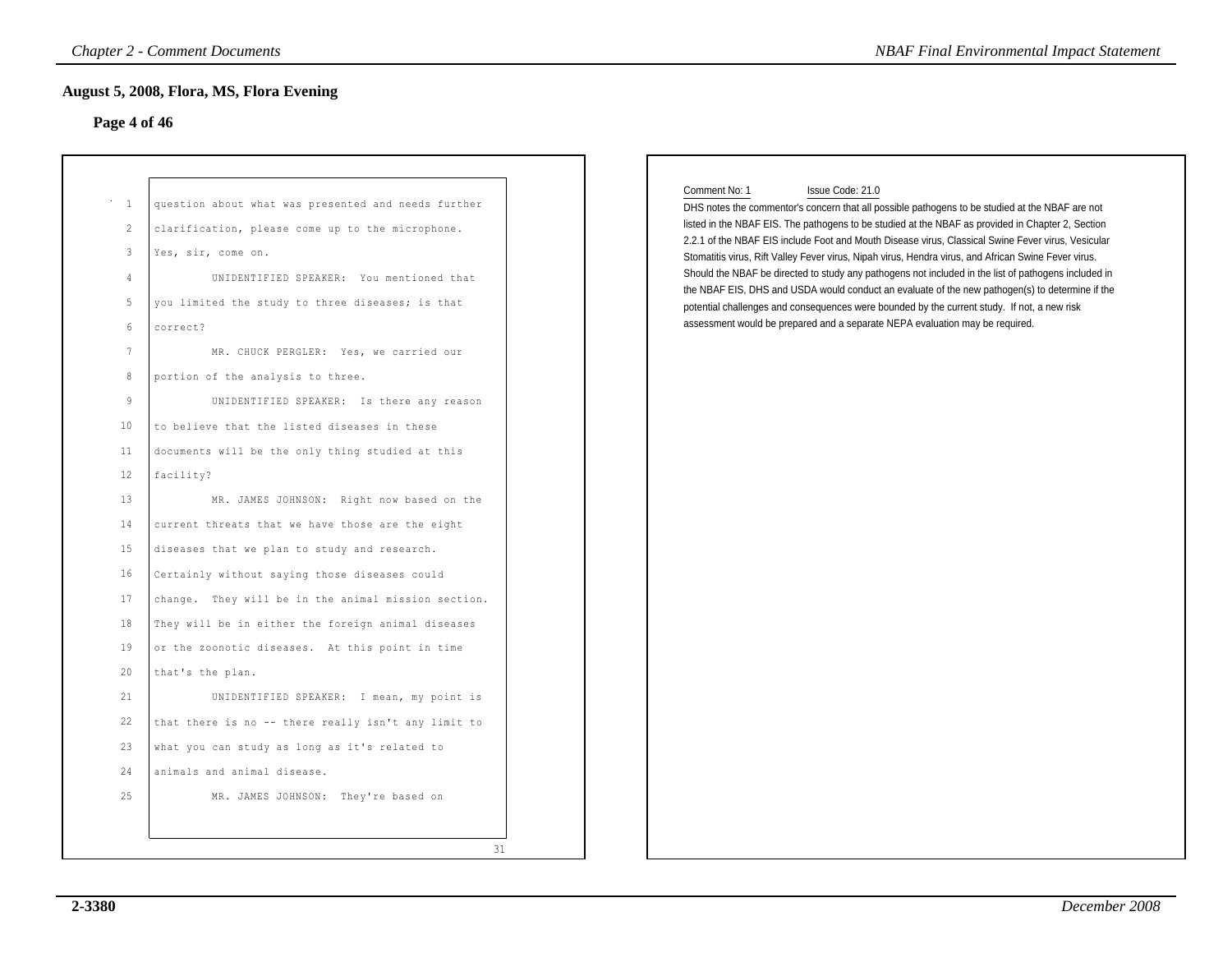## **Page 5 of 46**

|        |                                                                                                                                                                                                               | <b>Chapter 2 - Comment Documents</b>                                                                                                                                                                                                                                                                                                                                                                                                                                                                                                                                                                                                                                                                                                                                                                                                                                                                                                                                                                                                                                                                                                                                                                                                                     | <b>NBAF Final Environmental Impact Statement</b>                                                                                                                                                                                                                                                                                                                                                                                                                                                                                                                                                                                                                                                       |  |
|--------|---------------------------------------------------------------------------------------------------------------------------------------------------------------------------------------------------------------|----------------------------------------------------------------------------------------------------------------------------------------------------------------------------------------------------------------------------------------------------------------------------------------------------------------------------------------------------------------------------------------------------------------------------------------------------------------------------------------------------------------------------------------------------------------------------------------------------------------------------------------------------------------------------------------------------------------------------------------------------------------------------------------------------------------------------------------------------------------------------------------------------------------------------------------------------------------------------------------------------------------------------------------------------------------------------------------------------------------------------------------------------------------------------------------------------------------------------------------------------------|--------------------------------------------------------------------------------------------------------------------------------------------------------------------------------------------------------------------------------------------------------------------------------------------------------------------------------------------------------------------------------------------------------------------------------------------------------------------------------------------------------------------------------------------------------------------------------------------------------------------------------------------------------------------------------------------------------|--|
|        |                                                                                                                                                                                                               | <b>August 5, 2008, Flora, MS, Flora Evening</b>                                                                                                                                                                                                                                                                                                                                                                                                                                                                                                                                                                                                                                                                                                                                                                                                                                                                                                                                                                                                                                                                                                                                                                                                          |                                                                                                                                                                                                                                                                                                                                                                                                                                                                                                                                                                                                                                                                                                        |  |
|        | Page 5 of 46                                                                                                                                                                                                  |                                                                                                                                                                                                                                                                                                                                                                                                                                                                                                                                                                                                                                                                                                                                                                                                                                                                                                                                                                                                                                                                                                                                                                                                                                                          |                                                                                                                                                                                                                                                                                                                                                                                                                                                                                                                                                                                                                                                                                                        |  |
| 1 12.5 | <sup>1</sup><br>$\overline{2}$<br>$\mathbf{3}$<br>$\overline{4}$<br>5<br>6<br>$7\phantom{.0}$<br>$\,8\,$<br>9<br>10<br>11<br>12<br>13<br>14<br>15<br>16<br>17<br>18<br>19<br>20<br>21<br>22<br>23<br>24<br>25 | threats that -- based on what we're seeing in the<br>world. That is what we really focus our research<br>on. It could change down the road.<br>UNIDENTIFIED SPEAKER: Okay, thank you.<br>MS. CATHERINE COGHILL: Anyone else have a<br>question? Yes, ma'am.<br>MS. TUPPER ENGLAND: I was reading about<br>your meeting that you had in Butner, North Carolina,<br>they're very concerned about what's going to happen<br>to the waste water. I talked with a counselman this<br>morning, they're having their meeting tonight to see<br>if they want to recommend or not recommend y'all<br>coming up to North Carolina. I heard y'all may be<br>voted against it, and their concern is waste water<br>and what you're going to do with it and how you're<br>going to say you're going to purify it. What is<br>that going to do to our water system here in Flora?<br>What are y'all planning on doing with it and how do<br>you plan on making it safe for us? Where is it<br>going in our water system?<br>MR. JAMES JOHNSON: The water that we have<br>at the facility will be treated before it's<br>released. It's a requirement that it has to be<br>sterile before we release it. We don't release<br>waste water off site, we treat it on site. | Comment No: 1<br>Issue Code: 12.5<br>DHS notes the commentor's wastewater treatment concerns. The NBAF EIS Section 3.3.5.1.4<br>describes the Town of Flora's wastewater treatment process and capacity. On average the system is<br>at approximately 33% of its total capacity and a 10-inch gravity sewer line servicing the Flora<br>Industrial Park has 100% excess flow rate capacity. The EIS Section 3.13.1 describes the NBAF's<br>soild and liquid waste management methodologies. Section 3.3.5.3.1 describes Flora's proposed<br>municipal potable water upgrades including additional groundwater well(s) with 720,000 gpd capacity<br>and a 300,000-gallon on site elevated storage tank. |  |
|        |                                                                                                                                                                                                               | 32                                                                                                                                                                                                                                                                                                                                                                                                                                                                                                                                                                                                                                                                                                                                                                                                                                                                                                                                                                                                                                                                                                                                                                                                                                                       |                                                                                                                                                                                                                                                                                                                                                                                                                                                                                                                                                                                                                                                                                                        |  |

#### Comment No: 1 Issue Code: 12.5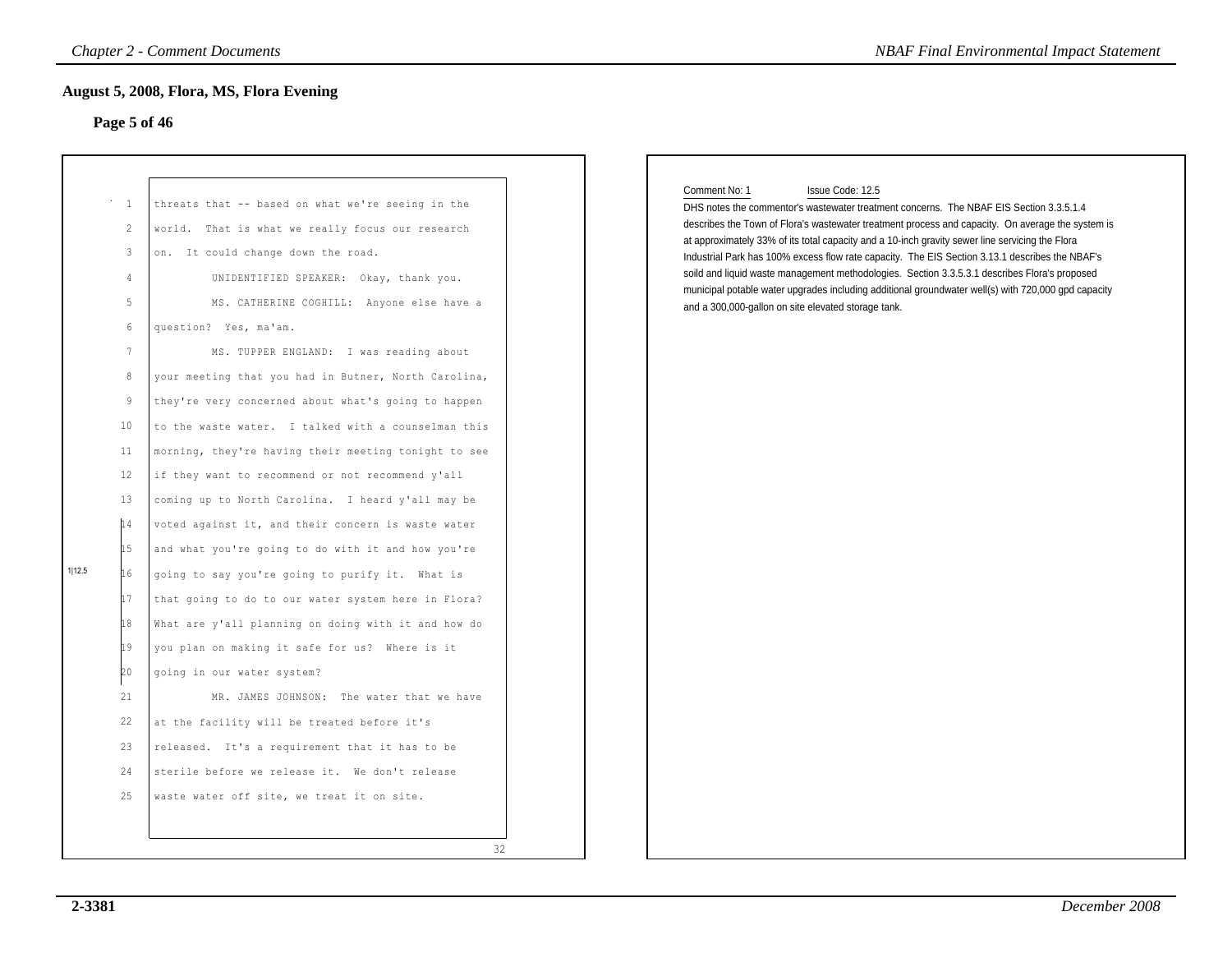## **Page 6 of 46**

| Page 6 of 46                                                                                                                                                                                       |                                                                                                                                                                                                                                                                                                                                                                                                                                                                                                                                                                                                                                                                                                                                                                                                                                                                                                                                               |                                                                                                                                                                                                                                                                                                                                                                                                                                                                                                                                                                                                                                                                                        |
|----------------------------------------------------------------------------------------------------------------------------------------------------------------------------------------------------|-----------------------------------------------------------------------------------------------------------------------------------------------------------------------------------------------------------------------------------------------------------------------------------------------------------------------------------------------------------------------------------------------------------------------------------------------------------------------------------------------------------------------------------------------------------------------------------------------------------------------------------------------------------------------------------------------------------------------------------------------------------------------------------------------------------------------------------------------------------------------------------------------------------------------------------------------|----------------------------------------------------------------------------------------------------------------------------------------------------------------------------------------------------------------------------------------------------------------------------------------------------------------------------------------------------------------------------------------------------------------------------------------------------------------------------------------------------------------------------------------------------------------------------------------------------------------------------------------------------------------------------------------|
| <sup>1</sup><br>$\mathbf{2}$<br>$\mathbf{3}$<br>4<br>5<br>6<br>$7\phantom{.0}$<br>8<br>9<br>10<br>11<br>12<br>13<br>14<br>15<br>2 12.1<br>16<br>L <sub>7</sub><br>18<br>19<br>20<br>21<br>22<br>23 | Everything is treated on site before it's released.<br>The air is filtered, the water is boiled and<br>sterilized, or sterilized. The issue of releasing<br>off site is moot, and we communicated that to the<br>site in North Carolina in the past. They make their<br>own decisions, but everything is treated on site,<br>we're all self contained.<br>MS. TUPPER ENGLAND: Can I have a follow up<br>question?<br>MS. CATHERINE COGHILL: I'm sorry.<br>MS. TUPPER ENGLAND: Can I have a follow<br>up?<br>MS. CATHERINE COGHILL: Yes, if you could<br>please come to the microphone. Thank you.<br>MS. TUPPER ENGLAND: Is that what you do at<br>Plum Island now?<br>MR. JAMES JOHNSON: Yes.<br>MS. TUPPER ENGLAND: And you release it<br>where, in the water around the island?<br>MR. JAMES JOHNSON: We treat it on site on<br>Plum Island and we release it back out.<br>UNIDENTIFIED SPEAKER: Have you ever had a<br>problem with that? | Comment No: 2<br>Issue Code: 12.1<br>DHS notes the commentor's discharge and release concerns. The NBAF EIS Section 3.3.6.3.4<br>describes the potential options for providing NBAF wastewater treatment on Plum Island. The NBAF<br>EIS Section 3.12.6.1 describes a Phase One Environmental Site Assessment conducted in 2007 and<br>through state and federal environmental databases research; the primary environmental concerns<br>involve former waste management practices and the potential for contamination from the island's<br>extensive fuel storage and distribution system. The EIS Section 3.13.7 describe the methodolgies for<br>liquid and solid waste management. |

#### Comment No: 2 Issue Code: 12.1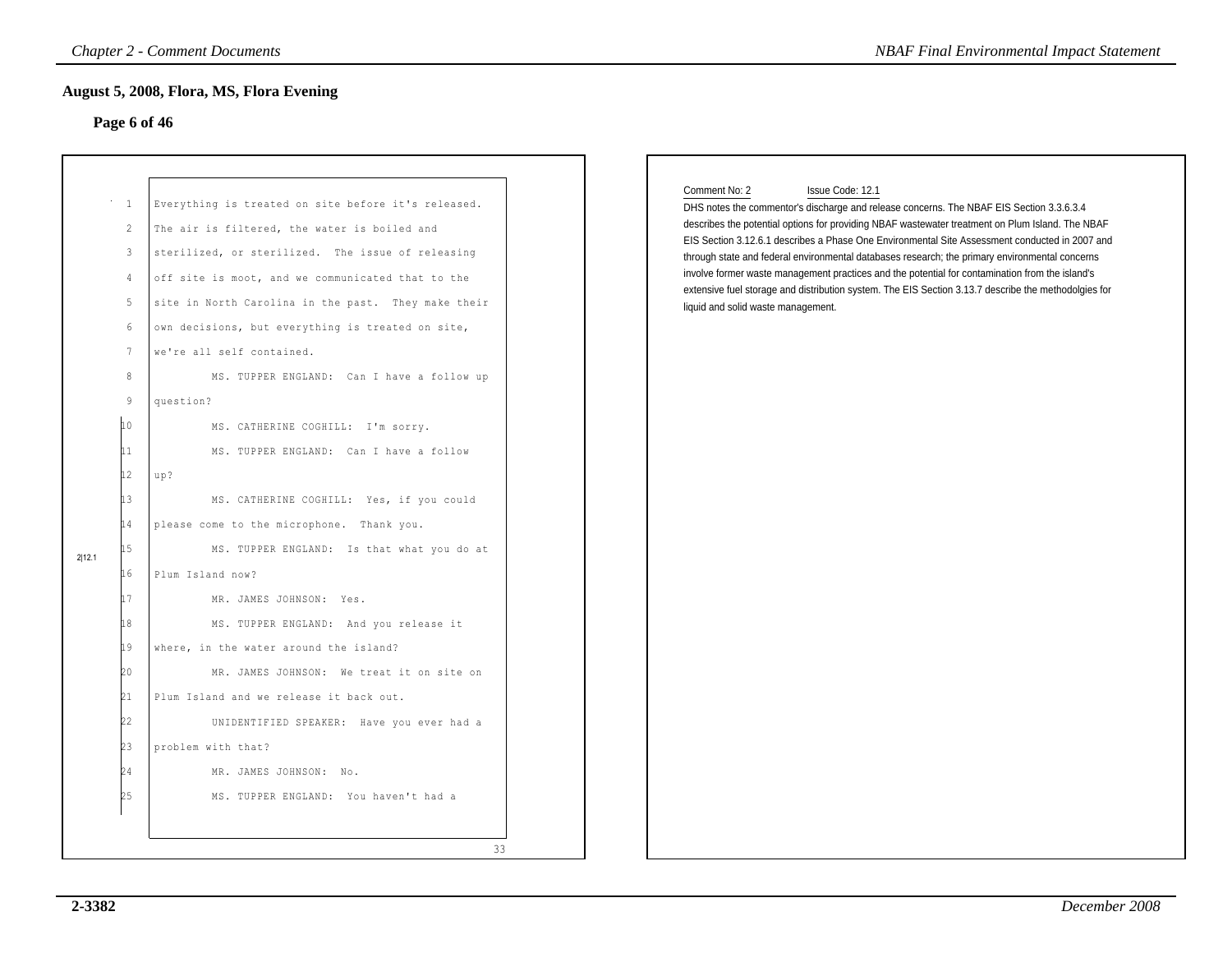## **Page 7 of 46**

|                |                 | August 5, 2008, Flora, MS, Flora Evening             |
|----------------|-----------------|------------------------------------------------------|
|                |                 | Page 7 of 46                                         |
|                |                 |                                                      |
|                |                 |                                                      |
|                | $\mathbf{1}$    | problem with that?                                   |
|                | 2               | MR. JAMES JOHNSON: No.                               |
|                | 3               | MS. TUPPER ENGLAND: Because I know y'all             |
| 2 12.1 (cont.) | $\overline{4}$  | had a leak that had not reported for a couple years  |
|                | 5               | and it upset some of the senators up there. I        |
|                | 6               | didn't know if you had problems with the water.      |
|                | $7\phantom{.0}$ | MR. JAMES JOHNSON: Well, we're                       |
|                | $^{\rm 8}$      | scientifically checked, not only by ourselves but by |
|                | $\overline{9}$  | the State of New York. We are frequently monitored   |
|                | 10              | and will be at NBAF. --                              |
|                | 11              | MS. CATHERINE COGHILL: Any other questions           |
|                | 12              | from the audience at this time?                      |
|                | 13              | Okay, what we would like to do is next on            |
|                | 14              | our agenda is formal comments here today at the      |
|                | 15              | meeting, and just to let you know the parameters     |
|                | 16              | that we all like to work together on for this        |
|                | 17              | portion of the meeting. And, again, to accommodate   |
|                | 18              | everyone who signed in and would like to speak.      |
|                | 19              | First of all, each person has three                  |
|                | 20              | minutes, and I will help you, guide you as to where  |
|                | 21              | you are on the clock. We time it at three minutes a  |
|                | 22              | piece for speaking, would you please respect that.   |
|                | 23              | If you have some point in time where you have not    |
|                | 24              | finished your comment and your three minutes are up, |
|                | 25              | please do take a seat because we want to make sure   |
|                |                 |                                                      |
|                |                 | 34                                                   |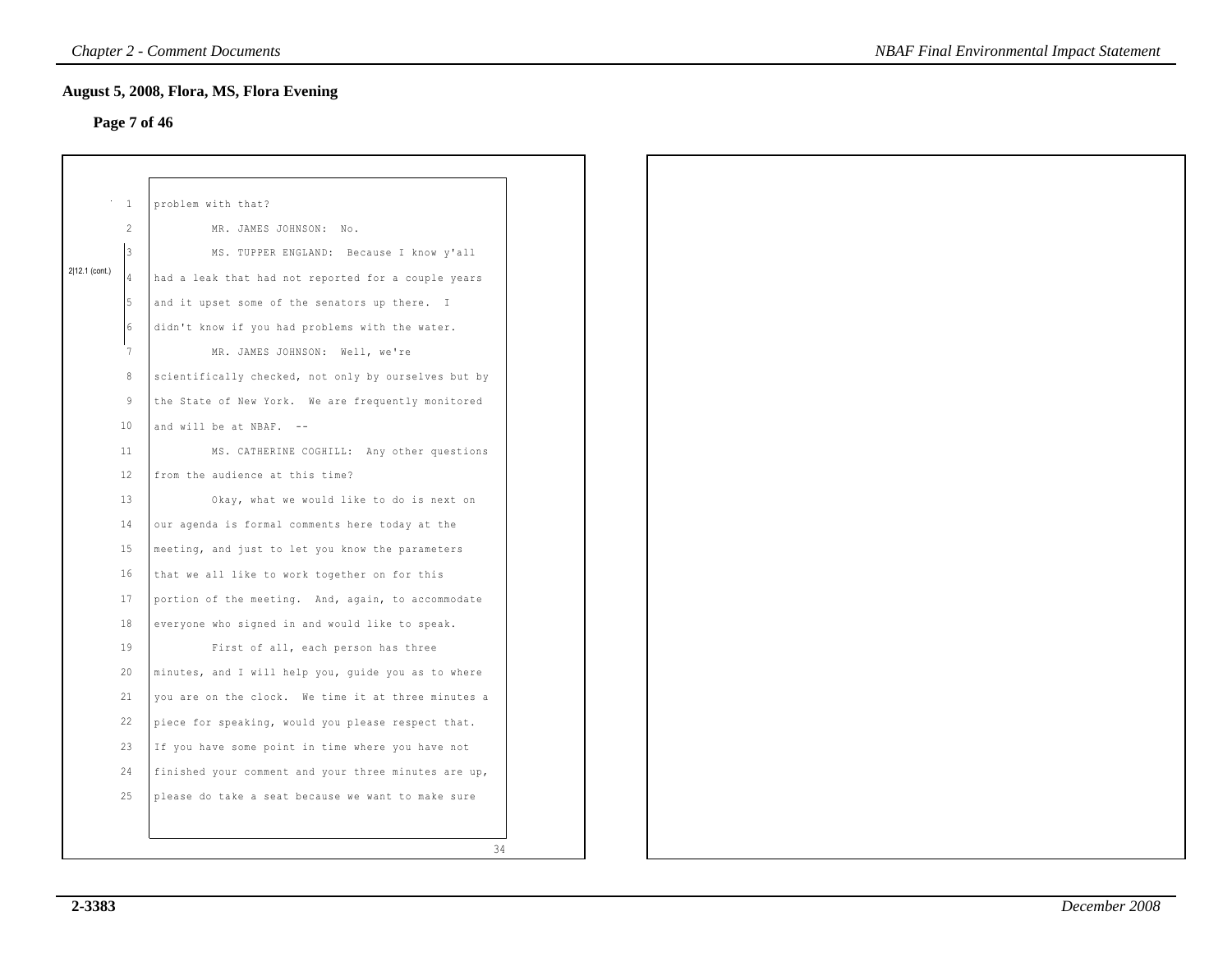## **Page 8 of 46**

|       | Page 8 of 46                                                                                                              | August 5, 2008, Flora, MS, Flora Evening                                                                                                                                                                                                                                                                                                                                                                                                                                                                                                                                                                                                                                                                                                                                                   |                                                                                                                                                                                                                                                                                                                                                                                                                            |
|-------|---------------------------------------------------------------------------------------------------------------------------|--------------------------------------------------------------------------------------------------------------------------------------------------------------------------------------------------------------------------------------------------------------------------------------------------------------------------------------------------------------------------------------------------------------------------------------------------------------------------------------------------------------------------------------------------------------------------------------------------------------------------------------------------------------------------------------------------------------------------------------------------------------------------------------------|----------------------------------------------------------------------------------------------------------------------------------------------------------------------------------------------------------------------------------------------------------------------------------------------------------------------------------------------------------------------------------------------------------------------------|
|       | $\mathbf{1}$<br>2<br>3<br>$\overline{4}$<br>5<br>6<br>$7\phantom{.0}$<br>8<br>9<br>10<br>11<br>12<br>13<br>14<br>15<br>16 | everyone has a chance to speak.<br>As a point of process and clarification, I<br>would just like to state that where we are in this<br>process, if you pose a question in your statement,<br>under the National Environmental Policy Act we're<br>not going to answer those now because what we have<br>to do is to take all those comments and all those<br>questions and respond to them with a scientific<br>analysis if that's appropriate, and put those<br>responses in writing in a final response document.<br>So anyone, if you pose a question it's that<br>we're being disrespectful, we're following the<br>process.<br>Okay, at this point in time I will call for<br>a certain speaker, and that is Mr. Mike Kent, if you<br>could please come up to the microphone. Okay, I | Comment No: 1<br>Issue Code: 9.5<br>DHS notes the commentor's climate concerns. Each alternative site's climate was described in<br>Section 3.4 of the NBAF EIS. Site specific climatic conditions were considered in developing<br>infrastructure criteria such as fuel and water usage. Quality of life factors such as emergency<br>response capabilities to potential climatic events are described in Section 3.10.5. |
|       | 17                                                                                                                        | will keep an eye out, if Mr. Kent comes back we will                                                                                                                                                                                                                                                                                                                                                                                                                                                                                                                                                                                                                                                                                                                                       |                                                                                                                                                                                                                                                                                                                                                                                                                            |
|       | 18<br>19                                                                                                                  | let him speak. We'll continue with Ms. Nell Wade.<br>MS. NELL WADE: Okay, I live in Flora,                                                                                                                                                                                                                                                                                                                                                                                                                                                                                                                                                                                                                                                                                                 |                                                                                                                                                                                                                                                                                                                                                                                                                            |
|       | 20                                                                                                                        | Madison County. And I was questioning, Plum Island                                                                                                                                                                                                                                                                                                                                                                                                                                                                                                                                                                                                                                                                                                                                         |                                                                                                                                                                                                                                                                                                                                                                                                                            |
| 1 9.5 | 21                                                                                                                        | is only proposed site that has low risk when she                                                                                                                                                                                                                                                                                                                                                                                                                                                                                                                                                                                                                                                                                                                                           |                                                                                                                                                                                                                                                                                                                                                                                                                            |
|       | 22                                                                                                                        | said that -- issues. And it's colder climate and                                                                                                                                                                                                                                                                                                                                                                                                                                                                                                                                                                                                                                                                                                                                           |                                                                                                                                                                                                                                                                                                                                                                                                                            |
|       | 23                                                                                                                        | isolation, that's a direct contrast to us here in                                                                                                                                                                                                                                                                                                                                                                                                                                                                                                                                                                                                                                                                                                                                          |                                                                                                                                                                                                                                                                                                                                                                                                                            |
|       | 24                                                                                                                        | Flora.                                                                                                                                                                                                                                                                                                                                                                                                                                                                                                                                                                                                                                                                                                                                                                                     |                                                                                                                                                                                                                                                                                                                                                                                                                            |
|       | 25                                                                                                                        | I question potentially, also, economic and                                                                                                                                                                                                                                                                                                                                                                                                                                                                                                                                                                                                                                                                                                                                                 |                                                                                                                                                                                                                                                                                                                                                                                                                            |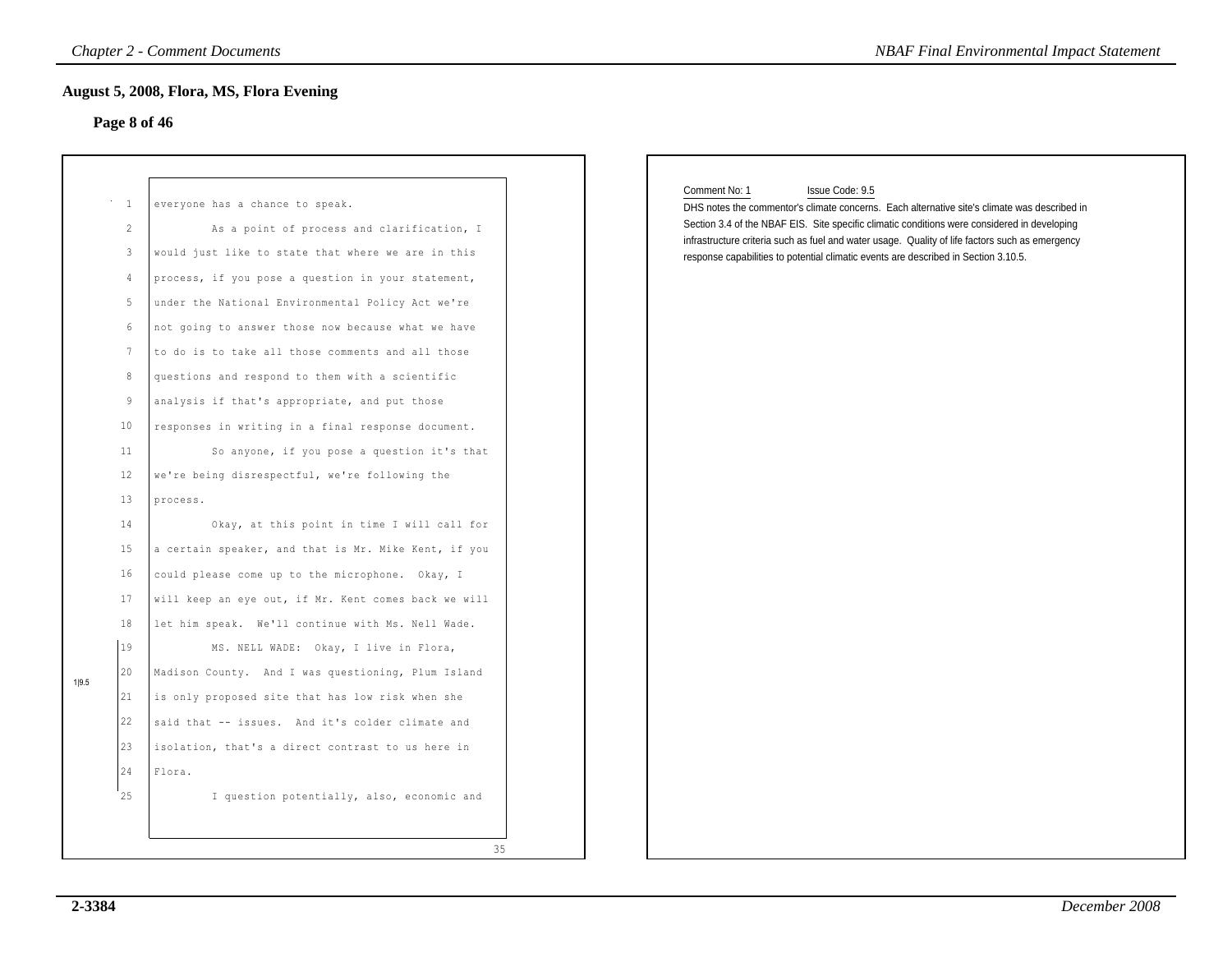## **Page 9 of 46**

|                                                                 |                                                                      | <b>Chapter 2 - Comment Documents</b>                                                                                                                                                                                                                                                                                                                                                                                                                                                                                                                                                  | <b>NBAF Final Environmental Impact Statement</b>                                                                                                                                                                                                                                                                                                                                                                                                                                                                                                                                                                                                                                                                                                                                                                                                                                                                                                                                                                                                                                                                                                                                                                                                                             |
|-----------------------------------------------------------------|----------------------------------------------------------------------|---------------------------------------------------------------------------------------------------------------------------------------------------------------------------------------------------------------------------------------------------------------------------------------------------------------------------------------------------------------------------------------------------------------------------------------------------------------------------------------------------------------------------------------------------------------------------------------|------------------------------------------------------------------------------------------------------------------------------------------------------------------------------------------------------------------------------------------------------------------------------------------------------------------------------------------------------------------------------------------------------------------------------------------------------------------------------------------------------------------------------------------------------------------------------------------------------------------------------------------------------------------------------------------------------------------------------------------------------------------------------------------------------------------------------------------------------------------------------------------------------------------------------------------------------------------------------------------------------------------------------------------------------------------------------------------------------------------------------------------------------------------------------------------------------------------------------------------------------------------------------|
|                                                                 | Page 9 of 46                                                         | August 5, 2008, Flora, MS, Flora Evening                                                                                                                                                                                                                                                                                                                                                                                                                                                                                                                                              |                                                                                                                                                                                                                                                                                                                                                                                                                                                                                                                                                                                                                                                                                                                                                                                                                                                                                                                                                                                                                                                                                                                                                                                                                                                                              |
| 2 15.5;<br>3 23.0<br>4 21.5                                     | 8                                                                    | environmental damage to Flora with all said being<br>short term, high cost from construction on the<br>island, which I understand is one of the questions<br>that y'all are going to answer later.<br>The Rift Valley Fever that you introduced<br>to -- could potentially introduce to all those<br>receptive hosts of mosquitoes could be much worse<br>than West Nile, which we certainly have a problem                                                                                                                                                                           | Comment No: 2<br>Issue Code: 15.5<br>Specifically, DHS would offer coordination and training to local medical personnel regarding the<br>effects of pathogens to be studied at the NBAF. Emergency management plans would also include<br>training for local law enforcement, health care, and fire and rescue personnel<br>Comment No: 3<br>Issue Code: 23.0<br>As described in Section 2.3.1 of the NBAF EIS, DHS's site selection criteria included, but were not<br>limited to, such factors as proximity to research capabilities and workforce. As such, some but not all<br>of the sites selected for analysis as reasonable alternatives in the NBAF EIS are located in suburban<br>or semi-urban areas. Nevertheless, it has been shown that modern biosafety laboratories can be<br>safely operated in populated areas. An example is the Centers for Disease Control and Prevention in<br>downtown Atlanta, Georgia, where such facilities employ modern biocontainment technologies and                                                                                                                                                                                                                                                                          |
| 5 13.5                                                          | 9<br>10<br> 11<br>12<br>13                                           | with now. How would you stop the spreading of that<br>to mosquitos? And wildlife interact directly with<br>domestic animals here, and what effect if<br>contaminated, because they're in and out of pastures<br>all the time.                                                                                                                                                                                                                                                                                                                                                         | safety protocols, such as would be employed in the design, construction, and operation of the NBAF.<br>Comment No: 4<br>Issue Code: 21.5<br>DHS notes the commenter's concerns regarding safe facility operations. The NBAF would be<br>designed, constructed, and operated to ensure the maximum level of public safety and to fulfill all<br>necessary requirements to protect the environment. An analysis of potential consequences of a<br>pathogen (e.g., Rift Valley fever virus) becoming established in native mosquito populations is<br>addressed in Sections 3.8.9, 3.10.9, and 3.14.                                                                                                                                                                                                                                                                                                                                                                                                                                                                                                                                                                                                                                                                            |
| 3 23.0<br>(cont.)<br>2 15.5<br>$(cont.)$ ;<br>3 23.0<br>(cont.) | 14<br>15<br>16<br>17<br>18<br>19<br>20<br>21<br>22<br>23<br>24<br>25 | Whitetail deer were eradicated on Plum<br>Island, I understand, and that is the way y'all took<br>care of it over there. Could not some of these<br>agents be studied more safely at their port of<br>origin. -- in to here and to introduce this in the<br>country is going to mean problems with containers<br>with them coming in. I would hate to see us bring<br>them in on purpose.<br>What cost is borne by Mississippi citizens<br>up from emergency responses. We have a volunteer<br>fire department here in Flora currently.<br>And does the railroad track with shipments | Comment No: 5<br>Issue Code: 13.5<br>DHS notes the commentor's concern regarding potential adverse effects of an accidental release on<br>domestic animals in the vicinity of the Flora Industrial Park Site. The potential impacts of an<br>accidental release on wildlife are addressed in Section 3.8.9. The NBAF EIS acknowledges the<br>potential susceptibility of domestic cats and dogs, and the potential for significant impacts on wildlife<br>in the event of an accidental release. However, the risk of such a release is extremely low (see<br>Section 3.14). It has been shown that modern biosafety laboratories can be safely operated in<br>populated areas and in areas with abundant wildlife. State-of-the-art biocontainment facilities such as<br>the Centers for Disease Control and Prevention in downtown Atlanta, Georgia, employ modern<br>biocontainment technologies and safety protocols, such as would be employed in the design,<br>construction, and operation of NBAF. Furthermore, the purpose of NBAF is to combat diseases that<br>could have significant effects on doestic animals and. wildlife. Research at the NBAF would include<br>the development of vaccines that could prevent adverse impacts from a foreign introduction. |
|                                                                 |                                                                      | 36                                                                                                                                                                                                                                                                                                                                                                                                                                                                                                                                                                                    |                                                                                                                                                                                                                                                                                                                                                                                                                                                                                                                                                                                                                                                                                                                                                                                                                                                                                                                                                                                                                                                                                                                                                                                                                                                                              |

#### Comment No: 2 Issue Code: 15.5

#### Comment No: 3 Issue Code: 23.0

#### Comment No: 4 Issue Code: 21.5

#### Comment No: 5 Issue Code: 13.5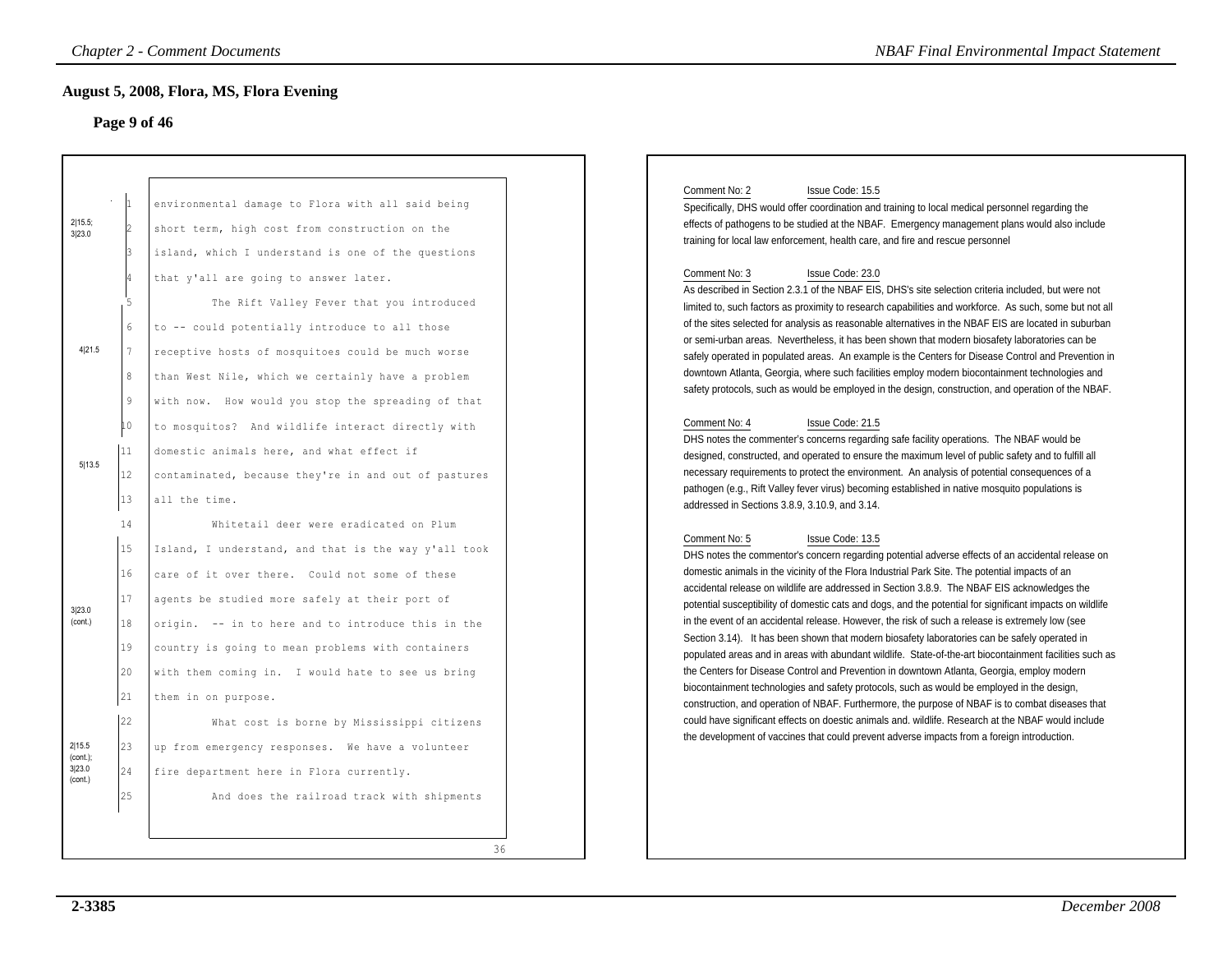# **Page 10 of 46**

|                                                 |                                                                                           | August 5, 2008, Flora, MS, Flora Evening<br>Page 10 of 46                                                                                                                                                                                                                                                                                                                                                                                                                                                                                                                                                                                                                         |
|-------------------------------------------------|-------------------------------------------------------------------------------------------|-----------------------------------------------------------------------------------------------------------------------------------------------------------------------------------------------------------------------------------------------------------------------------------------------------------------------------------------------------------------------------------------------------------------------------------------------------------------------------------------------------------------------------------------------------------------------------------------------------------------------------------------------------------------------------------|
| 6 3.0<br>4 21.5<br>(cont.)<br>2 15.5<br>(cont.) | 2<br>3<br>5<br>$\epsilon$<br>7<br>8<br>$\overline{9}$<br>10<br>11<br>12<br>13<br>14<br>15 | in close proximity may be additional risk.<br>Reporting of contamination in -- facilities<br>has been faulty and transparency has been lacking.<br>So I wonder what y'all are going to do to address<br>that in the future.<br>And, also, the question whether the<br>proliferation of having this research on facilities,<br>if that actually increases the risk?<br>Currently, our economic impacts -- for by<br>wildlife contamination then that is certainly a<br>local issue. Thank you.<br>MS. CATHERINE COGHILL: Sammy Blossom.<br>MR. SAMMY BLOSSOM: Good evening. I'm<br>Sammy Blossom, I work for the Mississippi<br>Cattlemen's Association, serving as Executive Vice |
| 1 24.5                                          | 16<br>17<br>18<br>19<br>20<br>21<br>22<br>23<br>24<br>$\frac{1}{25}$                      | President. I'm here tonight representing the<br>officers of our association. We appreciate<br>certainly the Government's efforts on our behalves<br>in protecting the health of our herds. It's most<br>important to us. As you know, agriculture is the<br>largest part of the US economy, and the cattle<br>industry is the largest part of agriculture. It's<br>our livelihood.<br>In Mississippi cattle are grown in all of<br>our 82 counties, and there are 20,000 beef producers                                                                                                                                                                                           |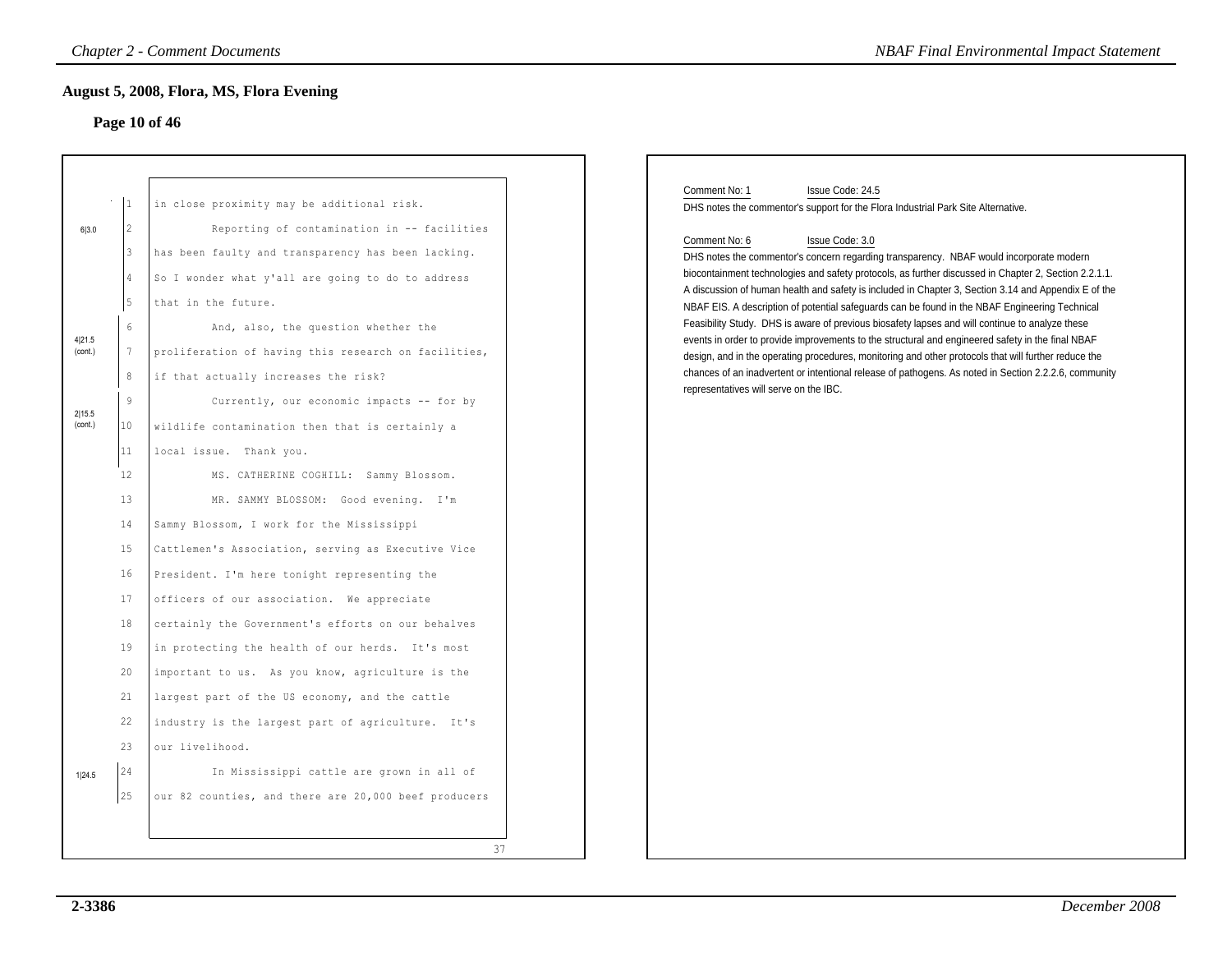# **Page 11 of 46**

| <b>August 5, 2008, Flora, MS, Flora Evening</b><br>in our state. -- on the extensive education program<br>about the NBAF lab to educate our producers and our<br>members about the effects and what it might mean to<br>our state. I can tell you tonight that of those<br>20,000 producers, after hearing presentation and<br>learning about it, I can count on one hand the<br>number that still have reservations about siting in             | Comment No: 1<br>Issue Code: 24.5<br>DHS notes the commentor's support for the Flora Industrial Park Site Alternative.<br>Comment No: 2<br>Issue Code: 15.5<br>DHS notes the commentor's support for the Flora Industrial Park Site Alternative. The economic<br>effects of the NBAF at the Flora Industrial Park Site are included in Section 3.10.5 of the NBAF EIS.<br>Comment No: 2<br>Issue Code: 15.5<br>DHS notes the commentor's support for the Flora Industrial Park Site Alternative. The economic |
|--------------------------------------------------------------------------------------------------------------------------------------------------------------------------------------------------------------------------------------------------------------------------------------------------------------------------------------------------------------------------------------------------------------------------------------------------|---------------------------------------------------------------------------------------------------------------------------------------------------------------------------------------------------------------------------------------------------------------------------------------------------------------------------------------------------------------------------------------------------------------------------------------------------------------------------------------------------------------|
|                                                                                                                                                                                                                                                                                                                                                                                                                                                  |                                                                                                                                                                                                                                                                                                                                                                                                                                                                                                               |
| our state. And I think that our embracing this is<br>almost totally. We certainly appreciate your<br>On a personal note, my wife and I live in<br>Flora and we look forward to having a lot of great<br>new revenue when the lab gets here.                                                                                                                                                                                                      | effects of the NBAF at the Flora Industrial Park Site are included in Section 3.10.5 of the NBAF EIS.                                                                                                                                                                                                                                                                                                                                                                                                         |
| Stanley Simpson.<br>MR. STANLEY SIMPSON: First of all I would<br>like to thank y'all for including Flora in the<br>The economic and social and the heavy<br>impact that this facility will have on this town is<br>just unmeasurable.<br>Back in the 1940s we had a Ordnance plant<br>come to Flora. It was built by a private company<br>that was working for the federal government for the<br>United States Department of Defense. It closed. |                                                                                                                                                                                                                                                                                                                                                                                                                                                                                                               |
|                                                                                                                                                                                                                                                                                                                                                                                                                                                  | MS. CATHERINE COGHILL: Thank you, sir.<br>38                                                                                                                                                                                                                                                                                                                                                                                                                                                                  |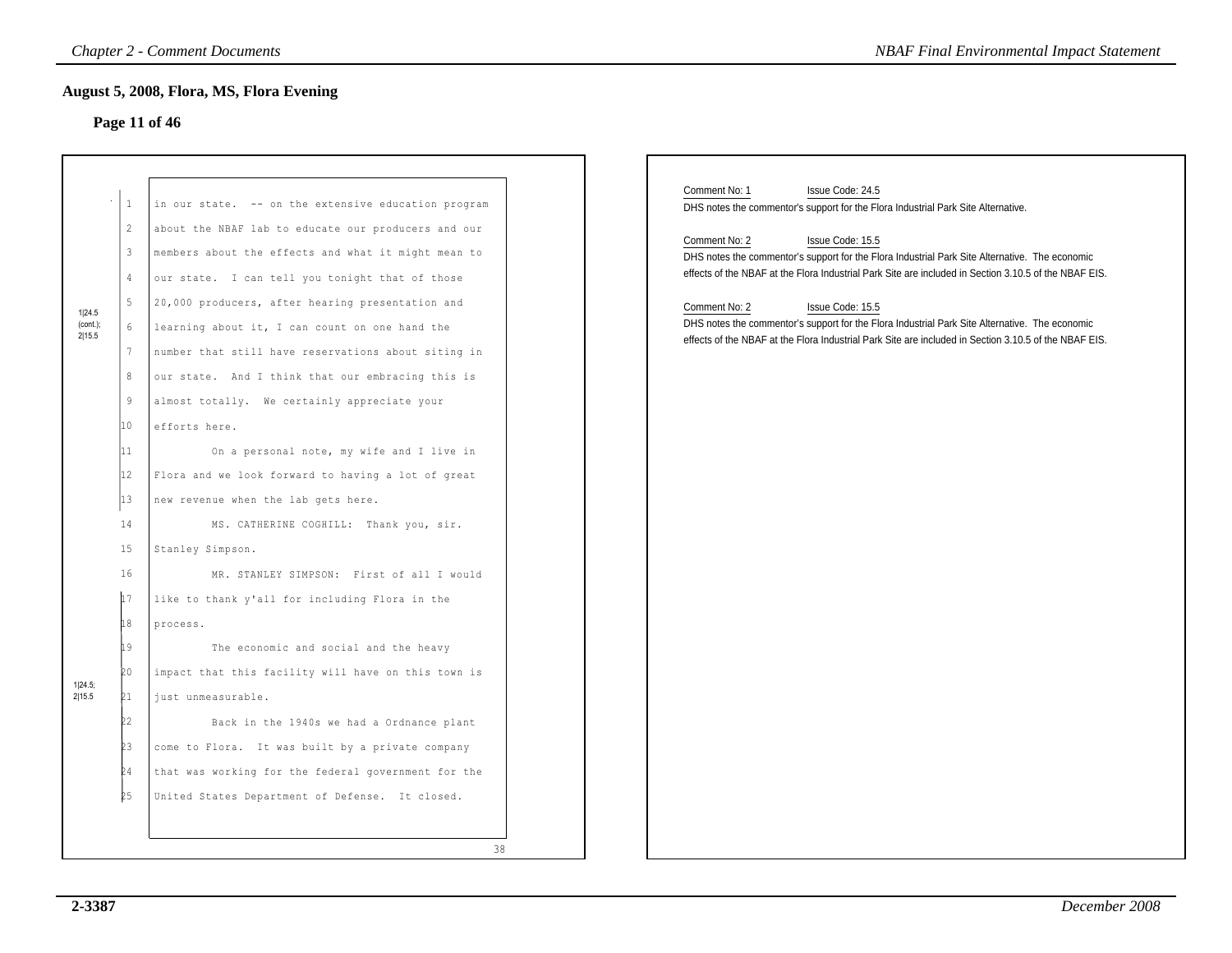## **Page 12 of 46**

|                       |                 | <b>Chapter 2 - Comment Documents</b>                 | <b>NBAF Final Environmental Impact Statement</b>                                                                       |
|-----------------------|-----------------|------------------------------------------------------|------------------------------------------------------------------------------------------------------------------------|
|                       |                 | August 5, 2008, Flora, MS, Flora Evening             |                                                                                                                        |
|                       |                 | Page 12 of 46                                        |                                                                                                                        |
|                       |                 |                                                      |                                                                                                                        |
|                       | $\mathbf{1}$    | When that facility closed a lot of jobs, a lot of    | Comment No: 1<br>Issue Code: 24.5<br>DHS notes the commentor's support for the Flora Industrial Park Site Alternative. |
|                       | $\overline{c}$  | people went away.                                    |                                                                                                                        |
| 1 24.5                | 3               | I think we have a great opportunity to be            |                                                                                                                        |
| $(cont.)$ ;<br>2 15.5 | $\overline{4}$  | able to take a giant leap forward for the town if we |                                                                                                                        |
| (cont.)               | $5\phantom{.0}$ | are successful in getting this facility here, and I  |                                                                                                                        |
|                       | $6\overline{6}$ | just hope that the people in the town of Flora and   |                                                                                                                        |
|                       | $7\phantom{.0}$ | the surrounding area will listen with open hearts    |                                                                                                                        |
|                       | 8               | and be more receptive to the idea of this facility   |                                                                                                                        |
|                       | l 9             | becoming a reality. Thank you.                       |                                                                                                                        |
|                       | 10              | MS. CATHERINE COGHILL: Thank you, Mr.                |                                                                                                                        |
|                       | 11              | Simpson. Dr. Lester Spell.                           |                                                                                                                        |
|                       | 12              | DR. LESTER SPELL: Good afternoon, my name            |                                                                                                                        |
|                       | 13              | is Lester Spell, I'm a veterinarian by trade, and I  |                                                                                                                        |
|                       | 14              | presently serve the Mississippi Commission of        |                                                                                                                        |
|                       | 15              | Agriculture and Commerce. This is my fourth year as  |                                                                                                                        |
|                       | 16              | a state elected official. I understand the need for  |                                                                                                                        |
| 1 24.5                | 17              | research in all phases of agriculture, whether it be |                                                                                                                        |
|                       | 18              | plant or animal.                                     |                                                                                                                        |
|                       | 19              | I want to say that we're excited to have             |                                                                                                                        |
|                       | 20              | you here to look at our state and consider our       |                                                                                                                        |
|                       | 21              | state. As I talk to people involved in all phases    |                                                                                                                        |
|                       | 22              | of agriculture, people who really come to know and   |                                                                                                                        |
|                       | 23              | understand what this facility is about, the          |                                                                                                                        |
|                       | 24              | safeguard that's built into this facility, think     |                                                                                                                        |
|                       | 25              | this is a wonderful asset to our state.              |                                                                                                                        |
|                       |                 | 39                                                   |                                                                                                                        |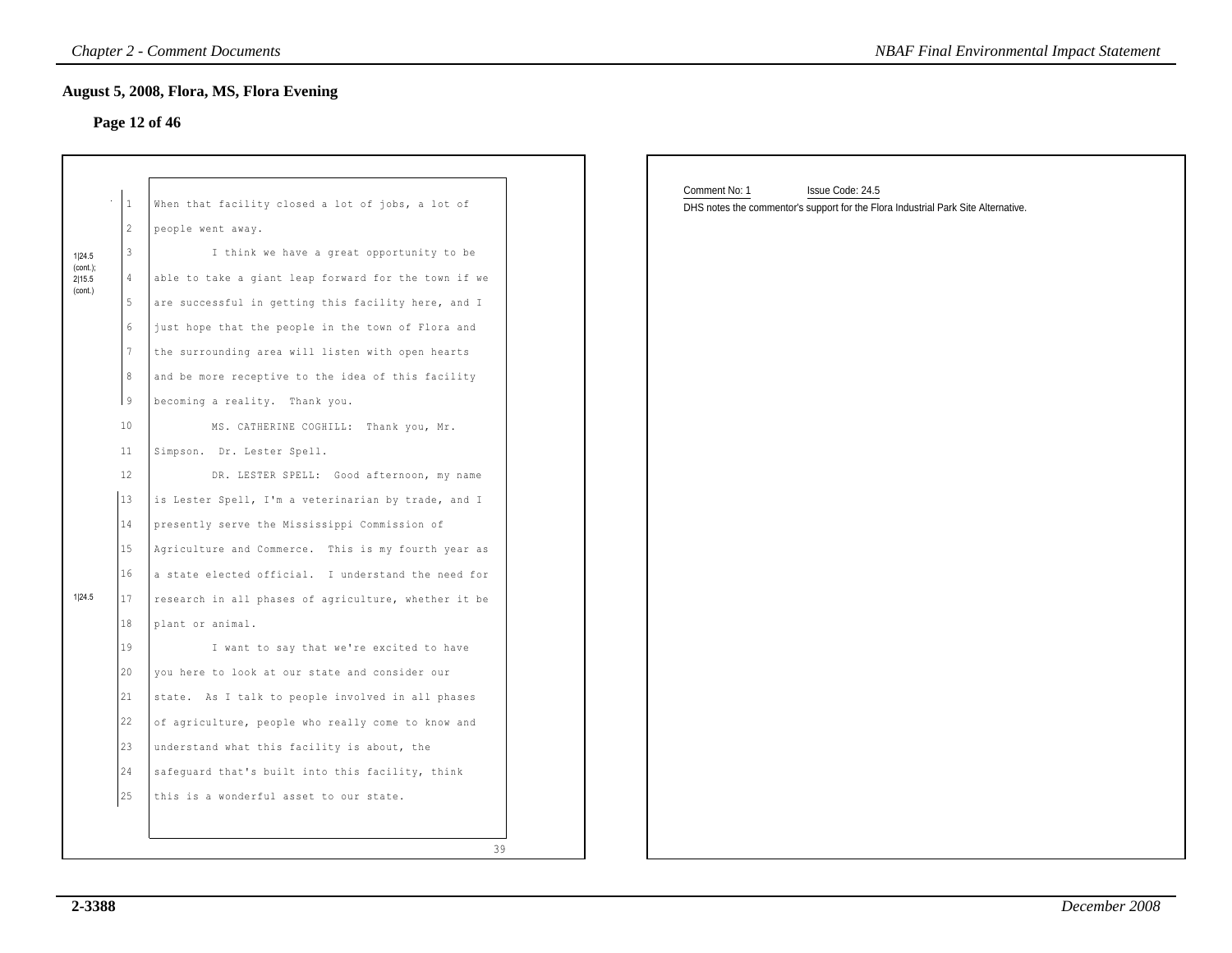## **Page 13 of 46**

|         | $\mathbf{1}$    | The Mississippi Veterinary Medical                   |
|---------|-----------------|------------------------------------------------------|
|         | 2               | Association has wholeheartedly endorsed this         |
|         | $\mathbf{3}$    | project. The Mississippi Board of Animal Health, of  |
|         | $\overline{4}$  | which I'm a member, has stood and wholeheartedly     |
|         | 5               | endorsed its decision, and from looking at your      |
|         | $6\phantom{.}$  | Environmental Impact Study I think the potential of  |
|         | $7\phantom{.0}$ | eight counties in this area could be affected by the |
|         | 8               | billion dollars in agriculture in those eight        |
| 1 24.5  | 9               | counties.                                            |
| (cont.) | 10              | And speaking on behalf of the Department of          |
|         | 11              | Agriculture and Commerce, I can tell you talking     |
|         | 12              | with farmers that I've talked to, we support this    |
|         | 13              | project 100 percent.                                 |
|         | 14              | I think the governor of our state, our               |
|         | 15              | state legislature, all the state elected officials,  |
|         | L 6             | city, county, and all the counties joining -- all    |
|         | 17              | join. We welcome this facility. We -- a year ago     |
|         | 18              | we could build a safe facility would be better       |
|         | 19              | served not only our state but the whole nation.      |
|         | 20              | Thank you for this opportunity.                      |
|         | 21              | MS. CATHERINE COGHILL: Thank you, sir.               |
|         | 22              | Floretta Coleman.                                    |
|         | 23              | MS. FLORETTA COLEMAN: My name is Floretta            |
|         | 24              | Coleman. I'm here as a mother and a grandmother. I   |
|         | 25              | don't have cattle, but I do understand the economic  |
|         |                 |                                                      |
|         |                 | 40                                                   |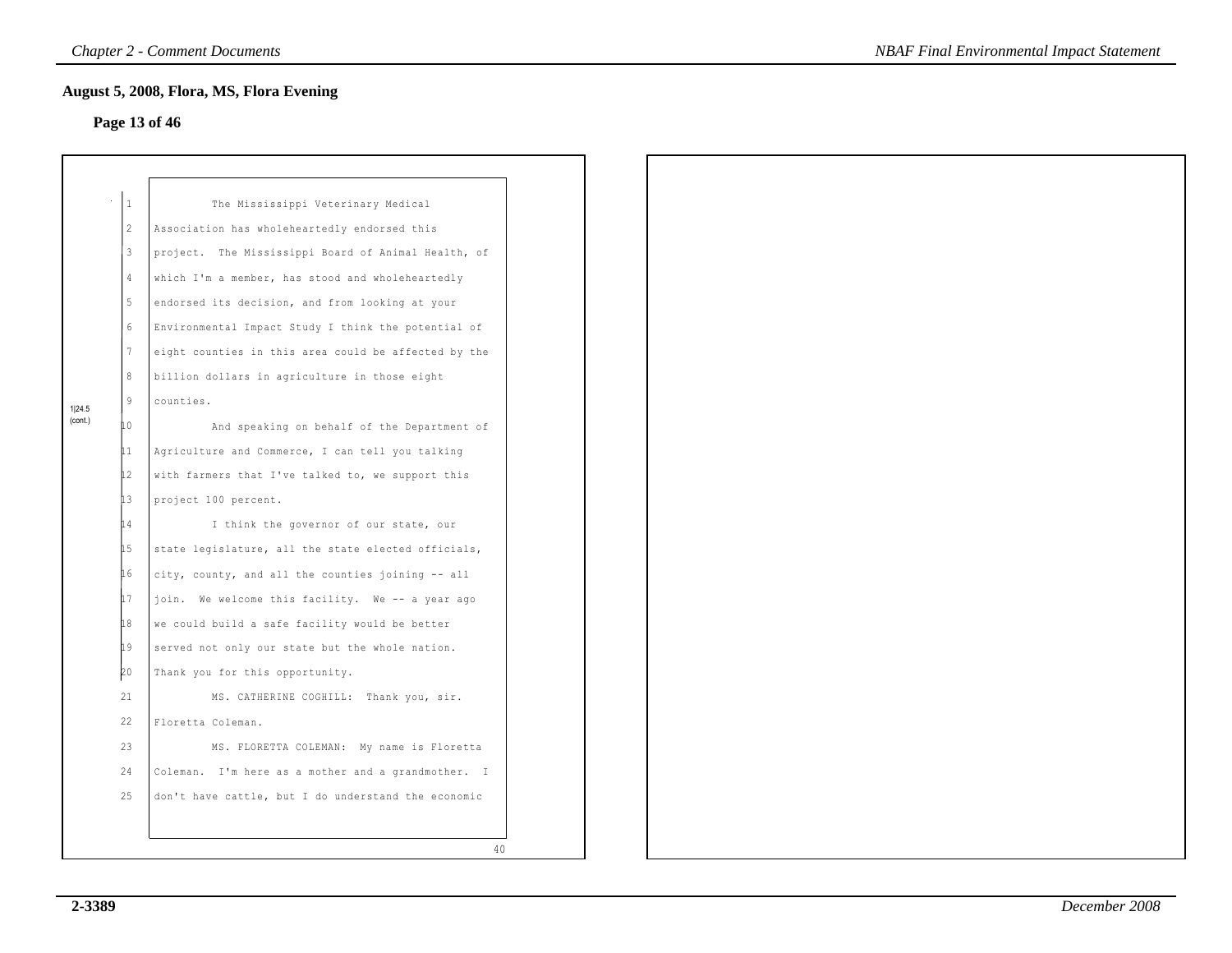## **Page 14 of 46**

|                          |                                                                                                                      | <b>Chapter 2 - Comment Documents</b>                                                                                                                                                                                                                                                                                                                                                                                                                                                                                                                                                                                                                                                            | <b>NBAF Final Environmental Impact Statement</b>                                                                                                                                                                                                                                                                                                                                                                                                                                                                                                                                                                                                                                                                                                                                                                                                                                                                                                                                                                                                                                                                                                                                                                                                                                                                                                                                                                                                                                                                                                                                                                                                                                                                       |
|--------------------------|----------------------------------------------------------------------------------------------------------------------|-------------------------------------------------------------------------------------------------------------------------------------------------------------------------------------------------------------------------------------------------------------------------------------------------------------------------------------------------------------------------------------------------------------------------------------------------------------------------------------------------------------------------------------------------------------------------------------------------------------------------------------------------------------------------------------------------|------------------------------------------------------------------------------------------------------------------------------------------------------------------------------------------------------------------------------------------------------------------------------------------------------------------------------------------------------------------------------------------------------------------------------------------------------------------------------------------------------------------------------------------------------------------------------------------------------------------------------------------------------------------------------------------------------------------------------------------------------------------------------------------------------------------------------------------------------------------------------------------------------------------------------------------------------------------------------------------------------------------------------------------------------------------------------------------------------------------------------------------------------------------------------------------------------------------------------------------------------------------------------------------------------------------------------------------------------------------------------------------------------------------------------------------------------------------------------------------------------------------------------------------------------------------------------------------------------------------------------------------------------------------------------------------------------------------------|
|                          |                                                                                                                      | August 5, 2008, Flora, MS, Flora Evening<br>Page 14 of 46                                                                                                                                                                                                                                                                                                                                                                                                                                                                                                                                                                                                                                       |                                                                                                                                                                                                                                                                                                                                                                                                                                                                                                                                                                                                                                                                                                                                                                                                                                                                                                                                                                                                                                                                                                                                                                                                                                                                                                                                                                                                                                                                                                                                                                                                                                                                                                                        |
| 1 24.5;<br>2 15.5        | $\mathbf{1}$<br>$\overline{c}$<br>$\mathbf{3}$<br>$\overline{4}$<br>5<br>6<br>$7\overline{ }$<br>8<br>9<br>LO.<br>11 | impact that this lab is going to have on our town,<br>as well as the surrounding towns. I'm looking<br>forward to the bio lab coming. I'm looking forward<br>to something to give our town a boost. We are<br>losing our children because we don't have -- there<br>are no jobs here, and I really think that the bio<br>lab is going to be a good thing for us.<br>I've been here all my life, and I knew<br>Flora when Flora boomed. It was a bang here. And<br>now it's not what it used to be here, and I really<br>think that this is going to be a good thing. And I                                                                                                                      | Comment No: 1<br>Issue Code: 21.5<br>DHS notes the commentor's concerns regarding the risk of a potential accident or terrorist event. The<br>NBAF would be designed, constructed, and operated to ensure the maximum level of public safety<br>and to fulfill all necessary requirements to protect the environment. As described in Chapter 3 and<br>summarized in Section 2.5 of the NBAF EIS, the impacts of activities during normal operations at any<br>of the six site alternatives would likely be minor. Sections 3.8.9, 3.10.9, and 3.14 (Health and Safety),<br>and Appendices B, D, and E of the NBAF EIS, provide a detailed analysis of the consequences from<br>a accidental or deliberate pathogen release. Should the NBAF Record of Decision call for the design,<br>construction, and operations of the NBAF then site specific protocols would be developed, in<br>coordination with local emergency response agencies that would consider the diversity and density of<br>populations residing within the local area. DHS would have site-specific standard operating<br>procedures and response plans in place prior to the initiation of research activities at the proposed<br>NBAF. Section 3.14 and Appendix E of the NBAF EIS, addresses accident scenarios, including<br>external events such as a terrorist attack. A separate Threat and Risk Assessment (designated as<br>For Official Use Only)(TRA) was developed outside of the EIS process in accordance with the<br>requirements stipulated in federal regulations. The TRA is "For Official Use Only" and is not available<br>for public review. The purpose of the TRA was to identify potential vulnerabilities and weaknesses |
| 15<br>16<br>1 21.5<br>25 | 12<br>13<br>14<br>17<br>18<br>19<br>20<br>21<br>22<br>$23\,$<br>24                                                   | think we as citizens of Flora should grab hold of<br>this and not let it go. Thank you.<br>MS. CATHERINE COGHILL: Thank you. Tupper<br>England.<br>MS. TUPPER ENGLAND: Somehow I don't think<br>I'm going to get applause like she did. I do have a<br>lot of concerns and I tried to be open minded about<br>this in the beginning. My daughter lives in North<br>Carolina. That stuff they gave up there, they're<br>into the golden research triangle. She told me,<br>mom, you're not going to get it we're going to get<br>it because that's what we do. And then all of a<br>sudden every time I go up there there is more on the<br>news, they're concerned, they're worried, they don't | associated with the NBAF and are used to recommend the most prudent measures to establish a<br>reasonable level of risk for the security of operations of the NBAF and public safety. Because of the<br>importance of the NBAF mission and the associated work with potential high-consequence biological<br>pathogens, critical information related to the potential for adverse consequences as a result of<br>intentional acts has been incorporated into the NEPA process. Security would be provided by a<br>series of fencing, security cameras, and protocols. In addition, a dedicated security force would be<br>present on-site. Additional security could be provided via cooperation with local law enforcement<br>agencies.<br>Comment No: 1<br>Issue Code: 24.5<br>DHS notes the commentor's support for the Flora Industrial Park Site Alternative.<br>Comment No: 2<br>Issue Code: 15.5<br>DHS notes the commentor's support for the Flora Industrial Park Site Alternative. The economic<br>effects of the NBAF at the Flora Industrial Park Site Alternative are included in Section 3.10.5 of the<br>NBAF EIS.                                                                                                                                                                                                                                                                                                                                                                                                                                                                                                                                                                                      |

#### Comment No: 1 Issue Code: 21.5

#### Comment No: 2 Issue Code: 15.5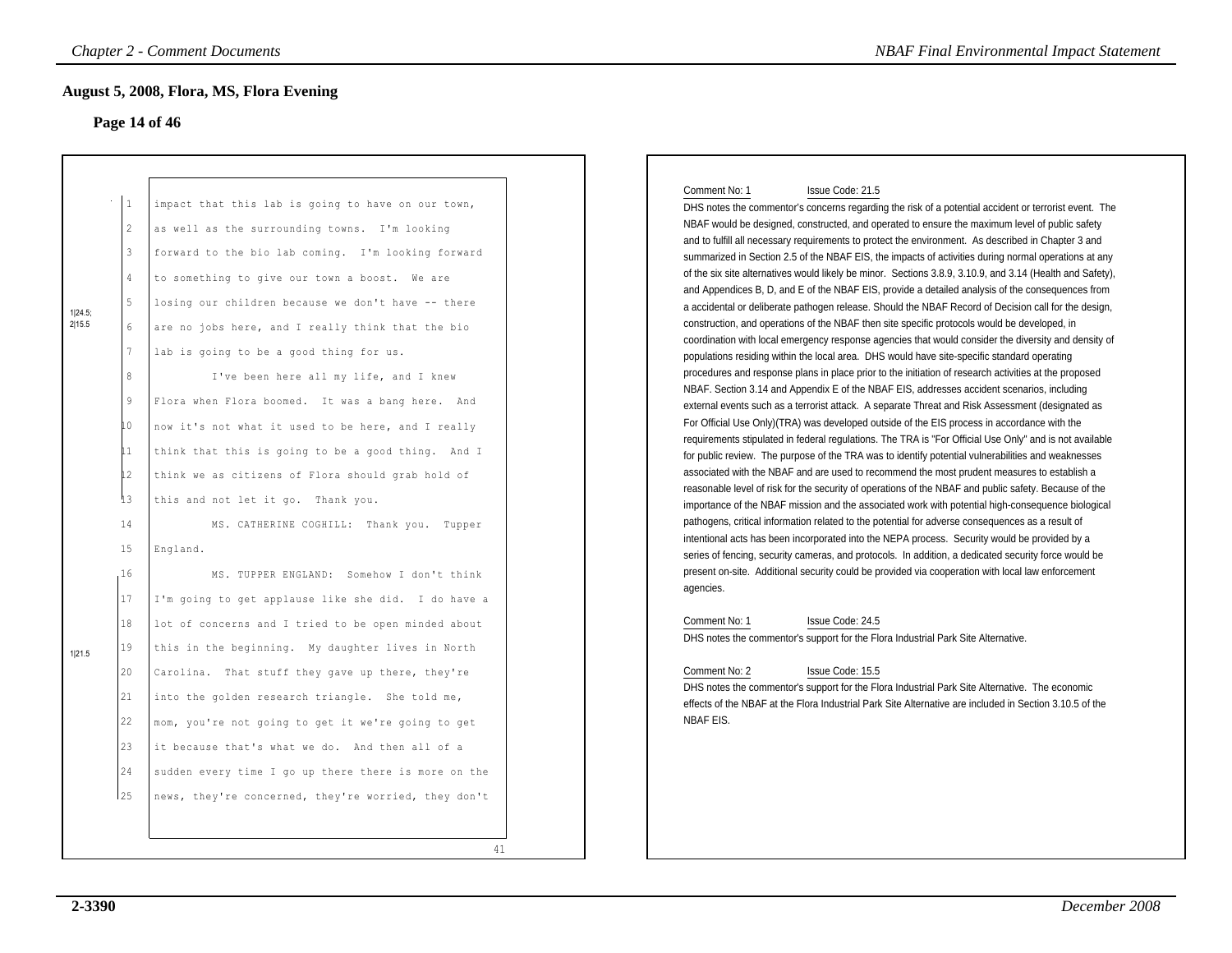## **Page 15 of 46**

|                | $\mathbf{1}$             | want it.                                              |
|----------------|--------------------------|-------------------------------------------------------|
|                | $\overline{\mathcal{L}}$ | I studied a lot of stuff in their newspaper           |
|                | 3                        | about it, so I started doing a little more research   |
|                | 4                        | about some of the things that have happened on Plum   |
|                | 5                        | Island and some of the things -- but started to       |
|                | 6                        | concern me. Like the lady said earlier, Nell Wade,    |
|                | 7                        | that have been some leaks. They're having some        |
|                | 8                        | security problems, and y'all have missed some dead    |
|                | 9                        | lines on some of the security requirement. The        |
|                | . 0                      | Senators from Connecticut and north New York have     |
|                | 11                       | been concerned, and one had moved away because they   |
| 1 21.5 (cont.) | 12                       | thought it was a huge terrorist target. And so        |
|                | 3                        | that's my concern, so if you move it over here into   |
|                | 4                        | Flora what level of terrorist target are we now once  |
|                | .5                       | you're moved into the middle of our dear state.<br>So |
|                | . 6                      | that concerns me now. A lot of the leaks concern me   |
|                | 7                        | because being right most of the time is okay --       |
|                | 8                        | because it effects our lives, you just have to        |
|                | 9                        | evacuate the state.                                   |
|                | ŧο                       | It can effect our lost dog, our children,             |
|                | 21                       | and now that you're putting 10 percent of this        |
|                | 22                       | research on animals to human, it could effect us.     |
|                | 23                       | So those concerns do worry me. Another                |
|                | 24                       | thing that concerns me that a lot of us have worked   |
|                | 25                       | forever on trying to get this Highway 22 project      |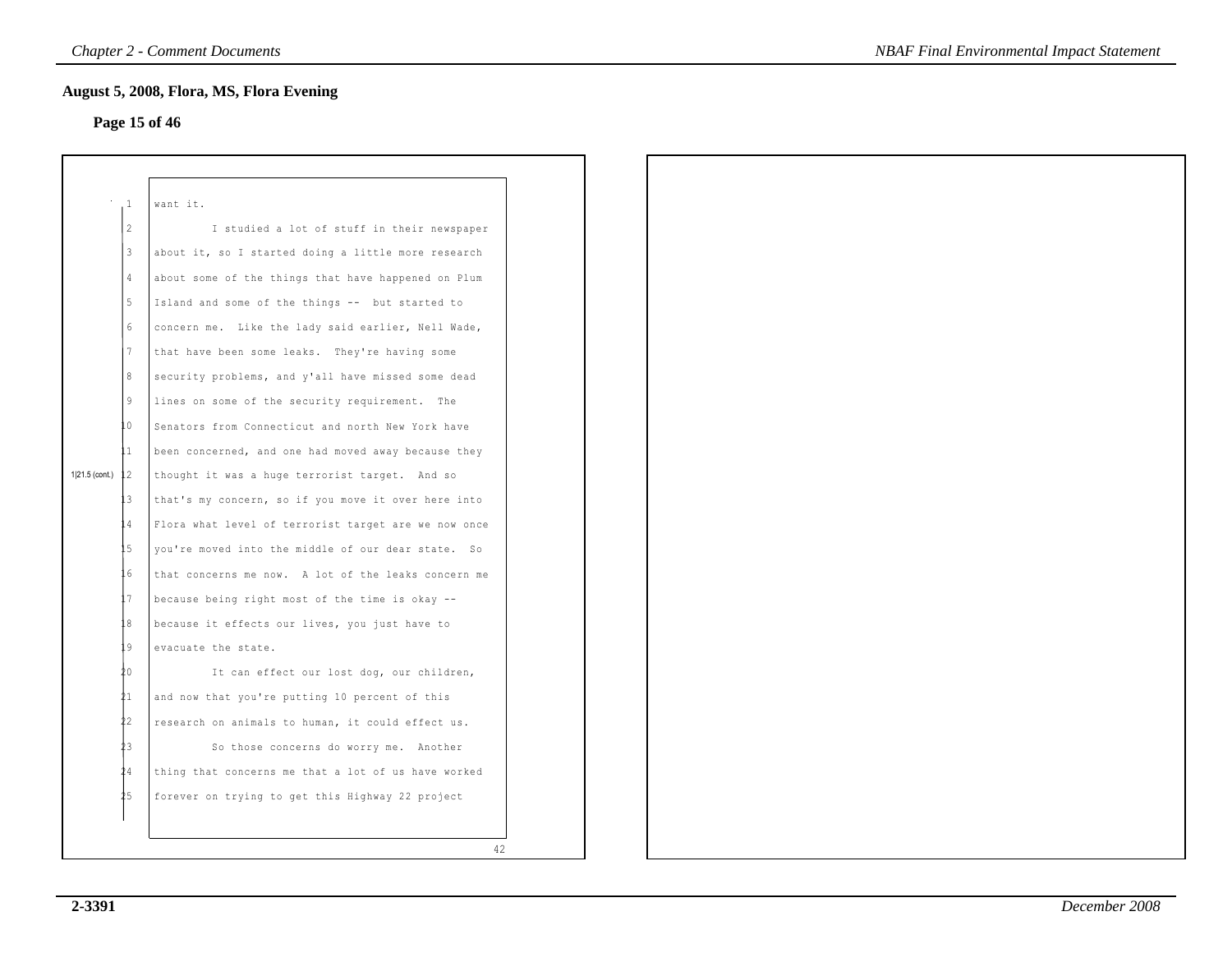## **Page 16 of 46**

| Page 16 of 46                                                                                                                                                                                                                                                                                                                                                                                                                                                                                                                                                                                                                                                                                                                                                                                                                                                                                           |                                                                                                                                                                                                                                                                                                                                                                                                                                                                                                                                         |
|---------------------------------------------------------------------------------------------------------------------------------------------------------------------------------------------------------------------------------------------------------------------------------------------------------------------------------------------------------------------------------------------------------------------------------------------------------------------------------------------------------------------------------------------------------------------------------------------------------------------------------------------------------------------------------------------------------------------------------------------------------------------------------------------------------------------------------------------------------------------------------------------------------|-----------------------------------------------------------------------------------------------------------------------------------------------------------------------------------------------------------------------------------------------------------------------------------------------------------------------------------------------------------------------------------------------------------------------------------------------------------------------------------------------------------------------------------------|
| stopped. You mentioned that a lot of the roads were<br>going to have to be expanded into four lanes around<br>this area and that threw up a red flag too because<br>we've worked so hard not to be in that four lanes<br>through a lot our farms and through an airport                                                                                                                                                                                                                                                                                                                                                                                                                                                                                                                                                                                                                                 | Comment No: 2<br>Issue Code: 17.5<br>DHS notes the commentor's concerns regarding traffic and transportation related infrastructure<br>issues. An evaluation of the existing road conditions and potential effects to traffic and transportation<br>infrastructure from the NBAF construction and operation of the Flora Industrial Park Site Alternative is<br>provided in Section 3.11.5 of the NBAF EIS.<br>Comment No: 3<br>Issue Code: 25.5<br>DHS notes the commentor's opposition to the Flora Industrial Park Site Alternative. |
| and, you know, how is that going to effect what<br>we've been trying to stop around here.<br>So I'm not trying to be inhospitable, but<br>these are legitimate concerns, and I wish people<br>would get on line and read what's happening in other<br>states. In Georgia there is a huge program trying<br>to get awareness for this. I wish there was a<br>little more awareness about this. I understand<br>that's it's economical and how people want to build<br>up the economy around here, but I think when<br>actually we do it the right way and that we don't<br>sell ourselves out to a program that ends up in the<br>long run hurting us. So I think the island is a<br>good idea, -- island, you can put the Plum Island<br>stuff together and then it's contained to the island<br>and not to all of us. So thank you very much. I'm<br>glad you enjoyed the sweet tea. And I hope you go |                                                                                                                                                                                                                                                                                                                                                                                                                                                                                                                                         |
|                                                                                                                                                                                                                                                                                                                                                                                                                                                                                                                                                                                                                                                                                                                                                                                                                                                                                                         | that's been here. So where are these roads going,                                                                                                                                                                                                                                                                                                                                                                                                                                                                                       |

#### Comment No: 2 Issue Code: 17.5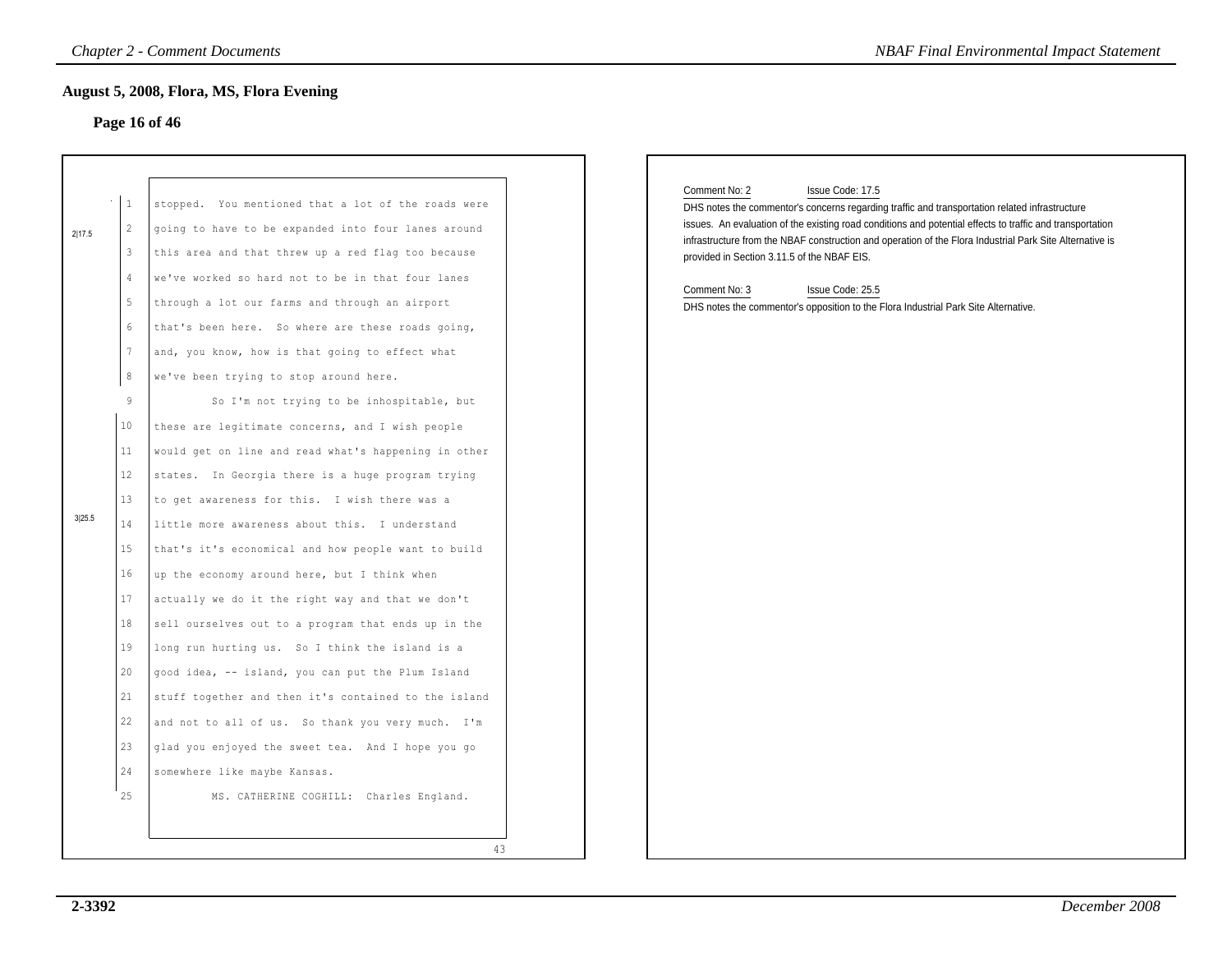#### **Page 17 of 46**

| <b>Chapter 2 - Comment Documents</b><br><b>NBAF Final Environmental Impact Statement</b> |                                                    |                                                                                                                                                                                                                                                                                                                                                                                                                    |                                                                                                                                                                                                                                                                                                                                                                                                                                                                                                                                                                                                                                                                                                                                                                                                                                                                                                                                                                                                                                                                                                                                           |  |
|------------------------------------------------------------------------------------------|----------------------------------------------------|--------------------------------------------------------------------------------------------------------------------------------------------------------------------------------------------------------------------------------------------------------------------------------------------------------------------------------------------------------------------------------------------------------------------|-------------------------------------------------------------------------------------------------------------------------------------------------------------------------------------------------------------------------------------------------------------------------------------------------------------------------------------------------------------------------------------------------------------------------------------------------------------------------------------------------------------------------------------------------------------------------------------------------------------------------------------------------------------------------------------------------------------------------------------------------------------------------------------------------------------------------------------------------------------------------------------------------------------------------------------------------------------------------------------------------------------------------------------------------------------------------------------------------------------------------------------------|--|
|                                                                                          |                                                    | <b>August 5, 2008, Flora, MS, Flora Evening</b>                                                                                                                                                                                                                                                                                                                                                                    |                                                                                                                                                                                                                                                                                                                                                                                                                                                                                                                                                                                                                                                                                                                                                                                                                                                                                                                                                                                                                                                                                                                                           |  |
|                                                                                          | $\mathbf{1}$<br>2<br>3<br>$\overline{4}$<br>5      | Page 17 of 46<br>MR. CHARLES ENGLAND: Most of my comments<br>come in the form of questions. I'm not one to trust<br>governments of any sort. I'm very pragmatic about<br>placing my trust in someone that controls. There's<br>only one person that can control me that I trust                                                                                                                                    | Comment No: 1<br>Issue Code: 2.0<br>DHS notes the commentor's concern regarding the mission of the NBAF. Chapter 1, Section 1.1 of<br>the NBAF EIS identifies DHS's mission which is to study foreign animal and zoonotic (transmitted<br>from animals to humans) diseases that threaten our agricultural livestock and agricultural economy.<br>The goal or benefit of NBAF is to prevent these animal diseases from spreading in the United States<br>through research into the transmission of these animal diseases and the development of diagnostic<br>tests, vaccines, and antiviral therapies. Because of the importance of the NBAF mission and the<br>associated work with potential high-biocontainment pathogens, critical information related to the                                                                                                                                                                                                                                                                                                                                                                         |  |
| 1 2.0                                                                                    | 6<br>7<br>$\,8\,$<br>$\overline{9}$<br>10<br>L1.   | other than me very extensively. They're not sitting<br>up front, they're not in Washington.<br>I would like questions answered like, is<br>Homeland Security request this new facility on the<br>mainland or did it come from politicians. Was it a<br>political decision to do this on the mainland or a                                                                                                          | potential for adverse consequences as a result of intentional acts has been incorporated into the<br>NEPA process. DHS prepared the NBAF EIS in accordance with the provisions of NEPA (42 U.S.C.<br>4321 et seq.) and CEQ's regulations for implementing NEPA (40 CFR 1500 et seq.). The primary<br>objective of the EIS is to evaluate the environmental impacts of a range of reasonable alternatives for<br>locating, constructing and operating the NBAF. NEPA requires all reasonable alternatives to be<br>considered and that includes consideration of mainland sites. DHS believes that experience shows<br>that facilities utilizing modern biocontainment technologies and safety protocols, such as would be<br>employed in the design, construction, and operation of NBAF, would enable NBAF to be safely<br>operated with a minimal degree of risk, regardless of the site chosen.                                                                                                                                                                                                                                        |  |
|                                                                                          | $12 \,$<br>13<br>L 4<br>15<br>16<br>L7<br>18<br>19 | security decision to do this on the mainland.<br>I would like it on the record how the<br>Senators from Connecticut and New York feel about<br>moving the facility off of Plum Island. Do they<br>want it moved or do they want it to stay there, a<br>new facility to be built there? My understanding is<br>they're all opposed to it being built on Plum<br>Island. I would like to know why they're opposed to | Comment No: 2<br>Issue Code: 21.5<br>DHS notes the commentor's concerns regarding the risk of a potential accident or terrorist event. The<br>NBAF would be designed, constructed, and operated to ensure the maximum level of public safety<br>and to fulfill all necessary requirements to protect the environment. As described in Chapter 3 and<br>summarized in Section 2.5 of the NBAF EIS, the impacts of activities during normal operations at any<br>of the six site alternatives would likely be minor. Sections 3.8.9, 3.10.9, and 3.14 (Health and Safety),<br>and Appendices B, D, and E of the NBAF EIS, provide a detailed analysis of the consequences from<br>a accidental or deliberate pathogen release. Should the NBAF Record of Decision call for the design,<br>construction, and operations of the NBAF then site specific protocols would be developed, in<br>coordination with local emergency response agencies that would consider the diversity and density of<br>populations residing within the local area. DHS would have site-specific standard operating                                               |  |
| 2 21.5                                                                                   | þΟ<br>Þ1<br>22<br>23<br>24<br>b5                   | it being built on Plum Island. I would like for<br>that to be in the record.<br>I've heard that they consider it a prime<br>terrorist target. I'm not particularly afraid of<br>terrorist, but if it's a target it's a target.<br>I've read that all of large wild life on<br>44                                                                                                                                   | procedures and response plans in place prior to the initiation of research activities at the proposed<br>NBAF. Section 3.14 and Appendix E of the NBAF EIS, addresses accident scenarios, including<br>external events such as a terrorist attack. A separate Threat and Risk Assessment (designated as<br>For Official Use Only)(TRA) was developed outside of the EIS process in accordance with the<br>requirements stipulated in federal regulations. The TRA is "For Official Use Only" and is not available<br>for public review. The purpose of the TRA was to identify potential vulnerabilities and weaknesses<br>associated with the NBAF and are used to recommend the most prudent measures to establish a<br>reasonable level of risk for the security of operations of the NBAF and public safety. Because of the<br>importance of the NBAF mission and the associated work with potential high-consequence biological<br>pathogens, critical information related to the potential for adverse consequences as a result of<br>intentional acts has been incorporated into the NEPA process. Security would be provided by a |  |

#### Comment No: 1 Issue Code: 2.0

#### Comment No: 2 Issue Code: 21.5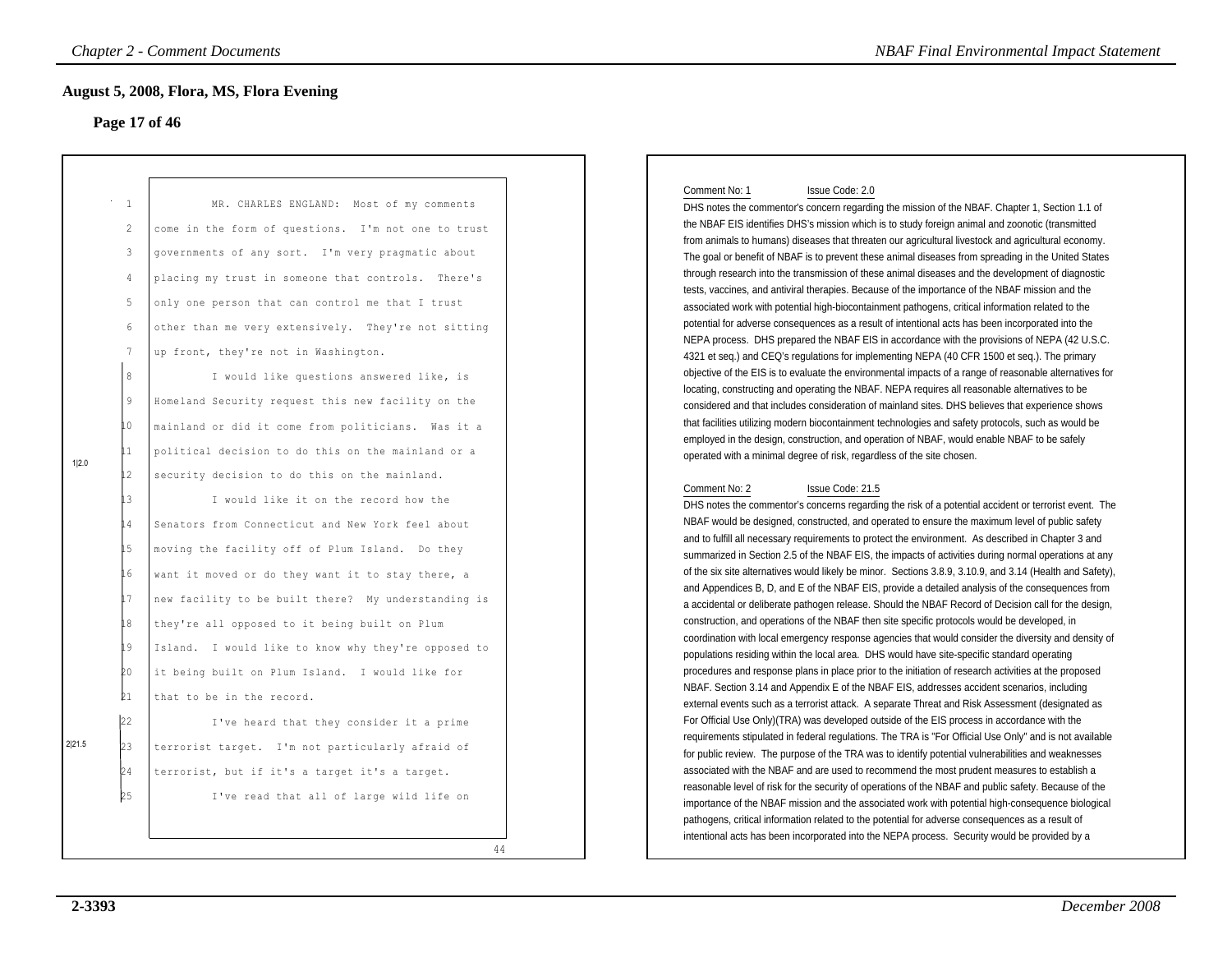| <i>Chapter 2 - Comment Documents</i> | <b>NBAF Final Environmental Impact Statement</b>                                                                                                                                                          |
|--------------------------------------|-----------------------------------------------------------------------------------------------------------------------------------------------------------------------------------------------------------|
|                                      |                                                                                                                                                                                                           |
|                                      |                                                                                                                                                                                                           |
|                                      |                                                                                                                                                                                                           |
|                                      |                                                                                                                                                                                                           |
|                                      | series of fencing, security cameras, and protocols. In addition, a dedicated security force would be<br>present on-site. Additional security could be provided via cooperation with local law enforcement |
|                                      | agencies.                                                                                                                                                                                                 |
|                                      |                                                                                                                                                                                                           |
|                                      |                                                                                                                                                                                                           |
|                                      |                                                                                                                                                                                                           |
|                                      |                                                                                                                                                                                                           |
|                                      |                                                                                                                                                                                                           |
|                                      |                                                                                                                                                                                                           |
|                                      |                                                                                                                                                                                                           |
|                                      |                                                                                                                                                                                                           |
|                                      |                                                                                                                                                                                                           |
|                                      |                                                                                                                                                                                                           |
|                                      |                                                                                                                                                                                                           |
|                                      |                                                                                                                                                                                                           |
|                                      |                                                                                                                                                                                                           |
|                                      |                                                                                                                                                                                                           |
|                                      |                                                                                                                                                                                                           |
|                                      |                                                                                                                                                                                                           |
|                                      |                                                                                                                                                                                                           |
|                                      |                                                                                                                                                                                                           |
|                                      |                                                                                                                                                                                                           |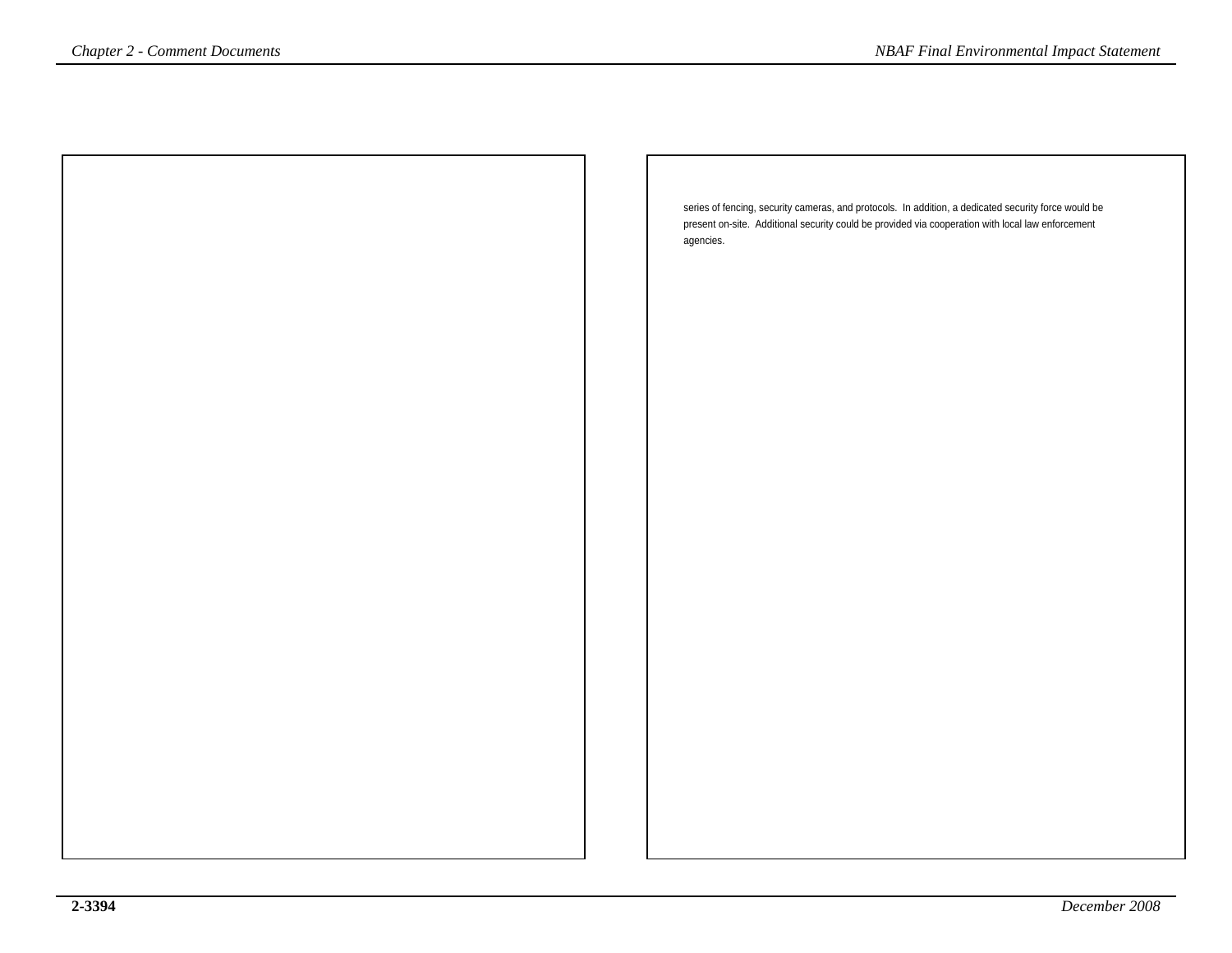#### **Page 18 of 46**

|                  |                                                                                                    | <b>Chapter 2 - Comment Documents</b>                                                                                                                                                                                                                                                                                                                                                                                                                                                                                                                                                                                   | <b>NBAF Final Environmental Impact Statement</b>                                                                                                                                                                                                                                                                                                                                                                                                                                                                                                                                                                                                                                                                                                                                                                                                                                                                                                                                                                                                                                                                                                                                                                                                                                                                                                                                                                                                                                                                                                                                                                                                                                                |
|------------------|----------------------------------------------------------------------------------------------------|------------------------------------------------------------------------------------------------------------------------------------------------------------------------------------------------------------------------------------------------------------------------------------------------------------------------------------------------------------------------------------------------------------------------------------------------------------------------------------------------------------------------------------------------------------------------------------------------------------------------|-------------------------------------------------------------------------------------------------------------------------------------------------------------------------------------------------------------------------------------------------------------------------------------------------------------------------------------------------------------------------------------------------------------------------------------------------------------------------------------------------------------------------------------------------------------------------------------------------------------------------------------------------------------------------------------------------------------------------------------------------------------------------------------------------------------------------------------------------------------------------------------------------------------------------------------------------------------------------------------------------------------------------------------------------------------------------------------------------------------------------------------------------------------------------------------------------------------------------------------------------------------------------------------------------------------------------------------------------------------------------------------------------------------------------------------------------------------------------------------------------------------------------------------------------------------------------------------------------------------------------------------------------------------------------------------------------|
|                  |                                                                                                    | <b>August 5, 2008, Flora, MS, Flora Evening</b><br>Page 18 of 46                                                                                                                                                                                                                                                                                                                                                                                                                                                                                                                                                       |                                                                                                                                                                                                                                                                                                                                                                                                                                                                                                                                                                                                                                                                                                                                                                                                                                                                                                                                                                                                                                                                                                                                                                                                                                                                                                                                                                                                                                                                                                                                                                                                                                                                                                 |
| 3113.5<br>4 17.5 | $\mathbf{1}$<br>2<br>$\mathbf{3}$<br>$\sqrt{4}$<br>5<br>$\epsilon$<br>$\overline{7}$<br>8<br>$\,9$ | Plum Island is gone now. I've heard that new large<br>wild life are killed, but that the original wild<br>life died in a couple of weeks. I would like to<br>know the answer to that question.<br>Foreign diseases, currently the foreign<br>diseases are going to an island. Aren't they going<br>-- aren't they going to be bringing them to the<br>mainland when they do this. I'm assuming that these<br>aren't from the mainland now.                                                                                                                                                                             | Comment No: 3<br>Issue Code: 13.5<br>DHS notes the commentor's concern regarding the potential effects on wildlife in the vicinity of the<br>Flora Industrial Park Site. Although past wildlife management activities at Plum Island have included<br>depopulating deer, wildlife depopulation would not be used as preventative measure at any of the<br>potential mainland NBAF sites. The potential response measures that could be employed in the<br>event of an accidental release are described in Section 3.8.9 of the NBAF EIS (Table 3.8.9-1).<br>Depopulation or population reduction is one of ten potential FMD response strategies developed by<br>the National Park Service. However, the National Park Service recommends the use of other<br>strategies or combinations of strategies to avoid depopulating wildlife (see Table 3.8.9-1). A more<br>likely scenario would include one or more of the non-lethal measures described in Table 3.8.9-1. In<br>the event that depopulation or population reduction was determined to be the most appropriate<br>course of action, hunting with firearms would be the likely method for implementing this strategy.<br>Furthermore, the NBAF mission includes the development of vaccines for wildlife that could prevent<br>adverse impacts from a foreign introduction.                                                                                                                                                                                                                                                                                                                                                           |
| 5 23.0<br>6 21.1 | 10<br>11<br>12<br>13<br>14<br>15<br>16<br>17<br>18<br>19<br>20<br>21                               | I would like to know if there is any chance<br>that we will be studying westernization of these<br>diseases in the future at in this plant or any other<br>plant because of the research done at the plant.<br>I would like to see a list of all the<br>breaches and leaks from the Plum Island facility,<br>and have the authorities responded to those leaks<br>and when they were reported in relation to the leak<br>time, when the leaks were breached actually got them<br>versus when they were reported.<br>I would like to know, this is kind of hard,<br>but I would like to know what the opposition at the | Comment No: 4<br>Issue Code: 17.5<br>DHS notes the commentor's position and concern for locating NBAF on a mainland site. DHS<br>believes that experience shows that facilities utilizing modern biocontainment technologies and safety<br>protocols, such as would be employed in the design, construction, and operation of NBAF, would<br>enable NBAF to be safely operated on the U.S.mainland. The NBAF would provide state-of-the-art<br>biocontainment features and operating procedures to minimize the potential for laboratory-acquired<br>infections and accidental releases. The risk of an accidental release of a pathogen is extremely low.<br>Sections 3.8.9, 3.10.9, 3.14, and Appendices B, D, and E of the NBAF EIS, provide a detailed<br>analysis of the consequences from a accidental or deliberate pathogen release. Should the NBAF<br>Record of Decision call for the design, construction, and operations of the NBAF then site specific<br>protocols and emergency response plans would be developed, in coordination with local emergency<br>response agencies that would consider the diversity and density of human, livestock, and wildlife<br>populations residing within the area. DHS would have site-specific standard operating procedures<br>and emergency response plans in place prior to the initiation of research activities at the proposed<br>NBAF. It has been shown that modern biosafety laboratories can be safely operated in populated<br>areas. An example is the Centers for Disease Control and Prevention in downtown Atlanta, Georgia,<br>where such facilities employ modern biocontainment technologies and safety protocols, such as |
|                  | 22<br>23<br>24<br>25                                                                               | other states is looking like. I would like to know<br>how the people in Connecticut and Long Island feel<br>about losing the facility they have. Do they want<br>it to stay or do they want it to go?<br>45                                                                                                                                                                                                                                                                                                                                                                                                            | would be employed in the design, construction, and operation of NBAF.<br>Comment No: 5<br>Issue Code: 23.0<br>DHS notes the commentor's question regarding whether the NBAF will conduct research on the<br>"westernization" of the pathogens listed for study at the NBAF.  DHS is unclear as to the<br>commentor's meaning of "westernization research" and therefore is unable to provide a meaningful<br>response to this particular issue.                                                                                                                                                                                                                                                                                                                                                                                                                                                                                                                                                                                                                                                                                                                                                                                                                                                                                                                                                                                                                                                                                                                                                                                                                                                 |

### Comment No: 3 Issue Code: 13.5

#### Comment No: 4 Issue Code: 17.5

#### Comment No: 5 Issue Code: 23.0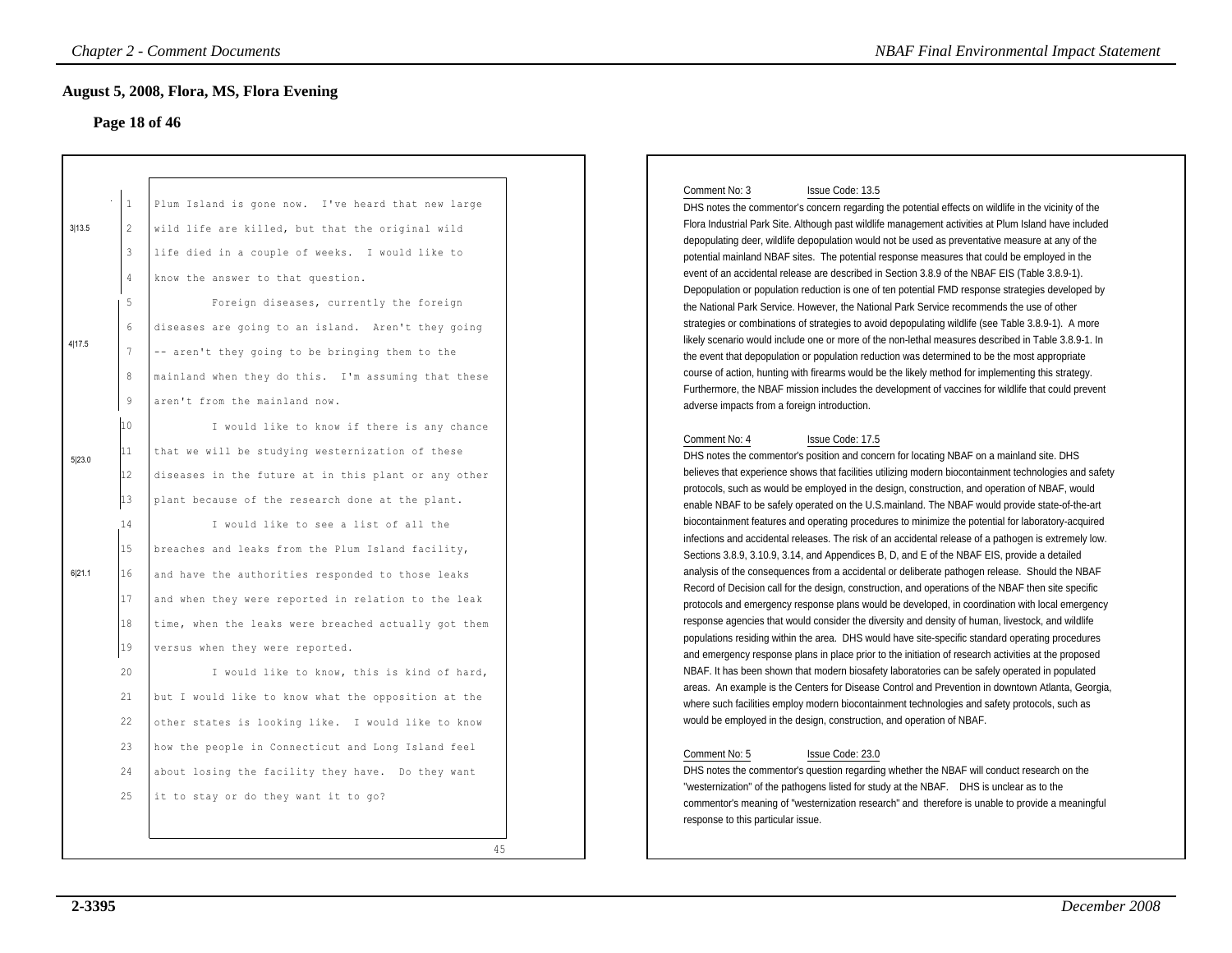#### Comment No: 6 Issue Code: 21.1

 DHS notes the commentor's questions regarding the history of accidents at the PIADC facility on Plum Island. Since 1954, there has been one accidental release of FMD from biocontainment (butnot off Plum Island) and that occurred in 1978 when some cattle that were maintained by the research facility in outdoor confinements became infected. This release did not spread from the island. In addition, there have been five incidences involving a compromise of biocontainment, however, no pathogens were released. DHS will consider these incidents and their outcomes, as wellas other such historic biocontainment incidents and laboratory-acquired infections, in the United States and worldwide, described in Appendix B, to improve the structural and engineered safety ofthe final NBAF design and to incorporate lessons learned from incidents of human error into the operating procedures. Laboratory-acquired infections have not been shown to be a threat to theComment Documents<br>
Comment <sup>Do</sup>c the RADC tastify on<br>
Distribute the comment <sup>b</sup>oc the RADC tastify on<br>
Distribute the commentation and the ABAF Final Environmental Impact Statement<br>
Pum listing is the relation of the ABA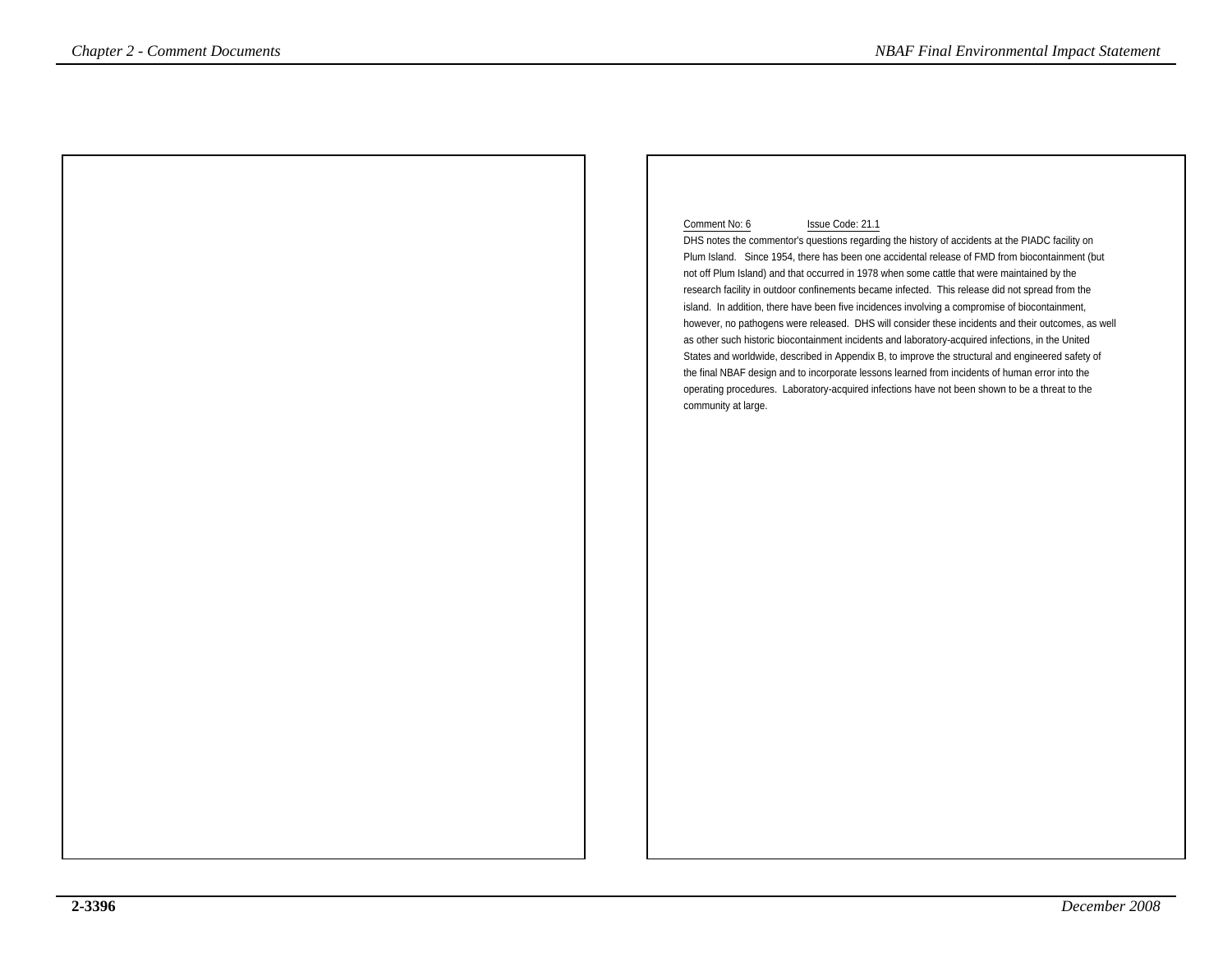### **Page 19 of 46**

|        |                                                                                                        | <b>Chapter 2 - Comment Documents</b>                                                                                                                                                                                                                                                                                                                                                                                                                                                                                                                                                                                                                                                                                                                                                       | <b>NBAF Final Environmental Impact Statement</b>                                                                                                                                                                                                                                                                                                                                                                                                                                                                                                                                                                                                                                                                                                                                                                                                                                                                                                                                                                                                                                                                                                                                                                                                                   |
|--------|--------------------------------------------------------------------------------------------------------|--------------------------------------------------------------------------------------------------------------------------------------------------------------------------------------------------------------------------------------------------------------------------------------------------------------------------------------------------------------------------------------------------------------------------------------------------------------------------------------------------------------------------------------------------------------------------------------------------------------------------------------------------------------------------------------------------------------------------------------------------------------------------------------------|--------------------------------------------------------------------------------------------------------------------------------------------------------------------------------------------------------------------------------------------------------------------------------------------------------------------------------------------------------------------------------------------------------------------------------------------------------------------------------------------------------------------------------------------------------------------------------------------------------------------------------------------------------------------------------------------------------------------------------------------------------------------------------------------------------------------------------------------------------------------------------------------------------------------------------------------------------------------------------------------------------------------------------------------------------------------------------------------------------------------------------------------------------------------------------------------------------------------------------------------------------------------|
|        |                                                                                                        | <b>August 5, 2008, Flora, MS, Flora Evening</b><br>Page 19 of 46                                                                                                                                                                                                                                                                                                                                                                                                                                                                                                                                                                                                                                                                                                                           |                                                                                                                                                                                                                                                                                                                                                                                                                                                                                                                                                                                                                                                                                                                                                                                                                                                                                                                                                                                                                                                                                                                                                                                                                                                                    |
| 3 15.0 | $\mathbf{1}$<br>2<br>$\mathbf{3}$<br>$\overline{4}$<br>5<br>$6\phantom{.}6$<br>7<br>8<br>9             | And a comment that's been mentioned to us a<br>significant economic impact. I'm sure it will have<br>some economic impact that's pure luck, some economic<br>impact that should be --. To the best of my<br>knowledge, every time a military base is closed in<br>the US the economic situation has improved.<br>MS. CATHERINE COGHILL: Thank you, sir.<br>Frank Garletts.<br>MR. FRANK GARLETTS: Good evening. I live                                                                                                                                                                                                                                                                                                                                                                     | Comment No: 1<br>Issue Code: 16.5<br>DHS notes the commentor's concern. No-fly zones (nfz) will be considered along with other security<br>measures for the proposed NBAF. A separate Threat and Risk Assessment (designated as For<br>Official Use Only)(TRA) was developed outside of the EIS process in accordance with the<br>requirements stipulated in federal regulations. The purpose of the TRA was to identify potential<br>vulnerabilities and weaknesses associated with the NBAF and are used to recommend the most<br>prudent measures to establish a reasonable level of risk for the security of operations of the NBAF<br>and public safety. The TRA and security actions that would be implemented, based on TRA<br>recommendations, are confidential due to NBAF security considerations; however, a nfz is currently<br>not anticipated but remains an option based on security conditions.<br>Comment No: 3<br>Issue Code: 15.0<br>DHS notes the commentor's concerns. The location of a research facility at a new site will create<br>both direct and indirect jobs not currently being generated in the receiving community. The manner in<br>which a civilian research facility interacts with the surrounding community from an economic |
| 1 16.5 | 10<br>11<br>12<br>$ 13\rangle$<br>14<br>15<br>16<br>17<br>18<br>19<br>20<br>21<br>22<br>23<br>24<br>25 | about four miles due south of here. I'm a private<br>airport community, and my question is, a big old<br>airplane is mentioned up here twice as crashing into<br>buildings. You know, will there be a no fly zone<br>where we can't get the -- come out all the time. It<br>was about 11 or 12 of us down there now, it's going<br>to expand probably to about 18 to 20 families that<br>would have a significant impact if there's a no fly<br>zone. If there isn't, that's fine. We need the<br>answer to that question. Thank you.<br>MS. CATHERINE COGHILL: Thank you. Kent<br>Hoblet.<br>MR. KENT HOBLET: I'm Kent Hoblet. I'm<br>Dean of the College of Veterinary Medicine at<br>Mississippi State University and I thank you for the<br>opportunity to make some comments. We have | perspective is vastly different from that of a military installation; therefore the analogy of base closings<br>benefiting communities is not applicable.                                                                                                                                                                                                                                                                                                                                                                                                                                                                                                                                                                                                                                                                                                                                                                                                                                                                                                                                                                                                                                                                                                          |
|        |                                                                                                        | 46                                                                                                                                                                                                                                                                                                                                                                                                                                                                                                                                                                                                                                                                                                                                                                                         |                                                                                                                                                                                                                                                                                                                                                                                                                                                                                                                                                                                                                                                                                                                                                                                                                                                                                                                                                                                                                                                                                                                                                                                                                                                                    |

#### Comment No: 1 Issue Code: 16.5

#### Comment No: 3 Issue Code: 15.0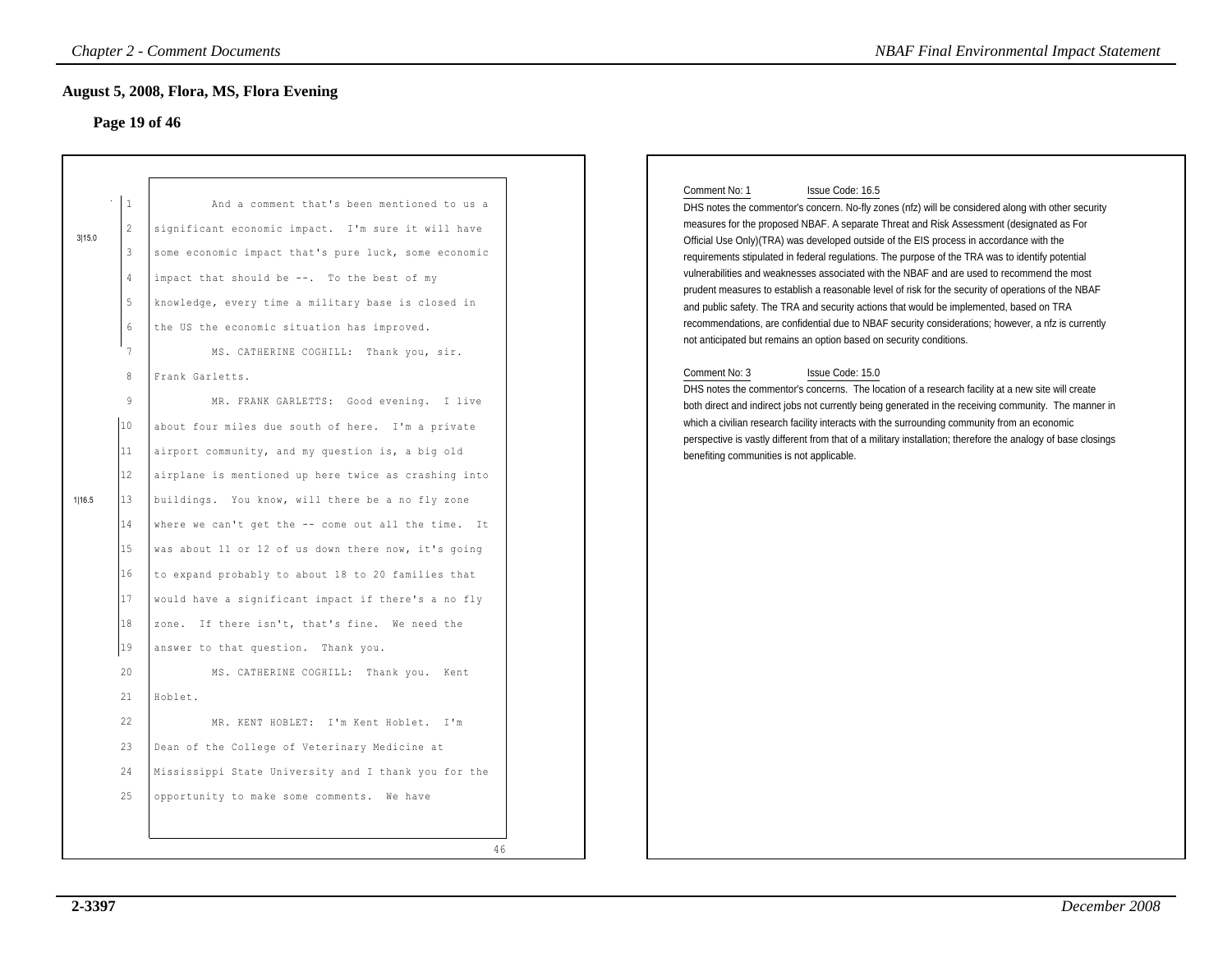## **Page 20 of 46**

|                      | <b>Chapter 2 - Comment Documents</b><br><b>August 5, 2008, Flora, MS, Flora Evening</b> |    | <b>NBAF Final Environmental Impact Statement</b>                                                                                                                                                   |
|----------------------|-----------------------------------------------------------------------------------------|----|----------------------------------------------------------------------------------------------------------------------------------------------------------------------------------------------------|
| Page 20 of 46        |                                                                                         |    | Comment No: 1<br>Issue Code: 24.5                                                                                                                                                                  |
| $\vert$ 1            | approximately 100 members of our faculty, and we                                        |    | DHS notes the commentor's support for the Flora Industrial Park Site Alternative.                                                                                                                  |
| $\vert$ <sub>2</sub> | have a continue -- in zoonotic diseases from USDA.                                      |    | Comment No: 2<br>Issue Code: 15.5                                                                                                                                                                  |
| 1 24.5               | As a college we see this as a tremendous opportunity                                    |    | Chapter 3, Section 3.14 and Appendix E of the NBAF EIS investigate the chances of a variety of                                                                                                     |
|                      | for us to offer recruit scientists, to collaborate                                      |    | accidents that could occur with the proposed NBAF and consequences of potential accidents. DHS<br>cannot quarantee that the NBAF would never experience an accident; however, the risk of an       |
| 15                   | with scientists of NBAF and to recruit graduate                                         |    | accidental release of a pathogen from the NBAF is extremely low. The economic impact of an                                                                                                         |
| 16                   | students, and also for our veterinary students, both                                    |    | accidental release, including the impact on the livestock-related industries, is presented in Chapter 3,                                                                                           |
| $7\phantom{.0}$      | here and the students that might come in, so we see                                     |    | Section 3.10.9 and Appendix D of the NBAF EIS. The major economic effect from an accidental<br>release of a pathogen would be a potential ban on all U.S. livestock products until the country was |
| $\,8\,$              | the great recruiting opportunity.                                                       |    | determined to be disease-free.                                                                                                                                                                     |
| 9                    | I would like to call attention to the                                                   |    |                                                                                                                                                                                                    |
| 10                   | string of the consortium that's been put together                                       |    |                                                                                                                                                                                                    |
| 11                   | for this group. In addition to Battelle, the                                            |    |                                                                                                                                                                                                    |
| 12                   | addition of our in state partners of Mississippi                                        |    |                                                                                                                                                                                                    |
| 2 15.5<br>13         | State, the medical center, the other universities in                                    |    |                                                                                                                                                                                                    |
| 14                   | the state. We are pretty much in the -- Tulane                                          |    |                                                                                                                                                                                                    |
| 15                   | University, well known as a high quality research                                       |    |                                                                                                                                                                                                    |
| 16                   | institution, and Iowa State University as the fourth                                    |    |                                                                                                                                                                                                    |
| 17                   | leader in the animal disease research.                                                  |    |                                                                                                                                                                                                    |
| 18                   | One question I have relates to the economic                                             |    |                                                                                                                                                                                                    |
| 19                   | impact study. Although I have no fear whatsoever of                                     |    |                                                                                                                                                                                                    |
| 20                   | Foot and Mouth Disease, I think for making                                              |    |                                                                                                                                                                                                    |
| 21                   | comparisons among the various sites, and I do                                           |    |                                                                                                                                                                                                    |
| 22                   | understand the major economic input -- be related to                                    |    |                                                                                                                                                                                                    |
| 23                   | the secession of exports in a while. I think maybe                                      |    |                                                                                                                                                                                                    |
| 24                   | we ought to look at the differences in livestock                                        |    |                                                                                                                                                                                                    |
| 25                   | populations among the states that are competing for                                     |    |                                                                                                                                                                                                    |
|                      |                                                                                         |    |                                                                                                                                                                                                    |
|                      |                                                                                         | 47 |                                                                                                                                                                                                    |
|                      |                                                                                         |    |                                                                                                                                                                                                    |

#### Comment No: 1 Issue Code: 24.5 DHS notes the commentor's support for the Flora Industrial Park Site Alternative.

#### Comment No: 2 Issue Code: 15.5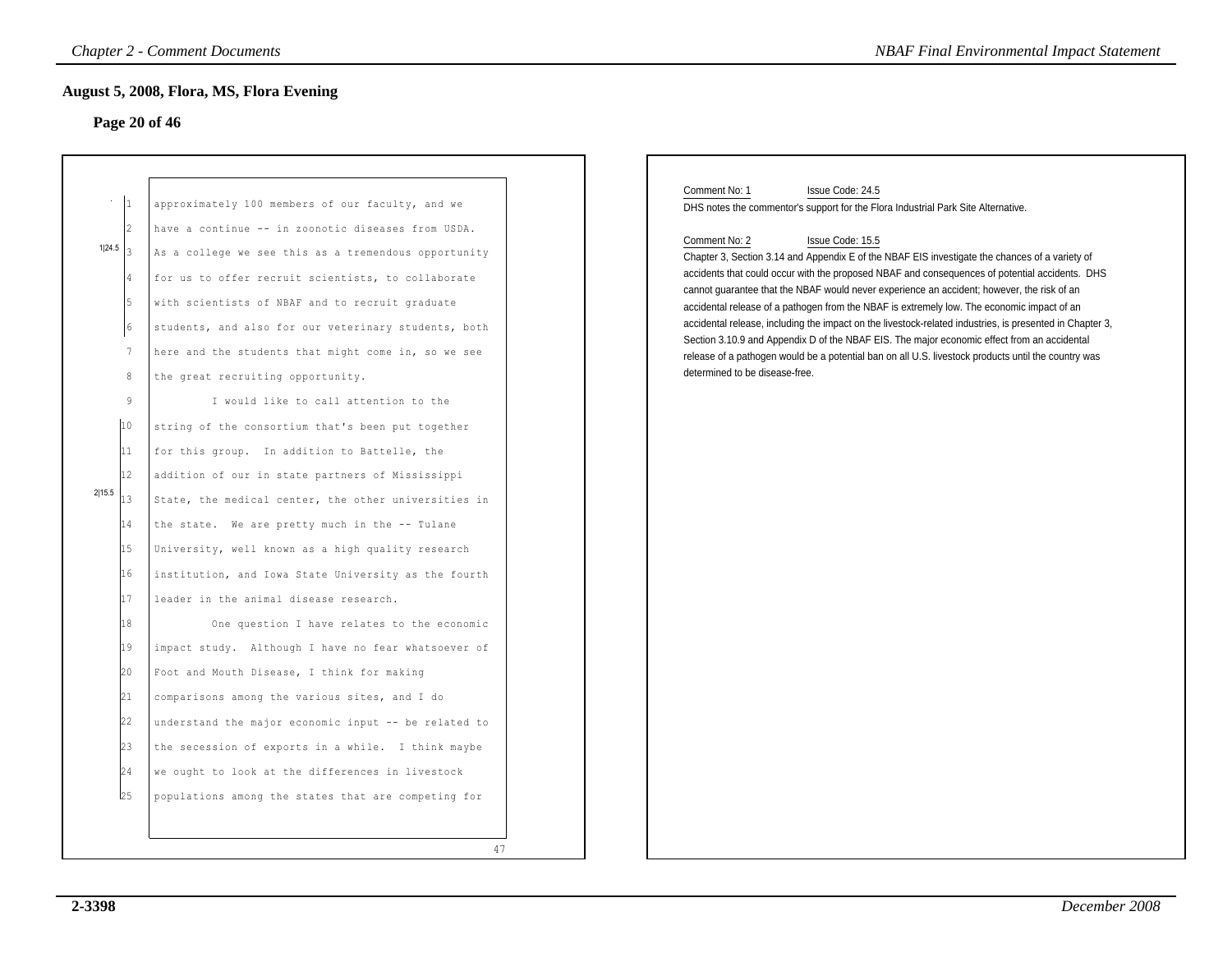## **Page 21 of 46**

|                 | $\overline{1}$ | USDA leadership, for instance, Kansas has<br>this.     |
|-----------------|----------------|--------------------------------------------------------|
|                 | $\overline{2}$ | about six times the number cattle heads than           |
| 2115.5<br>cont. | 3              | Mississippi had. And also the continuous states.       |
|                 | 4              | States around Mississippi are not high livestock       |
|                 | 5              | states; whereas some of the other states are.<br>Those |
|                 | 6              | are the comments I have. Thank you.                    |
|                 | 7              | MS. CATHERINE COGHILL: Haley Fisackerly.               |
|                 | 8              | MR. HALEY FISACKERLY: Good evening and                 |
|                 | 9              | welcome to Mississippi. I'm Haley Fisackerly,          |
|                 | 10             | President and CEO of HQ Mississippi and here on        |
|                 | 11             | behalf as a chairman the Greater Jackson Chamber of    |
|                 | 12             | Partnership. The Greater Jackson Chamber of            |
|                 | 13             | Partnership has been very involved in this process     |
| 1 24.5          | 14             | since the State of Mississippi first issued a letter   |
|                 | 15             | of interest and we have worked very closely with the   |
|                 | 16             | team involved in helping recruit this facility and     |
|                 | 17             | after studying it and recognizing what this type of    |
|                 | 18             | invest means not only to this state but also to this   |
|                 | 19             | nation. We know that advancements in technology and    |
|                 | 20             | engineering we're convinced this will be a safe and    |
|                 | 21             | secure facility.                                       |
|                 | 22             | We also hope that while you've been                    |
|                 | 23             | studying this state and as well as this region and     |
|                 | 24             | particularly the Flora site you have found a region    |
|                 | 25             | and a site that is abundant in resources.              |

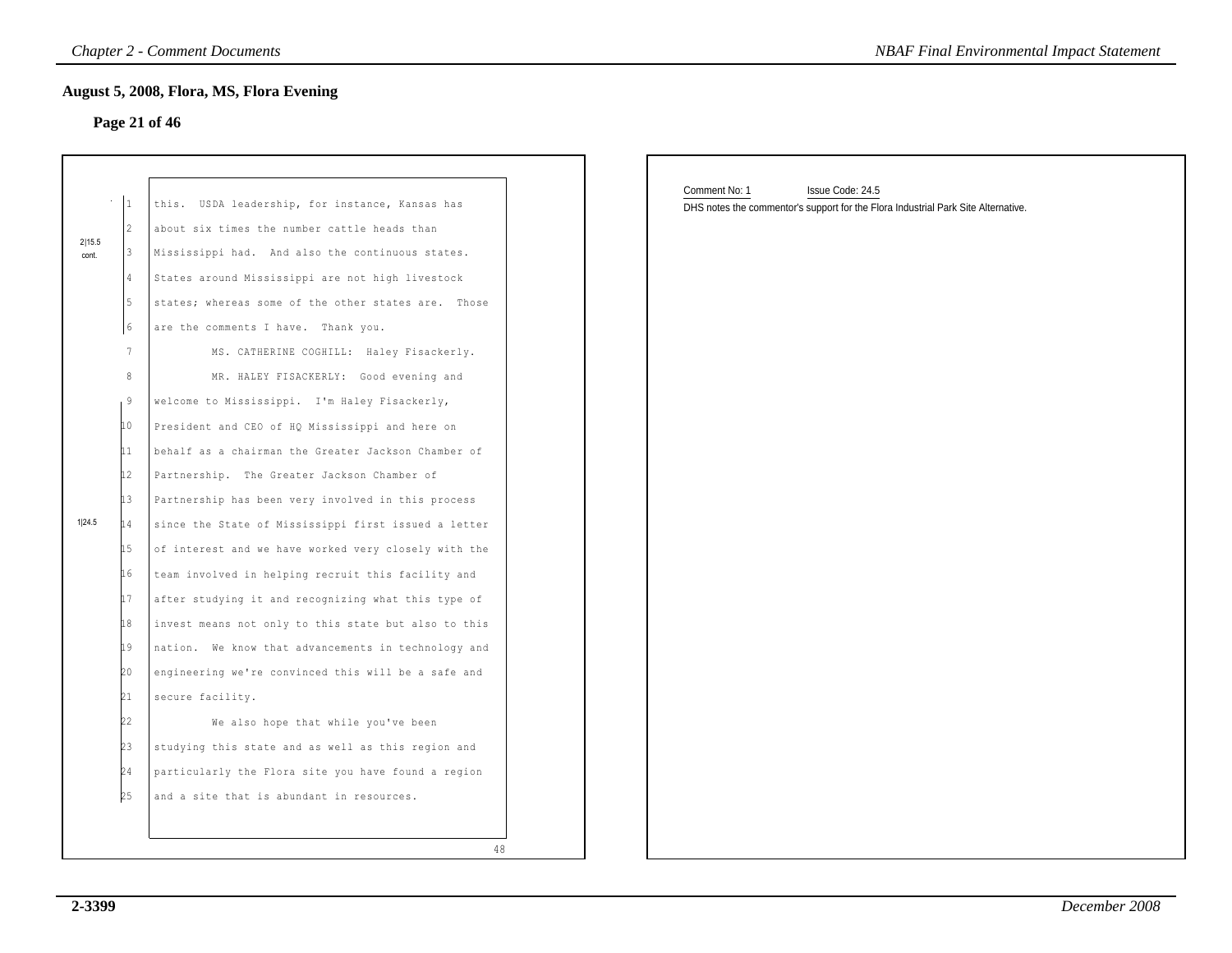## **Page 22 of 46**

|                   | 1   | Mississippi is very proud of our people.              |
|-------------------|-----|-------------------------------------------------------|
|                   | 2   | We've stepped up to many a challenges in the past     |
|                   | 3   | whether it to be the great challenge of Katrina when  |
|                   | 4   | it hit this state and we all came together for that   |
|                   | 5   | or whether you look not too far from here to see one  |
|                   | 6   | of the largest manufacturing facilities built in      |
|                   | 7   | this world in a very rural area. We were also         |
|                   | 8   | picked in the Nissan facility. We're in the process   |
|                   | 9   | of attracting another major investment in Toyota in   |
|                   | 0   | north Mississippi, and one of the most advanced       |
|                   | 11  | steel plants that's been built in the eastern part    |
|                   | l2  | of the state, all in very rural areas, all facing     |
|                   | L3  | many, many, many infrastructure challenges that we    |
| 1 24.5<br>(cont.) | 14  | have come together as people to beat. We've also --   |
|                   | L5  | it's giving us a great opportunity to train work      |
|                   | L 6 | force and that in Mississippi folks is one of the     |
|                   | L7  | most productive and ethically focused work forces in  |
|                   | 18  | the country and we're very proud of our people.<br>Wе |
|                   | İ9  | also offer great educational opportunity in every     |
|                   | 20  | aspect and we they think this will be also a great    |
|                   | 21  | attraction for a facility like that. We thank you     |
|                   | 22  | for this time. I thank you for time to make the       |
|                   | ŻЗ  | comment and I appreciate the -- this is a test you    |
|                   | 24  | have ahead of you but I hope you will find that this  |
|                   | 25  | is a state rich in resources and we welcome the       |
|                   |     |                                                       |
|                   |     |                                                       |

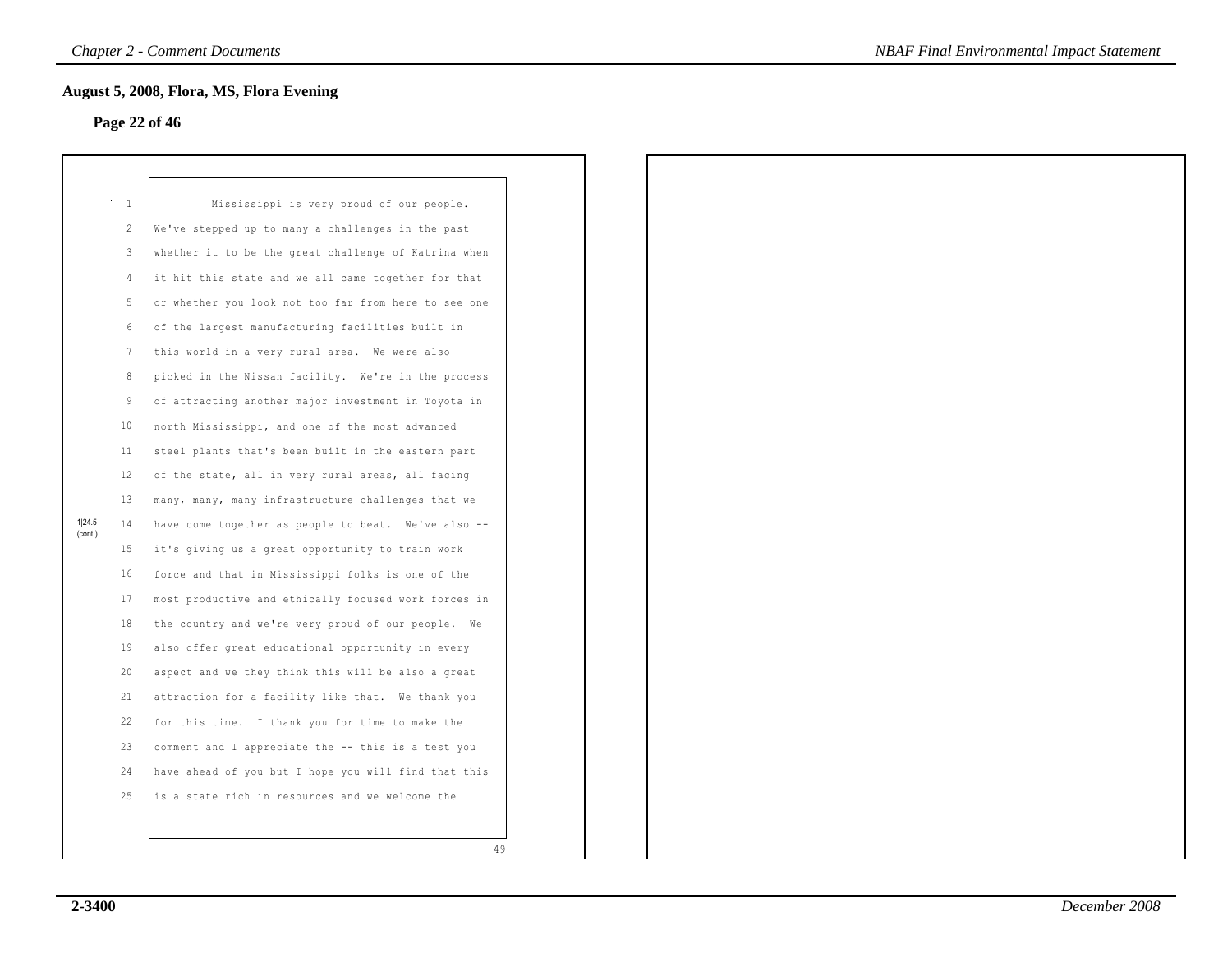## **Page 23 of 46**

|        |                 | <b>Chapter 2 - Comment Documents</b>                 | <b>NBAF Final Environmental Impact Statement</b>                                                                       |
|--------|-----------------|------------------------------------------------------|------------------------------------------------------------------------------------------------------------------------|
|        |                 | <b>August 5, 2008, Flora, MS, Flora Evening</b>      |                                                                                                                        |
|        |                 | Page 23 of 46                                        |                                                                                                                        |
|        |                 |                                                      |                                                                                                                        |
|        | $\cdots$ 1      | opportunity. Thank you.                              | Comment No: 1<br>Issue Code: 24.5<br>DHS notes the commentor's support for the Flora Industrial Park Site Alternative. |
|        | $\overline{c}$  | MS. CATHERINE COGHILL: Thank you, sir.               |                                                                                                                        |
|        | 3               | Mike Kent.                                           |                                                                                                                        |
|        | 4               | MR. MIKE KENT: Good evening, I'm                     |                                                                                                                        |
|        | 5               | superintendent of education for the Madison County   |                                                                                                                        |
|        | 6               | School District and I'm admitting that I'm tardy.    |                                                                                                                        |
|        | $7\overline{ }$ | I do want to take this opportunity to tell           |                                                                                                                        |
|        | 8               | you that we look forward to the opportunity for you  |                                                                                                                        |
|        | 9               | to have us located here. The Madison County School   |                                                                                                                        |
|        | İΟ.             | District is one of the fastest school districts in   |                                                                                                                        |
|        | $\mathbf{1}$    | the State of Mississippi. There's a reason for that  |                                                                                                                        |
|        | $\frac{1}{2}$   | and that is we're simply the best in the district in |                                                                                                                        |
|        | $\downarrow$ 3  | the State of Mississippi. People have come to        |                                                                                                                        |
| 1 24.5 | 14              | locate here for the opportunities that our           |                                                                                                                        |
|        | 15              | educational system offers. The students in this      |                                                                                                                        |
|        | 16              | area are eligible to attend Madison Central High     |                                                                                                                        |
|        | 17              | School. This past year Madison Central had 26        |                                                                                                                        |
|        | 18              | national merit finalists. That was the highest       |                                                                                                                        |
|        | 19              | number of national merit finalists of any high       |                                                                                                                        |
|        | 20              | school in the State of Mississippi. That has been    |                                                                                                                        |
|        | 21              | true for the past four years in a row, and I think   |                                                                                                                        |
|        | 22              | it would be true next year if we have somewhere      |                                                                                                                        |
|        | 23              | around 28 nominees that we think will be eligible.   |                                                                                                                        |
|        | 24              | Madison County is one of the fastest growing         |                                                                                                                        |
|        | 25              | counties in the State of Mississippi. It's all       |                                                                                                                        |
|        |                 |                                                      |                                                                                                                        |
|        |                 | 50                                                   |                                                                                                                        |
|        |                 |                                                      |                                                                                                                        |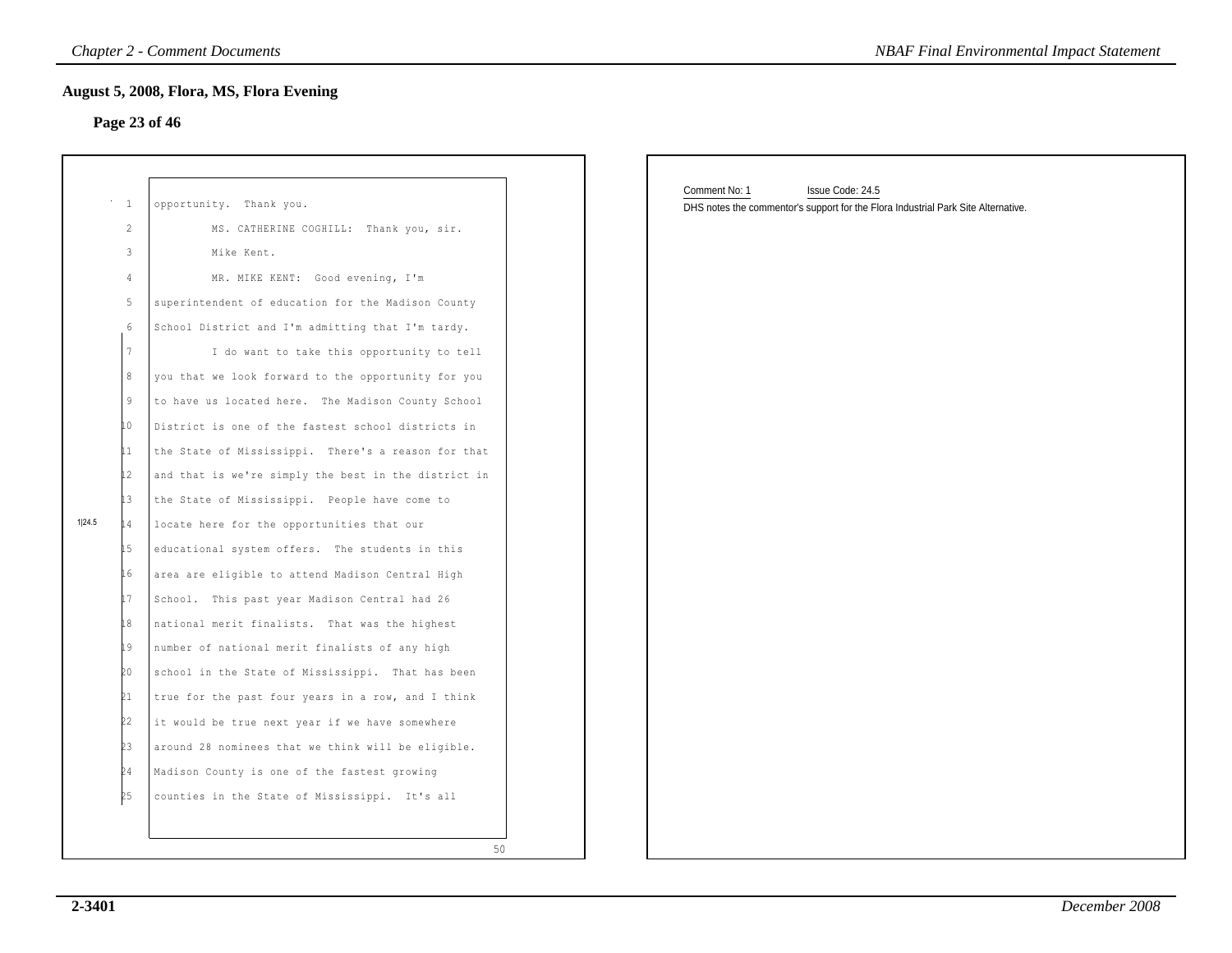## **Page 24 of 46**

|         |                 | <b>Chapter 2 - Comment Documents</b><br>August 5, 2008, Flora, MS, Flora Evening | <b>NBAF Final Environmental Impact Statement</b>                                                                       |
|---------|-----------------|----------------------------------------------------------------------------------|------------------------------------------------------------------------------------------------------------------------|
|         |                 | Page 24 of 46                                                                    |                                                                                                                        |
|         |                 |                                                                                  |                                                                                                                        |
|         | $\vert_1$       | about quality of life. You'll hear that tonight                                  | Comment No: 1<br>Issue Code: 24.5<br>DHS notes the commentor's support for the Flora Industrial Park Site Alternative. |
| 1 24.5  | 2               | over and over and over. Not only is there a great                                |                                                                                                                        |
| (cont.) | 3               | public school opportunity in this county but there                               |                                                                                                                        |
|         | $\vert 4 \vert$ | are also numerous private and parochial schools that                             |                                                                                                                        |
|         | 5               | also do a great job.                                                             |                                                                                                                        |
|         | 6               | We look forward to the opportunity and we                                        |                                                                                                                        |
|         | $7\phantom{.0}$ | hope you consider us seriously. Thank you.                                       |                                                                                                                        |
|         | $\,8\,$         | MS. CATHERINE COGHILL: Thank you.                                                |                                                                                                                        |
|         | $\overline{9}$  | Jason Dillon.                                                                    |                                                                                                                        |
|         | 10              | MR. JASON DILLON: Gentleman, the saddest                                         |                                                                                                                        |
|         | $ 11$           | words, -- all the words that it could have been, so                              |                                                                                                                        |
|         | 12              | I believe Mississippi is looking forward to the                                  |                                                                                                                        |
|         | $ 13\rangle$    | opportunity of hosting you guys and allowing you to                              |                                                                                                                        |
| 1 24.5  | 14              | come here. I believe that the greater majority of                                |                                                                                                                        |
|         | 15              | everyone that I have talked to and that I have                                   |                                                                                                                        |
|         | 16              | networked with are in favor of NBAF locating here                                |                                                                                                                        |
|         | 17              | and when I was thinking about my comments I saw us                               |                                                                                                                        |
|         | 18              | to be warm trusting people, so we do trust. And in                               |                                                                                                                        |
|         | 19              | the building and preparation of everything that you                              |                                                                                                                        |
|         | 20              | will keep our interest at heart and I know that                                  |                                                                                                                        |
|         | 21              | you'll do that, but we are looking forward to having                             |                                                                                                                        |
|         | 22              | you come to Mississippi. Flora is the Mayberry of                                |                                                                                                                        |
|         | 23              | the nation. It's the Mayberry town, everybody knows                              |                                                                                                                        |
|         | 24              | everybody and you go up here to the local restaurant                             |                                                                                                                        |
|         | 25              | with everybody that you know, but all of this,                                   |                                                                                                                        |
|         |                 |                                                                                  |                                                                                                                        |
|         |                 | 51                                                                               |                                                                                                                        |

| Issue Code: 24.5<br>DHS notes the commentor's support for the Flora Industrial Park Site Alternative. |
|-------------------------------------------------------------------------------------------------------|
|                                                                                                       |
|                                                                                                       |
|                                                                                                       |
|                                                                                                       |
|                                                                                                       |
|                                                                                                       |
|                                                                                                       |
|                                                                                                       |
|                                                                                                       |
|                                                                                                       |
|                                                                                                       |
|                                                                                                       |
|                                                                                                       |
|                                                                                                       |
|                                                                                                       |
|                                                                                                       |
|                                                                                                       |
|                                                                                                       |
|                                                                                                       |
|                                                                                                       |
|                                                                                                       |
|                                                                                                       |
|                                                                                                       |
|                                                                                                       |
|                                                                                                       |
|                                                                                                       |
|                                                                                                       |
|                                                                                                       |
|                                                                                                       |
|                                                                                                       |
|                                                                                                       |
|                                                                                                       |
|                                                                                                       |
|                                                                                                       |
|                                                                                                       |
|                                                                                                       |
|                                                                                                       |
|                                                                                                       |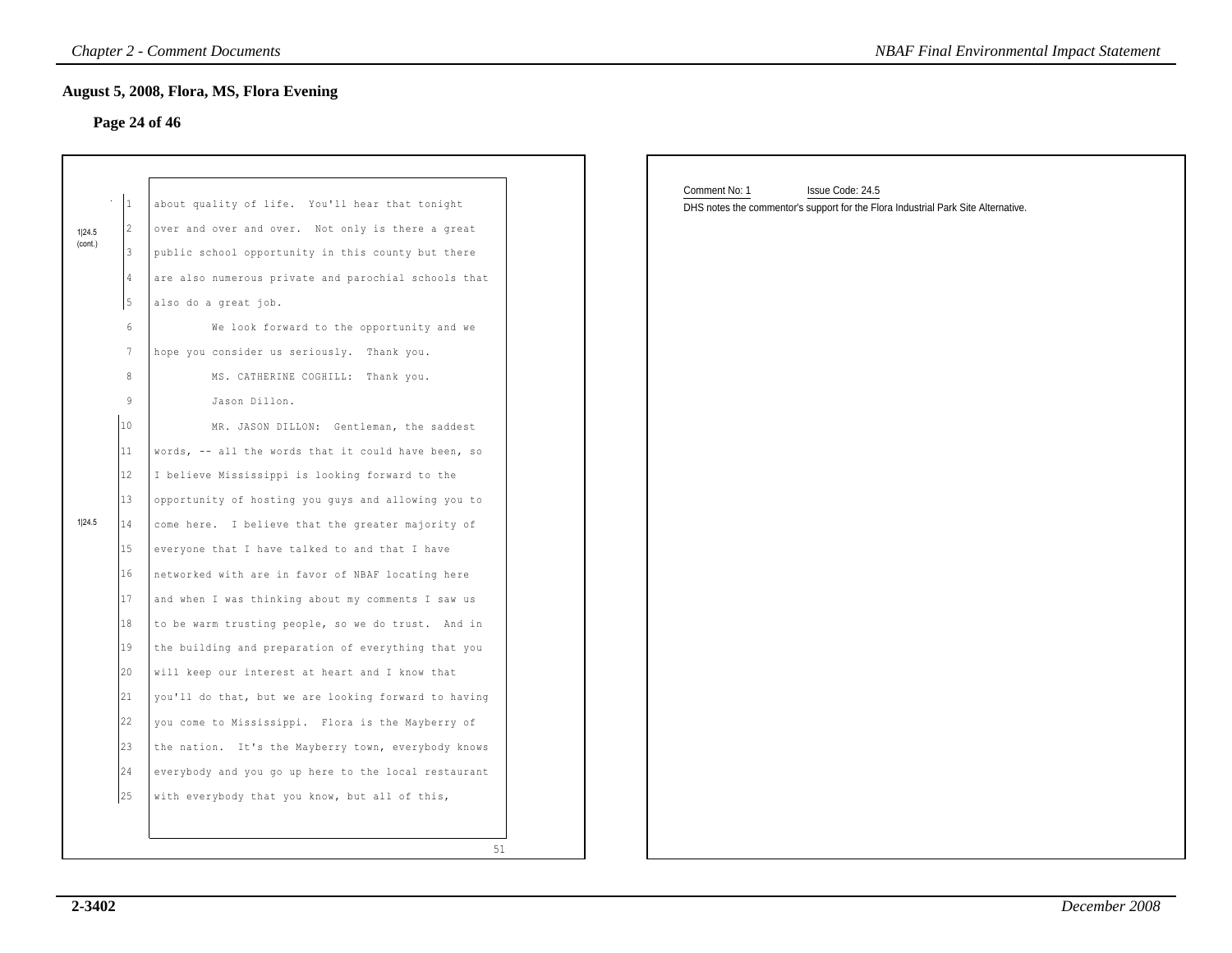## **Page 25 of 46**

|                   |                                                                                   | August 5, 2008, Flora, MS, Flora Evening<br>Page 25 of 46                                                                                                                                                                                                                                                                                                                                                            |                                                                                                                        |
|-------------------|-----------------------------------------------------------------------------------|----------------------------------------------------------------------------------------------------------------------------------------------------------------------------------------------------------------------------------------------------------------------------------------------------------------------------------------------------------------------------------------------------------------------|------------------------------------------------------------------------------------------------------------------------|
| 1 24.5<br>(cont.) | $\mathbf{1}$<br>$\overline{c}$<br>3<br>$\overline{4}$<br>5<br>6<br>$7\phantom{.}$ | change is inevitable and we understand that, but the<br>opportunity to grab hold of something like this and<br>to allow it to take us into an ever changing future<br>whether you like it or not, we are wanting that<br>opportunity. We thank you for coming tonight, and<br>sharing this information with us. Thank you<br>gentleman.                                                                              | Comment No: 1<br>Issue Code: 24.5<br>DHS notes the commentor's support for the Flora Industrial Park Site Alternative. |
|                   | 8<br>$\overline{9}$<br>10<br>11<br>12<br>13<br>14                                 | MS. CATHERINE COGHILL: Thank you, Mr.<br>Dillon.<br>Lanny Pace.<br>MR. LANNY PACE: Thank you, my name is<br>Lanny Pace. I'm the executive director of the<br>Mississippi Veterinary Research and Diagnostic<br>Laboratory System. Our laboratory system -- is                                                                                                                                                        |                                                                                                                        |
| 1 24.5            | 15<br>16<br>17<br>18<br>19<br>20<br>21<br>22                                      | located at Mississippi State University.<br>I thank the Department of Homeland Security<br>and USDA for coming and making this presentation.<br>In our laboratory diagnostic lab system in this<br>state we have four labs. Two of those labs are<br>located in the adjacent county, Rankin County. In<br>that county we have our central reference laboratory<br>for the state, so called state lab. We also have a |                                                                                                                        |
|                   | 23<br>24<br>25                                                                    | poultry and diagnostic lab in Rankin County. In the<br>Delta we have a catfish diagnostic lab and the<br>college of veterinarian medicine in Starkville we<br>52                                                                                                                                                                                                                                                     |                                                                                                                        |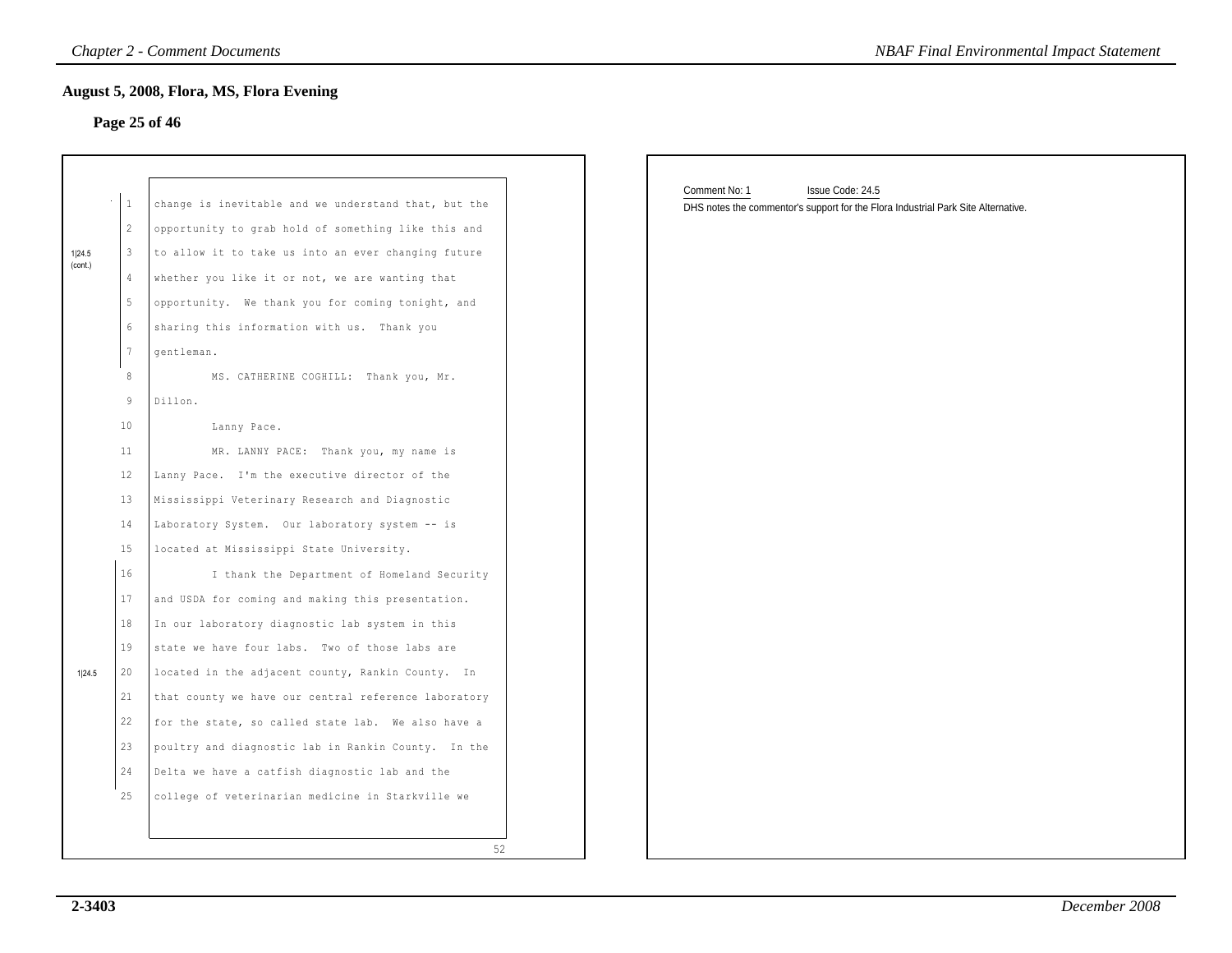## **Page 26 of 46**

|                   | 1              | have another full service RLPC diagnostic lab that   |
|-------------------|----------------|------------------------------------------------------|
|                   | $\overline{2}$ | serves as both a service and as our teaching lab for |
|                   | 3              | veterinary students. So within that lab system,      |
|                   | 4              | four labs we deal daily with the threat of foreign   |
|                   | 5              | animal diseases, zoonotic diseases and some of the   |
|                   | 6              | things that you talked about. We have people         |
|                   | 7              | trained to actually look for some of the diseases    |
|                   | 8              | that are in the group of eight that this facility    |
|                   | 9              | would do research and testing on. What I want --     |
|                   | 10             | one of the things I want to speak to is in our state |
|                   | 11             | lab system to let you folks know that we have had    |
|                   | 12             | tremendous, tremendous state support for our         |
|                   | 13             | laboratory systems in recent years. Our state        |
| 1 24.5<br>(cont.) | 14             | legislature, our Governor, our local authorities in  |
|                   | 15             | Rankin County, Commissioner of Agricultural, our     |
|                   | 16             | animal commodity group have all shown a tremendous   |
|                   | 17             | report and we just moved two years ago next week     |
|                   | 18             | into the new 42,000 square foot, \$18.5 million      |
|                   | 19             | building that was fully state funded over there in   |
|                   | 20             | Rankin County.                                       |
|                   | 21             | One of the roles of NBAF is to develop               |
|                   | 22.            | diagnostic test for these foreign animal diseases    |
|                   | 23             | and then once those test are released out to labs    |
|                   | 24             | that are in the national animal health laboratory    |
|                   | 25             | network, which our lab is part of it and then we at  |
|                   |                |                                                      |
|                   |                | 53                                                   |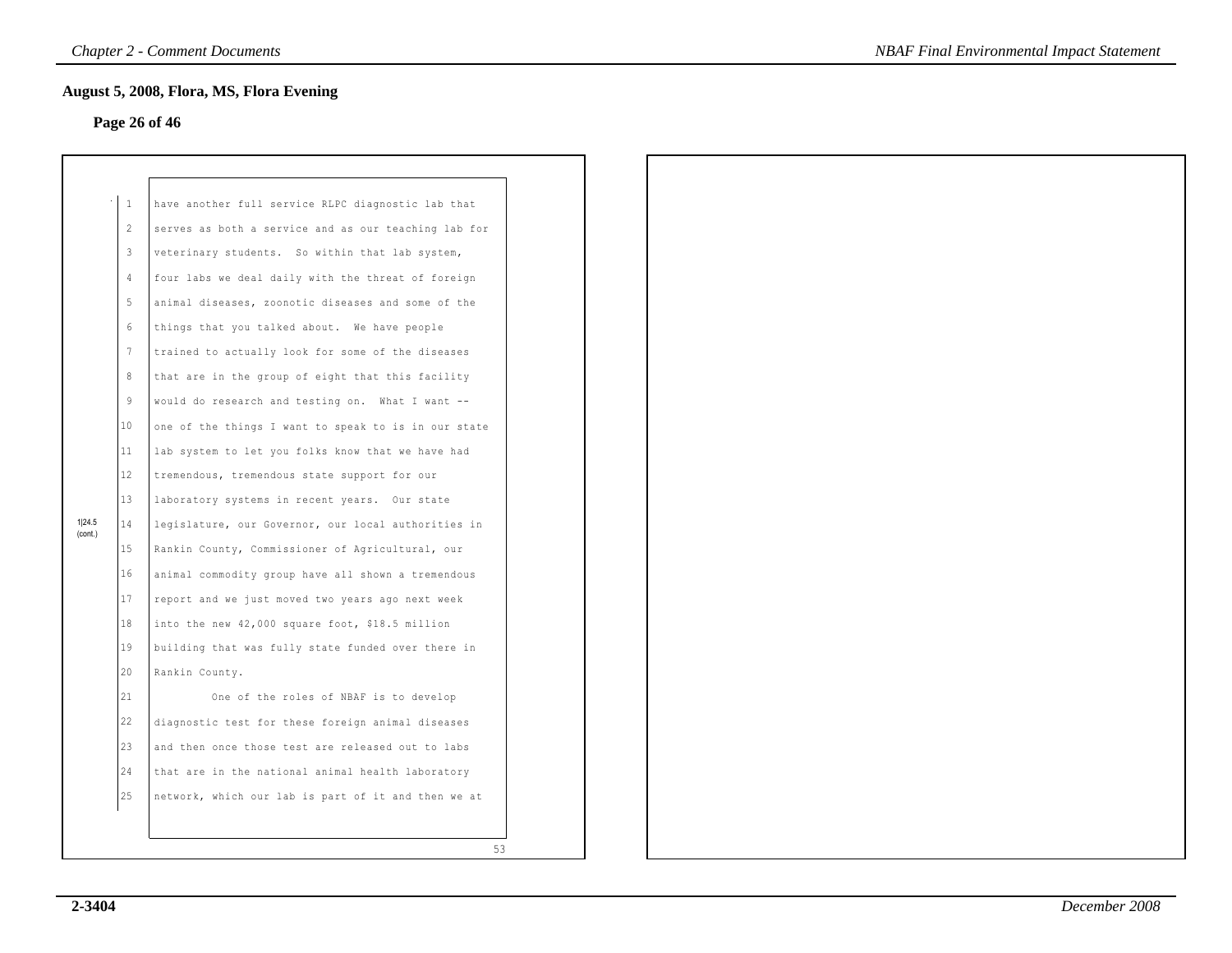## **Page 27 of 46**

|                |                 | <b>Chapter 2 - Comment Documents</b><br>August 5, 2008, Flora, MS, Flora Evening | <b>NBAF Final Environmental Impact Statement</b> |
|----------------|-----------------|----------------------------------------------------------------------------------|--------------------------------------------------|
|                |                 | Page 27 of 46                                                                    |                                                  |
|                |                 |                                                                                  | Comment No: 1<br>Issue Code: 6.5                 |
|                | $\mathbf{1}$    | the state lab do a screening for foreign animal                                  | DHS notes the commentor's statement.             |
|                | 2               | diseases and any suspect type diseases we refer                                  |                                                  |
|                | 3               | currently to Plum Island or to -- lab in Aims, Iowa                              |                                                  |
|                | $\overline{4}$  | for confirmation, so we deal with what goes on at                                |                                                  |
| 1 24.5 (cont.) | 5               | Plum Island on a regular basis today.                                            |                                                  |
|                | $6\phantom{.}6$ | And what I'd like to say is that we, in                                          |                                                  |
|                |                 | addition to what Dr. Thompson said about the                                     |                                                  |
|                | 8               | interaction of our faculty with sites from the                                   |                                                  |
|                | 9               | facility that we have full trust in the biosafety                                |                                                  |
|                | LO.             | features of this facility and give full support of                               |                                                  |
|                | 11              | our lab system, -- division of agriculture and                                   |                                                  |
|                | 12              | forestry the best I've ever seen from this facility.                             |                                                  |
|                | $\downarrow$ 3  | Welcome to Mississippi.                                                          |                                                  |
|                | 14              | MS. CATHERINE COGHILL: Thank you.                                                |                                                  |
|                | 15              | Chip Estes.                                                                      |                                                  |
|                | 16              | MR. CHIP ESTES: Welcome back, good to see                                        |                                                  |
|                | 17              | y'all again. Part of the comments, and I may be                                  |                                                  |
|                | 18              | repeating myself a little bit from last time, but I                              |                                                  |
|                | 19              | suppose just being on the economic development board                             |                                                  |
|                | 20              | I was one of the first few folks that knew that                                  |                                                  |
| 1 6.5          | 21              | y'all were looking to come to Flora or Madison                                   |                                                  |
|                | 22              | County as we had to acquire and additional 20 acres                              |                                                  |
|                | $23\,$          | of land to meet with the current requirements and                                |                                                  |
|                | 24              | let y'all build off the site. Since that time                                    |                                                  |
|                | 25              | besides the local community getting behind this the                              |                                                  |
|                |                 |                                                                                  |                                                  |
|                |                 | 54                                                                               |                                                  |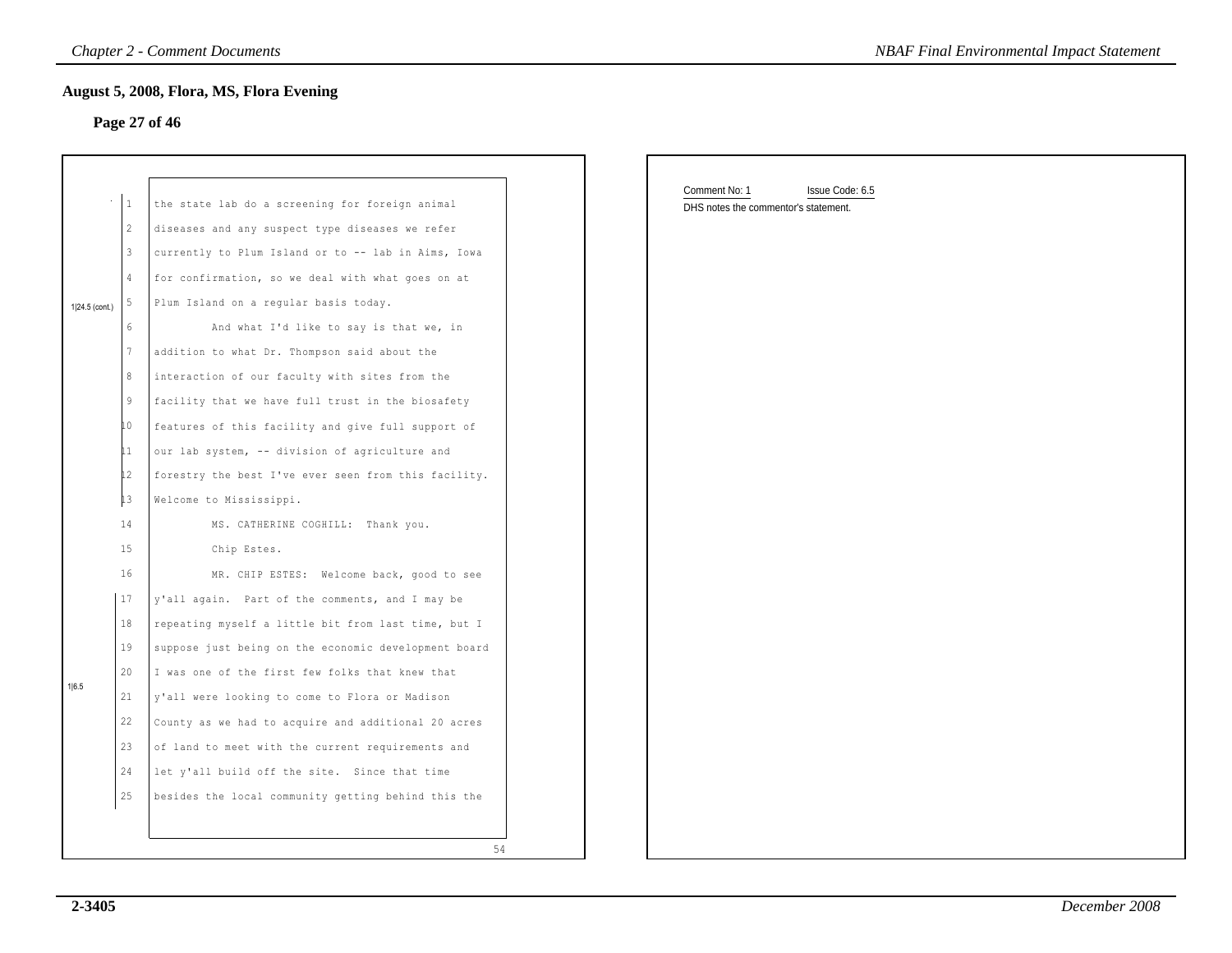## **Page 28 of 46**

| 2 15.5 | 1<br>2<br>3<br>4<br>5<br>6<br>7<br>8<br>9<br>. 0<br>L 1<br>.2<br>.3<br>$\overline{4}$<br>.5<br>L 6<br>L 7<br>18<br>19<br>20<br>21 | Mississippi legislature, we do have at least one<br>representative here with us tonight that re-did a<br>bond package in the 88.5 million dollar range.<br>Mississippi is obviously the poorest state in the<br>country yet they come forth with this opportunity<br>that shows how more serious we are of attracting<br>this to the state because we know it will help the<br>We know how it will help diversify -- to the<br>state.<br>citizens here. As Ms. Coleman said earlier we<br>really don't have jobs that are really being offered<br>or created here, but for Rankin County having Yazoo<br>clay -- wouldn't be here either. They will be your<br>next door neighbor, and they've been nothing but<br>supportive of this project on the end here, so<br>they're wonderful corporate citizen.<br>They live<br>here, go to church here and they want y'all here as<br>well.<br>Having known that y'all were coming for<br>sometime I personally actually had some skeptical<br>thoughts myself, so I've been involved in the arena<br>for about 26 years, doing natural gas work projects, |    |
|--------|-----------------------------------------------------------------------------------------------------------------------------------|-------------------------------------------------------------------------------------------------------------------------------------------------------------------------------------------------------------------------------------------------------------------------------------------------------------------------------------------------------------------------------------------------------------------------------------------------------------------------------------------------------------------------------------------------------------------------------------------------------------------------------------------------------------------------------------------------------------------------------------------------------------------------------------------------------------------------------------------------------------------------------------------------------------------------------------------------------------------------------------------------------------------------------------------------------------------------------------------------------|----|
|        |                                                                                                                                   |                                                                                                                                                                                                                                                                                                                                                                                                                                                                                                                                                                                                                                                                                                                                                                                                                                                                                                                                                                                                                                                                                                       |    |
|        |                                                                                                                                   |                                                                                                                                                                                                                                                                                                                                                                                                                                                                                                                                                                                                                                                                                                                                                                                                                                                                                                                                                                                                                                                                                                       |    |
|        |                                                                                                                                   |                                                                                                                                                                                                                                                                                                                                                                                                                                                                                                                                                                                                                                                                                                                                                                                                                                                                                                                                                                                                                                                                                                       |    |
|        |                                                                                                                                   |                                                                                                                                                                                                                                                                                                                                                                                                                                                                                                                                                                                                                                                                                                                                                                                                                                                                                                                                                                                                                                                                                                       |    |
|        |                                                                                                                                   |                                                                                                                                                                                                                                                                                                                                                                                                                                                                                                                                                                                                                                                                                                                                                                                                                                                                                                                                                                                                                                                                                                       |    |
|        |                                                                                                                                   |                                                                                                                                                                                                                                                                                                                                                                                                                                                                                                                                                                                                                                                                                                                                                                                                                                                                                                                                                                                                                                                                                                       |    |
|        |                                                                                                                                   |                                                                                                                                                                                                                                                                                                                                                                                                                                                                                                                                                                                                                                                                                                                                                                                                                                                                                                                                                                                                                                                                                                       |    |
|        |                                                                                                                                   |                                                                                                                                                                                                                                                                                                                                                                                                                                                                                                                                                                                                                                                                                                                                                                                                                                                                                                                                                                                                                                                                                                       |    |
|        |                                                                                                                                   |                                                                                                                                                                                                                                                                                                                                                                                                                                                                                                                                                                                                                                                                                                                                                                                                                                                                                                                                                                                                                                                                                                       |    |
|        |                                                                                                                                   |                                                                                                                                                                                                                                                                                                                                                                                                                                                                                                                                                                                                                                                                                                                                                                                                                                                                                                                                                                                                                                                                                                       |    |
|        | 22                                                                                                                                | power line -- power plants, power lines and                                                                                                                                                                                                                                                                                                                                                                                                                                                                                                                                                                                                                                                                                                                                                                                                                                                                                                                                                                                                                                                           |    |
|        | 23                                                                                                                                | pipelines, L and G facilities and a number of times                                                                                                                                                                                                                                                                                                                                                                                                                                                                                                                                                                                                                                                                                                                                                                                                                                                                                                                                                                                                                                                   |    |
|        | 24                                                                                                                                | we'd do the fatal flaw analyses. In fact I'm                                                                                                                                                                                                                                                                                                                                                                                                                                                                                                                                                                                                                                                                                                                                                                                                                                                                                                                                                                                                                                                          |    |
|        | 25                                                                                                                                | getting pipeline site similar to the facility EIS,                                                                                                                                                                                                                                                                                                                                                                                                                                                                                                                                                                                                                                                                                                                                                                                                                                                                                                                                                                                                                                                    |    |
|        |                                                                                                                                   |                                                                                                                                                                                                                                                                                                                                                                                                                                                                                                                                                                                                                                                                                                                                                                                                                                                                                                                                                                                                                                                                                                       |    |
|        |                                                                                                                                   |                                                                                                                                                                                                                                                                                                                                                                                                                                                                                                                                                                                                                                                                                                                                                                                                                                                                                                                                                                                                                                                                                                       |    |
|        |                                                                                                                                   |                                                                                                                                                                                                                                                                                                                                                                                                                                                                                                                                                                                                                                                                                                                                                                                                                                                                                                                                                                                                                                                                                                       | 55 |

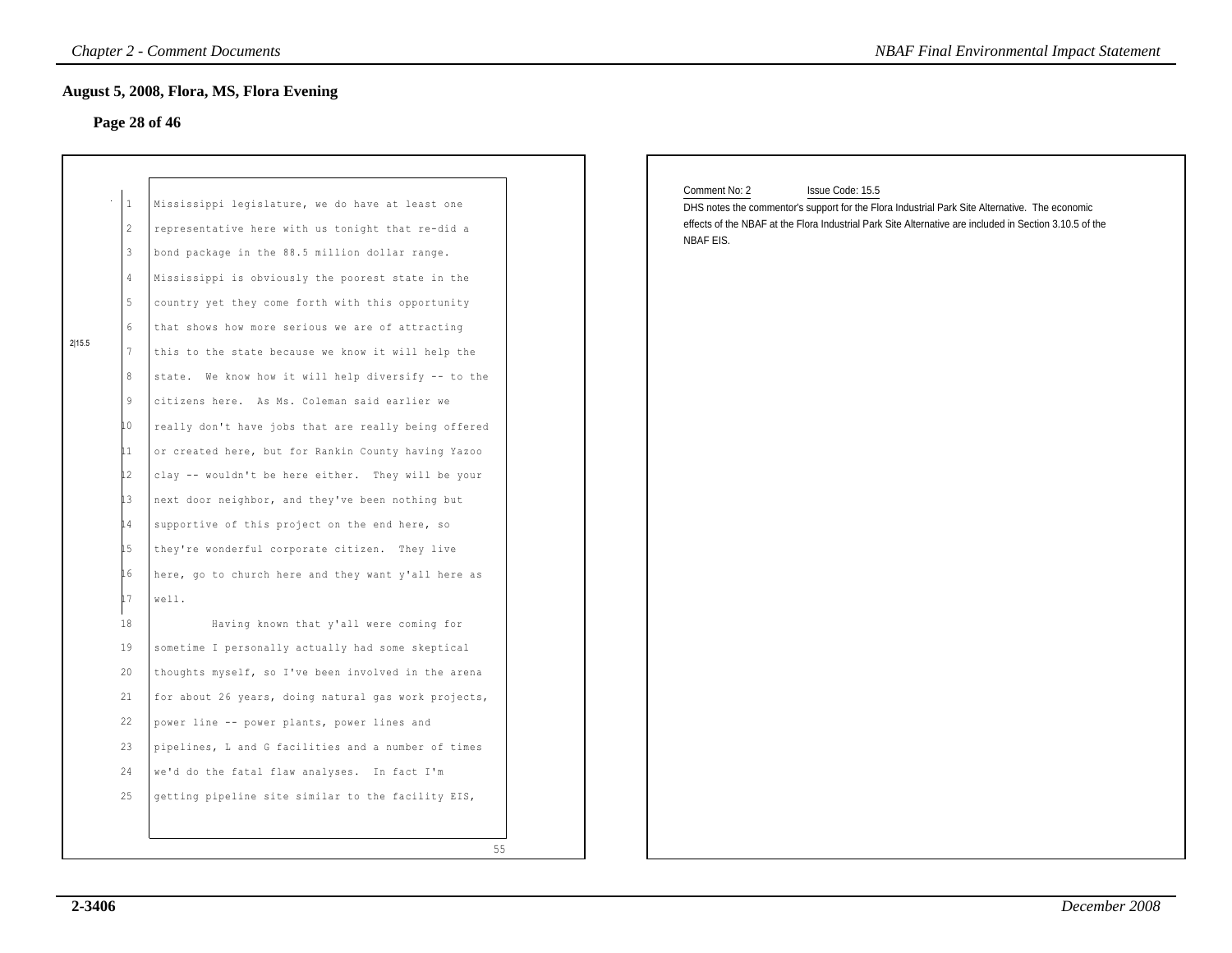## **Page 29 of 46**

|                              |                                                                                 | <b>Chapter 2 - Comment Documents</b>                                                                                                                                                                                                                                                                                                                                                                                                                                                                       | <b>NBAF Final Environmental Impact Statement</b>                                                                                                                                                                                                                                                                           |  |
|------------------------------|---------------------------------------------------------------------------------|------------------------------------------------------------------------------------------------------------------------------------------------------------------------------------------------------------------------------------------------------------------------------------------------------------------------------------------------------------------------------------------------------------------------------------------------------------------------------------------------------------|----------------------------------------------------------------------------------------------------------------------------------------------------------------------------------------------------------------------------------------------------------------------------------------------------------------------------|--|
|                              |                                                                                 | August 5, 2008, Flora, MS, Flora Evening<br>Page 29 of 46                                                                                                                                                                                                                                                                                                                                                                                                                                                  |                                                                                                                                                                                                                                                                                                                            |  |
| 3 19.5;<br>2 15.5<br>(cont.) | $\overline{1}$<br>2<br>3<br>4<br>5<br>16<br>17<br>8<br>9<br>$ 10\rangle$<br> 11 | such as like you've done, recently completing one<br>here in Mississippi for about \$350 million and<br>obtaining certificate last week.<br>Looking at the similar fatal flaw analysis<br>from what I saw at first would solve my skepticism,<br>one was safety, two was economic impact and three<br>was the overall effect on the Flora citizens.<br>After touring the CDC in Atlanta about a<br>year ago I personally have zero concerns that you<br>guys know how to operate the facility safely. I'll | Comment No: 3<br>Issue Code: 19.5<br>DHS notes the commentor's support for the NBAF and understanding that the proposed research<br>would be safely conducted at the Flora Industrial Park Site.<br>Comment No: 4<br>Issue Code: 24.5<br>DHS notes the commentor's support for the Flora Industrial Park Site Alternative. |  |
| 3 19.5<br>(cont.)            | 12<br> 13<br>14<br>15<br>16                                                     | be living a mile, two miles from the facility with<br>my family and certainly welcome y'all to provide a<br>facility that -- if you can operate a facility like<br>what's in Atlanta studying human diseases I'm sure<br>there's no problems whatsoever that could be<br>occurring on animal diseases.                                                                                                                                                                                                     |                                                                                                                                                                                                                                                                                                                            |  |
| 2 15.5 (cont.)               | 17<br>18<br>19<br>20<br>21                                                      | We certainly do in Mississippi need<br>diversity of economic development and economic<br>wealth creation. We do a great job of<br>manufacturing. This would be an economic impact of<br>knowledge creating.                                                                                                                                                                                                                                                                                                |                                                                                                                                                                                                                                                                                                                            |  |
| 4 24.5                       | 22<br> 23<br>24<br>25                                                           | In closing, I think you'll find that we<br>love our quality of life here. I personally don't<br>see this disrupting it. I don't think the impact is<br>going to be such as it's going to create a<br>56                                                                                                                                                                                                                                                                                                    |                                                                                                                                                                                                                                                                                                                            |  |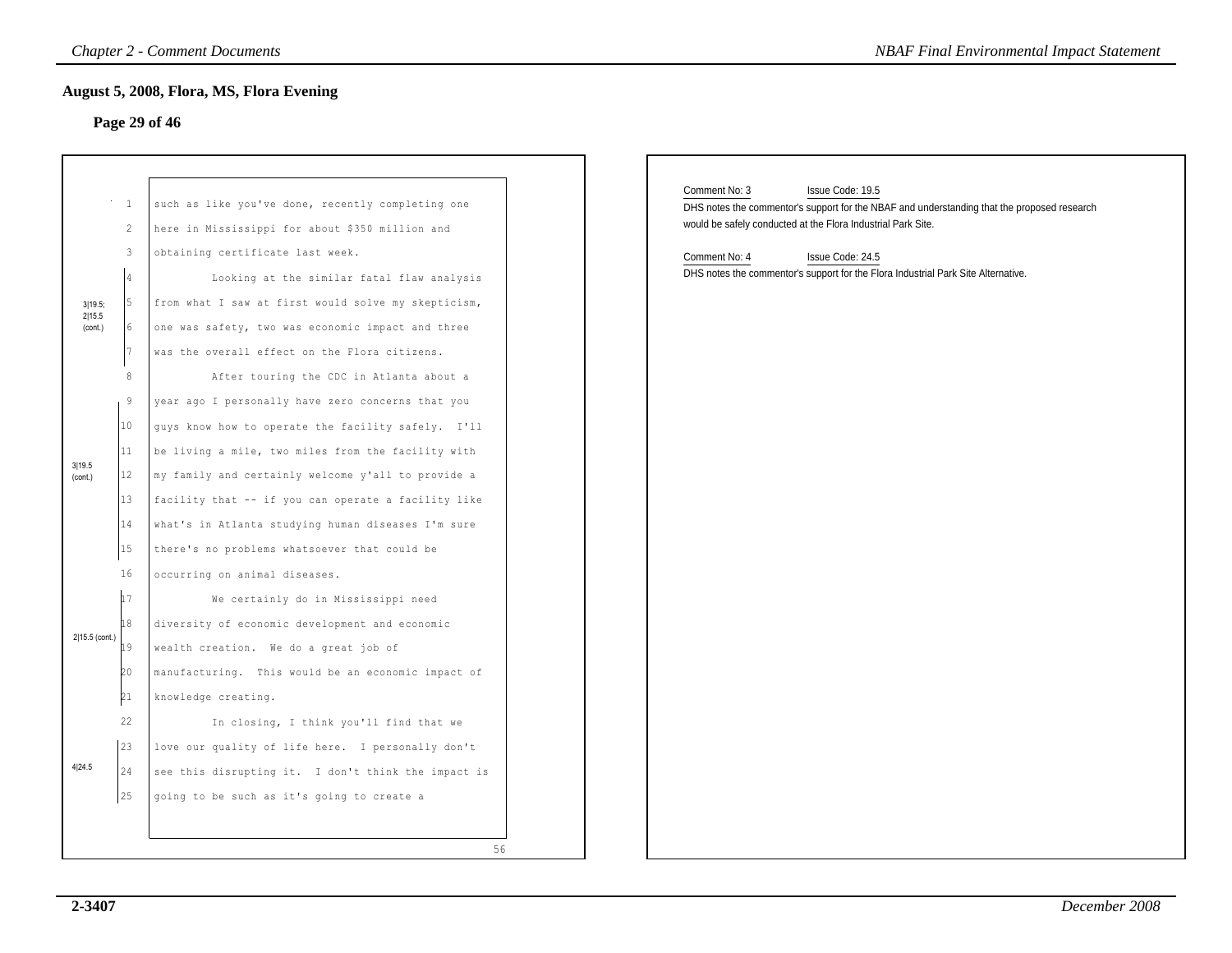## **Page 30 of 46**

|                |                         | Page 30 of 46                                                                                     |                                                                                                                        |
|----------------|-------------------------|---------------------------------------------------------------------------------------------------|------------------------------------------------------------------------------------------------------------------------|
| 4 24.5 (cont.) | 2                       | tremendous traffic or anything else, and I welcome<br>y'all to Flora when you make that decision. | Comment No: 1<br>Issue Code: 24.5<br>DHS notes the commentor's support for the Flora Industrial Park Site Alternative. |
|                | $\overline{\mathbf{3}}$ | MS. CATHERINE COGHILL: Thank you, Mr.                                                             |                                                                                                                        |
|                | 4                       | Estes.                                                                                            |                                                                                                                        |
|                | 5                       | Tim Howell.                                                                                       |                                                                                                                        |
|                | 6                       | MR. TIM HOWELL: Thank you for allowing me                                                         |                                                                                                                        |
|                | 7                       | to speak. I lived here all my life and haven't                                                    |                                                                                                                        |
|                | 8                       | lived here for about 15 years, but my family has                                                  |                                                                                                                        |
|                | 9                       | been involved in business and we grew up here, still                                              |                                                                                                                        |
|                | 10                      | have family that lives here. And I think the                                                      |                                                                                                                        |
|                |                         | opportunity that we have now is the safest most                                                   |                                                                                                                        |
|                | 12                      | secure way for Flora to insure their way of life                                                  |                                                                                                                        |
| 1 24.5         | 13                      | than they've ever had before because if we don't                                                  |                                                                                                                        |
|                | 14                      | seize the opportunity that we have now then somebody                                              |                                                                                                                        |
|                | 15                      | else will come in and dictate to us the way of life                                               |                                                                                                                        |
|                | 16                      | that we'll have, and I think the opportunity that                                                 |                                                                                                                        |
|                | 17                      | you're giving us is going to allow Flora to have                                                  |                                                                                                                        |
|                | 18                      | better government, better protection, better fire                                                 |                                                                                                                        |
|                | 19                      | services, better roads, economic opportunity.                                                     |                                                                                                                        |
|                | 20                      | Besides the biolab, the impact that it will have for                                              |                                                                                                                        |
|                | 21                      | other jobs for this community are going to be far                                                 |                                                                                                                        |
|                | 22                      | reaching, much more than we can ever understand. I                                                |                                                                                                                        |
|                | þз                      | understand the concerns. I have a concern when I                                                  |                                                                                                                        |
|                | 24                      | drive that's why I put my seatbelt on. I have a                                                   |                                                                                                                        |
|                | 25                      | concern when I go to bed at night that's why I lock                                               |                                                                                                                        |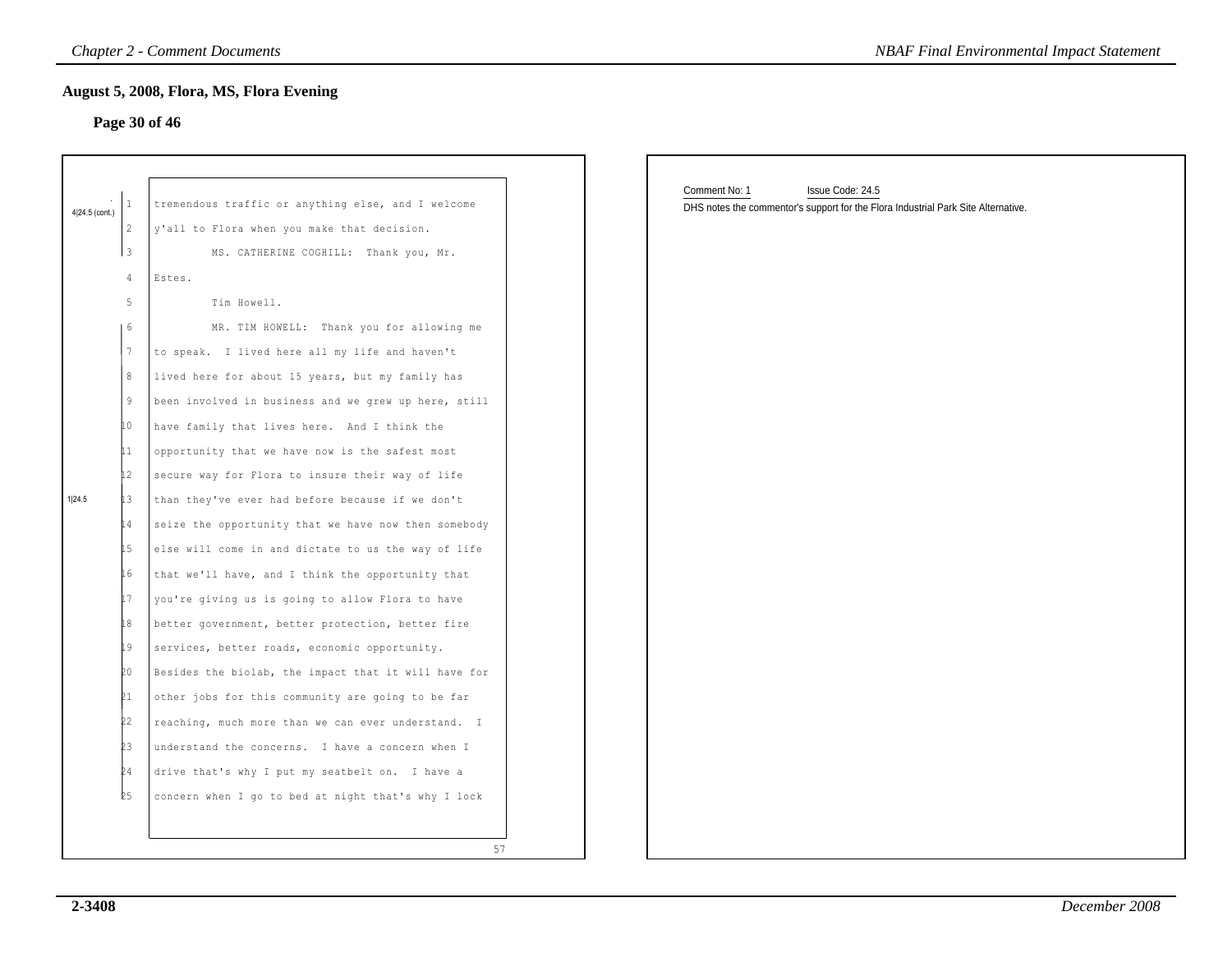# **Page 31 of 46**

|                   |                                                                                                                                                                  | <b>Chapter 2 - Comment Documents</b>                                                                                                                                                                                                                                                                                                                                                                                                                                                                                                                                                                                                                                                                           | <b>NBAF Final Environmental Impact Statement</b>                                                                                                                                                                                                                                                                                                                                      |
|-------------------|------------------------------------------------------------------------------------------------------------------------------------------------------------------|----------------------------------------------------------------------------------------------------------------------------------------------------------------------------------------------------------------------------------------------------------------------------------------------------------------------------------------------------------------------------------------------------------------------------------------------------------------------------------------------------------------------------------------------------------------------------------------------------------------------------------------------------------------------------------------------------------------|---------------------------------------------------------------------------------------------------------------------------------------------------------------------------------------------------------------------------------------------------------------------------------------------------------------------------------------------------------------------------------------|
|                   |                                                                                                                                                                  | August 5, 2008, Flora, MS, Flora Evening<br>Page 31 of 46                                                                                                                                                                                                                                                                                                                                                                                                                                                                                                                                                                                                                                                      |                                                                                                                                                                                                                                                                                                                                                                                       |
| 1 24.5<br>(cont.) | $\,1\,$<br>$\overline{2}$<br>$\mathbf{3}$<br>$\overline{4}$<br>$5\phantom{.0}$<br>$6\phantom{.}6$<br>$7\phantom{.0}$<br>$^{\rm 8}$<br>$\overline{9}$<br>10<br>11 | my door. And I know you guys did the same thing<br>about the safety concerns that you have, and I just<br>want to say that I trust you. I know our government<br>has to do this for our safety and I don't want to be<br>a part of the mentality that's plaguing our country<br>now where people say I want it done but not in my<br>backyard, it needs to be done but I don't want to do<br>it. I for one say let's do it. Let's do what we<br>need to do for our country and let's reap the<br>benefits of what this will do for our community.<br>Thank you.                                                                                                                                                | Comment No: 1<br>Issue Code: 24.5<br>DHS notes the commentor's support for the Flora Industrial Park Site Alternative.<br>Comment No: 2<br>Issue Code: 15.5<br>DHS notes the commentor's support for the Flora Industrial Park Site Alternative. The economic<br>effects of the NBAF at the Flora Industrial Park Site Alternative are included in Section 3.10.5 of the<br>NBAF EIS. |
| 1 24.5;<br>2 15.5 | 12<br>13<br>14<br>15<br>16<br>17<br>18<br>19<br>20<br>21<br>22<br>23<br>24<br>25                                                                                 | MS. CATHERINE COGHILL: Thank you.<br>Bill Washington.<br>MR. BILL WASHINGTON: Good evening. Met<br>with you several months ago and my position is still<br>the same. I believe this is a positive impact for<br>Flora, been here many years, saw it through in the<br>'60s or '70s when we had -- IRS where Flora was very<br>productive, had jobs, people lived here, we had<br>communities. After that they left, so this is an<br>opportunity where the government helps us rebuild<br>Flora as a business entity and to help grow, build<br>our school system, help folks get better and bigger<br>for you. I know people don't like change. I know<br>there's skepticism with bio because it's dangerous, |                                                                                                                                                                                                                                                                                                                                                                                       |
|                   |                                                                                                                                                                  | 58                                                                                                                                                                                                                                                                                                                                                                                                                                                                                                                                                                                                                                                                                                             |                                                                                                                                                                                                                                                                                                                                                                                       |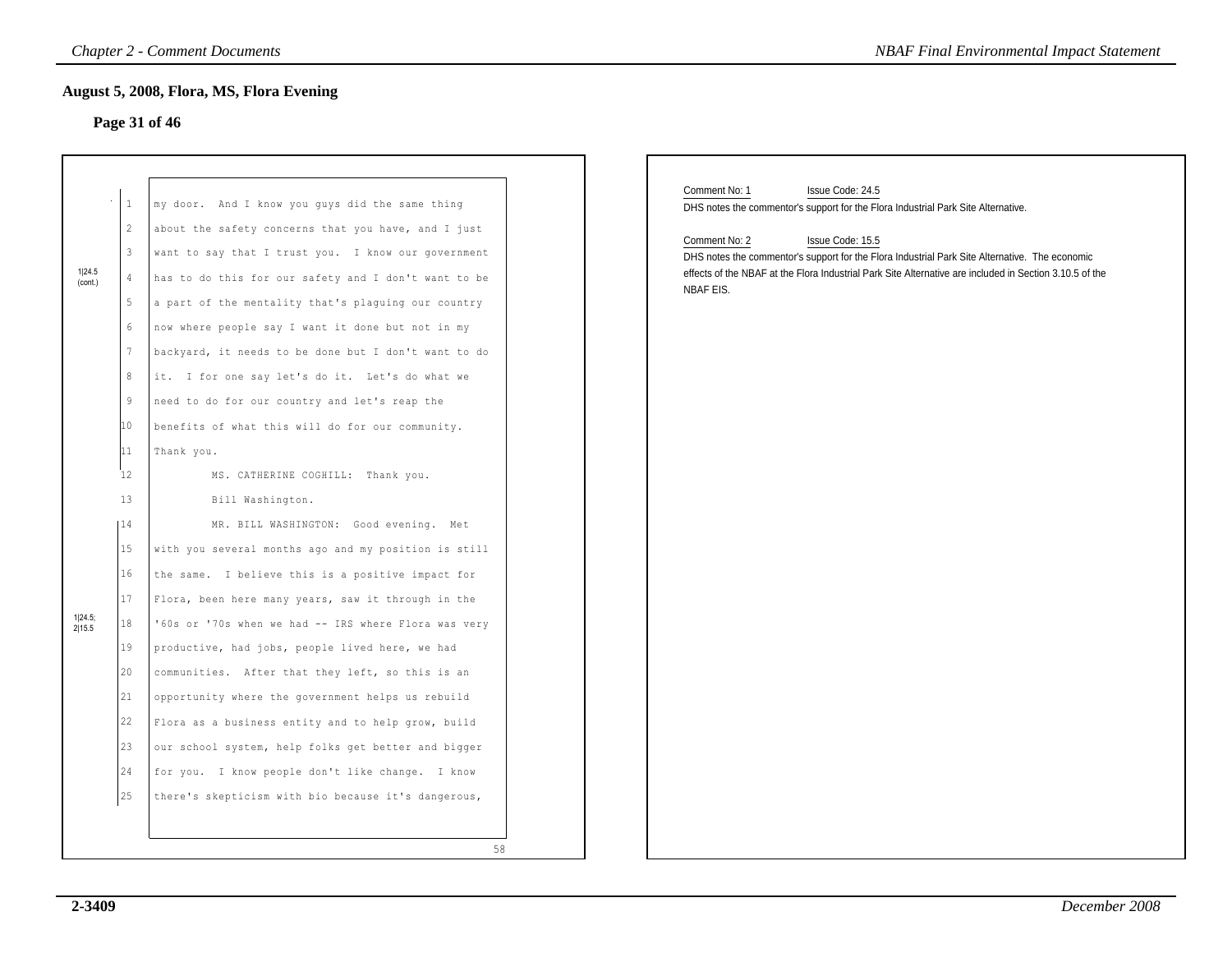## **Page 32 of 46**

|                   | $\mathbf{1}$    | it is dangerous but we have to trust you and that    |
|-------------------|-----------------|------------------------------------------------------|
|                   | $\mathbf{2}$    | you all protect us and be honest with us and we      |
|                   | 3               | expect this, keep the community involved, we expect  |
| 1 24.5<br>(cont.) | $\overline{4}$  | that this facility should be built by minorities as  |
|                   | 5               | well as others so we expect that you do the right    |
|                   | $6\phantom{.}$  | thing and keep the -- Jackson State, Alcorn,         |
|                   | $7\phantom{.0}$ | Tougaloo, Mississippi Valley State, minority         |
|                   | 8               | contractors, spread the wealth. Keep everybody       |
|                   | 9               | involved, have community activities where we can     |
|                   | L0.             | make others aware of what is going on in the         |
|                   | 11              | facility, even during the building process so we can |
|                   | $12^{\circ}$    | educate.                                             |
|                   | 13              | In my travels I meet a lot of people and I           |
|                   | 14              | talk positive about this impact that I think that it |
|                   | 15              | would have on Flora. I think it's good. It's going   |
|                   | 16              | to be good. Let's work this thing together, keep     |
|                   | 17              | everybody involved, thank you.                       |
|                   | 18              | MS. CATHERINE COGHILL: Thank you.                    |
|                   | 19              | Hazel Cunningham.                                    |
|                   | 20              | MS. HAZEL CUNNINGHAM: I'm will defer. I'm            |
|                   | 21              | going to put my comments in writing. I believe at    |
|                   | 22              | this point I have a little problem with, hello, I'm  |
|                   | 23              | from the government and I'm here to help you, so I'm |
|                   | 24              | going to put my comments in writing.                 |
|                   | 25              | MS. CATHERINE COGHILL: Thank you.                    |
|                   |                 |                                                      |
|                   |                 |                                                      |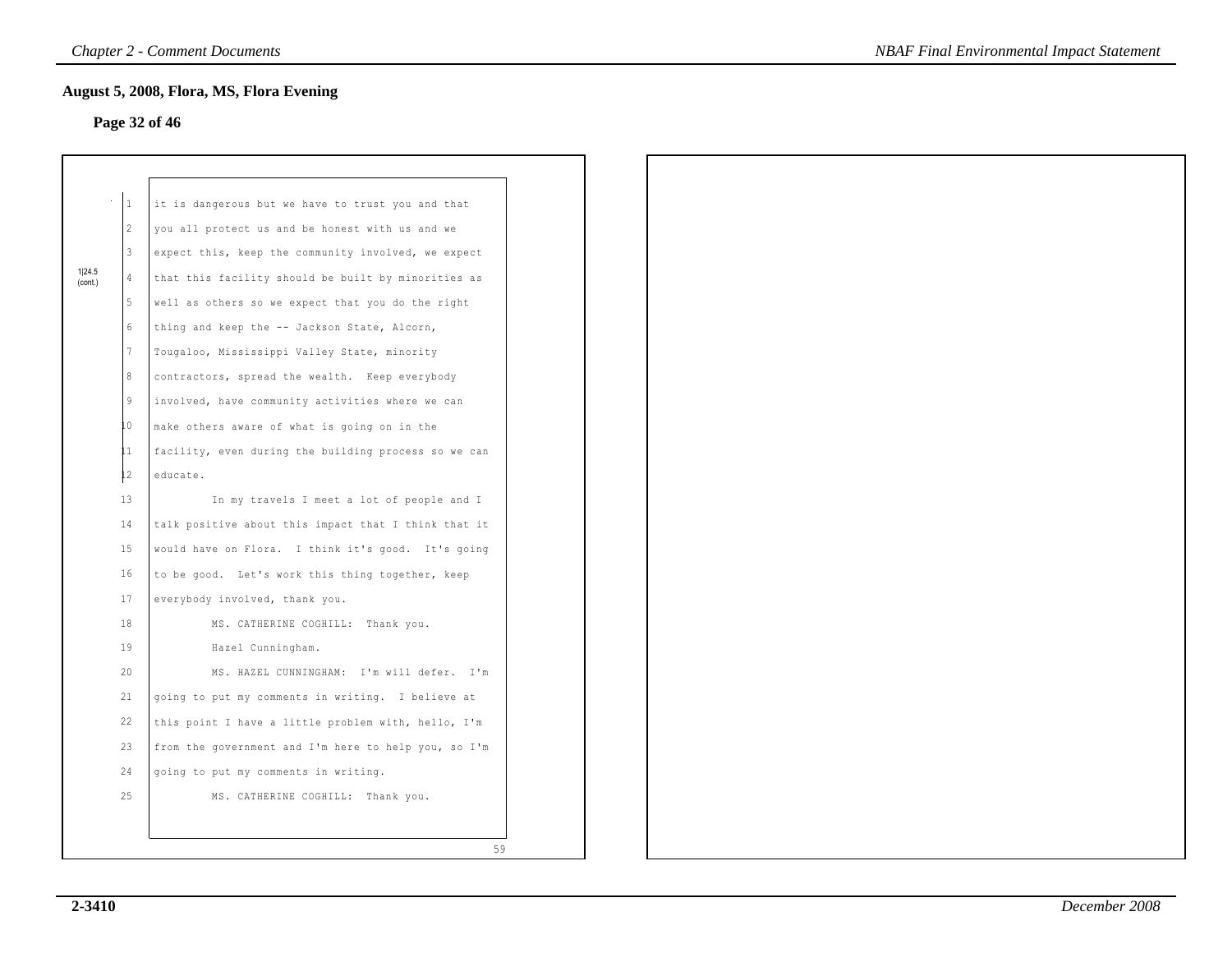## **Page 33 of 46**

|        | 1  | Our next speaker is Philip Gunn.                     |
|--------|----|------------------------------------------------------|
|        | 2  | MR. PHILIP GUNN: Good evening, welcome to            |
|        | 3  | Mississippi. My name is Philip Gunn. I serve in      |
|        | 4  | the Mississippi House of Representatives and it's my |
|        | 5  | pleasure tonight to welcome you here on behalf of    |
|        | 6  | the Mississippi Legislature. It is also my           |
|        | 7  | privilege to serve the good people of Flora.<br>This |
|        | 8  | is part of my district and I will tell you that ever |
|        | 9  | since this thing has been mentioned that I have      |
|        | 10 | received nothing but positive comments from my       |
|        | 11 | The comments have been expressed<br>constituents.    |
|        | 12 | tonight in the way of fears or concerns are the      |
|        | 13 | first that I've heard of anyone having a concern     |
| 1 24.5 | 14 | about this facility, and the concerns as I           |
|        | 15 | understood them are not necessarily objections, they |
|        | 16 | were just questions and concerns and fears and they  |
|        | 17 | were valid concerns and fears. But I also know that  |
|        | 18 |                                                      |
|        | 19 | as I understand it you are sending scientists and    |
|        | 20 | people here to work and they are bringing their      |
|        |    | families with them as well, and as any parent or     |
|        | 21 | spouse would be they are concerned about the welfare |
|        | 22 | of their family and I am confident those people      |
|        | 23 | would not come here to work. They would not bring    |
|        | 24 | their families here. They would not put them in the  |
|        | 25 | environment where there was a harm or a fear or a    |
|        |    |                                                      |
|        |    | 60                                                   |

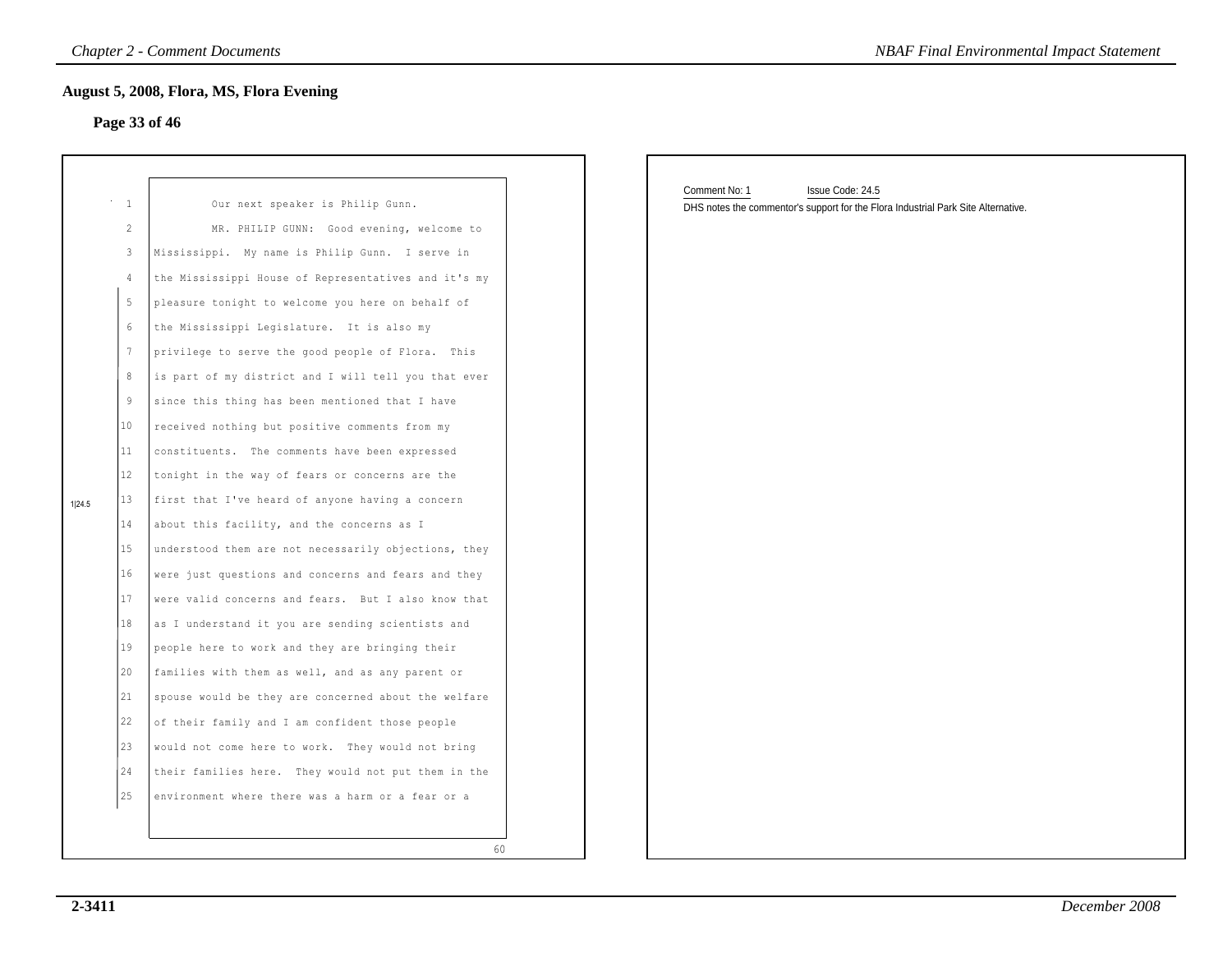## **Page 34 of 46**

|                   | $\mathbf{1}$ | danger to their family, so I am confident that your    |
|-------------------|--------------|--------------------------------------------------------|
|                   | 2            | ability to operate this facility is very good.         |
|                   | 3            | There would be no concerns and I think that that       |
|                   | 4            | just in and of itself speaks volumes that we can       |
|                   | 5            | have great confidence that what you've done here       |
|                   | 6            | will be very safe and there will be no harm to this    |
|                   | 7            | community or to the people who work there.             |
|                   | 8            | Chuck, you said something that caught my               |
|                   | 9            | eye, or caught my ear I should say. And I think        |
|                   | LO           | today is your lucky day, you mentioned the fact that   |
|                   | 11           | there was a lot of infrastructure that needed to be    |
|                   | 12           | done, water lines, sewer lines, power lines, as it     |
| 1 24.5<br>(cont.) | LЗ           | turns out I happen to serve on the Public Utilities    |
|                   | 14           | Committee in the House of Representatives.<br>And      |
|                   | 15           | that's what we do. We pass legislation and address     |
|                   | L6           | those concerns and we've demonstrated that over the    |
|                   | L7           | last four or five years with many of the facilities    |
|                   | 18           | Haley mentioned earlier, the Nissan plant, the         |
|                   | 19           | Toyota plant in Blue Springs, all of which are rural   |
|                   | Þ0           | areas, all of which had a great need for               |
|                   | 21           | development. And that's what we do. We've had many     |
|                   | Þ2           | special sessions. I've been personally involved in     |
|                   | 23           | legislation to get that stuff through.<br>So I think I |
|                   | 24           | can help you in whatever way you want that you may     |
|                   | 25           | need. I will be glad to personally introduce           |
|                   |              |                                                        |
|                   |              | 61                                                     |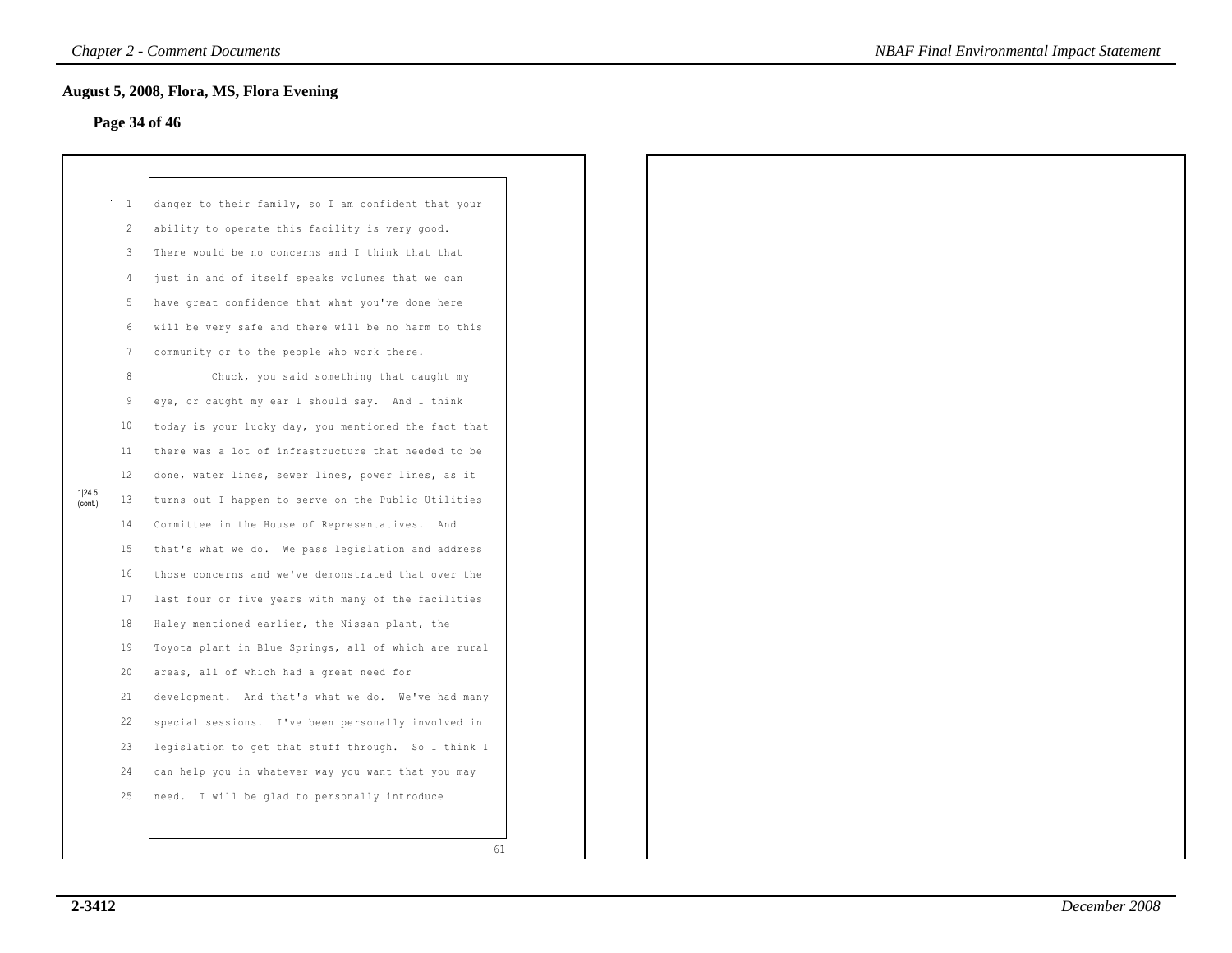### **Page 35 of 46**

|                   |                                                                                                                     | <b>Chapter 2 - Comment Documents</b>                                                                                                                                                                                                                                                                                                                                                                                                                | <b>NBAF Final Environmental Impact Statement</b>                                                                                                                                                                                                                                                                                                                                                                                                                                                                                                                                                                                                                                                                                                                                                                                                                                                                           |
|-------------------|---------------------------------------------------------------------------------------------------------------------|-----------------------------------------------------------------------------------------------------------------------------------------------------------------------------------------------------------------------------------------------------------------------------------------------------------------------------------------------------------------------------------------------------------------------------------------------------|----------------------------------------------------------------------------------------------------------------------------------------------------------------------------------------------------------------------------------------------------------------------------------------------------------------------------------------------------------------------------------------------------------------------------------------------------------------------------------------------------------------------------------------------------------------------------------------------------------------------------------------------------------------------------------------------------------------------------------------------------------------------------------------------------------------------------------------------------------------------------------------------------------------------------|
|                   |                                                                                                                     | August 5, 2008, Flora, MS, Flora Evening<br>Page 35 of 46                                                                                                                                                                                                                                                                                                                                                                                           |                                                                                                                                                                                                                                                                                                                                                                                                                                                                                                                                                                                                                                                                                                                                                                                                                                                                                                                            |
| 1 24.5<br>(cont.) | $\mathbf{1}$<br>$\overline{c}$<br>$\mathbf{3}$<br>$\frac{4}{3}$<br>5<br>6<br>$7\phantom{.0}$<br>8<br>$\overline{9}$ | legislation, I will walk it through myself in my own<br>hand to make sure that it gets passed so we can<br>address whatever needs you may have. I know these<br>people here in Flora will be proud to have this<br>facility. We want to do our parts as Americans to<br>help this nation be strong and protect it. These<br>are great Americans, they love this nation and they<br>want to do what they can to help, so thank you for<br>vour time. | Comment No: 1<br>Issue Code: 24.5<br>DHS notes the commentor's support for the Flora Industrial Park Site Alternative.<br>Comment No: 1<br>Issue Code: 15.5<br>DHS notes the commentor's support for the Flora Industrial Park Site Alternative. The economic<br>effects of the NBAF at the Flora Industrial Park Site Alternative are included in Section 3.10.5 of the<br><b>NBAF EIS.</b><br>Issue Code: 16.0<br>Comment No: 2<br>DHS notes the commentor's concern. No-fly zones will be considered along with other security<br>measures for the proposed NBAF. A separate Threat and Risk Assessment (designated as For<br>Official Use Only)(TRA) was developed outside of the EIS process in accordance with the<br>requirements stipulated in federal regulations. The purpose of the TRA was to identify potential<br>vulnerabilities and weaknesses associated with the NBAF and are used to recommend the most |
| 1 15.5;<br>2 16.0 | 10<br>11<br>12<br>13<br>14<br>15<br>16<br>17<br>18                                                                  | MS. CATHERINE COGHILL: Thank you.<br>Rudy Holcomb.<br>MR. RUDY HOLCOMB: Thank you. My name is<br>Rudy Holcomb, I've got a flying business, sprinkler<br>system business about two miles from here and I<br>haven't heard or ready any comment about a no fly<br>zone. Is there going to be one and if so how big<br>will it be? I wish y'all could address that and<br>give us some kind of answer. Thank you.                                      | prudent measures to establish a reasonable level of risk for the security of operations of the NBAF<br>and public safety.                                                                                                                                                                                                                                                                                                                                                                                                                                                                                                                                                                                                                                                                                                                                                                                                  |
| 1 24.5            | 19<br>20<br>  21<br>22<br>23<br>24<br>25                                                                            | MS. CATHERINE COGHILL: Thank you.<br>Les Childress.<br>MR. LES CHILDRESS: Thank you. I'm the<br>alderman here in Flora and representing my area I've<br>had no calls or comments that were negative towards<br>the facility coming here. We'd like to welcome it<br>on their behalf. From a personal note I am involved<br>62                                                                                                                       |                                                                                                                                                                                                                                                                                                                                                                                                                                                                                                                                                                                                                                                                                                                                                                                                                                                                                                                            |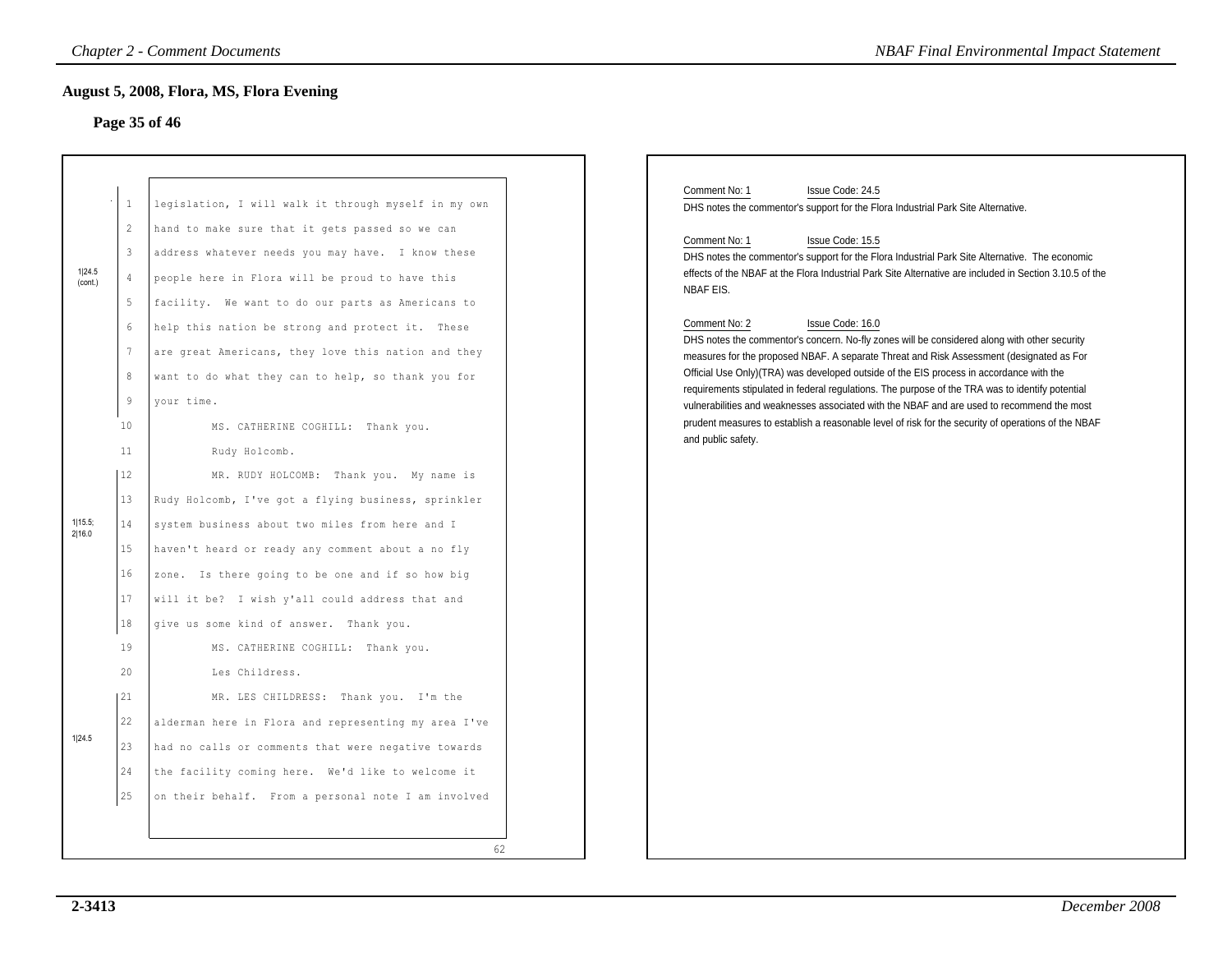#### **Page 36 of 46**

|                   | 1              | in livestock, horses and cattle, and I want to       |
|-------------------|----------------|------------------------------------------------------|
|                   | $\overline{2}$ | welcome it from my family and hopefully with a       |
| 1 24.5<br>(cont.) | 3              | graduating senior maybe this is an area he might go  |
|                   | 4              | into down the road. So anyway, we'd like to welcome  |
|                   | 5              | you to Flora.                                        |
|                   | 6              | MS. CATHERINE COGHILL: Thank you, sir.               |
|                   | 7              | Michael Kelly.                                       |
|                   | 8              | MR. MICHAEL KELLY:<br>Thanks again for the           |
|                   | 9              | opportunity to make this comment. I'm Michael Kelly  |
|                   | 10             | and I'm with the Battelle Memorial Institute.        |
|                   | 11             | Battelle has been involved with the Gulf States      |
|                   | 12             | Consortium since the beginning. It's clear some of   |
|                   | 13             | the remarks tonight and the remarks earlier today    |
|                   | 14             | that this a terrific team that has been put          |
|                   | 15             | together, mostly by the other folks -- but not by    |
| 1 24.5            | 16             | Battelle. We chose to be part of this team because   |
|                   | 17             | we viewed it as the right team, we view this as the  |
|                   | 18             | right place, and we view this as the best place.     |
|                   | 19             | You have solid community support. You have           |
|                   | 20             | tremendous backing at all levels, and you have an    |
|                   | 21             | opportunity to come into a community that is ready   |
|                   | 22             | to welcome you with open arms and likewise willing   |
|                   | 23             | to do whatever it takes to make this a success and I |
|                   | 24             | think all of those things are the right things.      |
|                   | 25             | I think the other point is really to the             |

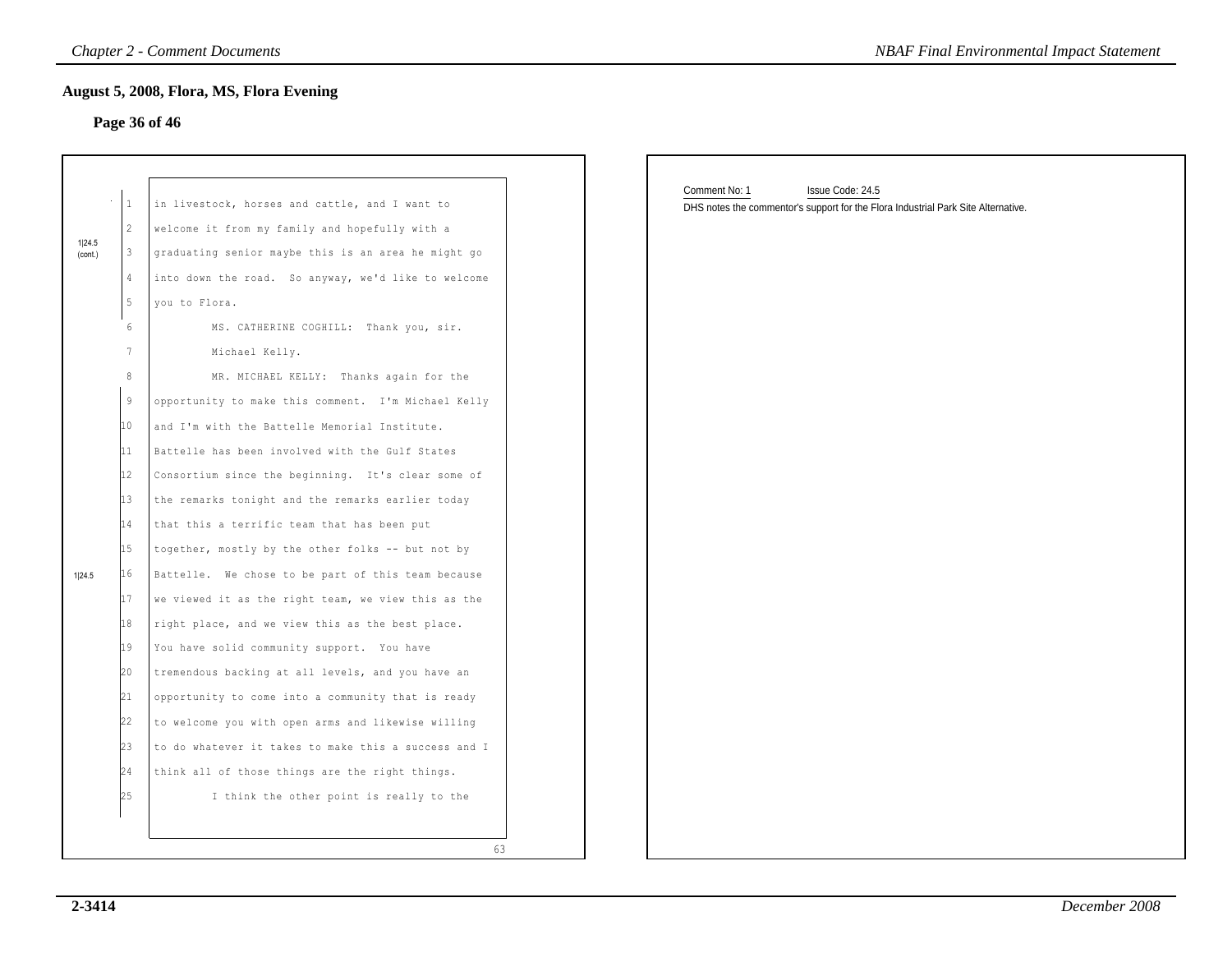### **Page 37 of 46**

|                   | 1              | folks here in the audience and I just want to thank  |
|-------------------|----------------|------------------------------------------------------|
|                   | $\overline{2}$ | the team up here at the table and the other probably |
|                   | 3              | 100 or so people I'm sure, if not more, that have    |
|                   | 4              | been involved in trying to bring about this          |
|                   | 5              | important facility for our nation's security.        |
|                   | 6              | You know these visions take a long time              |
|                   | 7              | when you realize that the operational capability of  |
| 1 24.5<br>(cont.) | 8              | the facility doesn't even come online until 2015 and |
|                   | 9              | probably folks at the table will not get to see it   |
|                   | 0              | come online. They'll read about it and maybe get in  |
|                   | 11             | invitation to the grand opening, but that's the      |
|                   | $\overline{c}$ | right challenge and this is hard work. It's hard     |
|                   | .3             | work to figure out what's the right thing to do and  |
|                   | $\overline{4}$ | how to do it right. And so, again, my appreciation   |
|                   | .5             | and my congratulations so far on what we view as a   |
|                   | . 6            | terrific effort. We know that it will continue to    |
|                   | .7             | be that way. Thanks for your service, and I hope     |
|                   | 18             | y'all have a great night.                            |
|                   | 19             | MS. CATHERINE COGHILL: Thank you, sir.               |
|                   | 20             | John Turner.                                         |
|                   | 21             | MR. JOHN TURNER: I'll be very brief, but I           |
|                   | 22             | was part of the Mississippi Economic Development     |
|                   | 23             | Team that responded to the DHS Environmental Impact  |
|                   | 24             | Statement as we went through this process, and I     |
|                   | 25             | just want to let everybody know it was a very        |
|                   |                |                                                      |
|                   |                | 64                                                   |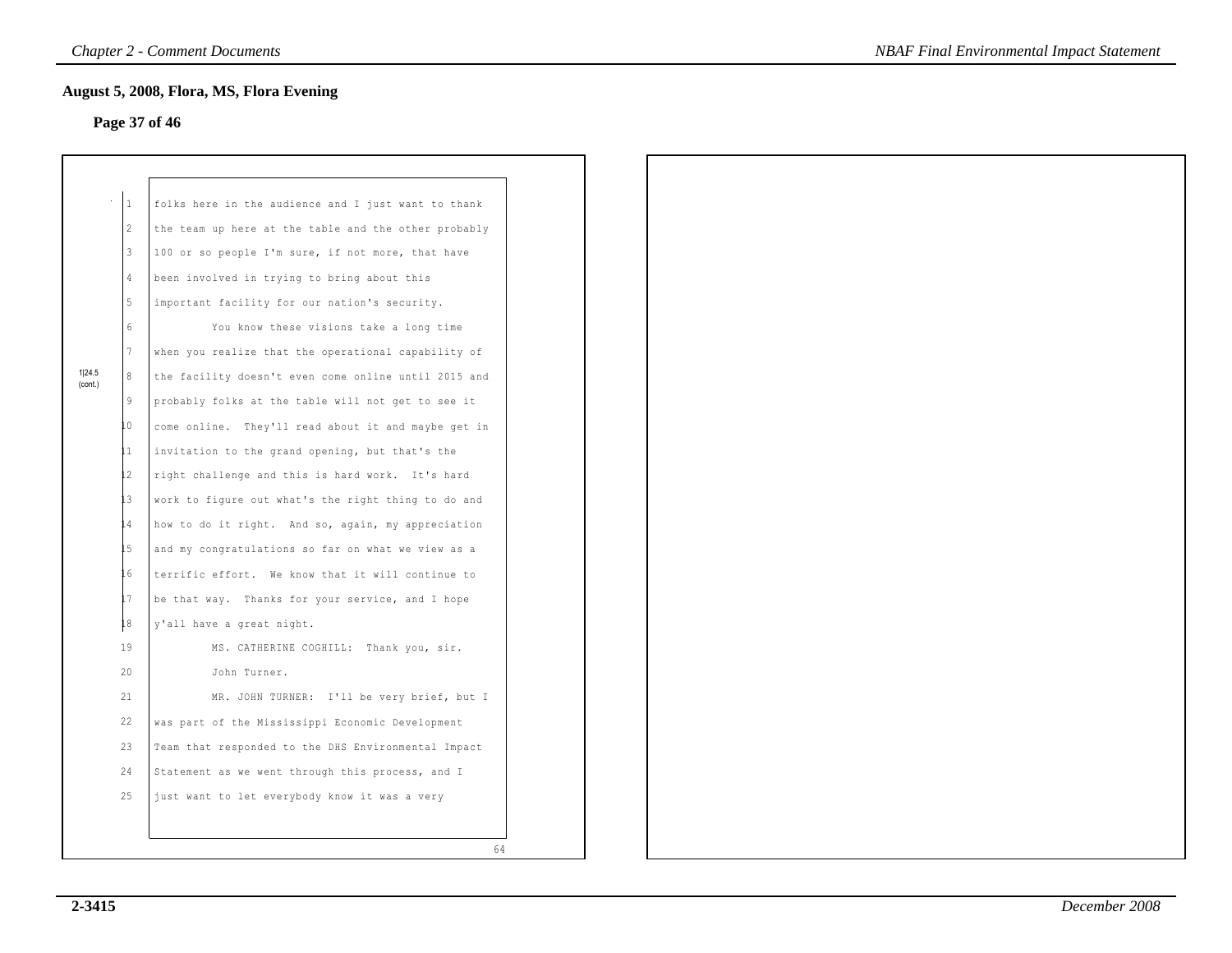### **Page 38 of 46**

|        |                                                                                                          | <b>Chapter 2 - Comment Documents</b>                                                                                                                                                                                                                                                                                                                                                                                                                                                           | <b>NBAF Final Environmental Impact Statement</b>                                                                                                                                                                                                                                                                             |
|--------|----------------------------------------------------------------------------------------------------------|------------------------------------------------------------------------------------------------------------------------------------------------------------------------------------------------------------------------------------------------------------------------------------------------------------------------------------------------------------------------------------------------------------------------------------------------------------------------------------------------|------------------------------------------------------------------------------------------------------------------------------------------------------------------------------------------------------------------------------------------------------------------------------------------------------------------------------|
|        |                                                                                                          | August 5, 2008, Flora, MS, Flora Evening<br>Page 38 of 46                                                                                                                                                                                                                                                                                                                                                                                                                                      |                                                                                                                                                                                                                                                                                                                              |
| 1 24.5 | $\overline{1}$<br>$\overline{2}$<br>$\mathbf{3}$<br>$\overline{4}$<br>$5 -$<br>6<br>$7\phantom{.0}$<br>8 | detailed analysis that as was mentioned earlier,<br>very similar to what was done to Grand Gulf, our<br>nuclear plant down in Port Gibson. As we went<br>through this process we felt very confident that<br>this site was a very good site for this type of<br>facility and had a very positive impact on the City<br>of Flora, the County and the State of Mississippi.<br>Thank you.                                                                                                        | Comment No: 1<br>Issue Code: 24.5<br>DHS notes the commentor's support for the Flora Industrial Park Site Alternative.<br>Comment No: 1<br>Issue Code: 4.0<br>DHS notes the commentor's statement.<br>Comment No: 2<br>Issue Code: 24.5<br>DHS notes the commentor's support for the Flora Industrial Park Site Alternative. |
| 1 4.0  | $\overline{9}$<br>10<br>11<br>12<br>13<br>14<br>15<br>16<br>17<br>18<br>19                               | MS. CATHERINE COGHILL: Thank you.<br>Buck Covington.<br>MR. BUCK COVINGTON: Hello, I'm Buck<br>Covington. I wear many many hats, and I want to<br>tell you thank you so very much. The clarity has<br>been crystal clear of how the procedure works, how<br>everything comes together. The questions were<br>answered and comments time. The information coming<br>forward is like a road map, it's easy to follow, so<br>thank you again for that.<br>Getting back to the hats, my family has |                                                                                                                                                                                                                                                                                                                              |
| 2 24.5 | 20<br>21<br>22<br>$ 23\rangle$<br>24<br>25                                                               | been from this area for over 100 years. My family<br>was from here, I have some interesting selfish<br>reasons for wanting this lab here. My daughter is<br>studying biology at Georgetown, getting a PhD, have<br>her come home and have a place to work. That would<br>be wonderful.<br>65                                                                                                                                                                                                   |                                                                                                                                                                                                                                                                                                                              |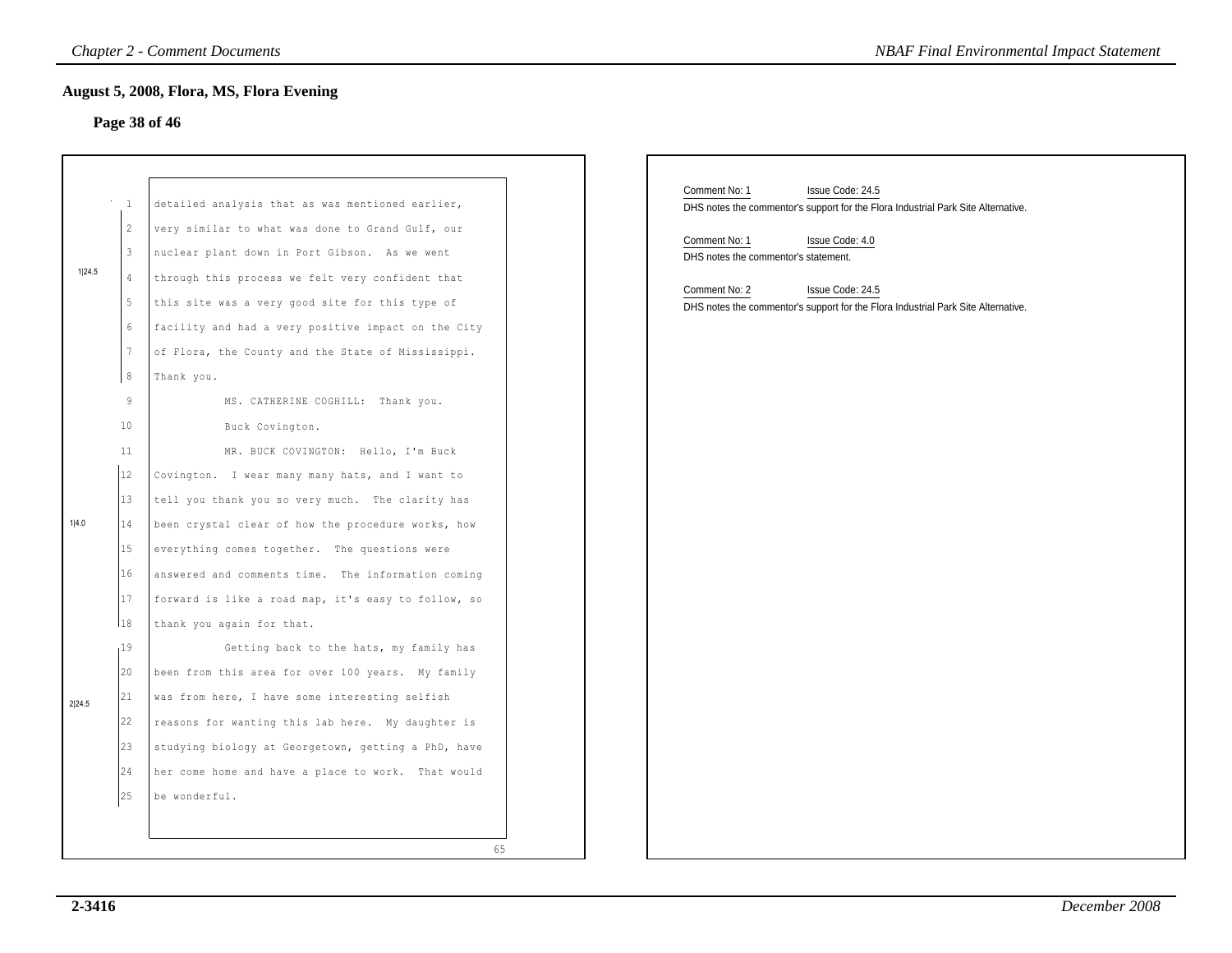### **Page 39 of 46**

|                                                                                                                            | Page 39 of 46                                                                                                                                                                                                                                                                                                                                                                                                                                                                                                                                                                                                                                                                                                                                                                                                                                                                                                             |                                                                                                                                                                                                                                                             |
|----------------------------------------------------------------------------------------------------------------------------|---------------------------------------------------------------------------------------------------------------------------------------------------------------------------------------------------------------------------------------------------------------------------------------------------------------------------------------------------------------------------------------------------------------------------------------------------------------------------------------------------------------------------------------------------------------------------------------------------------------------------------------------------------------------------------------------------------------------------------------------------------------------------------------------------------------------------------------------------------------------------------------------------------------------------|-------------------------------------------------------------------------------------------------------------------------------------------------------------------------------------------------------------------------------------------------------------|
| 12.<br>3<br>3 15.5<br>5<br>l۶.                                                                                             | I'm also the President of Archway<br>Development. We've made a significant investment in<br>a development here close by. The value will<br>probably range between 800 million to a billion<br>dollars in assets when it's all complete and it's<br>real close by and it's going to be here to serve the<br>people of this lab. We're really really excited<br>about that.                                                                                                                                                                                                                                                                                                                                                                                                                                                                                                                                                 | Comment No: 3<br>Issue Code: 15.5<br>DHS notes the commentor's support for the Flora Industrial Park Site Alternative. The economic<br>effects of the NBAF at the Flora Industrial Park Site Alternative are included in Section 3.10.5 of the<br>NBAF EIS. |
| 9<br>10<br>11<br>12<br>13<br>14<br>15<br>16<br>17<br>2 24.5<br>(cont.)<br>18<br>19<br>20<br> 21 <br> 22 <br>23<br>24<br>25 | But I'm also the Present of the Chamber<br>of Commerce for Madison County, which is a broader<br>scope and our board unanimously believes that this<br>is the right way to go. -- we're excited about it.<br>One of the interesting things that I've been<br>listening to tonight, and I'm going to try to do it<br>before the yellow card too, is that I was reminded<br>of something, I was at a funeral of Mr. Bozeman, I<br>think it was about a year and a half ago. And the<br>Minister had mentioned something about the legacy.<br>It was the legacy and this is a very prominent<br>family in the Flora area. And then there was<br>another lady here who talked about what happened in<br>the 1940's when Flora was called the depot, and then<br>we step it up. Madison County and Flora stepped up.<br>This is what we do. This is what we are. This is<br>what we're a part of. Now it's our time to step up |                                                                                                                                                                                                                                                             |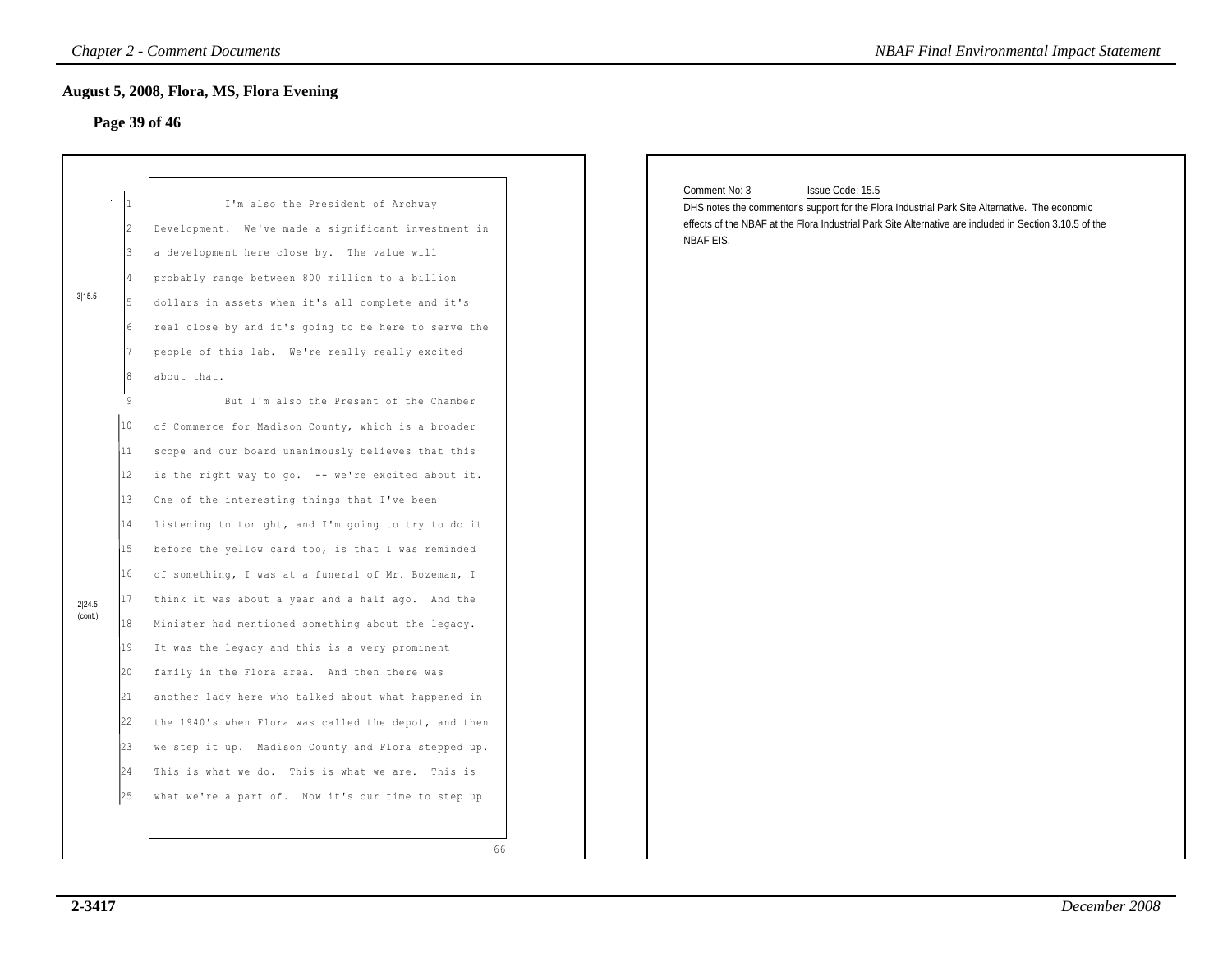#### **Page 40 of 46**

|                   | $\mathbf{1}$ | again.<br>It's part of our legacy. It's part of what |
|-------------------|--------------|------------------------------------------------------|
|                   | 2            | It's part of who we are. We're here for you.<br>do.  |
|                   | 3            | We'd like -- consider it a service to the United     |
| 2 24.5<br>(cont.) | 4            | States. You know, beyond that -- I missed it.        |
|                   | 5            | I had a meeting with a CEO, Mr. Hugh                 |
|                   | 6            | He is also the President of Parkway<br>Manatino.     |
|                   | 7            | Development. I said, do you want me to speak for     |
|                   | 8            | you speak, he said yes. He said, speak as you will.  |
|                   | 9            | We'd been having a round table and one of the        |
|                   | 0            | gentleman who -- actually -- Dick Brazino, he was    |
|                   | 11           | very familiar with the process and how this works.   |
|                   | 12           | Through analysis and looking through the data,       |
|                   | 13           | through everything else, he's in great support of    |
|                   | 14           | So anyhow this just restates my and we<br>it.        |
|                   | 15           | appreciate the time. Thank you.                      |
|                   | 16           | MS. CATHERINE COGHILL: Thank you.                    |
|                   | 17           | Scott Greaves.                                       |
|                   | 18           | MR. SCOTT GREAVES:<br>Thank you.<br>I want to        |
|                   | 19           | start with I am Scott Greaves, Mayor of Flora.<br>Ι  |
|                   | 20           | know most of you and it's real good to see           |
| 1 24.5            | 21           | everybody. I want to tell you how much I appreciate  |
|                   | 22           | you guys. We sort of like friends now, you know,     |
|                   | 23           | whatever happens we'll still be friends.<br>You can  |
|                   | 24           | always move back to Flora and retire here. I think   |
|                   | 25           | you have heard enough good things about us.          |
|                   |              |                                                      |
|                   |              | 67                                                   |

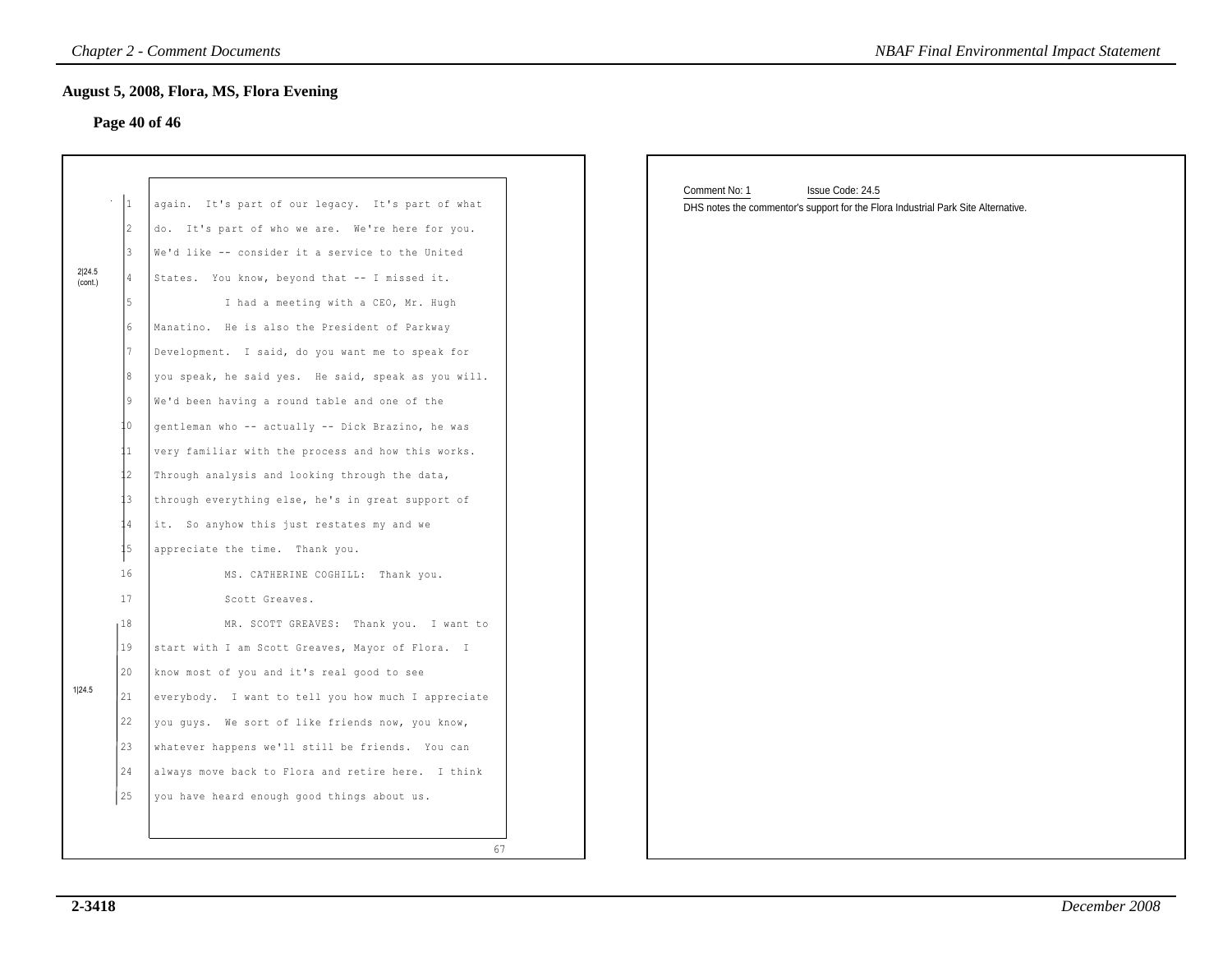### **Page 41 of 46**

|                   |                | I want to thank everybody for being                  |  |
|-------------------|----------------|------------------------------------------------------|--|
|                   | l2             | frank, Charlie, your wife. Everybody's got their     |  |
|                   | 3              | own feeling. Ruby, I appreciate you putting me in    |  |
| 1 24.5<br>(cont.) | 4              | for your flying service, you know, he kills bad      |  |
|                   | 5              | bugs. That's what he does for a living, flies        |  |
|                   | 6              | around but the biggest thing is we've all come       |  |
|                   | 7              | together to talk about it, we're to that stage now   |  |
|                   | 8              | and I just want to tell you again how much I         |  |
|                   | $\overline{9}$ | appreciate you being frank, thinking about it,       |  |
|                   | 0              | giving some good hard thought into it, and of course |  |
|                   | 11             | we want you, so I've got that golden shovel whenever |  |
|                   | 12             | you get ready. Thank you so much. I think this is    |  |
|                   | 1 <sup>3</sup> | the end of it for speeches, isn't it?                |  |
|                   | 14             | MS. CATHERINE COGHILL: Thank you, sir.               |  |
|                   | 15             | MR. SCOTT GREAVES: Thank you.                        |  |
|                   | 16             | MS. CATHERINE COGHILL: Folks, we've                  |  |
|                   | 17             | accommodated everyone who was signed up to speak,    |  |
|                   | 18             | but we'd like to offer if there's someone who would  |  |
|                   | 19             | still like to speak at this time who didn't sign up  |  |
|                   | 20             | who'd like to come to the microphone to please come  |  |
|                   | 21             | forward at this time. Yes, ma'am?                    |  |
|                   | 22             | MS. EVELYN BROWN: Good evening, my name              |  |
|                   | 23             | is Evelyn Brown and I'm speaking as an outsider. I   |  |
|                   | 24             | moved here about five years ago to the town of       |  |
|                   | 25             | Flora. I was born in Mississippi but -- California.  |  |
|                   |                |                                                      |  |
|                   |                | 68                                                   |  |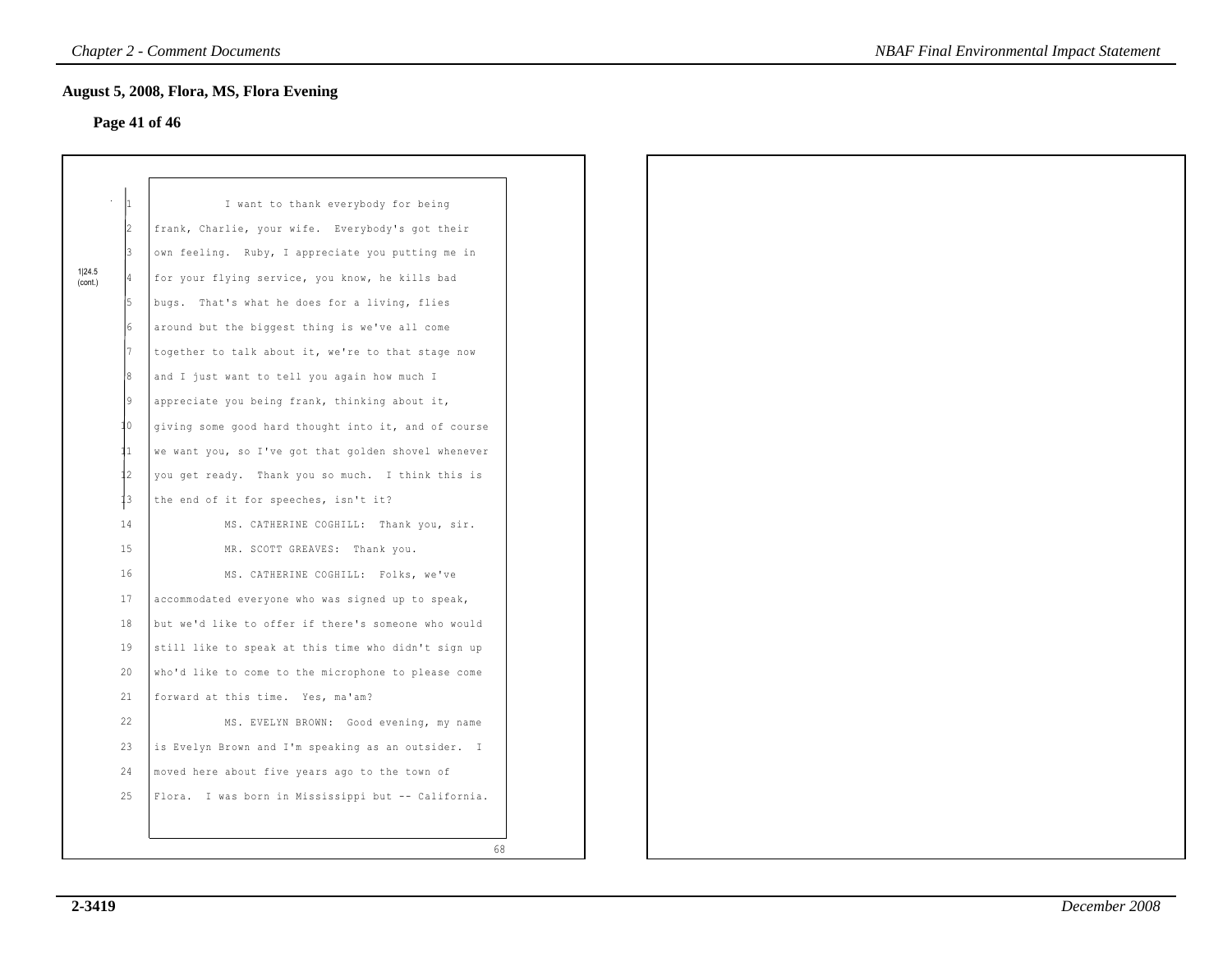#### **Page 42 of 46**

|        | $\mathbf{1}$<br>2 | And I just want to shed a little bit of light on the<br>residents here in Flora. This is a little bit |    |
|--------|-------------------|-------------------------------------------------------------------------------------------------------|----|
|        | 3                 | different. I lived here, I was pleasantly                                                             |    |
|        | 4                 | surprised, and I'm saying this because in California                                                  |    |
|        | 5                 | they had a very negative image of Mississippians.                                                     |    |
|        | 6                 | And coming here the people were extremely friendly.                                                   |    |
|        | $7\phantom{.0}$   | I found that the Caucasians, the blacks, the Asians,                                                  |    |
|        | 8                 | the Hispanics, all of them, all of this is like a                                                     |    |
|        | 9                 | little family in this town and I have enjoyed living                                                  |    |
|        | 10                | here in the past five years. I can't think of                                                         |    |
|        | 11                | another place that I'd like to live. As far as the                                                    |    |
|        | l2                | children, the adults, everyone is just like a --                                                      |    |
|        | 13                | like they've known everybody for life, and they have                                                  |    |
|        | 14                | made me feel that way, that they've known me all my                                                   |    |
|        | 15                | life. So I just want to say I think this is a good                                                    |    |
| 1 24.5 | 16                | opportunity bringing the biolab here because you're                                                   |    |
|        | 17                | going to find families coming into this community.                                                    |    |
|        | 18                | There is a low crime rate. The officers,                                                              |    |
|        | 19                | they waive at you, and it's just really a nice                                                        |    |
|        | 20                | community to have people moving in to.                                                                |    |
|        | 21                | As far as the education, I don't have                                                                 |    |
|        | 22                | kids in school at this time, but I heard Flora                                                        |    |
|        | ÞЗ                | Elementary schools are some of the best schools in                                                    |    |
|        | 24                | The superintendent spoke about Madison<br>Mississippi.                                                |    |
|        | Þ5                | Central, I have heard of better schools and as I                                                      |    |
|        |                   |                                                                                                       |    |
|        |                   |                                                                                                       | 69 |
|        |                   |                                                                                                       |    |

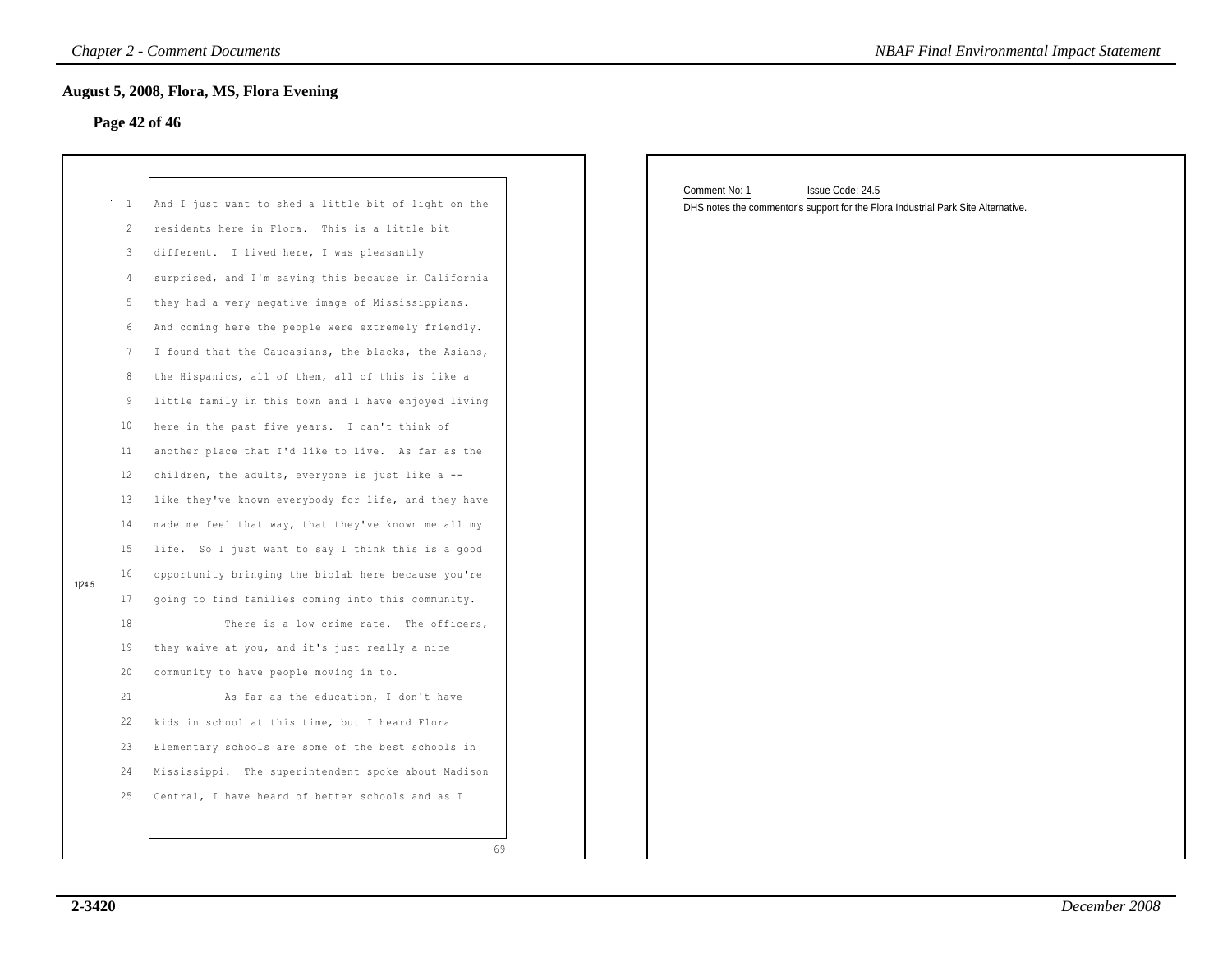### **Page 43 of 46**

|                   | <b>Chapter 2 - Comment Documents</b><br><b>NBAF Final Environmental Impact Statement</b> |                                                                                                                                                                                                                                                                                                                                                                                                                                                                                                                                                                                                                                                                                                                                                                                                                        |                                                                                                                        |
|-------------------|------------------------------------------------------------------------------------------|------------------------------------------------------------------------------------------------------------------------------------------------------------------------------------------------------------------------------------------------------------------------------------------------------------------------------------------------------------------------------------------------------------------------------------------------------------------------------------------------------------------------------------------------------------------------------------------------------------------------------------------------------------------------------------------------------------------------------------------------------------------------------------------------------------------------|------------------------------------------------------------------------------------------------------------------------|
|                   |                                                                                          | <b>August 5, 2008, Flora, MS, Flora Evening</b><br>Page 43 of 46                                                                                                                                                                                                                                                                                                                                                                                                                                                                                                                                                                                                                                                                                                                                                       |                                                                                                                        |
| 1 24.5<br>(cont.) | 4<br>5<br>6<br>$7\phantom{.0}$<br>8<br>9<br>10                                           | said I have lived in various states, so this is a<br>very good community to bring a project in to. Thank<br>you.<br>MS. CATHERINE COGHILL: Thank you.<br>Excuse me, is there anyone else who would like to<br>speak who has not? Yes, sir.<br>MR. DAVID DZIELAK: Good evening, my name is<br>Dave Dzielak and I'm from the University of<br>Mississippi Medical Center here in Jackson, and I<br>had an opportunity to speak earlier today at the                                                                                                                                                                                                                                                                                                                                                                      | Comment No: 1<br>Issue Code: 24.5<br>DHS notes the commentor's support for the Flora Industrial Park Site Alternative. |
| 1 24.5            | 11<br>12<br>lЗ<br>14<br>15<br>16<br>17<br>18<br>19<br>20<br>21<br>22<br>23<br>24<br>25   | afternoon. I'd like to clarify some points for the<br>this evening and those are the safety issues of the<br>facility. This facility has been -- equivalent for<br>CDC for animals. And I'd like to reiterate that the<br>CDC is located in downtown Atlanta. It has diseases<br>that are probably much more impactful on the human<br>environment and the human condition than the<br>diseases that will be studied here in the NBAF<br>facility. So while this facility is located<br>downtown Atlanta close to Emory University, there is<br>no concern, safety concern that we have or that<br>other people have for the CDC. I just wanted to<br>make that point of clarification that the more you<br>know about what is going on in a facility, the more<br>you're educated about it, the less concern that one |                                                                                                                        |
|                   |                                                                                          | 70                                                                                                                                                                                                                                                                                                                                                                                                                                                                                                                                                                                                                                                                                                                                                                                                                     |                                                                                                                        |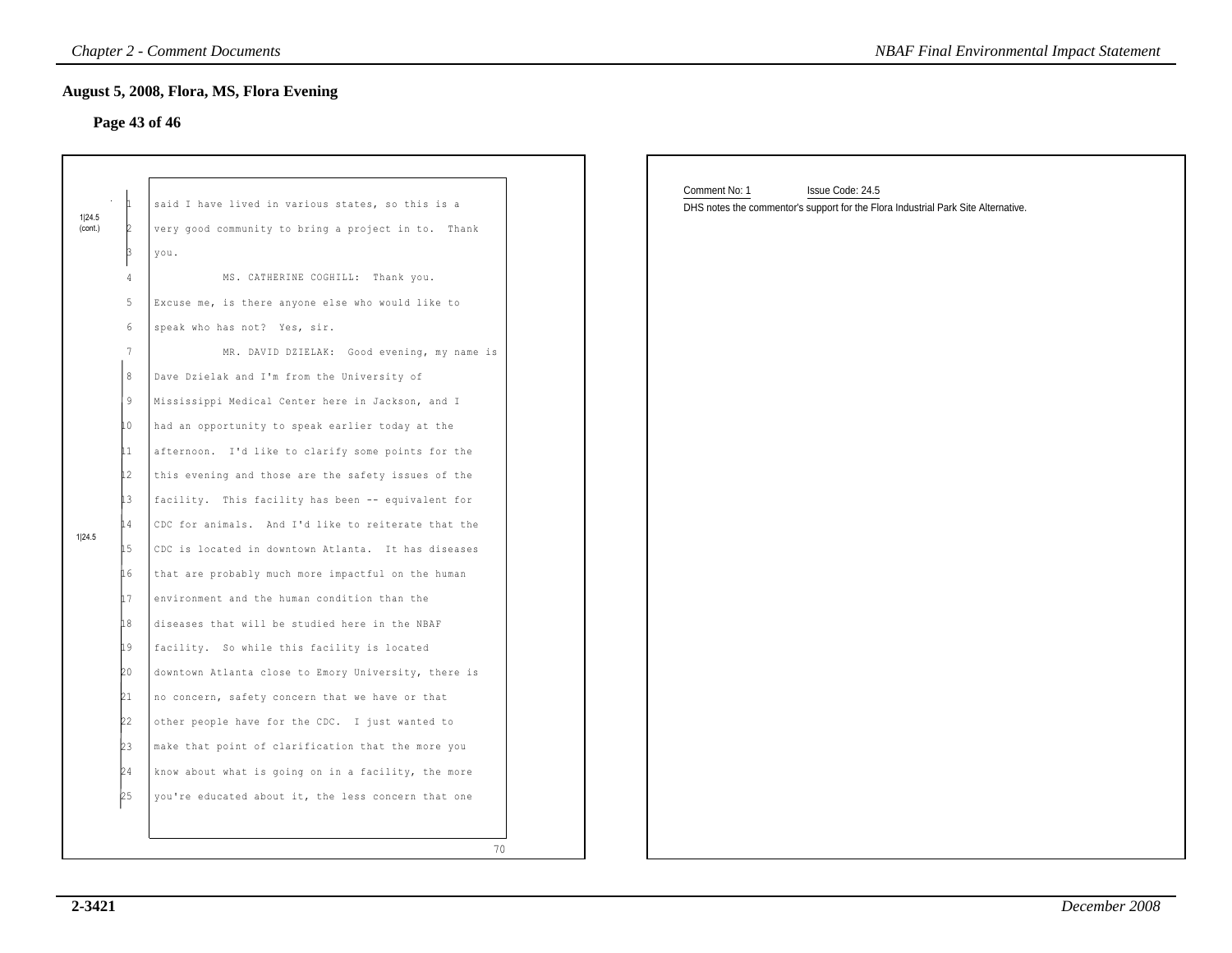### **Page 44 of 46**

|                   | $\mathbf{1}$    | has for safety concerns of this type of research and           |
|-------------------|-----------------|----------------------------------------------------------------|
|                   | $\mathbf{2}$    | this type of project.                                          |
|                   | 3               | We have ongoing at the medical center                          |
| 1 24.5<br>(cont.) | 4               | research that works with BSL 3 types of                        |
|                   | 5               | organizations every day. I walk by that facility               |
|                   | 6               | probably three times a week and I have no concerns             |
|                   | $7\phantom{.0}$ | about the way we handle it. I have no concerns                 |
|                   | 8               | about the way the CDC would handle it, and I have no           |
|                   | 9               | concerns about the way the bio-defense facility                |
|                   | 10              | would handle it as well. Thank you very much.                  |
|                   | 11              | MS. CATHERINE COGHILL: Thank you.                              |
|                   | 12              | Anyone else? Yes, ma'am.                                       |
|                   | 13              | DR. BIANCA GARNER: Good evening, my name                       |
|                   | 14              | is Dr. Bianca Garner, I work with the Chamber.<br>$\mathbb{I}$ |
|                   | 15              | just wanted to take a moment to just focus some                |
|                   | 16              | attention on something that I think is really being            |
|                   | 17              | overlooked and I think we need to spend some time              |
|                   | 18              | on. I was fortunate enough to read the EIS, and                |
|                   | 19              | they've done a good job of punching in on the worst            |
|                   | 20              | case scenarios; but the do a really good job of                |
|                   | 21              | saying how we're going to stop that. For 11 years,             |
|                   | 22              | 11 years, I've worked with infectious diseases right           |
|                   | 23              | here in Jackson. I've worked with anthrax, HIV,                |
|                   | 24              | hepatitis. For 11 years I've -- I've monitored the             |
|                   | 25              | lab, I've been interviewed by the FBI,                         |
|                   |                 |                                                                |
|                   |                 | 71                                                             |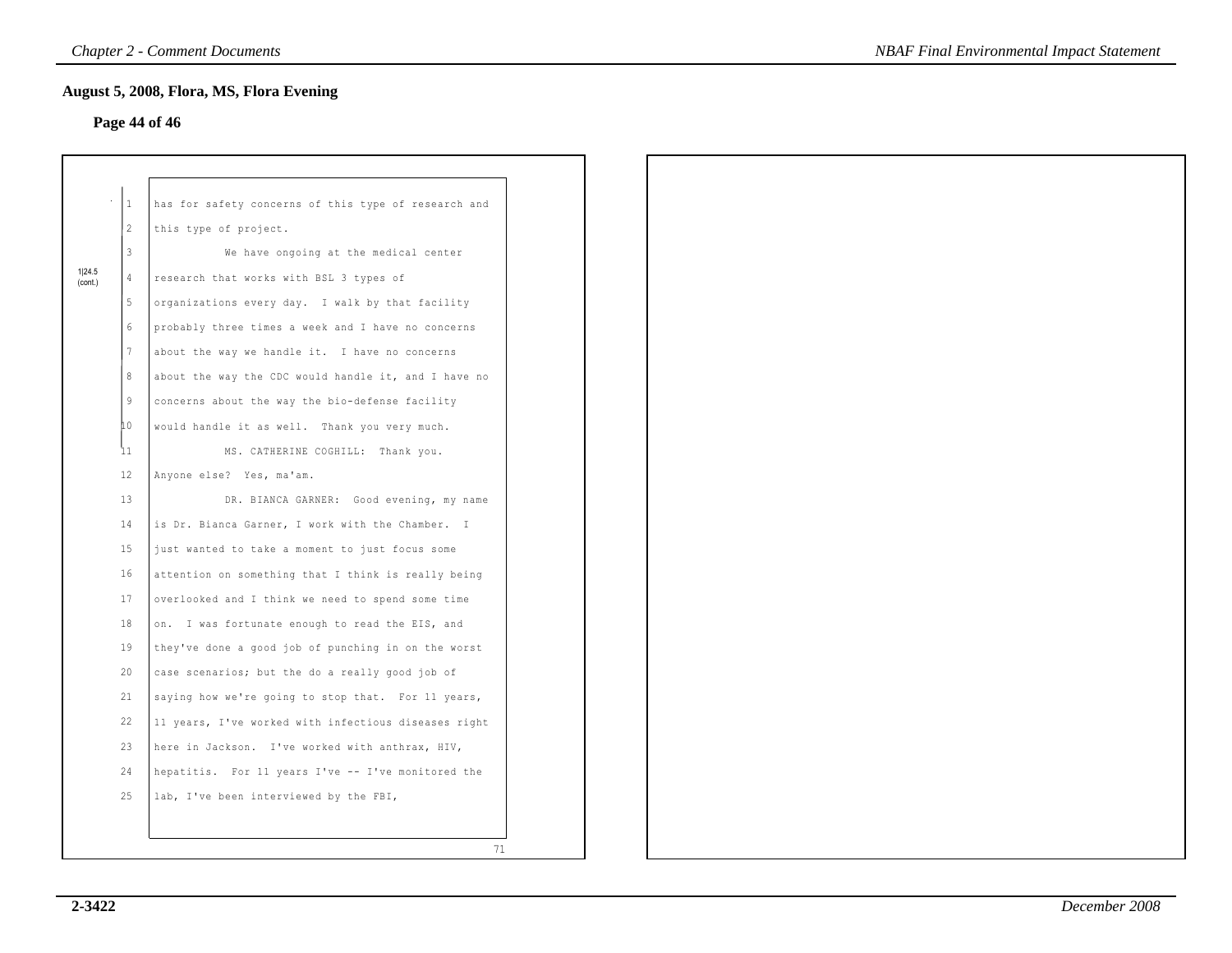### **Page 45 of 46**

|                   | $\mathbf{1}$ | fingerprinted, for 11 years I've kept my family      |
|-------------------|--------------|------------------------------------------------------|
|                   | 2            | safe. And I think that that's a critical point that  |
|                   | 3            | needs to be addressed. It's that mitigation is       |
|                   | 4            | identified with EIS and a plan is in place.<br>And I |
|                   | 5            | think once we have that plan it sets everything in   |
| 1 24.5;<br>2 22.0 | 6            | motion. So for 11 years I can say that what they're  |
|                   | 7            | saying in that document works, and I think that's    |
|                   | 8            | what we need to focus on, mitigation. Anywhere you   |
|                   | 9            | qo -- but for 11 years right at UMC I've worked with |
|                   | 10           | anthrax. I'm alive. I don't have sores. I haven't    |
|                   | 11           | given my animals anything, and it worked. And so     |
|                   | 12           | I'm the person, if you want a face for research in   |
|                   | İЗ           | this state I'm that person. I think I've done a      |
|                   | h 4          | pretty good job. I haven't been cited, so I think    |
|                   | L5           | it's worked and I think it's something we really     |
|                   | 16           | need to focus in on additional meetings. Thank you.  |
|                   | 17           | MS. CATHERINE COGHILL: Thank you.                    |
|                   | 18           | Anyone else at this point and time. We are here for  |
|                   | 19           | the duration of the meeting identified. What we'd    |
|                   | 20           | like to do now is take a break and in the event that |
|                   | 21           | someone would like to speak who has not or folks     |
|                   | 22           | coming in after work or whatever the schedule we     |
|                   | 23           | would certainly want to accommodate them when they   |
|                   | 24           | show up. So we'll check back in shortly and we'll    |
|                   | 25           | reconvene for anyone who would like to speak again.  |
|                   |              |                                                      |
|                   |              | 72                                                   |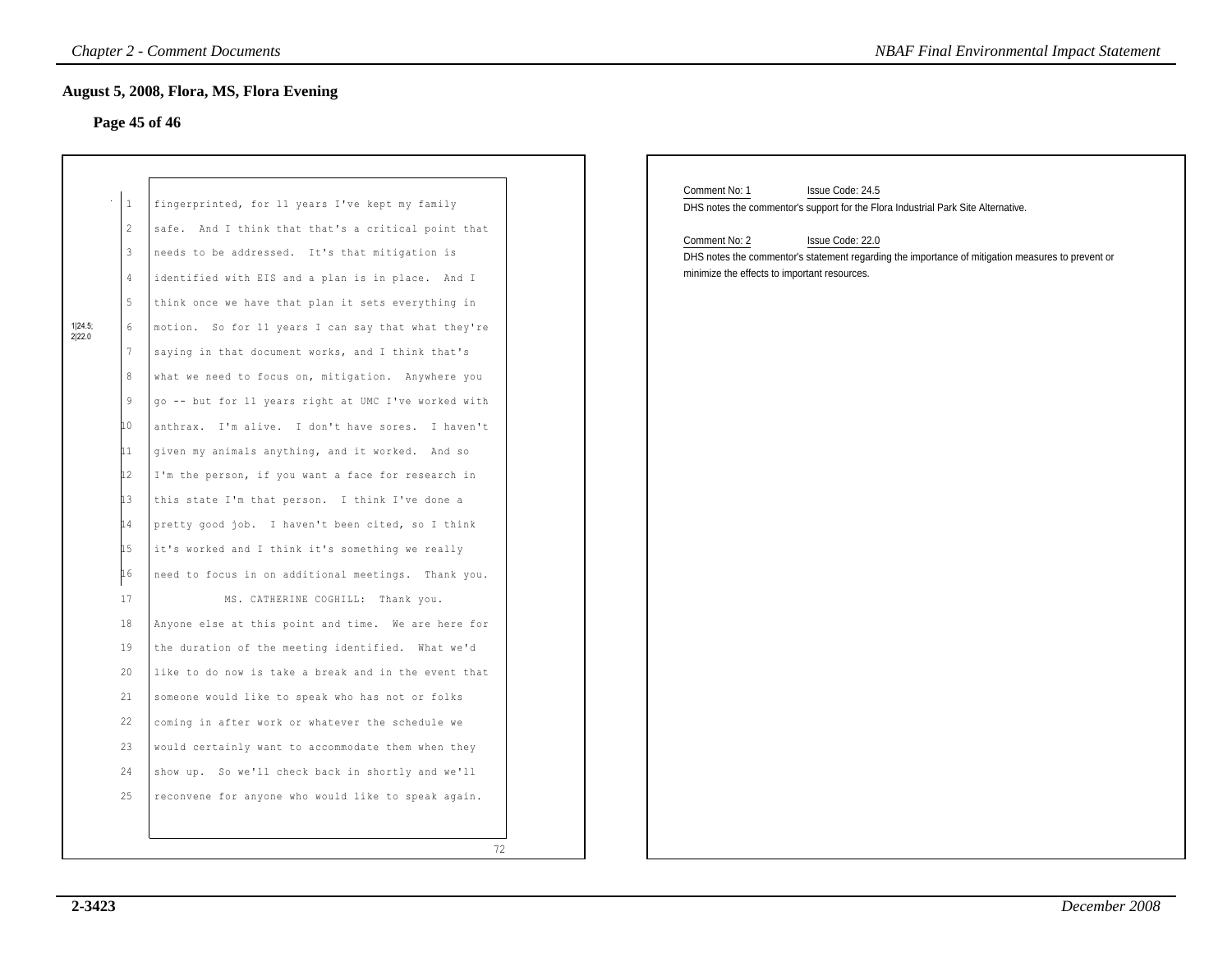### **Page 46 of 46**

| $\triangleq -1$ | Thank you.                                          |  |
|-----------------|-----------------------------------------------------|--|
| $2^{\circ}$     | (Off the record at $8:35$ p.m.)                     |  |
| $\overline{3}$  | MR. JAMES JOHNSON: We're going to                   |  |
| $\sqrt{4}$      | adjourn the meeting, but we wanted to give everyone |  |
| $5 -$           | a chance to comment one last time. No one.          |  |
| $6\,$           |                                                     |  |
| $7\overline{ }$ |                                                     |  |
| $\,8\,$         | (Meeting adjourned at 9:12 p.m.)                    |  |
| $\overline{9}$  |                                                     |  |
| $10$            |                                                     |  |
| $11\,$          |                                                     |  |
| 12              |                                                     |  |
| 13              |                                                     |  |
| 14              |                                                     |  |
| 15              |                                                     |  |
| $16$            |                                                     |  |
| 17              |                                                     |  |
| 18              |                                                     |  |
| 19              |                                                     |  |
| 20              |                                                     |  |
| 21              |                                                     |  |
| 22              |                                                     |  |
| 23              |                                                     |  |
| 24              |                                                     |  |
| 25              |                                                     |  |
|                 |                                                     |  |
|                 |                                                     |  |
|                 | 73                                                  |  |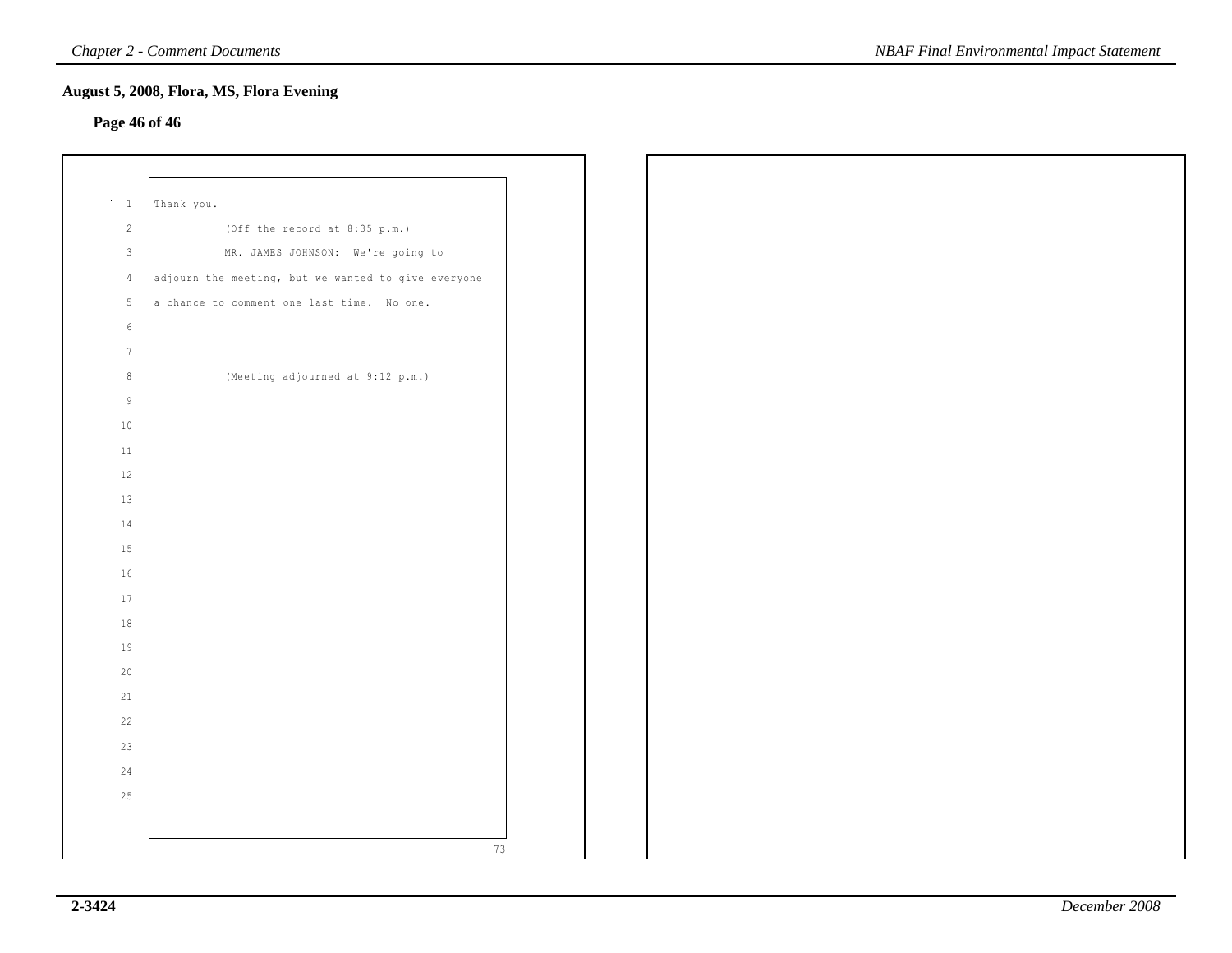#### **Page 1 of 86**

| 08/07/08<br>NATIONAL BIO AND AGRO-DEFENSE FACILITY AFTERNOON SESSION |  |  |
|----------------------------------------------------------------------|--|--|
|                                                                      |  |  |
| Page 1                                                               |  |  |
|                                                                      |  |  |
|                                                                      |  |  |
|                                                                      |  |  |
| U.S. DEPARTMENT OF HOMELAND SECURITY                                 |  |  |
|                                                                      |  |  |
|                                                                      |  |  |
| NATIONAL BIO AND AGRO-DEFENSE FACILITY<br>DRAFT                      |  |  |
| ENVIRONMENTAL IMPACT STATEMENT (NBAF DRAFT EIS)                      |  |  |
| PUBLIC MEETING                                                       |  |  |
| AFTERNOON SESSION                                                    |  |  |
| AUGUST 7, 2008                                                       |  |  |
| Radisson Hill Country Resort<br>9800 Westover Hills Boulevard        |  |  |
| San Antonio, Texas                                                   |  |  |
|                                                                      |  |  |
|                                                                      |  |  |
| RECORD OF PUBLIC MEETING                                             |  |  |
|                                                                      |  |  |
|                                                                      |  |  |
|                                                                      |  |  |
| Catherine Coghill, Moderator                                         |  |  |
| PANEL MEMBERS:                                                       |  |  |
| Mr. James Johnson, U.S. Department of Homeland Security              |  |  |
| Mr. Chuck Pergler, Tetra Tech, Inc.                                  |  |  |
| Dr. Luis Rodriguez, U.S. Department of Agriculture                   |  |  |
|                                                                      |  |  |
|                                                                      |  |  |
|                                                                      |  |  |
|                                                                      |  |  |
|                                                                      |  |  |
|                                                                      |  |  |
|                                                                      |  |  |
| 210-479-6161<br>GRACIE O'ROURKE COURT REPORTERS<br>www.godepos.com   |  |  |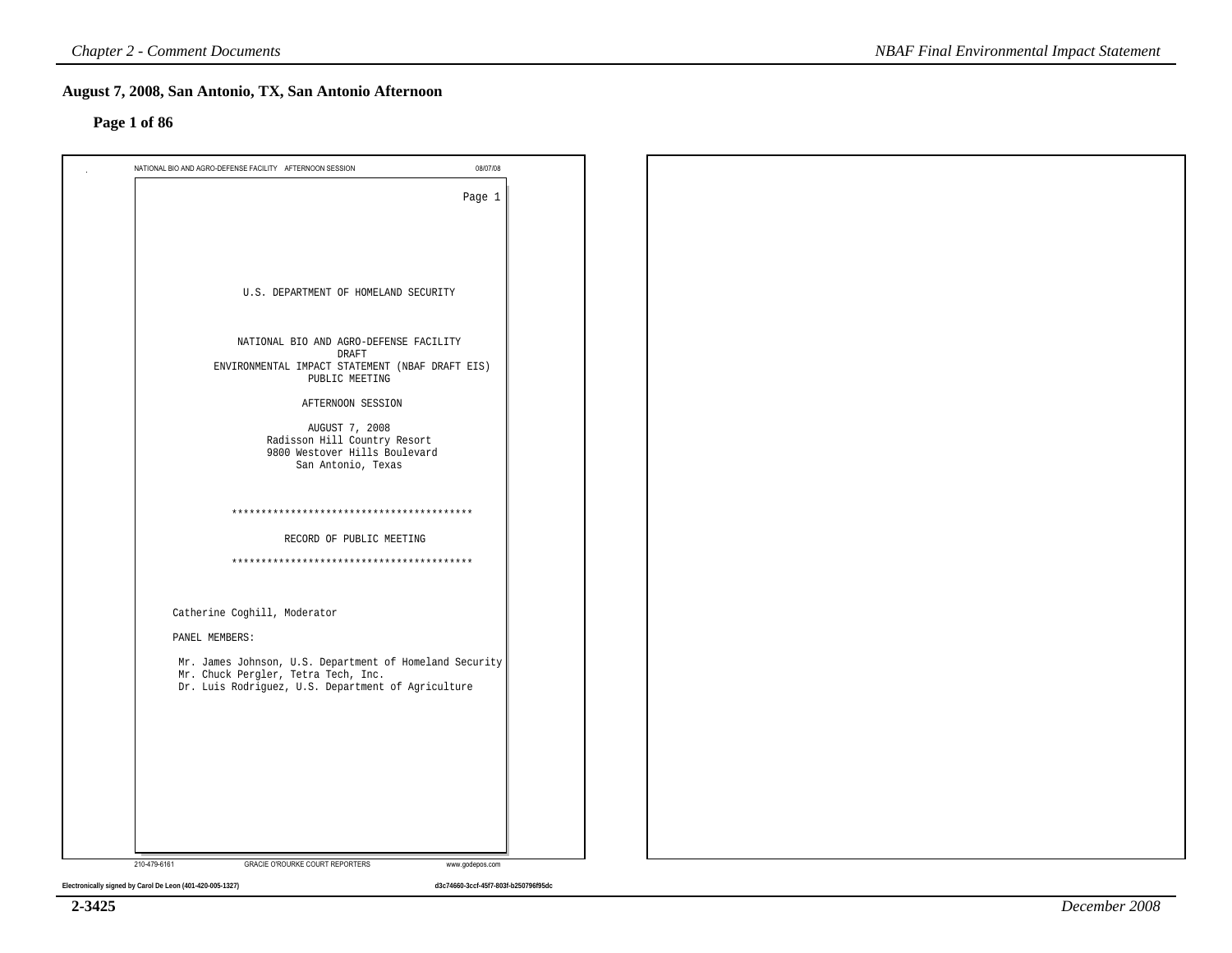#### **Page 2 of 86**

| Page 2<br>INDEX<br>1<br>2<br>3<br>4,1<br>4<br>8,12<br>QUESTION AND ANSWER SESSION<br>29,22<br>5<br>Rosa Sipinieski<br>30,16<br>Marcel Perret-Gentil<br>32,23<br>6<br>York Duncan<br>34,25<br>7<br>FORMAL COMMENTS SESSION<br>37,19<br>8<br>39,1<br>40,24<br>Hope Andrade<br>9<br>43,22<br>Jonathan Huhn<br>46,10<br>$Dr. Bob Hillman$<br>48,11<br>10<br>Clay Smith<br>50,21<br>Dr. Brian Herman<br>52,5<br>11<br>Bebe Fenstermaker<br>53,19<br>Susan Beavin<br>12<br>53,25<br>54,4<br>Amber Pearce<br>Eleanor Crow<br>56,13<br>13<br>Mary Fenstermaker<br>58,8<br>Marcel Perret-Gentil<br>58,12<br>14<br>Brett Cornwell<br>60, 5<br>15<br>62,15<br>Jeffrey Kantor<br>64.8<br>16<br>Lilliana Rodriguez<br>66,10<br>67,22<br>George Irving<br>17<br>Nelson Wolff<br>70,15<br>Dr. Thomas Leo Cropper<br>72,22<br>75,10<br>18<br>Harold Timboe<br>Melina Kinsey for Jean Patterson<br>77,23<br>79,20<br>19<br>Melina Kinsey<br>Sara Sanchez<br>81,10<br>Mary Pat Moyer<br>83, 3<br>20<br>Neal Guentzel<br>84,10<br>86.12<br>21<br>David Marquez<br>88,18<br>Dr. James Wright<br>90,6<br>22<br>Richard Perez<br>94,12<br>23<br>Angela Manson<br>96,4<br>Thomas Heralde<br>96,8<br>Gerardo Interiano<br>24<br>96,11<br>Ronald Steward<br>99,2<br>25<br>100,15<br><b>GRACIE O'ROURKE COURT REPORTERS</b><br>210-479-6161<br>www.godepos.com | NATIONAL BIO AND AGRO-DEFENSE FACILITY AFTERNOON SESSION | 08/07/08  |
|--------------------------------------------------------------------------------------------------------------------------------------------------------------------------------------------------------------------------------------------------------------------------------------------------------------------------------------------------------------------------------------------------------------------------------------------------------------------------------------------------------------------------------------------------------------------------------------------------------------------------------------------------------------------------------------------------------------------------------------------------------------------------------------------------------------------------------------------------------------------------------------------------------------------------------------------------------------------------------------------------------------------------------------------------------------------------------------------------------------------------------------------------------------------------------------------------------------------------------------------------------------------------------------------------------------------------------------|----------------------------------------------------------|-----------|
|                                                                                                                                                                                                                                                                                                                                                                                                                                                                                                                                                                                                                                                                                                                                                                                                                                                                                                                                                                                                                                                                                                                                                                                                                                                                                                                                      |                                                          |           |
|                                                                                                                                                                                                                                                                                                                                                                                                                                                                                                                                                                                                                                                                                                                                                                                                                                                                                                                                                                                                                                                                                                                                                                                                                                                                                                                                      |                                                          |           |
|                                                                                                                                                                                                                                                                                                                                                                                                                                                                                                                                                                                                                                                                                                                                                                                                                                                                                                                                                                                                                                                                                                                                                                                                                                                                                                                                      |                                                          | PAGE/LINE |
|                                                                                                                                                                                                                                                                                                                                                                                                                                                                                                                                                                                                                                                                                                                                                                                                                                                                                                                                                                                                                                                                                                                                                                                                                                                                                                                                      |                                                          |           |
|                                                                                                                                                                                                                                                                                                                                                                                                                                                                                                                                                                                                                                                                                                                                                                                                                                                                                                                                                                                                                                                                                                                                                                                                                                                                                                                                      |                                                          |           |
|                                                                                                                                                                                                                                                                                                                                                                                                                                                                                                                                                                                                                                                                                                                                                                                                                                                                                                                                                                                                                                                                                                                                                                                                                                                                                                                                      |                                                          |           |
|                                                                                                                                                                                                                                                                                                                                                                                                                                                                                                                                                                                                                                                                                                                                                                                                                                                                                                                                                                                                                                                                                                                                                                                                                                                                                                                                      |                                                          |           |
|                                                                                                                                                                                                                                                                                                                                                                                                                                                                                                                                                                                                                                                                                                                                                                                                                                                                                                                                                                                                                                                                                                                                                                                                                                                                                                                                      |                                                          |           |
|                                                                                                                                                                                                                                                                                                                                                                                                                                                                                                                                                                                                                                                                                                                                                                                                                                                                                                                                                                                                                                                                                                                                                                                                                                                                                                                                      |                                                          |           |
|                                                                                                                                                                                                                                                                                                                                                                                                                                                                                                                                                                                                                                                                                                                                                                                                                                                                                                                                                                                                                                                                                                                                                                                                                                                                                                                                      |                                                          |           |
|                                                                                                                                                                                                                                                                                                                                                                                                                                                                                                                                                                                                                                                                                                                                                                                                                                                                                                                                                                                                                                                                                                                                                                                                                                                                                                                                      |                                                          |           |
|                                                                                                                                                                                                                                                                                                                                                                                                                                                                                                                                                                                                                                                                                                                                                                                                                                                                                                                                                                                                                                                                                                                                                                                                                                                                                                                                      |                                                          |           |
|                                                                                                                                                                                                                                                                                                                                                                                                                                                                                                                                                                                                                                                                                                                                                                                                                                                                                                                                                                                                                                                                                                                                                                                                                                                                                                                                      |                                                          |           |
|                                                                                                                                                                                                                                                                                                                                                                                                                                                                                                                                                                                                                                                                                                                                                                                                                                                                                                                                                                                                                                                                                                                                                                                                                                                                                                                                      |                                                          |           |
|                                                                                                                                                                                                                                                                                                                                                                                                                                                                                                                                                                                                                                                                                                                                                                                                                                                                                                                                                                                                                                                                                                                                                                                                                                                                                                                                      |                                                          |           |
|                                                                                                                                                                                                                                                                                                                                                                                                                                                                                                                                                                                                                                                                                                                                                                                                                                                                                                                                                                                                                                                                                                                                                                                                                                                                                                                                      |                                                          |           |
|                                                                                                                                                                                                                                                                                                                                                                                                                                                                                                                                                                                                                                                                                                                                                                                                                                                                                                                                                                                                                                                                                                                                                                                                                                                                                                                                      |                                                          |           |
|                                                                                                                                                                                                                                                                                                                                                                                                                                                                                                                                                                                                                                                                                                                                                                                                                                                                                                                                                                                                                                                                                                                                                                                                                                                                                                                                      |                                                          |           |
|                                                                                                                                                                                                                                                                                                                                                                                                                                                                                                                                                                                                                                                                                                                                                                                                                                                                                                                                                                                                                                                                                                                                                                                                                                                                                                                                      |                                                          |           |
|                                                                                                                                                                                                                                                                                                                                                                                                                                                                                                                                                                                                                                                                                                                                                                                                                                                                                                                                                                                                                                                                                                                                                                                                                                                                                                                                      |                                                          |           |
|                                                                                                                                                                                                                                                                                                                                                                                                                                                                                                                                                                                                                                                                                                                                                                                                                                                                                                                                                                                                                                                                                                                                                                                                                                                                                                                                      |                                                          |           |
|                                                                                                                                                                                                                                                                                                                                                                                                                                                                                                                                                                                                                                                                                                                                                                                                                                                                                                                                                                                                                                                                                                                                                                                                                                                                                                                                      |                                                          |           |
|                                                                                                                                                                                                                                                                                                                                                                                                                                                                                                                                                                                                                                                                                                                                                                                                                                                                                                                                                                                                                                                                                                                                                                                                                                                                                                                                      |                                                          |           |
|                                                                                                                                                                                                                                                                                                                                                                                                                                                                                                                                                                                                                                                                                                                                                                                                                                                                                                                                                                                                                                                                                                                                                                                                                                                                                                                                      |                                                          |           |
|                                                                                                                                                                                                                                                                                                                                                                                                                                                                                                                                                                                                                                                                                                                                                                                                                                                                                                                                                                                                                                                                                                                                                                                                                                                                                                                                      |                                                          |           |
|                                                                                                                                                                                                                                                                                                                                                                                                                                                                                                                                                                                                                                                                                                                                                                                                                                                                                                                                                                                                                                                                                                                                                                                                                                                                                                                                      |                                                          |           |
|                                                                                                                                                                                                                                                                                                                                                                                                                                                                                                                                                                                                                                                                                                                                                                                                                                                                                                                                                                                                                                                                                                                                                                                                                                                                                                                                      |                                                          |           |
|                                                                                                                                                                                                                                                                                                                                                                                                                                                                                                                                                                                                                                                                                                                                                                                                                                                                                                                                                                                                                                                                                                                                                                                                                                                                                                                                      |                                                          |           |
|                                                                                                                                                                                                                                                                                                                                                                                                                                                                                                                                                                                                                                                                                                                                                                                                                                                                                                                                                                                                                                                                                                                                                                                                                                                                                                                                      |                                                          |           |
|                                                                                                                                                                                                                                                                                                                                                                                                                                                                                                                                                                                                                                                                                                                                                                                                                                                                                                                                                                                                                                                                                                                                                                                                                                                                                                                                      |                                                          |           |
|                                                                                                                                                                                                                                                                                                                                                                                                                                                                                                                                                                                                                                                                                                                                                                                                                                                                                                                                                                                                                                                                                                                                                                                                                                                                                                                                      |                                                          |           |
|                                                                                                                                                                                                                                                                                                                                                                                                                                                                                                                                                                                                                                                                                                                                                                                                                                                                                                                                                                                                                                                                                                                                                                                                                                                                                                                                      |                                                          |           |
|                                                                                                                                                                                                                                                                                                                                                                                                                                                                                                                                                                                                                                                                                                                                                                                                                                                                                                                                                                                                                                                                                                                                                                                                                                                                                                                                      |                                                          |           |
|                                                                                                                                                                                                                                                                                                                                                                                                                                                                                                                                                                                                                                                                                                                                                                                                                                                                                                                                                                                                                                                                                                                                                                                                                                                                                                                                      |                                                          |           |
|                                                                                                                                                                                                                                                                                                                                                                                                                                                                                                                                                                                                                                                                                                                                                                                                                                                                                                                                                                                                                                                                                                                                                                                                                                                                                                                                      |                                                          |           |
|                                                                                                                                                                                                                                                                                                                                                                                                                                                                                                                                                                                                                                                                                                                                                                                                                                                                                                                                                                                                                                                                                                                                                                                                                                                                                                                                      |                                                          |           |
|                                                                                                                                                                                                                                                                                                                                                                                                                                                                                                                                                                                                                                                                                                                                                                                                                                                                                                                                                                                                                                                                                                                                                                                                                                                                                                                                      |                                                          |           |
|                                                                                                                                                                                                                                                                                                                                                                                                                                                                                                                                                                                                                                                                                                                                                                                                                                                                                                                                                                                                                                                                                                                                                                                                                                                                                                                                      |                                                          |           |
|                                                                                                                                                                                                                                                                                                                                                                                                                                                                                                                                                                                                                                                                                                                                                                                                                                                                                                                                                                                                                                                                                                                                                                                                                                                                                                                                      |                                                          |           |
|                                                                                                                                                                                                                                                                                                                                                                                                                                                                                                                                                                                                                                                                                                                                                                                                                                                                                                                                                                                                                                                                                                                                                                                                                                                                                                                                      |                                                          |           |
|                                                                                                                                                                                                                                                                                                                                                                                                                                                                                                                                                                                                                                                                                                                                                                                                                                                                                                                                                                                                                                                                                                                                                                                                                                                                                                                                      |                                                          |           |
|                                                                                                                                                                                                                                                                                                                                                                                                                                                                                                                                                                                                                                                                                                                                                                                                                                                                                                                                                                                                                                                                                                                                                                                                                                                                                                                                      |                                                          |           |

**Electronically signed by Carol De Leon (401-420-005-1327) d3c74660-3ccf-45f7-803f-b250796f95dc**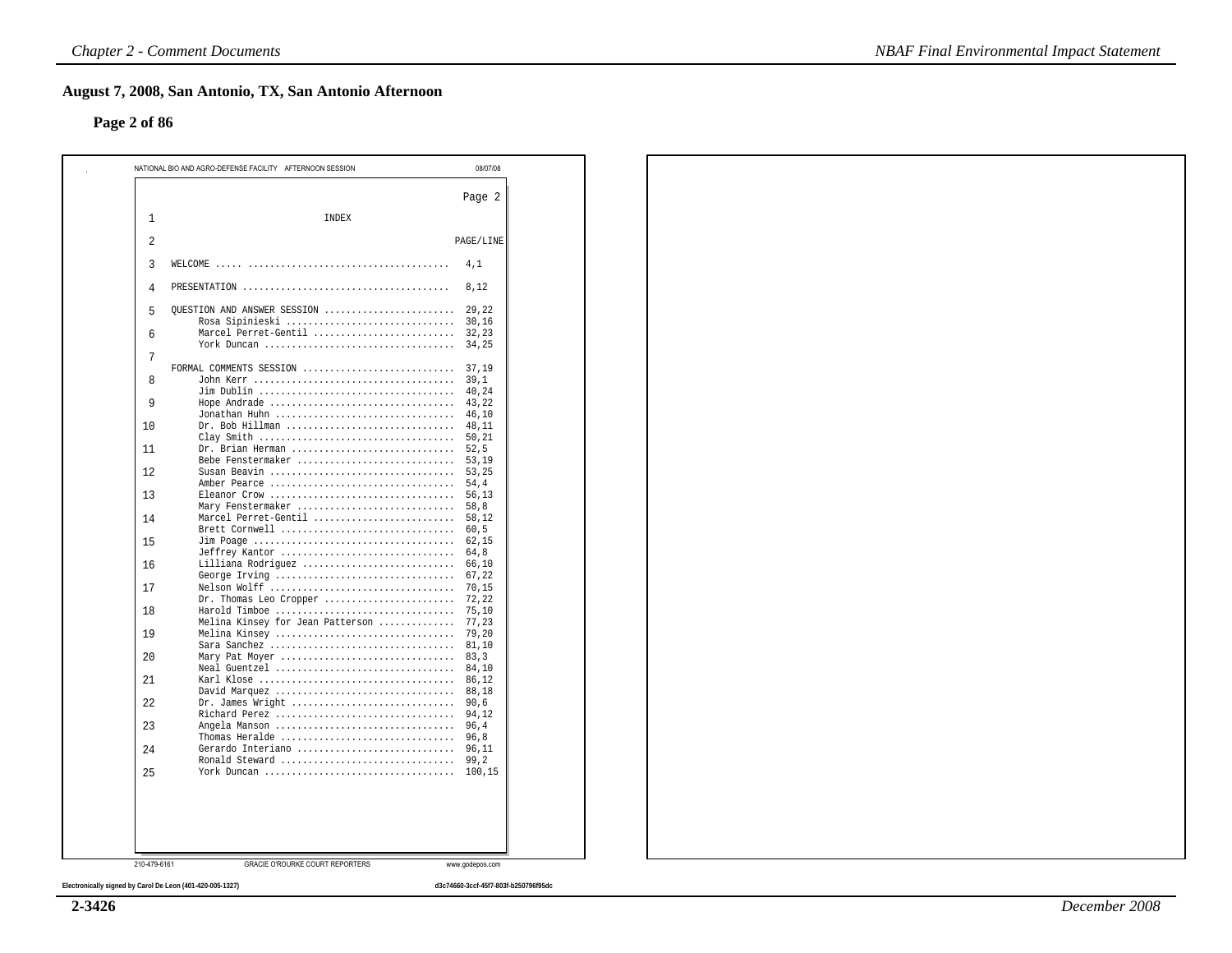#### **Page 3 of 86**

|                | NATIONAL BIO AND AGRO-DEFENSE FACILITY AFTERNOON SESSION | 08/07/08             |  |
|----------------|----------------------------------------------------------|----------------------|--|
|                |                                                          | Page 3               |  |
| $\mathbf{1}$   | INDEX CONTINUED                                          | $\texttt{PAGE/LINE}$ |  |
| 2              | Delicia Herrera  105,4                                   |                      |  |
| 3              | A.J. Rodriguez  107,19                                   |                      |  |
| $\overline{4}$ |                                                          |                      |  |
| 5              |                                                          |                      |  |
| 6              |                                                          |                      |  |
| $7\phantom{.}$ |                                                          |                      |  |
| 8              |                                                          |                      |  |
| 9              |                                                          |                      |  |
| 10             |                                                          |                      |  |
| 11             |                                                          |                      |  |
| 12             |                                                          |                      |  |
| 13             |                                                          |                      |  |
| 14             |                                                          |                      |  |
| 15             |                                                          |                      |  |
| 16             |                                                          |                      |  |
| 17             |                                                          |                      |  |
| 18             |                                                          |                      |  |
| 19             |                                                          |                      |  |
| 20             |                                                          |                      |  |
| 21             |                                                          |                      |  |
| 22             |                                                          |                      |  |
| 23             |                                                          |                      |  |
| 24             |                                                          |                      |  |
| 25             |                                                          |                      |  |
|                |                                                          |                      |  |
|                |                                                          |                      |  |
|                |                                                          |                      |  |
|                |                                                          |                      |  |
| 210-479-6161   | GRACIE O'ROURKE COURT REPORTERS                          | www.godepos.com      |  |

**Electronically signed by Carol De Leon (401-420-005-1327) d3c74660-3ccf-45f7-803f-b250796f95dc**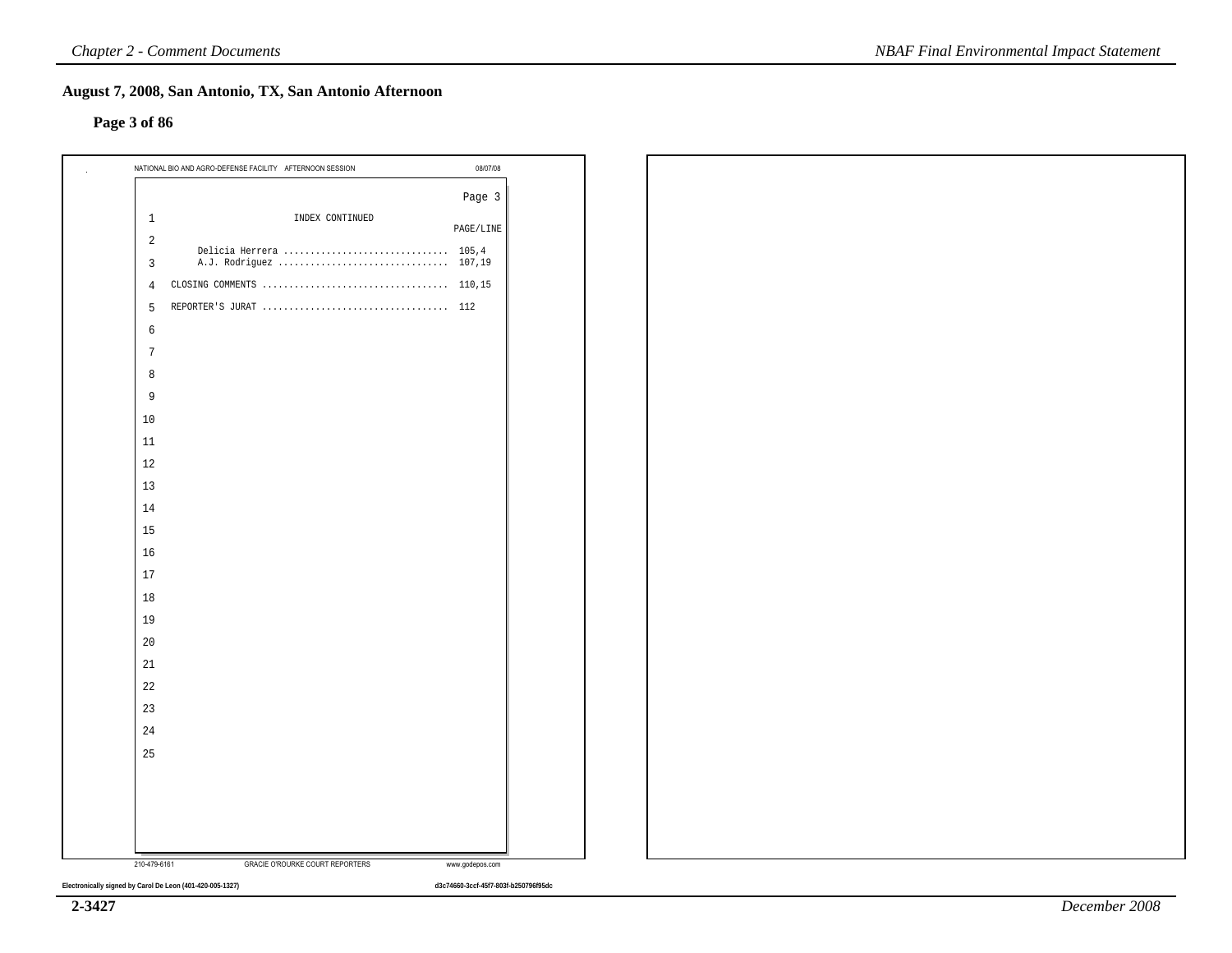#### **Page 4 of 86**

|                | 08/07/08<br>NATIONAL BIO AND AGRO-DEFENSE FACILITY AFTERNOON SESSION |
|----------------|----------------------------------------------------------------------|
|                | Page 29                                                              |
| 1              | final decision, such as costs to construct and operate               |
| 2              | the facility, site characterization, security, and                   |
| $\overline{3}$ | technical feasibility.                                               |
| $\overline{4}$ | I chair a DHS-USDA steering committee                                |
| 5              | that will evaluate this information and make                         |
| 6              | recommendations to the decision authority under                      |
| 7              | Secretary Jay Cohen. We expect the record of decision                |
| 8              | to be in December of 2008. If a site selected,                       |
| 9              | construction will begin in 2010. The facility would be               |
| 10             | operational by 2015.                                                 |
| 11             | Your comments are important to us. As I                              |
| 12             | said before, the comment period ends on August 25th this             |
| 13             | month, and there are many ways for you to submit                     |
| 14             | comments. Any comments that we receive by August 25th                |
| 15             | will be addressed and responded to in the final EIS.                 |
| 16             | Please keep in mind you do not have to                               |
| 17             | make your comments today. You can leave the meeting and              |
| 18             | make your comments at a later date. Again, as long as                |
| 19             | we receive them by August 25th, you can use any of the               |
| 20             | mechanisms that you see here on the slide. Thank you                 |
| 21             | again for your time.                                                 |
| 22             | MS. COGHILL: All right. That concludes                               |
| 23             | the presentation portion of the agenda. What we'd like               |
| 24             | to do now is open it up to the question and answer                   |
| 25             | period. And again, just to reiterate, we want to keep                |
|                |                                                                      |
| 210-479-6161   | <b>GRACIE O'ROURKE COURT REPORTERS</b><br>www.godepos.com            |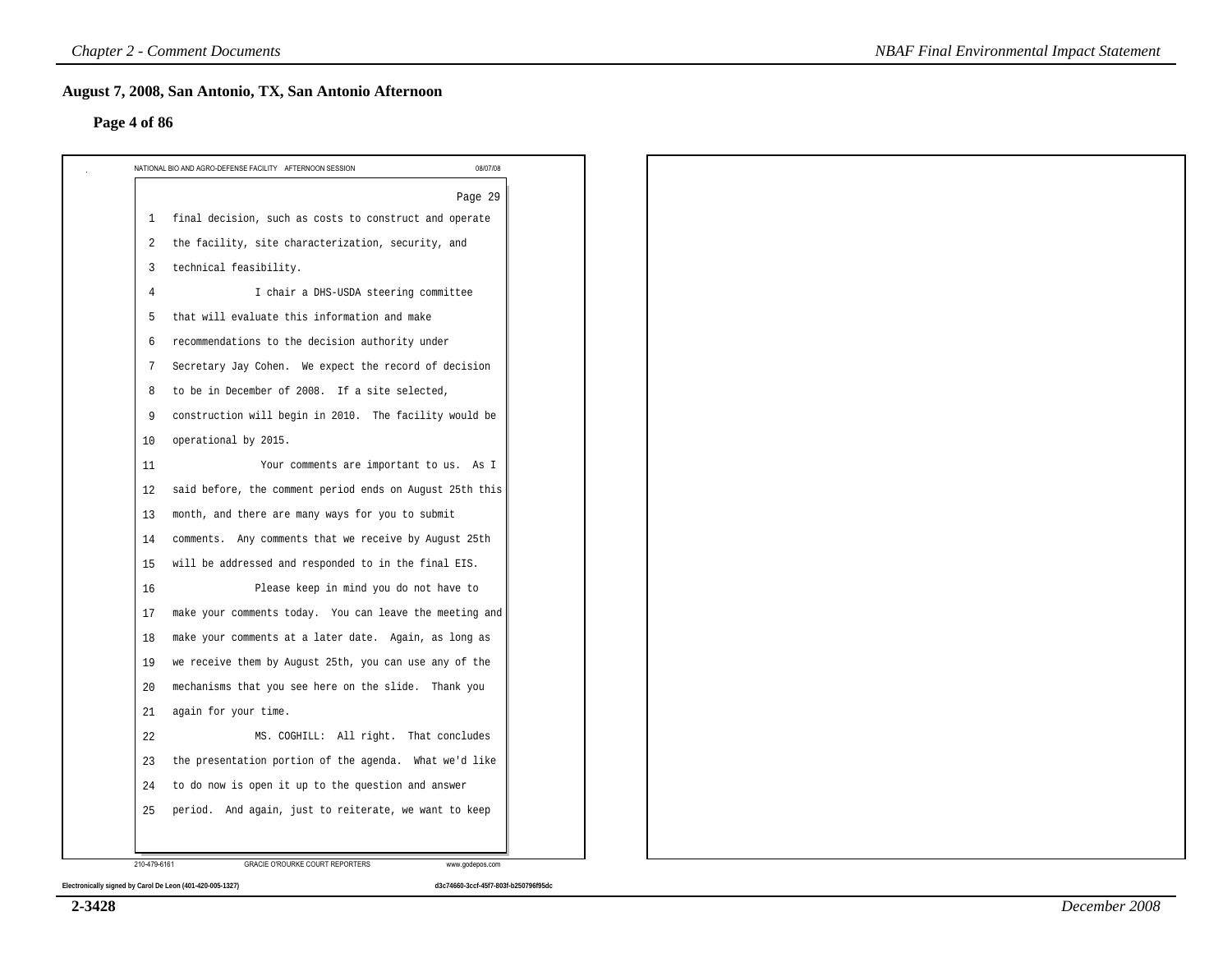#### **Page 5 of 86**

|                | NATIONAL BIO AND AGRO-DEFENSE FACILITY AFTERNOON SESSION<br>08/07/08 |
|----------------|----------------------------------------------------------------------|
|                | Page 30                                                              |
| 1              | questions specifically tied to the presentation that was             |
| $\overline{2}$ | just given.                                                          |
| 3              | So if there, again, if there was                                     |
| 4              | something that you need further information on or                    |
| 5              | further clarity, please do come to the microphone, state             |
| 6              | your name and organization if you choose, if not, that's             |
| 7              | fine as well. And please just keep your question to one              |
| 8              | question because, of course, we want to accommodate                  |
| 9              | everybody who is here and also the folks who have signed             |
| 10             | up for the formal comment period.                                    |
| 11             | In the event that there are no questions,                            |
| 12             | we'll go forward with the comment period. So at this                 |
| 13             | point in time, is there anyone who has a question, and               |
| 14             | if so, please come to the microphone.                                |
| 15             | Yes, ma'am.                                                          |
| 16             | ROSA SIPINIESKI: My name is Rosa                                     |
| 17             | Sipinieski. I am from SIPA Corporation. We are located               |
| 18             | at Texas Research Park Foundation, and my question is                |
| 19             | basically concerned about the Foot and Mouth Disease.                |
| 20             | The data I look for escape from the laboratory, which                |
| 21             | the reason was in 2007 in England was associated -- I                |
| 22             | don't remember the strain -- but it was associated with              |
| 23             | the virus strain which served as a vaccine.                          |
| 24             | So from your presentation I really did                               |
| 25             | not see any plan for such event if -- most likely will               |
|                |                                                                      |
| 210-479-6161   | <b>GRACIE O'ROURKE COURT REPORTERS</b><br>www.godepos.com            |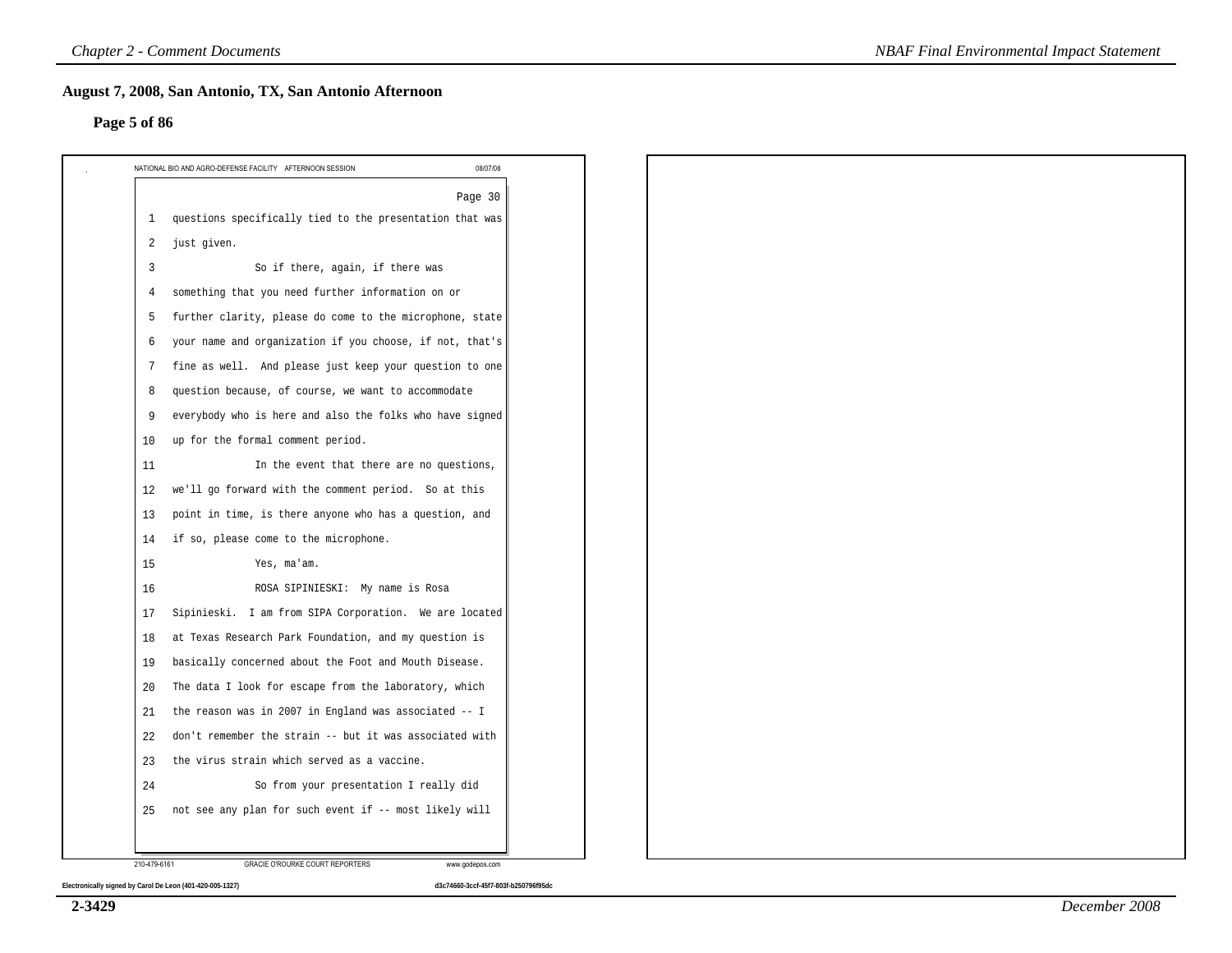#### **Page 6 of 86**

| NATIONAL BIO AND AGRO-DEFENSE FACILITY AFTERNOON SESSION                                                                                                                                                                                                                                                                                                                                                                                                                                                                                                                                                                                                                                                                                                                                                                                                                                                                                                                                                                                                                                                                                                                                                                                                                                                                                                                | 08/07/08 |                                                                                                                                                                                                                                                                                                                                                                                                                                                                                                                                                                                                                       |
|-------------------------------------------------------------------------------------------------------------------------------------------------------------------------------------------------------------------------------------------------------------------------------------------------------------------------------------------------------------------------------------------------------------------------------------------------------------------------------------------------------------------------------------------------------------------------------------------------------------------------------------------------------------------------------------------------------------------------------------------------------------------------------------------------------------------------------------------------------------------------------------------------------------------------------------------------------------------------------------------------------------------------------------------------------------------------------------------------------------------------------------------------------------------------------------------------------------------------------------------------------------------------------------------------------------------------------------------------------------------------|----------|-----------------------------------------------------------------------------------------------------------------------------------------------------------------------------------------------------------------------------------------------------------------------------------------------------------------------------------------------------------------------------------------------------------------------------------------------------------------------------------------------------------------------------------------------------------------------------------------------------------------------|
| 1 not happen -- but if it does, what farmers of Texas will<br>have -- will you have the same time when you study,<br>2<br>prepare the vaccine for the strain because we know about<br>3<br>60 strains of the Foot and Mouth Disease most common are<br>4<br>eight, but they do not provide cross protection.<br>5<br>So I think it would be prudent to prepare<br>6<br>the vaccine at the same time when you work on<br>7<br>1 19.6<br>characterizing this particular disease. Thank you.<br>8<br>9<br>MR. JOHNSON: Let me take a shot at<br>responding that.<br>10<br>In the unlikely event that Foot and Mouth<br>11<br>Disease would get out of the facility, again, it's very<br>12<br>unlikely, or in the event that Foot and Mouth Disease<br>13<br>comes into the country, whether accidentally or<br>14<br>intentionally introduced, the USDA has a national<br>15<br>coordinated plan to respond to those types of events<br>16<br>involving the National Animal Health Network that trains<br>17<br>the state and local veterinarians to be able to detect<br>18<br>the Foot and Mouth Disease to be able to put the<br>19<br>protocols in place to respond to that type of outbreak,<br>20<br>should it occur.<br>21<br>22<br>So we are currently working on those<br>plans, and there is a plan in place that we will<br>23<br>continue to work upon.<br>24 | Page 31  | Issue Code: 19.6<br>Comment No: 1<br>DHS notes the commentor's statement. In the unlikely event that Foot and Mouth Disease would get<br>out of the facility or in the event that Foot and Mouth Disease comes into the country, whether<br>accidentally or intentionally introduced, the USDA has a national coordinated plan to respond to those<br>types of events involving the National Animal Health Network that trains the state and local<br>veterinarians to be able to detect the Foot and Mouth Disease to be able to put the protocols in place<br>to respond to that type of outbreak, should it occur. |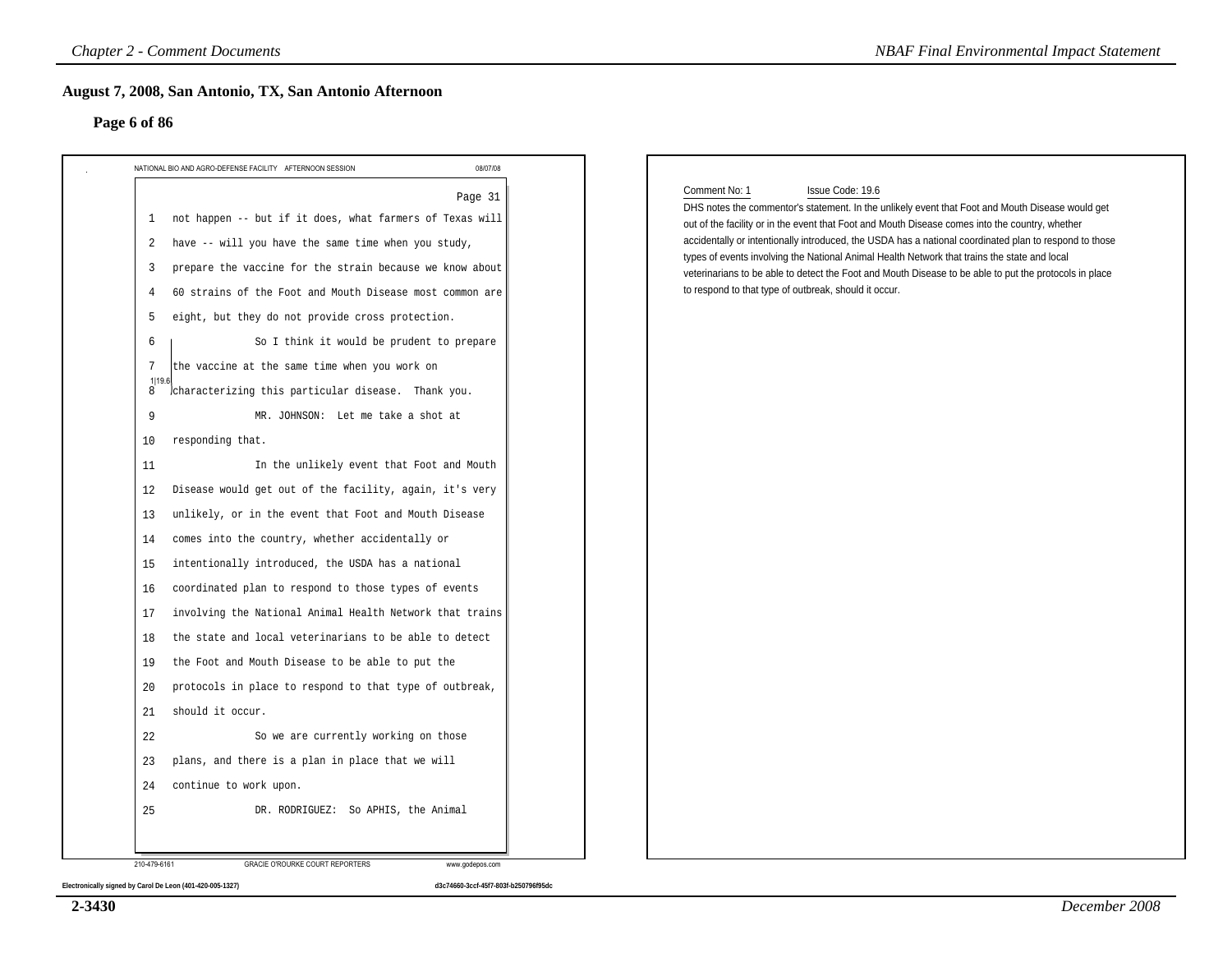#### **Page 7 of 86**

| NATIONAL BIO AND AGRO-DEFENSE FACILITY AFTERNOON SESSION<br>08/07/08                                                                                                                  |                                                                                                                                                                                                                                                                                                                                        |
|---------------------------------------------------------------------------------------------------------------------------------------------------------------------------------------|----------------------------------------------------------------------------------------------------------------------------------------------------------------------------------------------------------------------------------------------------------------------------------------------------------------------------------------|
| Page 32<br>Plant Health Inspection Service, is a part of the USDA<br>$\mathbf{1}$<br>that is primarily charged with control of FMD outbreaks,<br>2                                    | Comment No: 2<br>Issue Code: 15.6<br>DHS notes the commentor's concern. The risk of an accidental release of a pathogen is extremely<br>low, but DHS acknowledges that the possible economic effect would be significant for all sites.<br>Section 3.10.9 presents estimates of the possible economic effect of an accidental release. |
| regardless of whether they're accidental introductions<br>3<br>or deliberate. And they do have a vaccine bank for many<br>4<br>of these serotypes and subtypes of Foot and Mouth<br>5 |                                                                                                                                                                                                                                                                                                                                        |
| Disease available, and they would activate that bank<br>6<br>according to the type of virus that they detect.<br>7<br>So the response would be similar, whether<br>8                  |                                                                                                                                                                                                                                                                                                                                        |
| it is released from a laboratory or introduced from<br>9<br>abroad.<br>10<br>MR. JOHNSON: I think it's important to<br>11                                                             |                                                                                                                                                                                                                                                                                                                                        |
| your point of view that in an FMD outbreak, we don't<br>12<br>evacuate people. We control the movement of animals.<br>13                                                              |                                                                                                                                                                                                                                                                                                                                        |
| MS. SIPINIESKI: I understand that.<br>14<br>MR. JOHNSON: I just wanted to make<br>15<br>16<br>sure.                                                                                   |                                                                                                                                                                                                                                                                                                                                        |
| MS. SIPINIESKI: I just want to follow up<br>17<br>$18^{2 15}$<br>for the economic problem, you know, aspect of that.<br>19<br>Thank you.                                              |                                                                                                                                                                                                                                                                                                                                        |
| 20<br>MR. JOHNSON: Thank you.<br>MS. COGHILL: Thank you very much.<br>21                                                                                                              |                                                                                                                                                                                                                                                                                                                                        |
| 22<br>Yes, sir. Please come to the microphone.<br>23<br>MARCEL PERRET-GENTIL: Good afternoon.                                                                                         |                                                                                                                                                                                                                                                                                                                                        |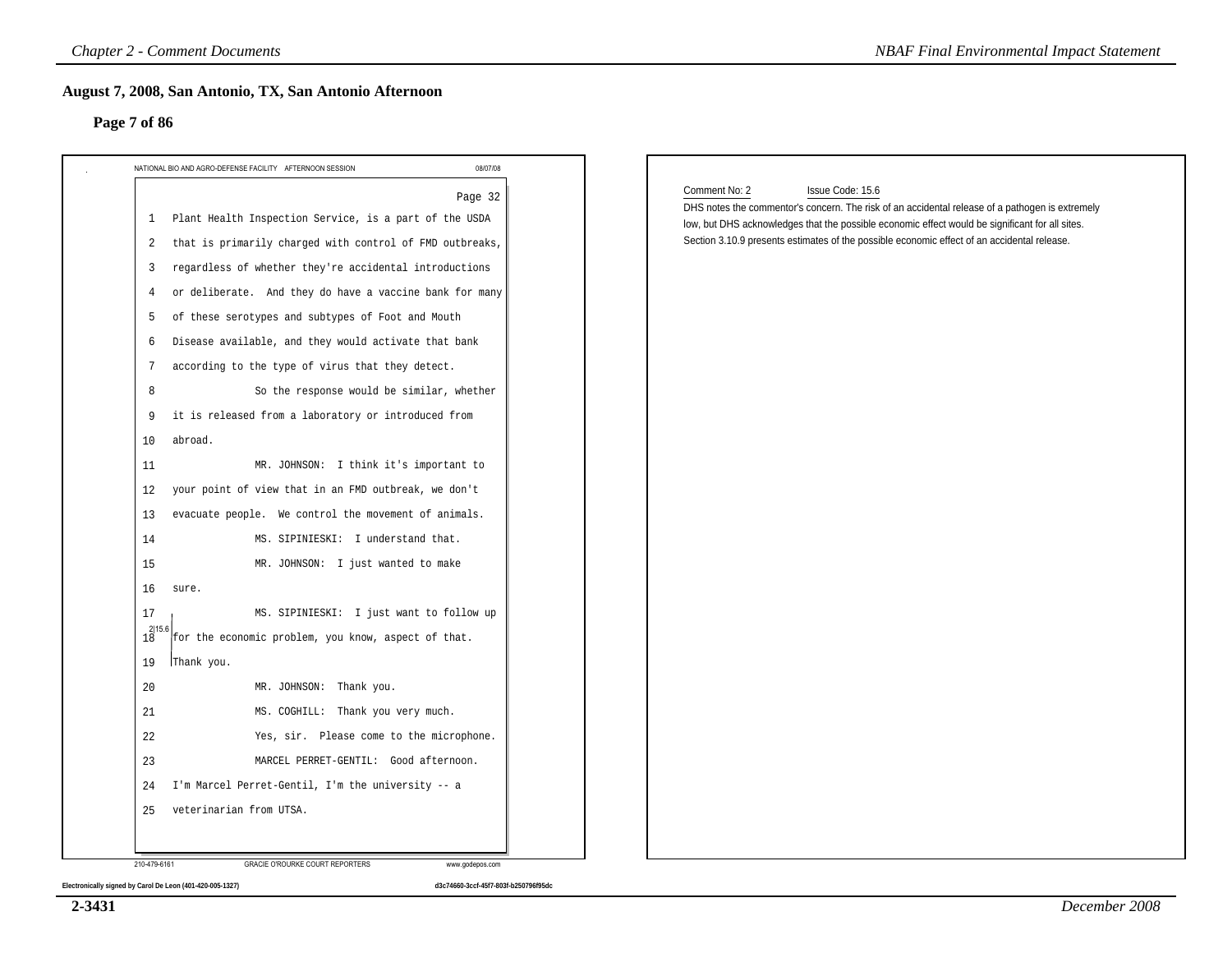#### **Page 8 of 86**

| Page 8 of 86                                                                                                                                                                                                                                                                                                                                                                                                                                                                                                                                                                                                                                                                                                                                                                                                                                                                                                                                                                                                                                                                                                                                                                                                                                                                                                                                                                                                                                                                                                         |          |                                                                                                                                                                                                                                                                                                                                                                                                                                                                                                                                                                                                                                                                                                                                                                                                                                                                                                                                                                                                                                                                                                                                |
|----------------------------------------------------------------------------------------------------------------------------------------------------------------------------------------------------------------------------------------------------------------------------------------------------------------------------------------------------------------------------------------------------------------------------------------------------------------------------------------------------------------------------------------------------------------------------------------------------------------------------------------------------------------------------------------------------------------------------------------------------------------------------------------------------------------------------------------------------------------------------------------------------------------------------------------------------------------------------------------------------------------------------------------------------------------------------------------------------------------------------------------------------------------------------------------------------------------------------------------------------------------------------------------------------------------------------------------------------------------------------------------------------------------------------------------------------------------------------------------------------------------------|----------|--------------------------------------------------------------------------------------------------------------------------------------------------------------------------------------------------------------------------------------------------------------------------------------------------------------------------------------------------------------------------------------------------------------------------------------------------------------------------------------------------------------------------------------------------------------------------------------------------------------------------------------------------------------------------------------------------------------------------------------------------------------------------------------------------------------------------------------------------------------------------------------------------------------------------------------------------------------------------------------------------------------------------------------------------------------------------------------------------------------------------------|
| NATIONAL BIO AND AGRO-DEFENSE FACILITY AFTERNOON SESSION                                                                                                                                                                                                                                                                                                                                                                                                                                                                                                                                                                                                                                                                                                                                                                                                                                                                                                                                                                                                                                                                                                                                                                                                                                                                                                                                                                                                                                                             | 08/07/08 |                                                                                                                                                                                                                                                                                                                                                                                                                                                                                                                                                                                                                                                                                                                                                                                                                                                                                                                                                                                                                                                                                                                                |
| Initially that was not addressed in the<br>1<br>presentation was, obviously, the reason why we, the<br>2<br>Department of Homeland Security, wants an NBAF is<br>3<br>1 1.0<br>because the risk of a foreign animal disease to come to<br>4<br>the United States is great or at least is at a certain<br>5<br>level that it compels the Department of Homeland<br>6<br>Security to develop a new facility.<br>7<br>Now what was not explained was what are<br>8<br>the risks of a foreign animal disease coming into this<br>-9<br>2 21<br>country compared to the risks of a foreign animal<br>10<br>disease being released from the laboratory, namely, the<br>11<br>NBAF? Is that clear what I'm asking?<br>12<br>MR. JOHNSON: I think since Plum Island,<br>13<br>which was put up 50 years ago, a lot has changed in<br>14<br>society. I mean, I think we are clearly a much more<br>15<br>mobile society. We -- you know, air transportation, the<br>16<br>world is flat, so to speak. It's a very mobile society,<br>17<br>and the FMD is a very contagious disease. It can spread<br>18<br>very easily. People can carry it with them, you know,<br>19<br>on a -- you know, on an airplane.<br>20<br>So the risk, in and of itself, and plus<br>21<br>the fact that there are numerous countries today that<br>22<br>have FMD in their countries. I don't know if you've got<br>23<br>that. We had a chart that shows FMD that travels,<br>24<br>really, to many countries throughout the world. Given<br>25 | Page 33  | Comment No: 1<br>Issue Code: 1.0<br>DHS notes the commentor's support for the proposed research that would be conducted within the<br>NBAF. DHS's mission is to study foreign animal and zoonotic (transmitted from animals to humans)<br>diseases that threaten our agricultural livestock and agricultural economy. The purpose of the NBAF<br>would be to develop tests to detect foreign animal and zoonotic diseases and develop vaccines (or<br>other countermeasures such as antiviral therapies) to protect agriculture and food systems in the<br>United States.<br>Issue Code: 21.6<br>Comment No: 2<br>DHS notes the commentor's views on risk. DHS believes that experience shows that facilities utilizing<br>modern biocontainment technologies and safety protocols, such as would be employed in the design,<br>construction, and operation of the NBAF, would enable the NBAF to be safely operated with a<br>minimal degree of risk, regardless of the site chosen. Given the presence of FMD in other countries,<br>the risk is great for an accidental or intentional introduction into the United States. |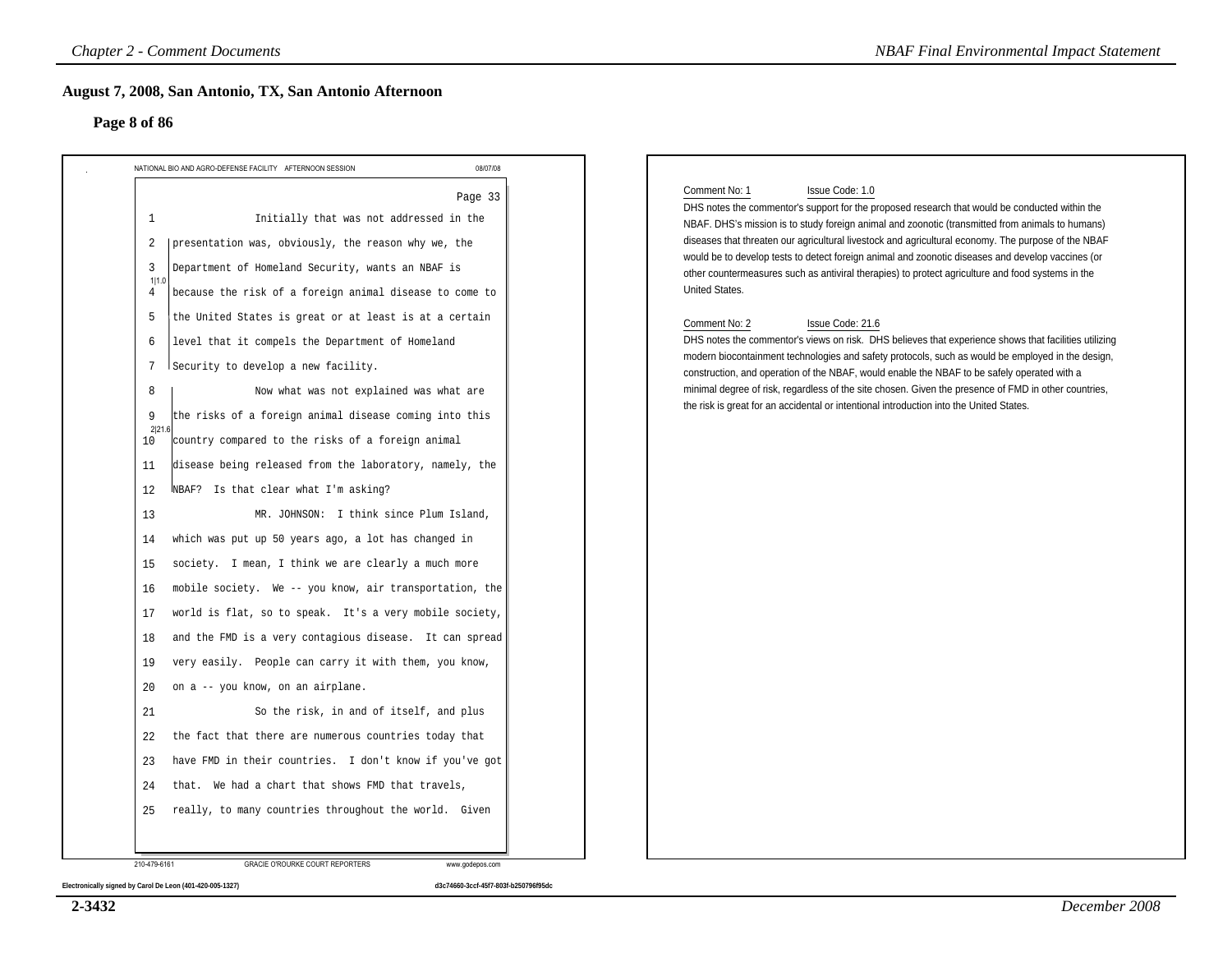#### **Page 9 of 86**

| Page 9 of 86                                                                                                                                                                                                                                                                                                                                                                                                                                                                                                                                                                                                                                                                                                                                                                                                                                                                                                                                                                                                                                                                                                                                                                                                                                                                |          |                                                                                                                                                                                                                                                                                                                                                                                                                                                                                                                                                   |  |
|-----------------------------------------------------------------------------------------------------------------------------------------------------------------------------------------------------------------------------------------------------------------------------------------------------------------------------------------------------------------------------------------------------------------------------------------------------------------------------------------------------------------------------------------------------------------------------------------------------------------------------------------------------------------------------------------------------------------------------------------------------------------------------------------------------------------------------------------------------------------------------------------------------------------------------------------------------------------------------------------------------------------------------------------------------------------------------------------------------------------------------------------------------------------------------------------------------------------------------------------------------------------------------|----------|---------------------------------------------------------------------------------------------------------------------------------------------------------------------------------------------------------------------------------------------------------------------------------------------------------------------------------------------------------------------------------------------------------------------------------------------------------------------------------------------------------------------------------------------------|--|
|                                                                                                                                                                                                                                                                                                                                                                                                                                                                                                                                                                                                                                                                                                                                                                                                                                                                                                                                                                                                                                                                                                                                                                                                                                                                             | 08/07/08 |                                                                                                                                                                                                                                                                                                                                                                                                                                                                                                                                                   |  |
| NATIONAL BIO AND AGRO-DEFENSE FACILITY AFTERNOON SESSION<br>the mobility, given the presence of FMD in other<br>1<br>countries, I would say the risk is great that we could<br>2<br>have an accidental or intentional introduction into the<br>3<br>country, and that's what we're trying to prevent.<br>4<br>And so that is precisely why we're doing<br>5<br>the research at Plum Island. But as you know, some of<br>6<br>these diseases that we are studying have emerged in the<br>7<br>last -- or we want to study, rather -- have emerged in<br>8<br>the last 10 years, and we have no place to study them.<br>9<br>So if there is an outbreak somewhere in<br>10<br>the world, how can we better understand what those<br>11<br>diseases are and be in better position to respond to<br>12<br>them. There is no facility that we have in the United<br>13<br>States that we can currently do the research on that<br>14<br>15<br>here.<br>MARCEL PERRET-GENTIL: So if I understand<br>16<br>correctly what you just said was that risk of a foreign<br>17<br>3 21.6<br>animal disease coming to this country is significantly<br>18<br>greater than the risk of something being released from<br>19<br>20<br>lan NBAF facility.<br>21<br>MR. JOHNSON: Sure. By far. | Page 34  | Issue Code: 21.6<br>Comment No: 3<br>DHS notes the commentor's views on risk. DHS believes that experience shows that facilities utilizing<br>modern biocontainment technologies and safety protocols, such as would be employed in the design,<br>construction, and operation of the NBAF, would enable the NBAF to be safely operated with a<br>minimal degree of risk, regardless of the site chosen. Given the presence of FMD in other countries,<br>the risk is great for an accidental or intentional introduction into the United States. |  |
| 22<br>MARCEL PERRET-GENTIL: Thank you.                                                                                                                                                                                                                                                                                                                                                                                                                                                                                                                                                                                                                                                                                                                                                                                                                                                                                                                                                                                                                                                                                                                                                                                                                                      |          |                                                                                                                                                                                                                                                                                                                                                                                                                                                                                                                                                   |  |
| 23<br>MS. COGHILL: Thank you. Any more                                                                                                                                                                                                                                                                                                                                                                                                                                                                                                                                                                                                                                                                                                                                                                                                                                                                                                                                                                                                                                                                                                                                                                                                                                      |          |                                                                                                                                                                                                                                                                                                                                                                                                                                                                                                                                                   |  |
| questions? Yes, sir.<br>24                                                                                                                                                                                                                                                                                                                                                                                                                                                                                                                                                                                                                                                                                                                                                                                                                                                                                                                                                                                                                                                                                                                                                                                                                                                  |          |                                                                                                                                                                                                                                                                                                                                                                                                                                                                                                                                                   |  |

**2-3433**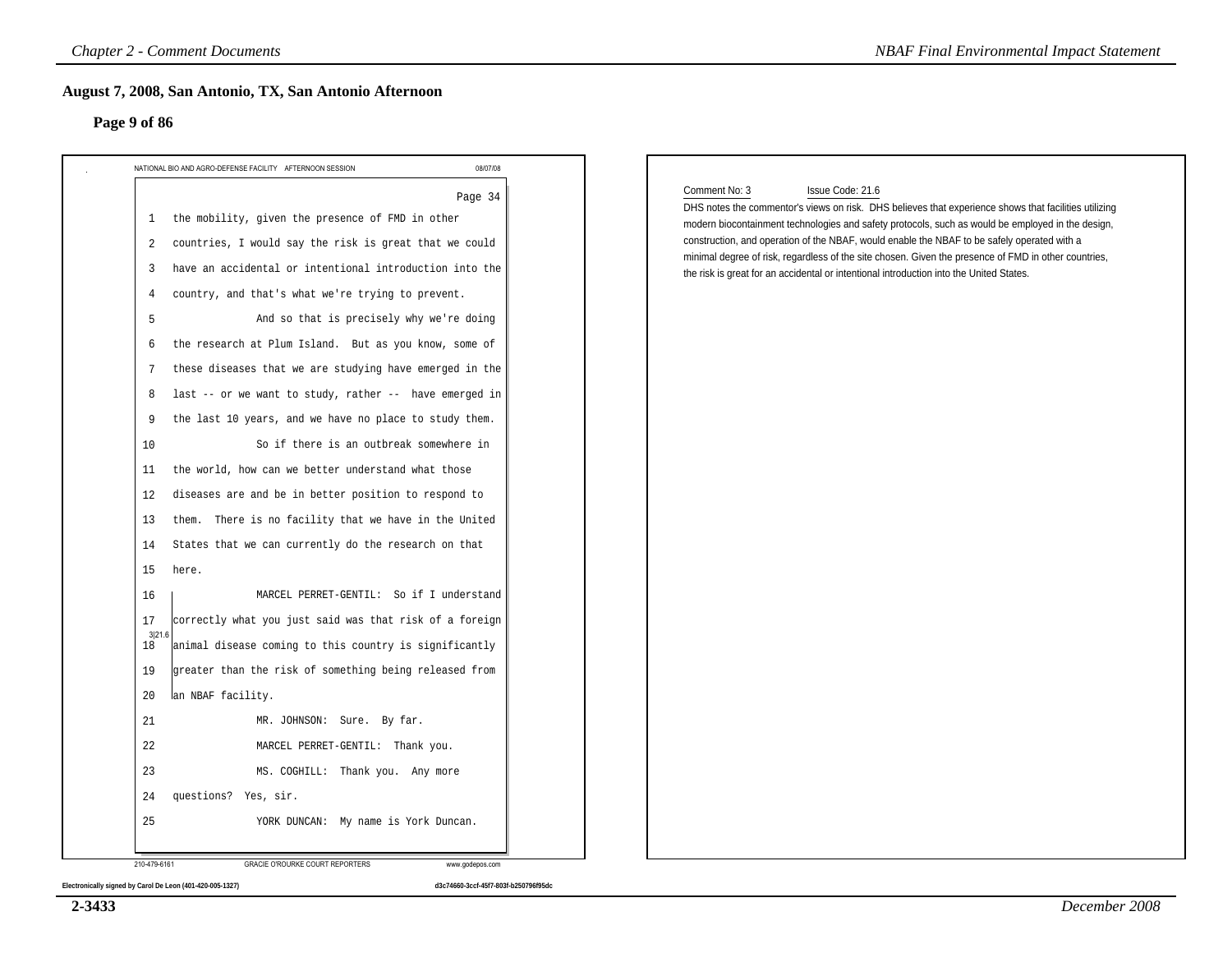#### **Page 10 of 86**

| NATIONAL BIO AND AGRO-DEFENSE FACILITY AFTERNOON SESSION                                                                                                                                                                                                                                                                                                                                                                                                                                                                                                                                                                                                                                                                                                                                                                                                                                                                                                                                                                                                                                                                                                                                                                                                                          | 08/07/08 |                                                                                                                                                                                                                                                                                                                                                                                                                                                                                                        |
|-----------------------------------------------------------------------------------------------------------------------------------------------------------------------------------------------------------------------------------------------------------------------------------------------------------------------------------------------------------------------------------------------------------------------------------------------------------------------------------------------------------------------------------------------------------------------------------------------------------------------------------------------------------------------------------------------------------------------------------------------------------------------------------------------------------------------------------------------------------------------------------------------------------------------------------------------------------------------------------------------------------------------------------------------------------------------------------------------------------------------------------------------------------------------------------------------------------------------------------------------------------------------------------|----------|--------------------------------------------------------------------------------------------------------------------------------------------------------------------------------------------------------------------------------------------------------------------------------------------------------------------------------------------------------------------------------------------------------------------------------------------------------------------------------------------------------|
| 1 I'm president of the Texas Research Park. Jamie, this<br>is a question that I've heard at one of the other<br>2<br>locations.<br>3<br>It's my understanding that you are very<br>4<br>close -- or at Plum Island very close to developing an<br>5<br>1 1.0<br>effective vaccine for FMD in the next couple years; is<br>6<br>that correct?<br>7<br>MR. JOHNSON: That's correct. And I<br>8<br>think Luis could give a far more eloquent response than<br>9<br>I could. Do you want to comment on that?<br>10<br>DR. RODRIGUEZ: Actually, there are<br>11<br>effective vaccines against Foot and Mouth Disease<br>12<br>available around the world. The problem with those<br>13<br>vaccines -- there are many problems with that, and one<br>14<br>of them is the way that they are produced. It's<br>15<br>highly -- it poses some risk in the sense that you have<br>16<br>to grow the actual live virus, the virulent virus, and<br>17<br>then kill it in order to make a vaccine.<br>18<br>19<br>The new vaccine that the USDA ARS has<br>developed -- discovered over the last -- in research<br>20<br>over the last five or six years actually allows the<br>21<br>22<br>production of FMD vaccines without the live virus, thus<br>decreasing the risk of release.<br>23 | Page 35  | Comment No: 1<br>Issue Code: 1.0<br>DHS notes the commentor's statement. DHS's mission is to study foreign animal and zoonotic<br>(transmitted from animals to humans) diseases that threaten our agricultural livestock and agricultural<br>economy. The purpose of the NBAF would be to develop tests to detect foreign animal and zoonotic<br>diseases and develop vaccines (or other countermeasures such as antiviral therapies) to protect<br>agriculture and food systems in the United States. |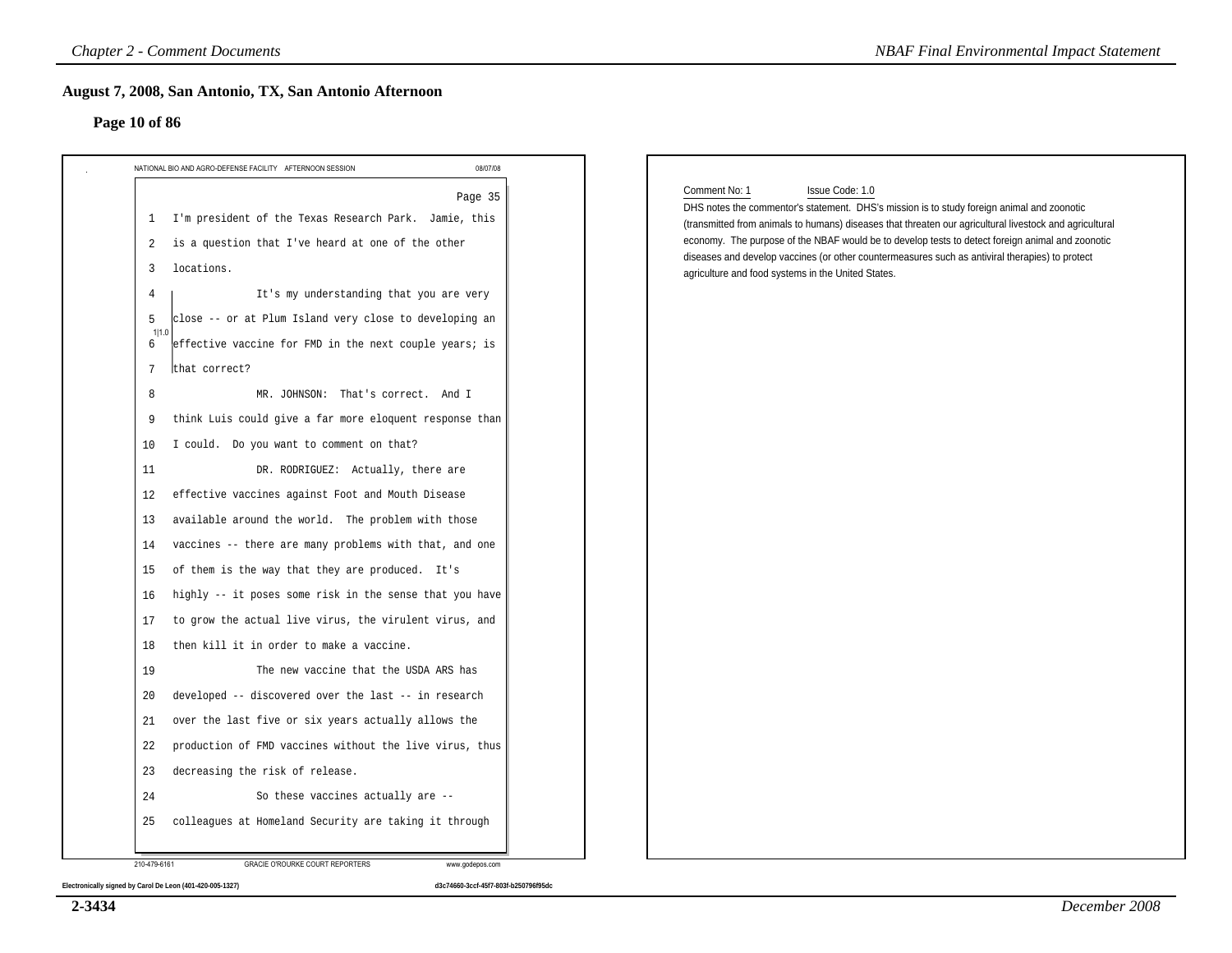#### **Page 11 of 86**

| 08/07/08<br>NATIONAL BIO AND AGRO-DEFENSE FACILITY AFTERNOON SESSION |                                                                                                                                             |
|----------------------------------------------------------------------|---------------------------------------------------------------------------------------------------------------------------------------------|
| Page 36                                                              | Issue Code: 1.0<br>Comment No: 2<br>DHS notes the commentor's questioning whether the NBAF would focus on FMD research with the             |
| the developmental process, and we trust that by the end<br>1         | projected development of an effective FMD vaccine within two years. FMD research at the proposed                                            |
| of next year we will have the first of this new<br>2                 | NBAF will be required after the development of a FMD vaccine to better understand the mechanisms<br>involved with transmission and control. |
| generation of vaccines.<br>3                                         |                                                                                                                                             |
| $\overline{4}$<br>And let me point out. This is the first            |                                                                                                                                             |
| new vaccine against Foot and Mouth Disease in the last<br>5          |                                                                                                                                             |
| 60 years, the first innovation, and it came out of the<br>6          |                                                                                                                                             |
| research done at Plum Island. Without the Bio-Safety<br>7            |                                                                                                                                             |
| Level-3 facility at Plum Island, that research could<br>8            |                                                                                                                                             |
| have never been done.<br>9                                           |                                                                                                                                             |
| YORK DUNCAN: Can I ask a follow-up<br>10                             |                                                                                                                                             |
| question?<br>11                                                      |                                                                                                                                             |
| So if there's going to be a virus in the<br>12<br>2 1.0              |                                                                                                                                             |
| next 24 months or so, in essence, you may not even<br>13             |                                                                                                                                             |
| really focus on FMD in the NBAF facility.<br>14                      |                                                                                                                                             |
| 15<br>DR. RODRIGUEZ: The question, if I                              |                                                                                                                                             |
| understood correctly, is now that we have a vaccine, we<br>16        |                                                                                                                                             |
| don't need to continue to study Foot and Mouth Disease.<br>17        |                                                                                                                                             |
| I don't know if that's what you were asking, but that's<br>18        |                                                                                                                                             |
| the question that comes up.<br>19                                    |                                                                                                                                             |
| 20<br>There are so many gaps that we don't know                      |                                                                                                                                             |
| about Foot and Mouth Disease transmission specifically<br>21         |                                                                                                                                             |
| 22<br>related to the species. Escape. The virus can escape,          |                                                                                                                                             |
| and what I mean by escape, escape being immune response<br>23        |                                                                                                                                             |
| during vaccine -- vaccination process. And a lot of<br>24            |                                                                                                                                             |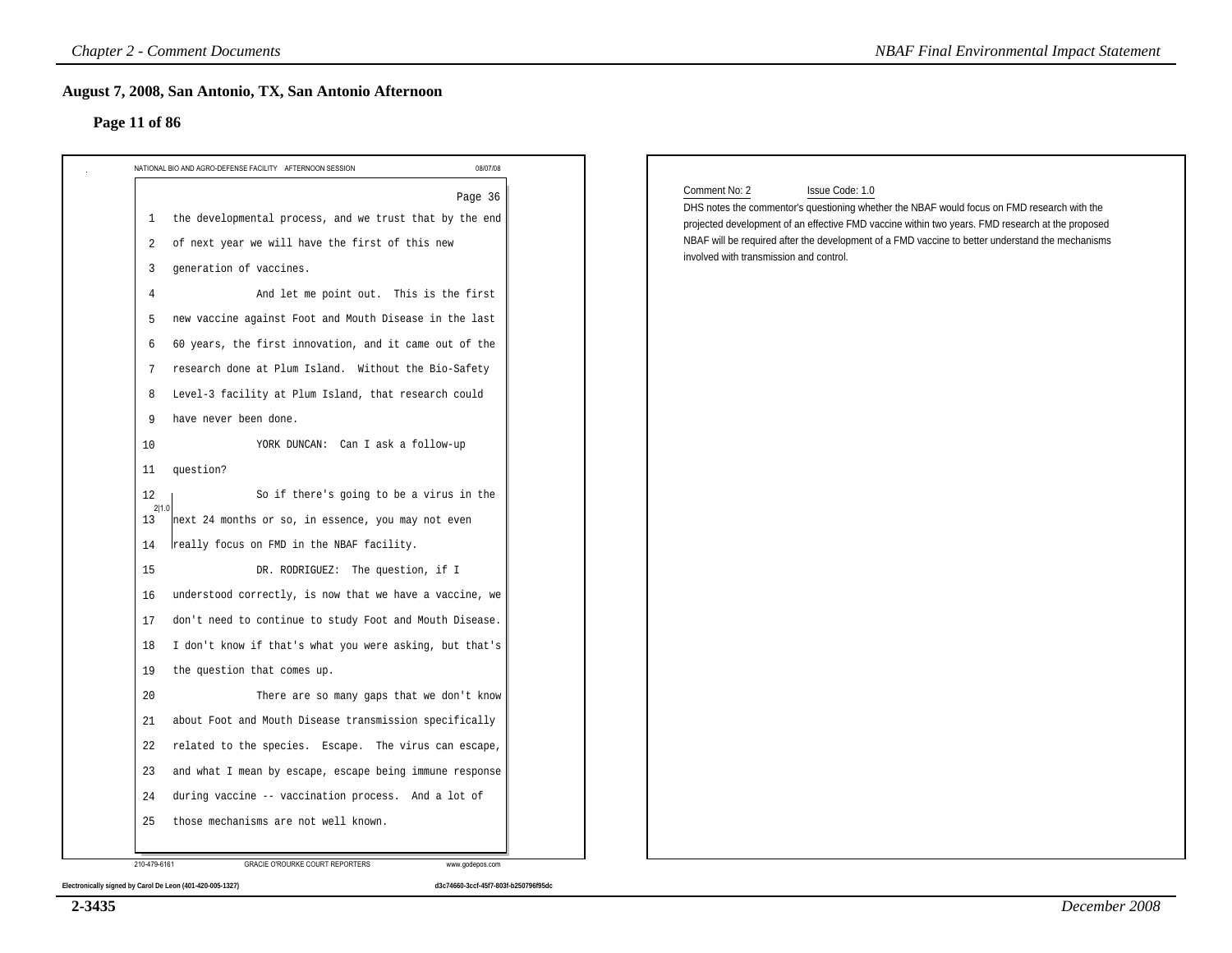#### **Page 12 of 86**

|              | NATIONAL BIO AND AGRO-DEFENSE FACILITY AFTERNOON SESSION<br>08/07/08 |
|--------------|----------------------------------------------------------------------|
|              | Page 37                                                              |
| 1            | So even if we do have better vaccines                                |
| 2            | that I trust we will have very soon, there is a lot of               |
| 3            | questions about the rapidity of spread and the                       |
| 4            | transmission of disease that we'll need to continue to               |
| 5            | be researched. So I envision we will have research in                |
| $\sqrt{2}$   | NBAF on Foot and Mouth Disease as well.                              |
| 7            | MR. JOHNSON: I think in addition to                                  |
| 8            | common strains, they change, where we have to be able to             |
| 9            | be on top of that.                                                   |
| 10           | MS. COGHILL: Next question. Yes, ma'am.                              |
| 11           | Could you please come to the microphone so we can hear               |
| 12           | you? Thank you very much.                                            |
| 13           | AUDIENCE MEMBER: I had signed up to                                  |
| 14           | speak for three minutes. Is that later?                              |
| 15           | MS. COGHILL: Yes, ma'am.                                             |
| 16           | AUDIENCE MEMBER: Okay.                                               |
| 17           | MS. COGHILL: Any other questions at this                             |
| 18           | time? Okay.                                                          |
| 19           | What we're going to do is do exactly what                            |
| 20           | you were asking for. What was going to be happen next,               |
| 21           | that's the formal comment period of the meeting. Just                |
| 22           | to go over so we'll all clear and working together, for              |
| 23           | this part of the meeting what I'm going to do is call a              |
| 24           | person who signed up at the time that they signed up for             |
| 25           | to the microphone. Please, again, state your name and                |
|              |                                                                      |
| 210-479-6161 | GRACIE O'ROURKE COURT REPORTERS<br>www.godepos.com                   |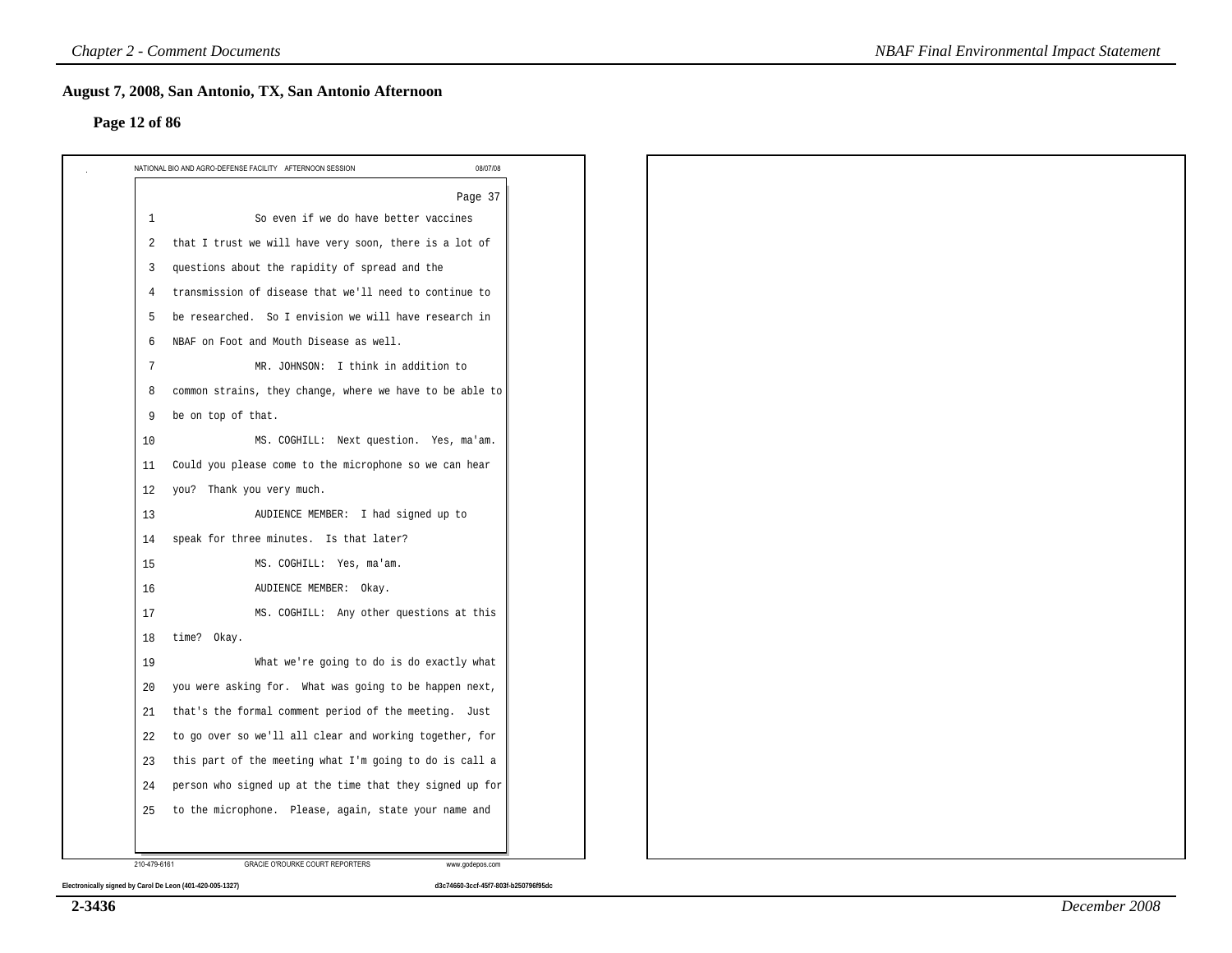#### **Page 13 of 86**

|                | 08/07/08<br>NATIONAL BIO AND AGRO-DEFENSE FACILITY AFTERNOON SESSION |
|----------------|----------------------------------------------------------------------|
|                | Page 38                                                              |
| 1              | organization if you'd like to the front of the room so               |
| 2              | the court reporter can gather everything correctly.                  |
| 3              | Each person will have three minutes to                               |
| $\overline{4}$ | speak. We're really asking that you stick to that three              |
| 5              | minutes. We want to create a fair process at all sites               |
| 6              | and create a fair process here for everybody in the                  |
| 7              | room.                                                                |
| 8              | All the comments will be recorded by the                             |
| 9              | court reporter. I also just want a point of process to               |
| 10             | go over real quick. If you have a question that you're               |
| 11             | posing in your comments at this time, please do not                  |
| 12             | think that the folks at the front of room are being                  |
| 13             | discourteous and not responding. Under the National                  |
| 14             | Environmental Policy Act, Department of Homeland                     |
| 15             | Security has to respond to every comment that we                     |
| 16             | receive, and we do that under what's called a Comment                |
| 17             | Response Document.                                                   |
| 18             | So it would be premature at this time, if                            |
| 19             | someone poses a question, to provide a response because              |
| 20             | we have to go through scientific analysis to make sure               |
| 21             | we're addressing everything. So please keep that in                  |
| 22             | mind.                                                                |
| 23             | All right. At this point I will call the                             |
| 24             | first person to the microphone who signed up, and that               |
| 25             | gentleman is John Kerr, K-E-R-R.                                     |
|                |                                                                      |
| 210-479-6161   | GRACIE O'ROURKE COURT REPORTERS<br>www.godepos.com                   |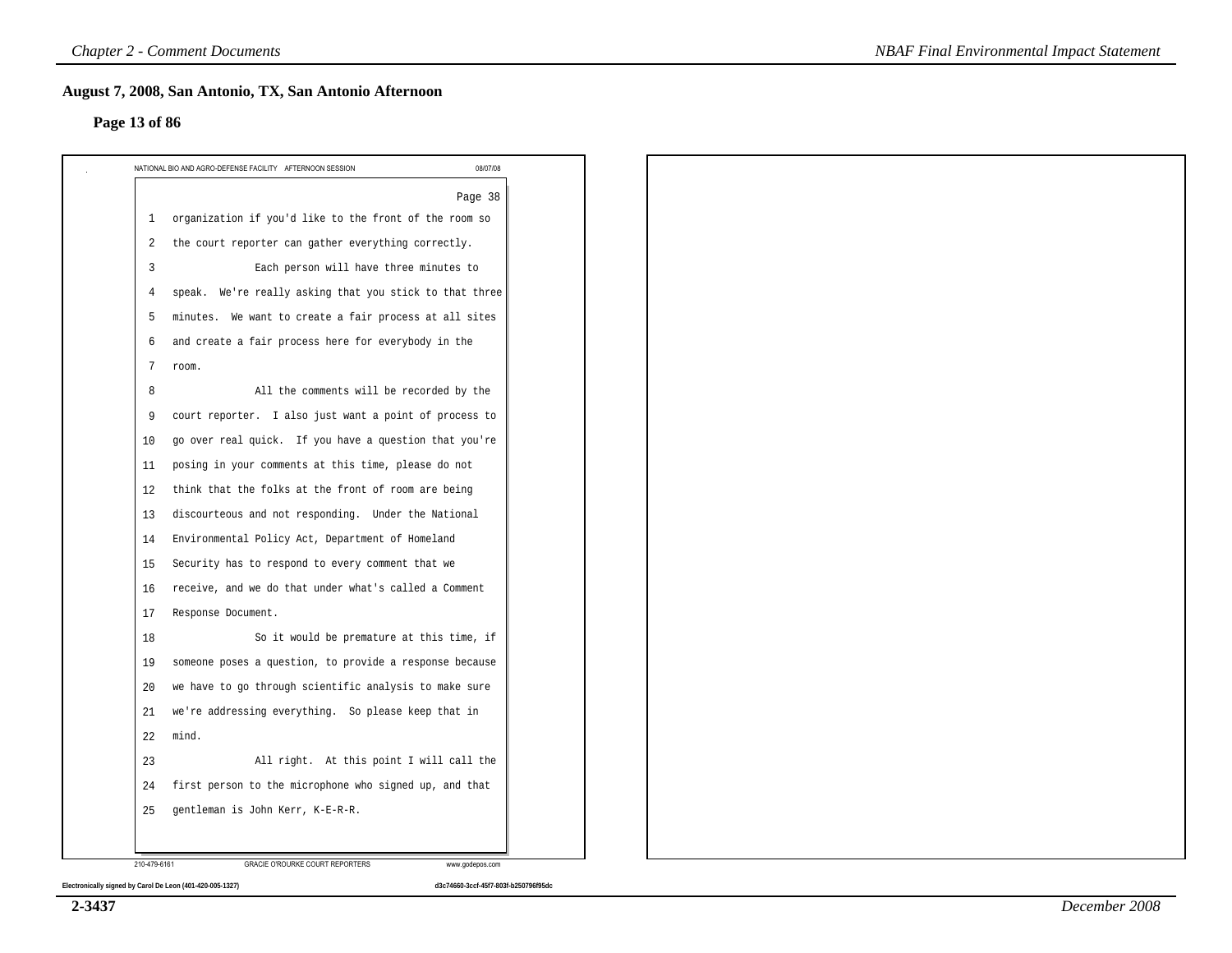#### **Page 14 of 86**

| Page 14 of 86                                                                                                                                                                                                                                                                                                                                                                                                                                                                                                                                                                                                                                                                                                                                                                                                                                                                |                                                                                                                      |
|------------------------------------------------------------------------------------------------------------------------------------------------------------------------------------------------------------------------------------------------------------------------------------------------------------------------------------------------------------------------------------------------------------------------------------------------------------------------------------------------------------------------------------------------------------------------------------------------------------------------------------------------------------------------------------------------------------------------------------------------------------------------------------------------------------------------------------------------------------------------------|----------------------------------------------------------------------------------------------------------------------|
| NATIONAL BIO AND AGRO-DEFENSE FACILITY AFTERNOON SESSION<br>08/07/08                                                                                                                                                                                                                                                                                                                                                                                                                                                                                                                                                                                                                                                                                                                                                                                                         |                                                                                                                      |
| Page 39<br>$\mathbf{1}$<br>JOHN KERR: Thank you. I am John Kerr,                                                                                                                                                                                                                                                                                                                                                                                                                                                                                                                                                                                                                                                                                                                                                                                                             | Comment No: 1<br>Issue Code: 24.6<br>DHS notes the commentor's support for the Texas Research Park Site Alternative. |
| I'm president of Southwest Foundation for Bio-Medical<br>2<br>Research here in San Antonio, and I'm the chairman of<br>-3<br>the Texas Bio and Agro-Defense Consortium.<br>4<br>5<br>We are -- we commend the Department of<br>Homeland Security for the thoughtful and comprehensive<br>6<br>1 24.6<br>7<br>nature of the Draft EIS for the six sites under<br>consideration and the dedication and hard work of the<br>8<br>department staff throughout this long process. And if<br>9<br>we are selected, we are fully prepared to defend the<br>10<br>selection process in accordance with federal law.<br>11<br>Among the chief issues addressed in the<br>12<br>EIS and certainly the paramount concern of the public is<br>13<br>2 21.<br>safety and the mitigation of risk associated with the<br>14<br>maximum containment research that will be conducted at<br>15 | Comment No: 2<br>Issue Code: 21.0<br>DHS notes the commentor's statement.                                            |
| the NBAF.<br>16<br>In the interest of completeness, I<br>17<br>believe the EIS should take note of a significant<br>18<br>difference between the San Antonio site and the other<br>19<br>1 24.6 cont<br>five sites, namely, that San Antonio is the only site<br>20<br>with direct local experience in the design,<br>21<br>construction, and operation of a Bio-Safety Level-4<br>22<br>lab.<br>23<br>The research conducted for over eight<br>24                                                                                                                                                                                                                                                                                                                                                                                                                           |                                                                                                                      |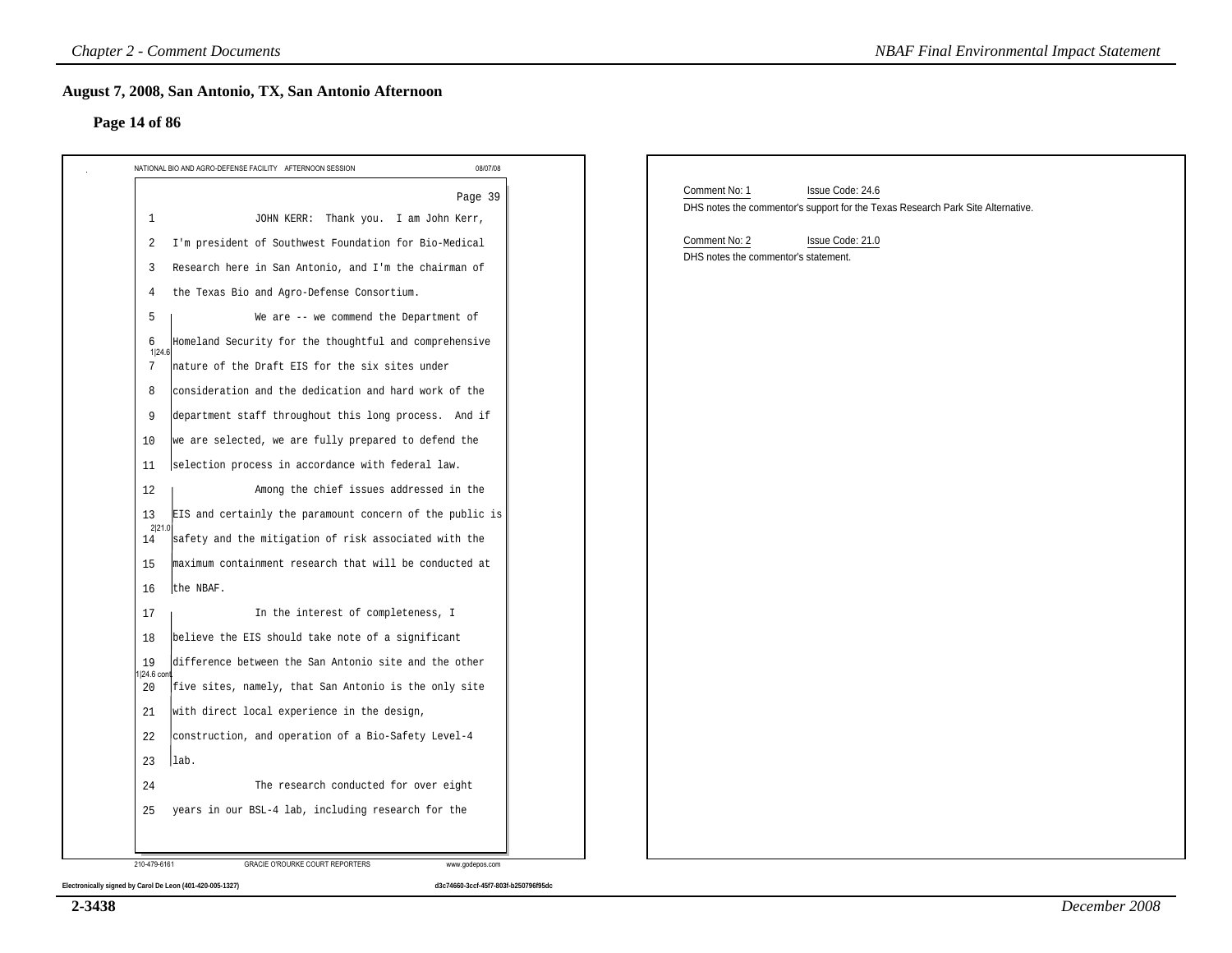#### **Page 15 of 86**

|                | Page 40                                                 |  |  |  |
|----------------|---------------------------------------------------------|--|--|--|
| 1              | Department of Homeland Security, involves the most      |  |  |  |
| 2              | deadly pathogens and selected agents that could be used |  |  |  |
| $\overline{3}$ | in bio-terrorism, and our safety record has been        |  |  |  |
| $\overline{4}$ | impeccable. Rather than ask the question as citizens in |  |  |  |
| 5              | other communities have asked, could such a lab be       |  |  |  |
| 6              | operated safely, we can demonstrate that we have, in    |  |  |  |
| 7<br>24.6 cont | fact, operated such a lab in complete safety for nearly |  |  |  |
| 8              | a decade.                                               |  |  |  |
| 9              | There's broad public awareness and                      |  |  |  |
| 10             | community acceptance in San Antonio for this maximum    |  |  |  |
| 11             | containment research. Our local emergency response      |  |  |  |
| 12             | teams and public health officials are thoroughly        |  |  |  |
| 13             | familiar with this research and trained in rapid        |  |  |  |
| 14             | response to any potential outbreak.                     |  |  |  |
| 15             | We are in close proximity to three                      |  |  |  |
| 16             | Level-1 trauma centers. We are not subject to the risk  |  |  |  |
| 17             | of natural disasters, such as tornados, hurricanes, or  |  |  |  |
| 18             | earthquakes. In short, locating the NBAF in San Antonio |  |  |  |
| 19             | in contrast to the other five sites would significantly |  |  |  |
| 20             | mitigate the risk of any endangerment of the public.    |  |  |  |
| 21             | Thank you.                                              |  |  |  |
| 22             | MS. COGHILL: Thank you.                                 |  |  |  |
| 23             | Next person is Jim Dublin.                              |  |  |  |
| 24             | JIM DUBLIN: My name's Jim Dublin. I'm                   |  |  |  |
| 25             | the chairman of the Texas Research and Technology       |  |  |  |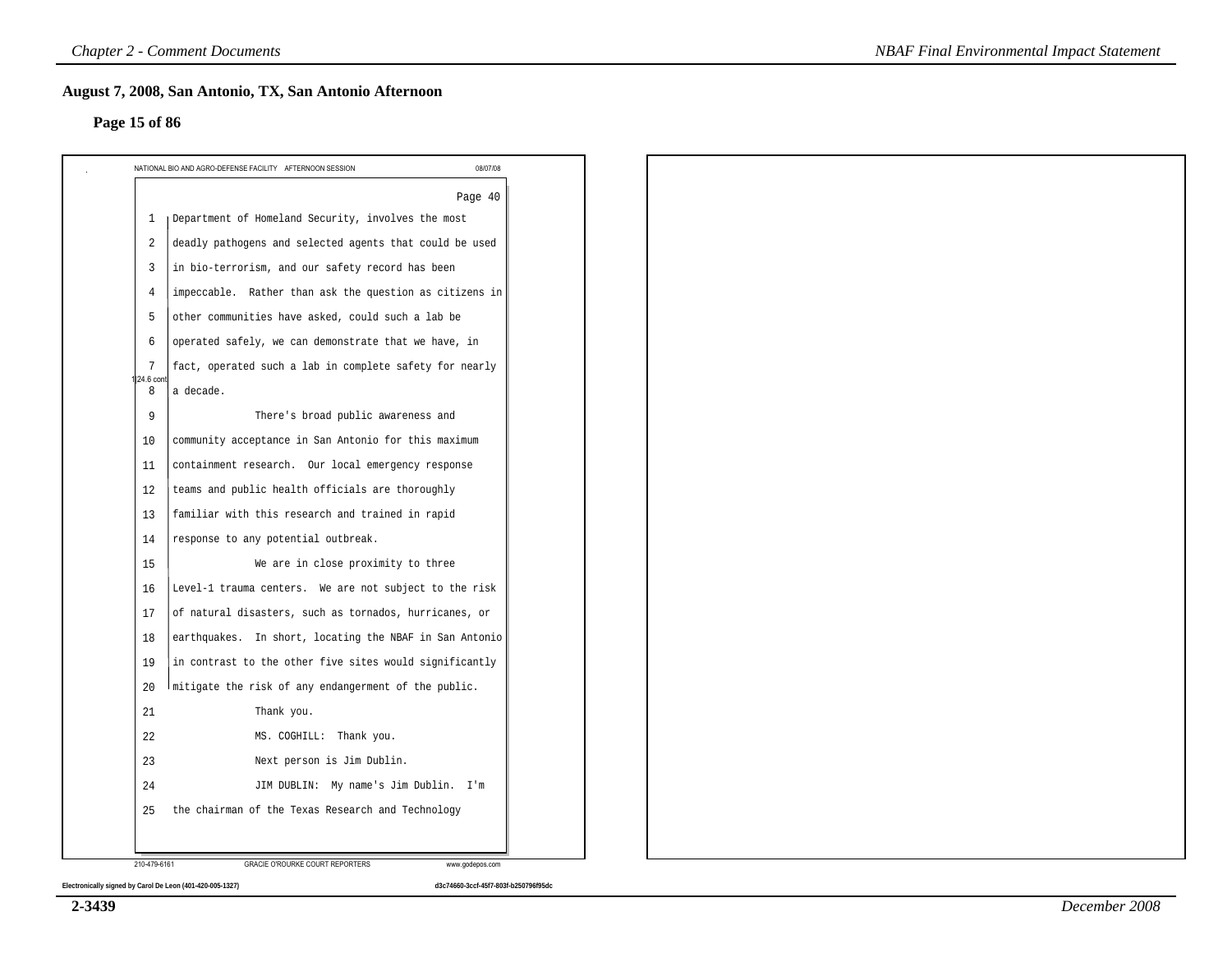#### **Page 16 of 86**

| 08/07/08<br>NATIONAL BIO AND AGRO-DEFENSE FACILITY AFTERNOON SESSION  |                                                                                 |
|-----------------------------------------------------------------------|---------------------------------------------------------------------------------|
| Page 41                                                               | Comment No: 1<br>Issue Code: 24.6                                               |
| Foundation, and we are the proud stewards of the Texas<br>1           | DHS notes the commentor's support for the Texas Research Park Site Alternative. |
| Research Park. And we've appreciated working with you<br>2            |                                                                                 |
| throughout the process and look forward to continuing to<br>3         |                                                                                 |
| do so.<br>4                                                           |                                                                                 |
| It's my honor today to read into the<br>5                             |                                                                                 |
| record a letter from former governor, Dolph Briscoe<br>6              |                                                                                 |
| whose, ranch is in Uvalde, west of here about 80 miles.<br>7          |                                                                                 |
| He was not able to attend but asked us to submit this<br>8            |                                                                                 |
| letter for him, I'm pleased to do. The letter is<br>9                 |                                                                                 |
| addressed to the Honorable Jay Cohen, undersecretary for<br>10        |                                                                                 |
| science and technology and selection according to the<br>11           |                                                                                 |
| National Bio and Agro-Defense facility.<br>12                         |                                                                                 |
| "Dear Admiral Cohen, first let me commend<br>13                       |                                                                                 |
| the fine work performed by the Department of Homeland<br>14           |                                                                                 |
| Security, addressing the need for the National Bio and<br>15          |                                                                                 |
| Agro-Defenses Facility in the Draft Environmental Impact<br>16        |                                                                                 |
| Statement. I serve on the advisory board of the Texas<br>17           |                                                                                 |
| Biological and Agro-Defense Consortium, TBAC, and have<br>18          |                                                                                 |
| followed DHS's efforts in this area.<br>19                            |                                                                                 |
| "I suggest that the DEIS needs more<br>20                             |                                                                                 |
| emphasis on stakeholder support since that support is<br>21<br>1/24.6 |                                                                                 |
| crucial to community acceptance in both the specific and<br>22        |                                                                                 |
| broadest sense. As a Texas rancher and former governor,<br>23         |                                                                                 |
| 24<br>please allow me to advocate San Antonio's Texas Research        |                                                                                 |

**2-3440**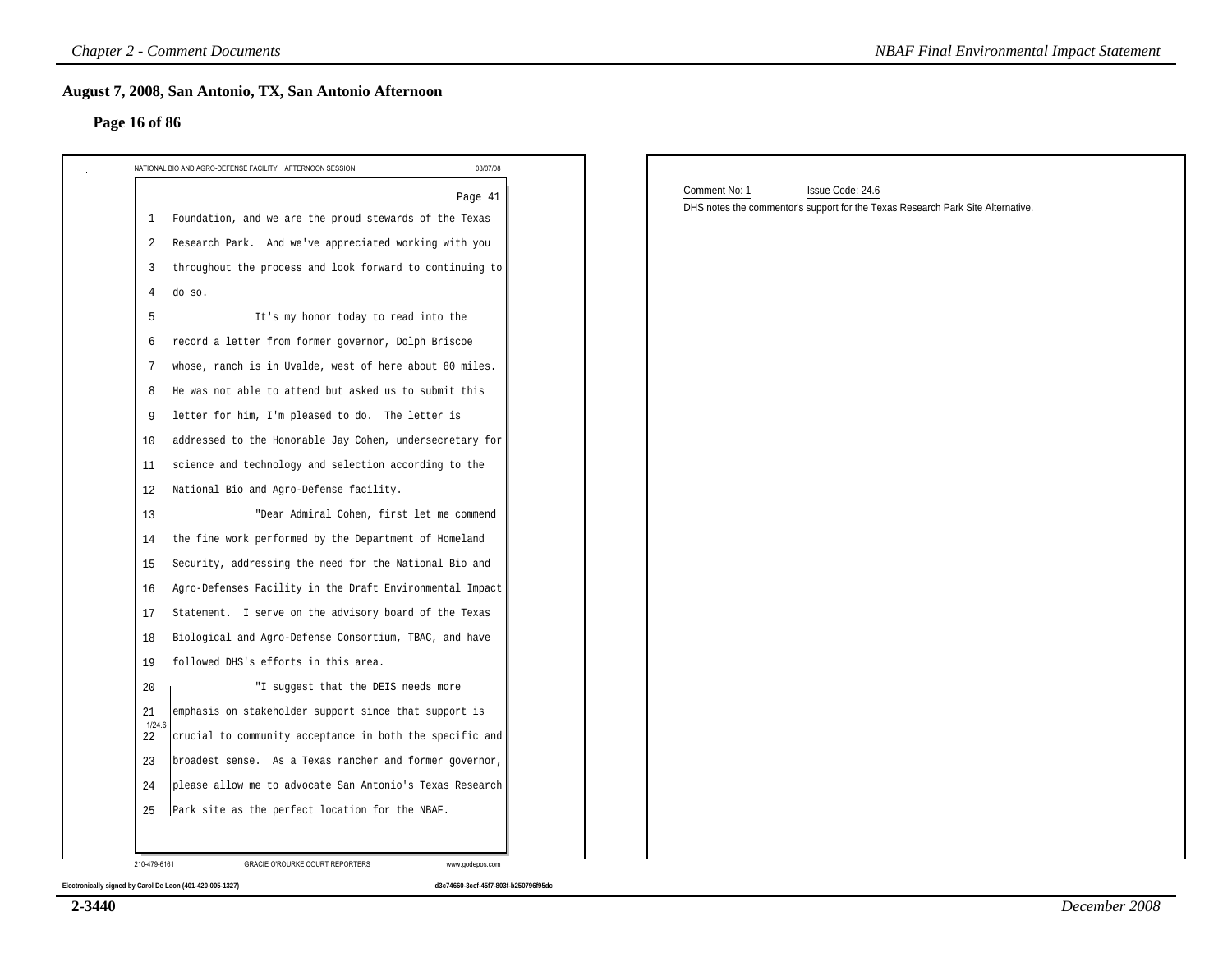#### **Page 17 of 86**

| 08/07/08<br>NATIONAL BIO AND AGRO-DEFENSE FACILITY AFTERNOON SESSION      |                                                                                                                                                     |
|---------------------------------------------------------------------------|-----------------------------------------------------------------------------------------------------------------------------------------------------|
| Page 42<br>"Our family, the Briscoe family, began<br>1                    | Comment No: 2<br>Issue Code: 1.0<br>DHS notes the commentor's opinion that proposed NBAF research would ultimately benefit the U.S.<br>food supply. |
| ranching a century ago, and I was personally involved in<br>2             |                                                                                                                                                     |
| the effort to eradicate the horrible screwworm, which<br>3                |                                                                                                                                                     |
| was such a scourge to the cattle industry. While no one<br>$\overline{4}$ |                                                                                                                                                     |
| has talked about the screwworm for many years, if you<br>-5               |                                                                                                                                                     |
| were a cattleman in the mid-20th century, few problems<br>6               |                                                                                                                                                     |
| were more treacherous.<br>7                                               |                                                                                                                                                     |
| "The screwworm would lay eggs in an open<br>8                             |                                                                                                                                                     |
| wound, such as a cut on a cow's lip, caused by eating<br>9<br>2 1.0       |                                                                                                                                                     |
| prickly pear. The eggs would hatch and worms would<br>10                  |                                                                                                                                                     |
| infest the animal, eventually killing their host. Up to<br>11             |                                                                                                                                                     |
| one-third of some herds were infested, putting the beef<br>12             |                                                                                                                                                     |
| lindustry at great risk.<br>13                                            |                                                                                                                                                     |
| "The screwworm was finally defeated by<br>14                              |                                                                                                                                                     |
| advances in vaccine development. I'm confident that the<br>15             |                                                                                                                                                     |
| NBAF laboratory DHS proposes to build will find similar<br>16             |                                                                                                                                                     |
| solutions for the infectious diseases adversely<br>17                     |                                                                                                                                                     |
| impacting cattle ranchers, indeed those raising<br>18                     |                                                                                                                                                     |
| livestock of all sorts today and tomorrow, and in doing<br>19             |                                                                                                                                                     |
| so, NBAF will make this country safer and help secure<br>20               |                                                                                                                                                     |
| our food supply.<br>21                                                    |                                                                                                                                                     |
| 22<br>"I'm also a former president of the Texas                           |                                                                                                                                                     |
| and Southwestern Cattle Raiser's Association and was<br>23                |                                                                                                                                                     |
| very pleased that organization offered its full support<br>24             |                                                                                                                                                     |

**2-3441**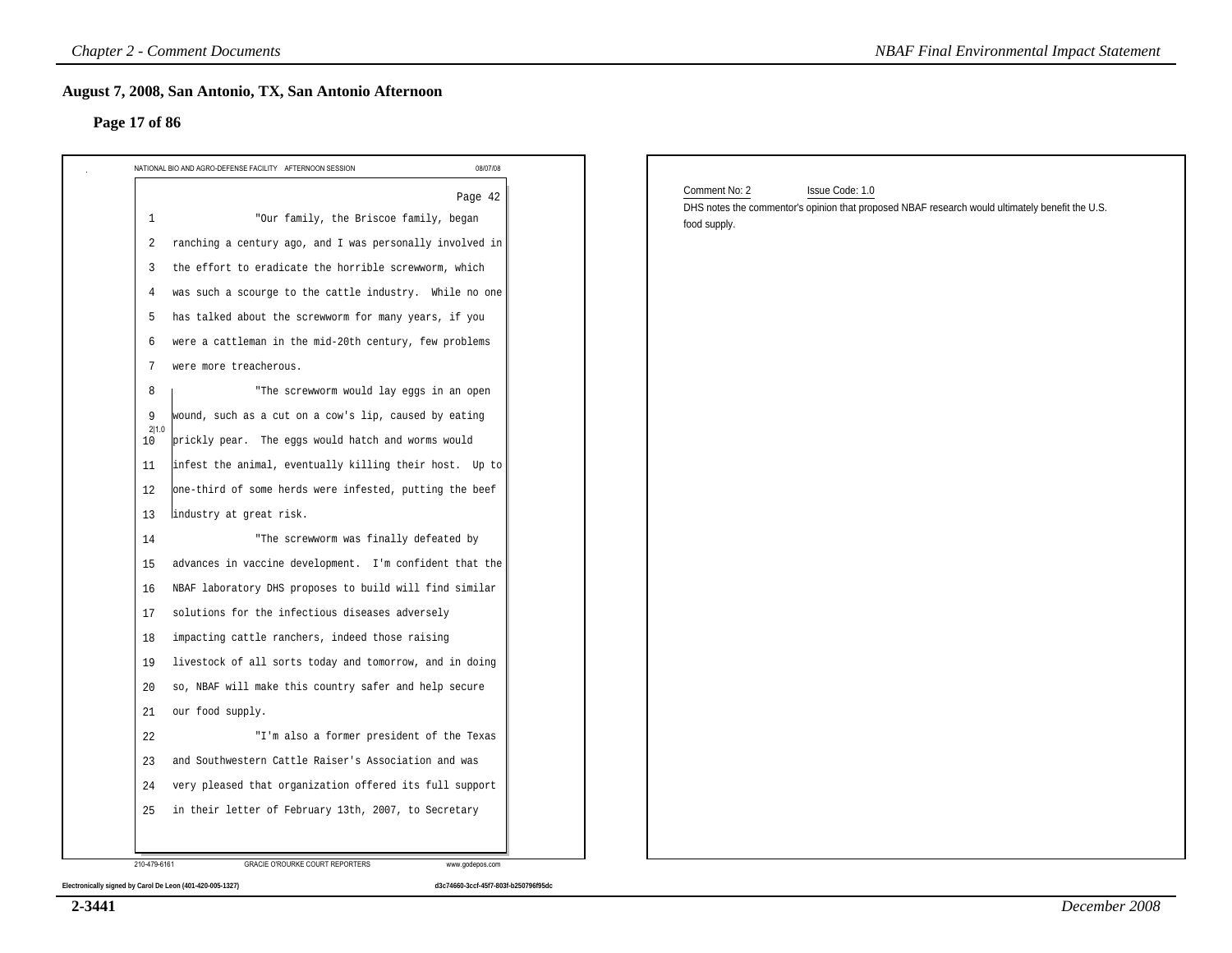#### **Page 18 of 86**

|              | NATIONAL BIO AND AGRO-DEFENSE FACILITY AFTERNOON SESSION<br>08/07/08 |
|--------------|----------------------------------------------------------------------|
|              | Page 43                                                              |
| 1            | Chertoff. The more than 14,500 members of the Cattle                 |
| 2            | Raiser's Association were joined by the Texas                        |
| 3            | Association of Dairymen representing over 800 dairy farm             |
| 4            | families, and the 15,000-member Texas Poultry Federation             |
| 5            | in believing that Texas, and in particular San Antonio,              |
| 6            | are extraordinarily well-equipped to keep our country's              |
| 7            | (food and fiber production safe and secure. Again, it                |
| 8<br>1 24.6  | appears to me that this very high level stakeholder's                |
| ஞ0nt.        | support for the Texas Research Park site was not given               |
| 10           | proper consideration in the DEIS.                                    |
| 11           | "Admiral Cohen, I want to express once                               |
| 12           | more my own strong endorsement and that of my fellow                 |
| 13           | members of these important livestock associations for                |
| 14           | the Texas Research Park as the preferred site for the                |
| 15           | NBAF. It is, without a doubt, the ideal location and                 |
| 16           | has a strongest level of support from ranchers and                   |
| 17           | farmers, the stakeholders, who need it the most.                     |
| 18           | "Respectfully submitted, Dolph Briscoe."                             |
| 19           | Thank you very much.                                                 |
| 20           | MS. COGHILL: Thank you.                                              |
| 21           | Hope Andrade.                                                        |
| 22           | HOPE ANDRADE: Good afternoon. My name                                |
| 23           | is Hope Andrade. I'm the Secretary of State for the                  |
| 24           | State of Texas, and I want to welcome you back to                    |
| 25           | Texas.                                                               |
|              |                                                                      |
| 210-479-6161 | GRACIE O'ROURKE COURT REPORTERS<br>www.godepos.com                   |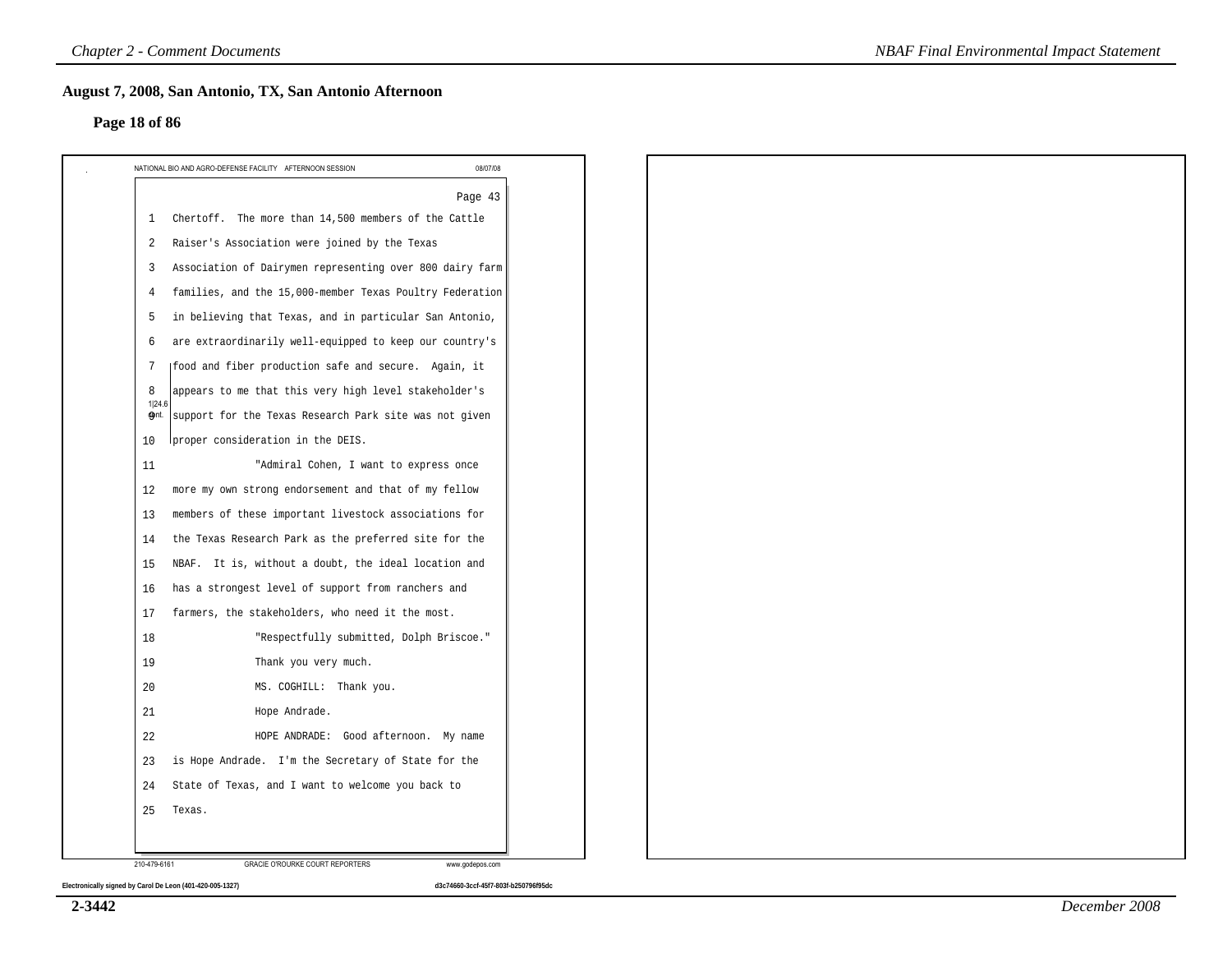#### **Page 19 of 86**

| Page 19 of 86                                                                                                                                                                                                                                                                                                                                                                                                                                                                                                                                                                                                                                                                                                                                                                                                                                                                                                                                                                                                                                                                                                                      |          |                                                                                                                                                                                                                                                                                                                                                                                                                                                                                                                                                                                                                                                                                                      |
|------------------------------------------------------------------------------------------------------------------------------------------------------------------------------------------------------------------------------------------------------------------------------------------------------------------------------------------------------------------------------------------------------------------------------------------------------------------------------------------------------------------------------------------------------------------------------------------------------------------------------------------------------------------------------------------------------------------------------------------------------------------------------------------------------------------------------------------------------------------------------------------------------------------------------------------------------------------------------------------------------------------------------------------------------------------------------------------------------------------------------------|----------|------------------------------------------------------------------------------------------------------------------------------------------------------------------------------------------------------------------------------------------------------------------------------------------------------------------------------------------------------------------------------------------------------------------------------------------------------------------------------------------------------------------------------------------------------------------------------------------------------------------------------------------------------------------------------------------------------|
|                                                                                                                                                                                                                                                                                                                                                                                                                                                                                                                                                                                                                                                                                                                                                                                                                                                                                                                                                                                                                                                                                                                                    | 08/07/08 |                                                                                                                                                                                                                                                                                                                                                                                                                                                                                                                                                                                                                                                                                                      |
| NATIONAL BIO AND AGRO-DEFENSE FACILITY AFTERNOON SESSION<br>I'm here today, this afternoon, on behalf<br>1<br>of Governor Perry and the State of Texas to voice our<br>2<br>support of the National Bio and Agro-Defense facility.<br>3<br>1 1.0<br>We believe this facility is imperative to our nation's<br>4<br>security, and we are confident that San Antonio provides<br>5<br>the best location and opportunities for the NBAF.<br>6<br>I would like to share with you some of<br>7<br>the qualities that make San Antonio the prime candidate<br>8<br>for this location. First, San Antonio is the only site<br>9<br>under consideration for the new facility that already<br>10<br>has the research infrastructure in place to be capable<br>11<br>of handling such activities.<br>12<br>SFDR has operated the nation's only<br>13<br>privately owned BSL-4 labs since 2000 with no hazardous<br>14<br>2 24.6<br>incidents, which no doubt is a part of why this<br>15<br>committee has expressed their steadfast and consistent<br>16<br>support for this project.<br>17<br>Additionally, we have three preexisting<br>18 | Page 44  | Issue Code: 1.0<br>Comment No: 1<br>DHS notes the commentor's support for the NBAF and the Texas Research Park Site Alternative.<br>Decisions on whether to construct and operate the NBAF and, if so, where will be based on the<br>analyses presented in the NBAF EIS and other factors such as cost, engineering and technical<br>feasibility, strategic considerations, policy considerations, and public input. A Record of Decision<br>(ROD) that explains the final decisions will be made available no sooner than 30 days after the NBAF<br>Final EIS is published.<br>Comment No: 2<br>Issue Code: 24.6<br>DHS notes the commentor's support for the Texas Research Park Site Alternative. |
| 19<br>research institutions right here in San Antonio. SFDR,                                                                                                                                                                                                                                                                                                                                                                                                                                                                                                                                                                                                                                                                                                                                                                                                                                                                                                                                                                                                                                                                       |          |                                                                                                                                                                                                                                                                                                                                                                                                                                                                                                                                                                                                                                                                                                      |
| UT San Antonio, and the UT Health Science Center make<br>20                                                                                                                                                                                                                                                                                                                                                                                                                                                                                                                                                                                                                                                                                                                                                                                                                                                                                                                                                                                                                                                                        |          |                                                                                                                                                                                                                                                                                                                                                                                                                                                                                                                                                                                                                                                                                                      |
| this region in bio-medical and bio-science research.<br>21                                                                                                                                                                                                                                                                                                                                                                                                                                                                                                                                                                                                                                                                                                                                                                                                                                                                                                                                                                                                                                                                         |          |                                                                                                                                                                                                                                                                                                                                                                                                                                                                                                                                                                                                                                                                                                      |
| 22<br>Furthermore, San Antonio's home to a health care                                                                                                                                                                                                                                                                                                                                                                                                                                                                                                                                                                                                                                                                                                                                                                                                                                                                                                                                                                                                                                                                             |          |                                                                                                                                                                                                                                                                                                                                                                                                                                                                                                                                                                                                                                                                                                      |
| workforce of more than a 110,000 people and houses the<br>23                                                                                                                                                                                                                                                                                                                                                                                                                                                                                                                                                                                                                                                                                                                                                                                                                                                                                                                                                                                                                                                                       |          |                                                                                                                                                                                                                                                                                                                                                                                                                                                                                                                                                                                                                                                                                                      |
| largest military health care and bio-medical research<br>24                                                                                                                                                                                                                                                                                                                                                                                                                                                                                                                                                                                                                                                                                                                                                                                                                                                                                                                                                                                                                                                                        |          |                                                                                                                                                                                                                                                                                                                                                                                                                                                                                                                                                                                                                                                                                                      |

**2-3443**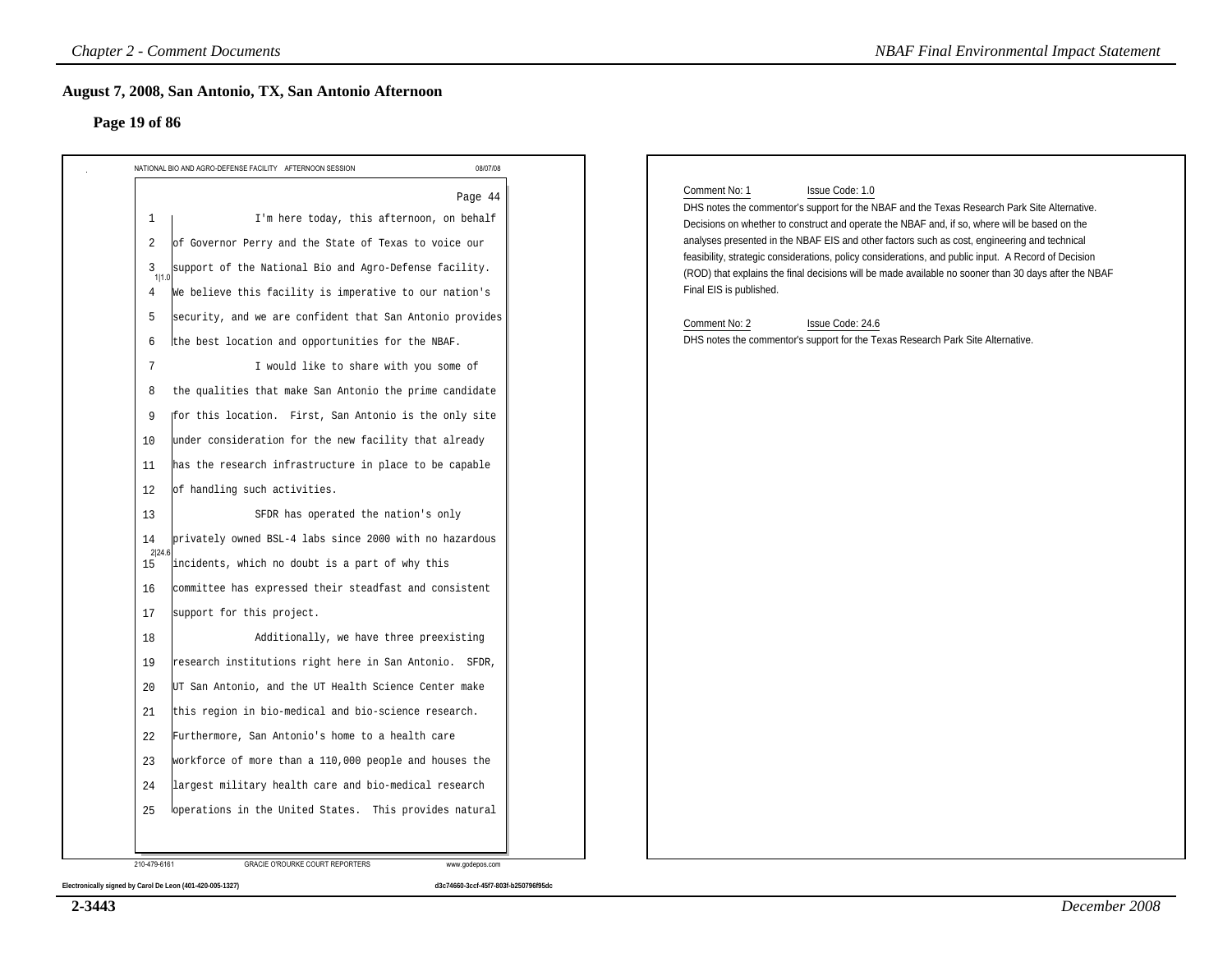#### **Page 20 of 86**

|                 | Page 45                                                  |
|-----------------|----------------------------------------------------------|
| 1               | opportunities for collaboration and coordination in its  |
| $\overline{2}$  | NBAF's planned research activities.                      |
| $\overline{3}$  | Most importantly, Texans are excited                     |
| $\overline{4}$  | about this project. The TBAC has done an outstanding     |
| 5               | job working with state and local leaders to explain the  |
| 6               | benefits of this project for San Antonio and the state   |
| $7\phantom{.0}$ | as a whole. Along with more than 300 jobs and \$1.5      |
| 8<br>224.6 con  | billion in economic impact over the next 20 years,       |
| 9               | NBAF's presence in San Antonio will serve as an impetus  |
| 10              | to bringing more high-tech activity to the region.       |
| 11              | This project is expected to be to San                    |
| 12              | Antonio what NASA was to Houston in the '60s, and as a   |
| 13              | state official, as an American, and as a resident of     |
| 14              | Bexar County, I urge you to consider bringing the NBAF   |
| 15              | to San Antonio.                                          |
| 16              | The security of our nation will be in                    |
| 17              | goods hands and Governor Perry and I stand behind its    |
| 18              | efforts with full support, willing to assist this        |
| 19              | community in bringing this project to fruition.          |
| 20              | One of the issues that we heard addressed                |
| 21              | was the quality of life, the quality of life that we all |
| 22              | enjoy in San Antonio where we live and raise our         |
| 23              | families. Earlier this year, San Antonio was named as    |
| 24              | the friendliest city in the United States. Some of the   |
| 25              | criterion they used for their ranking included safety,   |
|                 |                                                          |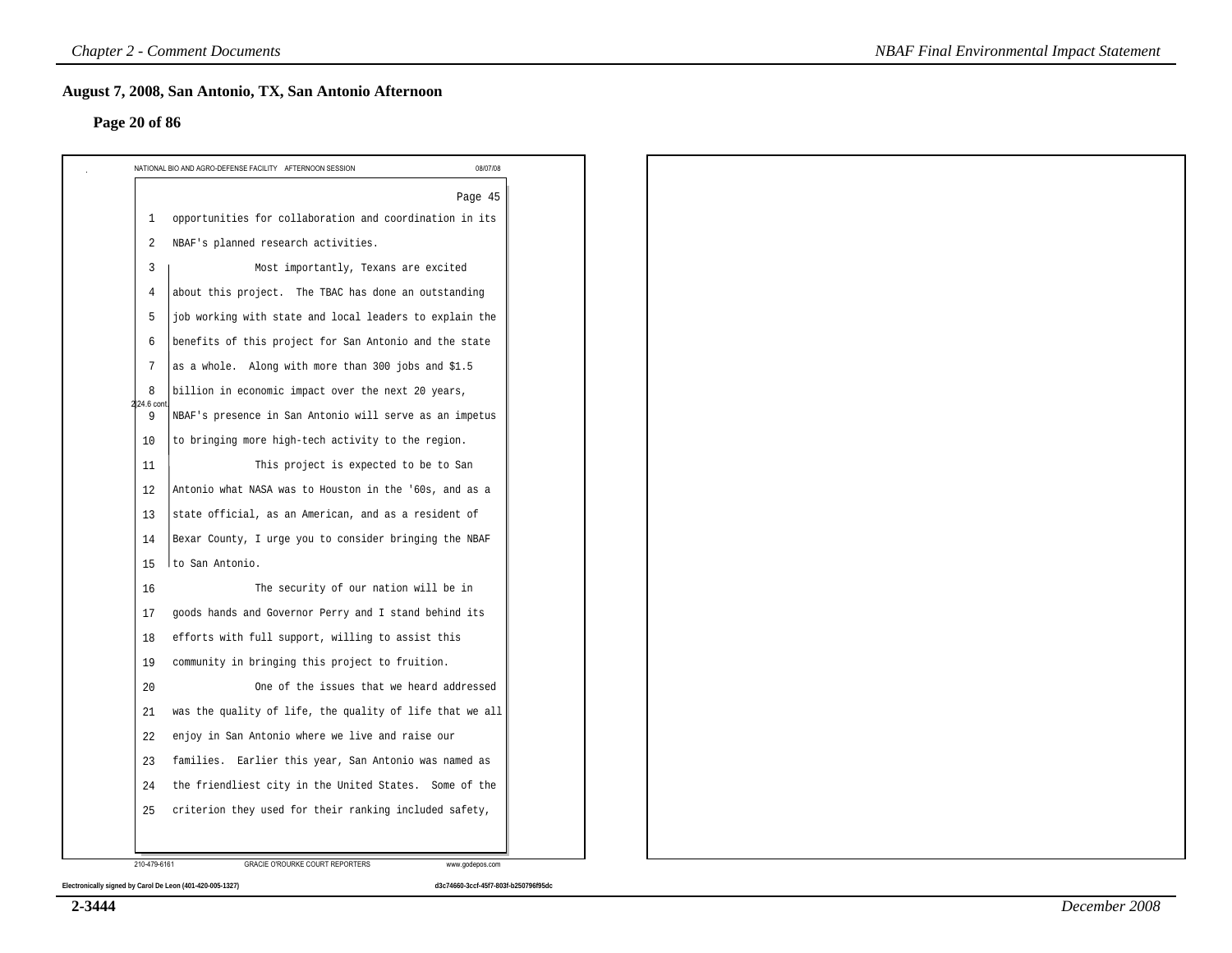#### **Page 21 of 86**

|                | Page 46                                                  |
|----------------|----------------------------------------------------------|
| 1              | diversity, number of parks and public spaces, and        |
| 2              | statistics such as median home prices and the total      |
| 3              | number of visitors.                                      |
| $\overline{4}$ | I assure you that we are friendly, we are                |
| 5              | happy, and that we'd be more than happy for NBAF         |
| 24.6 cor<br>6  | employees to call San Antonio their home. Thank you so   |
| 7              | much for allowing this testimony.                        |
| 8              | MS. COGHILL: Thank you.                                  |
| 9              | Jonathan Huhn is our next speaker.                       |
| 10             | JONATHAN HUHN: Good afternoon. My name                   |
| 11             | is Jonathan Huhn, I'm Deputy Regional Director for       |
| 12             | United States Senator John Cornin. He could not be here  |
| 13             | today, unfortunately, but he wanted me to enter into the |
| 14             | record his support letter to Secretary Chertoff, for the |
| 15             | NBAF.                                                    |
| 16             | "Dear Secretary Chertoff, as the                         |
| 17             | department prepares to make its final site selection for |
| 18             | the National Bio Agro-Defense facility, I'd like to      |
| 19             | reiterate my strong support for the proposal submitted   |
| 20             | by the Texas Biological Agro-Defense Consortium in San   |
| 21             | Antonio.                                                 |
| 22             | "This proposal has been -- has unbeatable                |
| 23             | advantages that will uniquely benefit the facility.      |
| 24             | Also known as Military City, San Antonio is a community  |
| 25             | that embraces its role as host of our nation's foremost  |

**2-3445**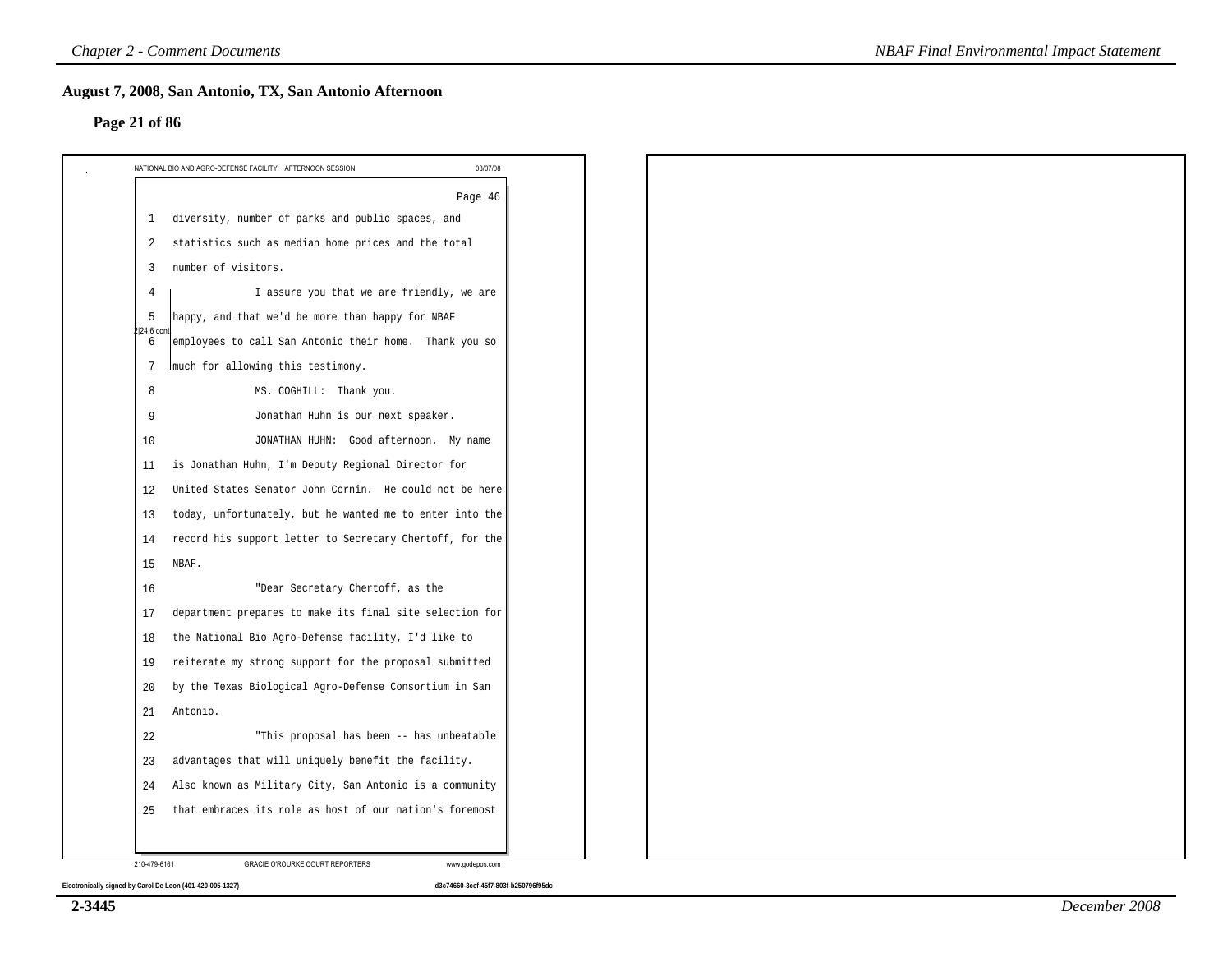#### **Page 22 of 86**

|                | NATIONAL BIO AND AGRO-DEFENSE FACILITY AFTERNOON SESSION<br>08/07/08 |                                                                                 |
|----------------|----------------------------------------------------------------------|---------------------------------------------------------------------------------|
|                |                                                                      | Comment No: 1<br>Issue Code: 24.6                                               |
| 1              | Page 47<br>national defense and homeland security installations.     | DHS notes the commentor's support for the Texas Research Park Site Alternative. |
| 2              | "Unlike some communities, people in San                              |                                                                                 |
| $\overline{3}$ | Antonio wholeheartedly welcome the opportunity to                    |                                                                                 |
| $\overline{4}$ | support new facilities in the defense of our nation, as              |                                                                                 |
| 5              | evidenced by the city's enthusiasm for thousands of new              |                                                                                 |
| 6              | personnel who are arriving as a result of BRAC.                      |                                                                                 |
| 7              | "All of the primary stakeholders in the                              |                                                                                 |
| 1 24.6<br>8    | community, including government, business, and community             |                                                                                 |
| 9              | groups, stand ready to support the NBAF. Also, the San               |                                                                                 |
| 10             | Antonio site offers outstanding research capabilities                |                                                                                 |
| 11             | and experienced workforce that is ready and able to                  |                                                                                 |
| 12             | perform vital research.                                              |                                                                                 |
| 13             | "San Antonio's bio-medical community                                 |                                                                                 |
| 14             | already accounts for over 110,000 jobs and collaborates              |                                                                                 |
| 15             | closely with the military, Homeland Security and                     |                                                                                 |
| 16             | academic community. In addition, eight board-certified               |                                                                                 |
| 17             | veterinarians are available to the NBAF.                             |                                                                                 |
| 18             | "The proposed site has access to major                               |                                                                                 |
| 19             | highways and proximity to airports and has been                      |                                                                                 |
| 20             | confirmed not to present any environmental problems for              |                                                                                 |
| 21             | the local aquifer recharge zone.                                     |                                                                                 |
| 22             | "As you can see, the San Antonio                                     |                                                                                 |
| 23             | application clearly meets or exceeds all DHS                         |                                                                                 |
| 24             | requirements. The consortium has clearly demonstrated                |                                                                                 |

**2-3446**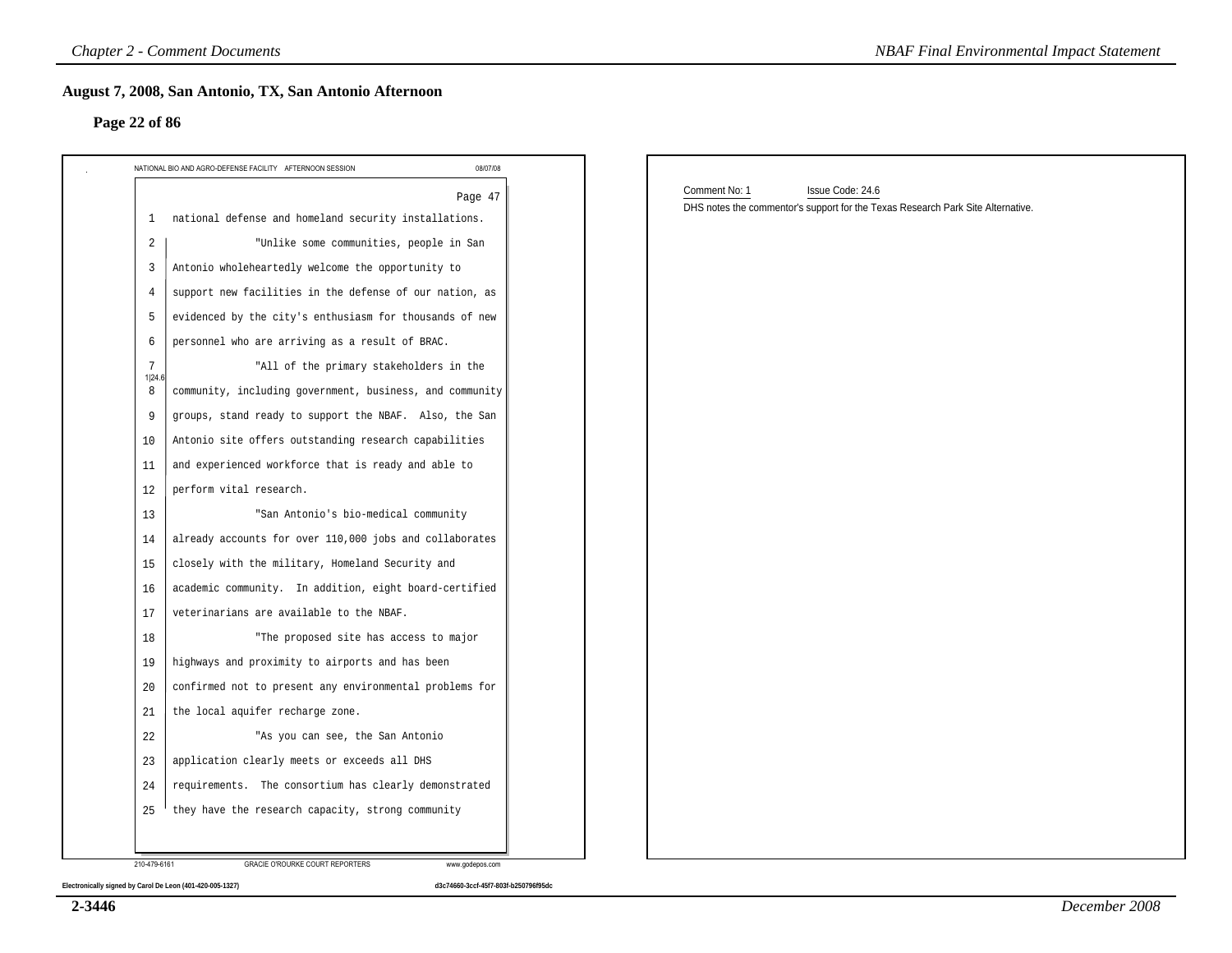#### **Page 23 of 86**

|                        | Page 48                                                   |
|------------------------|-----------------------------------------------------------|
| 1                      | jacceptance, and critical facilities necessary to fulfill |
| $\frac{1}{2}$ 24.6 con | the DHS mission of implementing and integrating National  |
| 3                      | Bio and Agro-Defense strategy.                            |
| 4                      | "I strongly urge you to ensure that these                 |
| 5                      | advantages are given the strongest consideration.         |
| 6                      | "Sincerely, United States Senator John                    |
| 7                      | Cornin."                                                  |
| 8                      | Thank you.                                                |
| 9                      | MS. COGHILL: Thank you.                                   |
| 10                     | Bob Hillman.                                              |
| 11                     | DR. BOB HILLMAN: Thank you. My name is                    |
| 12                     | Dr. Bob Hillman, I'm the executive director of the Texas  |
| 13                     | Animal Health Commission and the state veterinarian for   |
| 14                     | the State of Texas.                                       |
| 15                     | It is our job at the Animal Health                        |
| 16                     | Commission to prevent, conduct surveillance, conduct      |
| 17                     | patrol activity to eradicate serious diseases in our      |
| 18                     | livestock and poultry in the State of Texas. As such,     |
| 19                     | we rely heavily on our national laboratory for support    |
| 20                     | and disease control and eradication efforts, and we look  |
| 21                     | forward to a rapid construction of a new laboratory.      |
| 22                     | A review of the Draft EIS indicates that                  |
| 23                     | all of the locations remaining under consideration will   |
| 24                     | meet the environmental requirements stated in the Impact  |
| 25                     | Statement. Therefore, we believe it's important that      |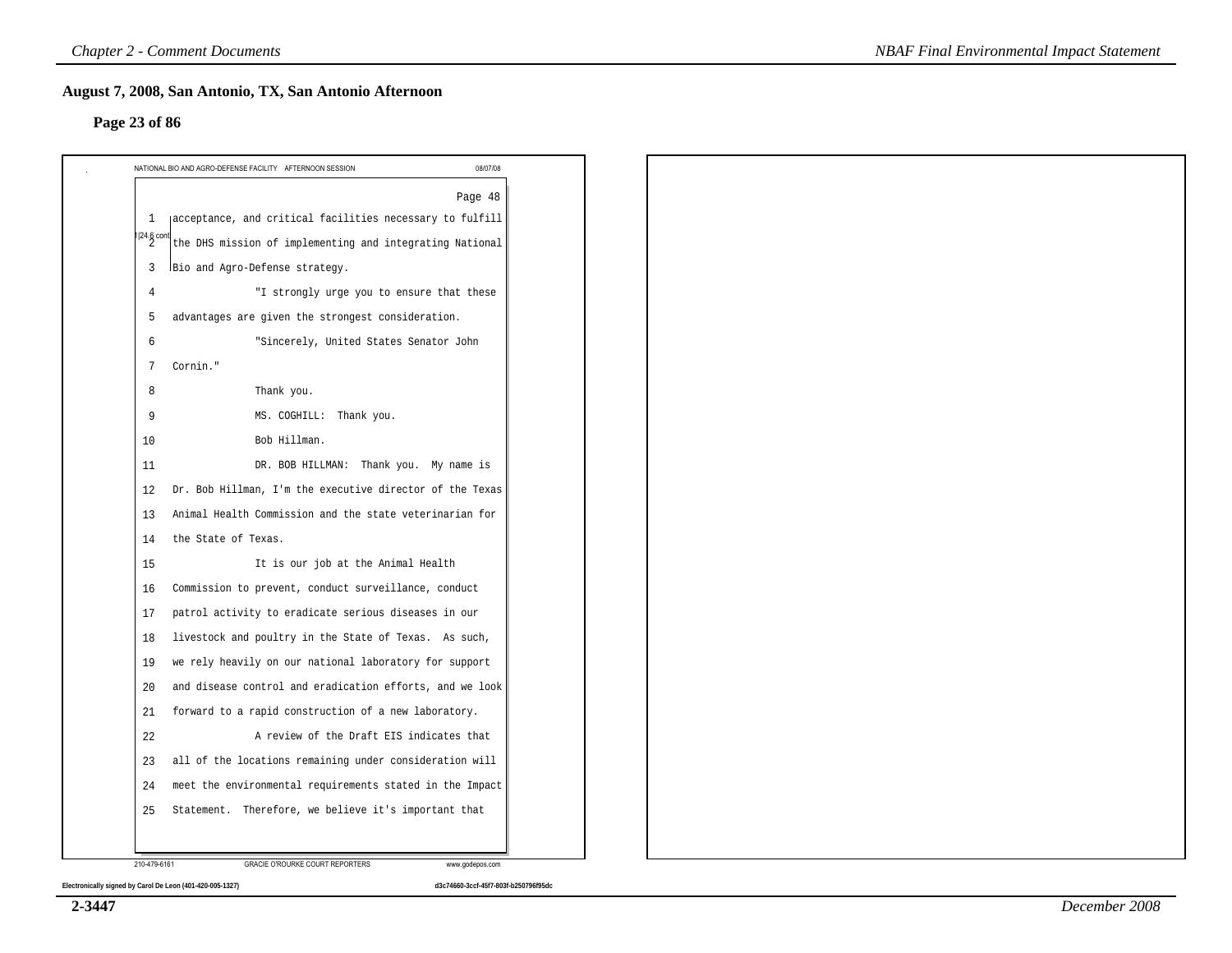#### **Page 24 of 86**

| 08/07/08<br>NATIONAL BIO AND AGRO-DEFENSE FACILITY AFTERNOON SESSION |                                                                                                                      |
|----------------------------------------------------------------------|----------------------------------------------------------------------------------------------------------------------|
| Page 49                                                              | Comment No: 1<br>Issue Code: 24.6<br>DHS notes the commentor's support for the Texas Research Park Site Alternative. |
| the Department of Homeland Security give credence to<br>1            |                                                                                                                      |
| other factors that may elevate a particular location<br>2            |                                                                                                                      |
| above the others.<br>3                                               |                                                                                                                      |
| Some of those would include the fact that<br>$\overline{4}$          |                                                                                                                      |
| we have a host of colleges and universities to serve and<br>5        |                                                                                                                      |
| provide degree programs and vocational programs for our<br>6         |                                                                                                                      |
| workforce. There are at least 37 colleges and<br>7                   |                                                                                                                      |
| universities and trade schools within San Antonio, plus<br>8         |                                                                                                                      |
| a host of others in the regions around San Antonio.<br>9             |                                                                                                                      |
| Research programs. You've already heard<br>10<br>1 24.6              |                                                                                                                      |
| about the research infrastructure that's already in<br>11            |                                                                                                                      |
| place. I'll not dwell on it and go to other points.<br>12            |                                                                                                                      |
| We have a strong heritage in animal<br>13                            |                                                                                                                      |
| disease response in the State of the Texas, dating back<br>14        |                                                                                                                      |
| to the 1890s, when researchers at Texas A&M College,<br>15           |                                                                                                                      |
| working in concert with USDA scientists and Texas<br>16              |                                                                                                                      |
| cattlemen, solved the puzzle presented by Texas Cattle<br>17         |                                                                                                                      |
| Fever, which led eventually to the eradication of the<br>18          |                                                                                                                      |
| disease from the United States. The spirit of<br>19                  |                                                                                                                      |
| inquisitive nature and persistence exhibited by these<br>20          |                                                                                                                      |
| early pioneers continues to this day and is clearly<br>21            |                                                                                                                      |
| 22<br>evident in this community.                                     |                                                                                                                      |
| 23<br>The Animal Health Commission has                               |                                                                                                                      |
| developed, has exercised, and in fact, has put into play<br>24       |                                                                                                                      |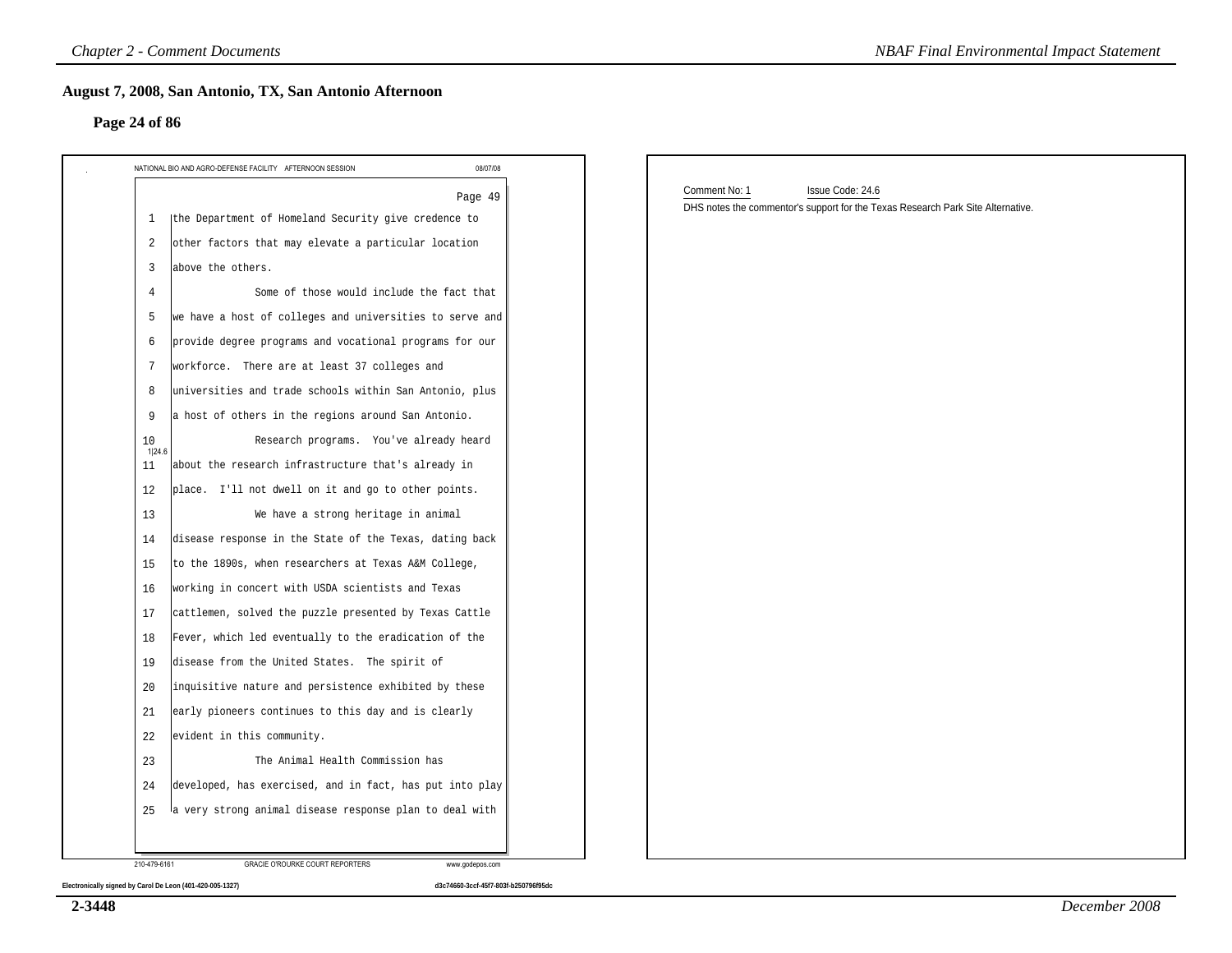#### **Page 25 of 86**

| Page 25 of 86                                                  |          |                                                      |  |
|----------------------------------------------------------------|----------|------------------------------------------------------|--|
| NATIONAL BIO AND AGRO-DEFENSE FACILITY AFTERNOON SESSION       | 08/07/08 |                                                      |  |
|                                                                | Page 50  | Comment No: 2<br>Issue Code: 1.0                     |  |
| 1 foreign animal diseases that have been introduced into       |          | DHS notes the information provided by the commentor. |  |
| $\overline{a}$<br>Texas.                                       |          |                                                      |  |
| The Animal Health Commission and its<br>3                      |          |                                                      |  |
| collaborating agencies and industries stand ready to<br>4      |          |                                                      |  |
| collaborate with the new NBAF laboratory in identifying<br>5   |          |                                                      |  |
| the needs for effective response to high-consequence<br>6      |          |                                                      |  |
| diseases and to threats and to help evaluate the tools<br>7    |          |                                                      |  |
| that are needed for disease response.<br>8                     |          |                                                      |  |
| 9<br>I believe that we are at high risk for                    |          |                                                      |  |
| disease introduction. One of the questioners asked<br>10       |          |                                                      |  |
| about foreign animal diseases being introduced. There's<br>11  |          |                                                      |  |
| 12<br>been five since 1999. All of them have impacted Texas.   |          |                                                      |  |
| There are a number of other reasons that<br>13<br>2 1.0        |          |                                                      |  |
| we could support bring the lab to Texas but one is that<br>14  |          |                                                      |  |
| we have a large population of livestock in this state<br>15    |          |                                                      |  |
| that are at risk. We believe it prudent to have a<br>16        |          |                                                      |  |
| laboratory close to the livestock populations that we<br>17    |          |                                                      |  |
| can rely on for effective disease mitigation. Thank<br>18      |          |                                                      |  |
| 19<br>you.                                                     |          |                                                      |  |
| 20<br>MS. COGHILL: Clay Smith.                                 |          |                                                      |  |
| CLAY SMITH: Hi. My name is Clay Smith,<br>21                   |          |                                                      |  |
| and I represent the Texas Department of Transportation<br>22   |          |                                                      |  |
| and in the work area here in San Antonio.<br>23                |          |                                                      |  |
| The Texas Department of Transportation<br>24                   |          |                                                      |  |
| has received -- has reviewed the Section 3.11 on traffic<br>25 |          |                                                      |  |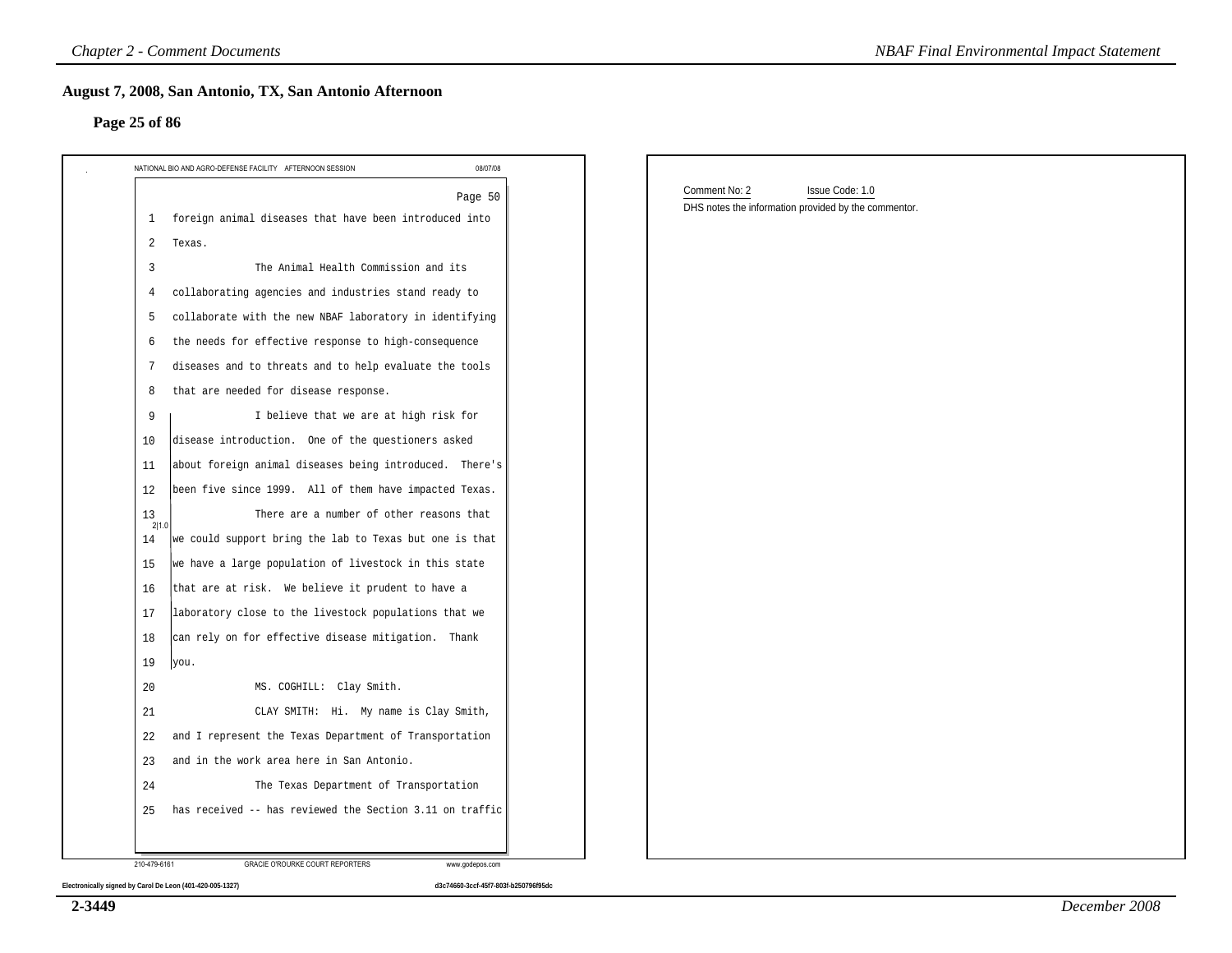#### **Page 26 of 86**

| 08/07/08<br>NATIONAL BIO AND AGRO-DEFENSE FACILITY AFTERNOON SESSION             |                                                                                                                      |
|----------------------------------------------------------------------------------|----------------------------------------------------------------------------------------------------------------------|
| Page 51                                                                          | Comment No: 1<br>Issue Code: 17.6<br>DHS notes the commentor's statement.                                            |
| impacts with the Research Park subject to the Draft EIS,<br>$\mathbf{1}$         |                                                                                                                      |
| and we appreciate the opportunity to make comments on<br>2<br>the document.<br>3 | Comment No: 2<br>Issue Code: 24.6<br>DHS notes the commentor's support for the Texas Research Park Site Alternative. |
| Anticipated travel demand associated with<br>4                                   |                                                                                                                      |
| the NBAF site appears to be in accordance with all the<br>5                      |                                                                                                                      |
| anticipated future land use in this area. This land use<br>6                     |                                                                                                                      |
| projection is accounted for in the San Antonio BPO's<br>7                        |                                                                                                                      |
| regional travel demand model, from which the traffic<br>8                        |                                                                                                                      |
| projections for future years are developed.<br>9                                 |                                                                                                                      |
| 10<br>The NBAF traffic growths would have some                                   |                                                                                                                      |
| impact on the existing transportation system, however,<br>11                     |                                                                                                                      |
| it would be considered relatively minor when compared to<br>12                   |                                                                                                                      |
| all the other residential and commercial growth already<br>13                    |                                                                                                                      |
| planned in the surrounding area.<br>14                                           |                                                                                                                      |
| The state maintains two facilities around<br>15                                  |                                                                                                                      |
| 1 17.6<br>the Research Park, FM 1957, which is Potranco Road, and<br>16          |                                                                                                                      |
| State Highway 211. Capacity improvements for these<br>17                         |                                                                                                                      |
| roadways as described in the document are currently<br>18                        |                                                                                                                      |
| included in the NPO's long-range plan, and in fact, in<br>19                     |                                                                                                                      |
| their 10-year plan and in their travel demand for this<br>20                     |                                                                                                                      |
| region. The expansion of these projects are scheduled<br>21                      |                                                                                                                      |
| 22<br>In their plan.                                                             |                                                                                                                      |
| 23<br>TxDOT in the San Antonio district                                          |                                                                                                                      |
| 2 24.6<br>supports the efforts to bring NBAF to San Antonio and<br>24            |                                                                                                                      |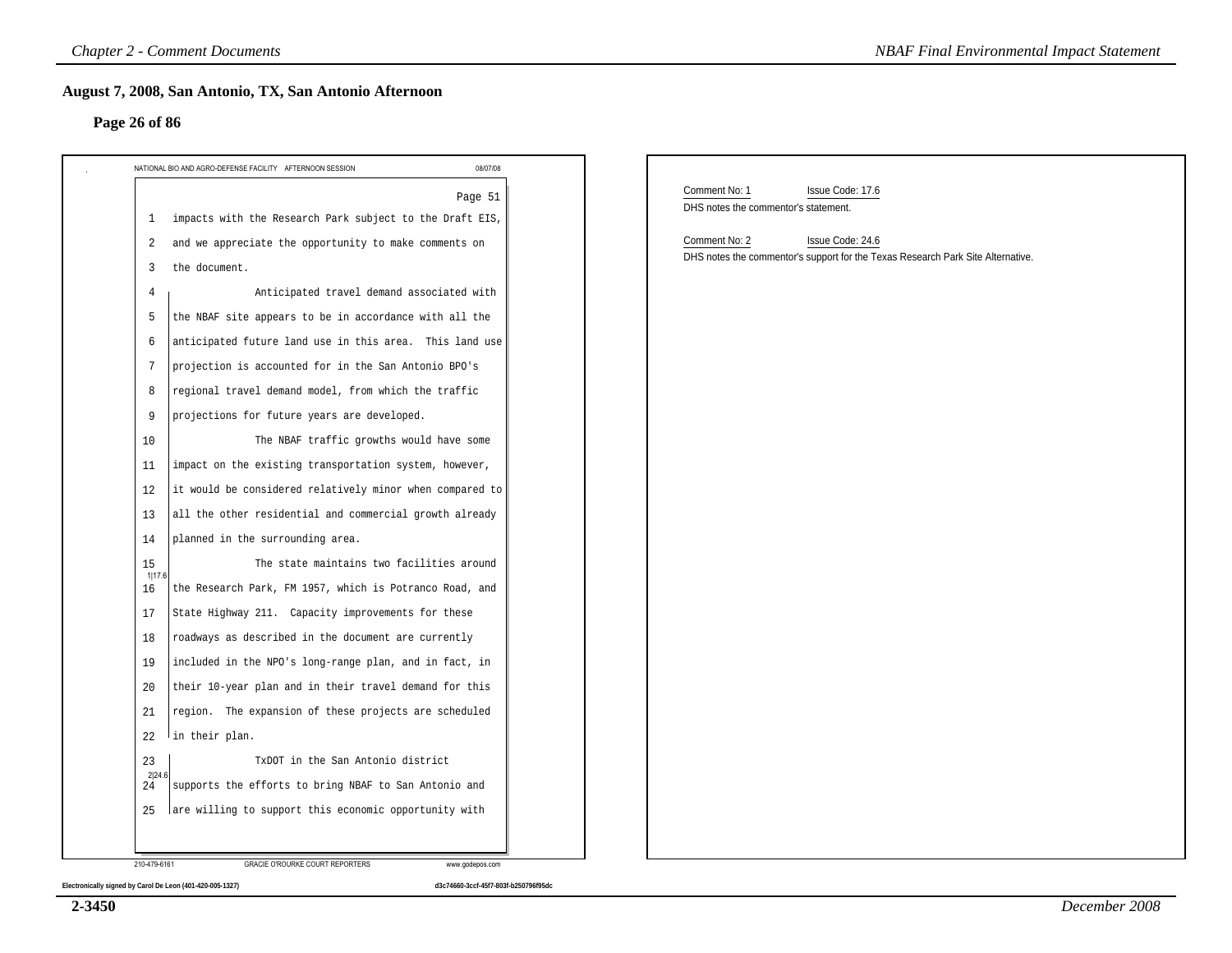#### **Page 27 of 86**

| NATIONAL BIO AND AGRO-DEFENSE FACILITY AFTERNOON SESSION       | 08/07/08                 |                                                                                 |
|----------------------------------------------------------------|--------------------------|---------------------------------------------------------------------------------|
|                                                                | Comment No: 1<br>Page 52 | Issue Code: 24.6                                                                |
| the infrastructure planned in this region. Thank you<br>1      |                          | DHS notes the commentor's support for the Texas Research Park Site Alternative. |
| very much.<br>2                                                |                          |                                                                                 |
| MS. COGHILL: Thank you.<br>3                                   |                          |                                                                                 |
| Brian Herman.<br>4                                             |                          |                                                                                 |
| 5<br>DR. BRIAN HERMAN: I'm Dr. Brian Herman.                   |                          |                                                                                 |
| I'm the vice president for research at the University of<br>6  |                          |                                                                                 |
| Texas Health Science Center here in San Antonio. We are<br>7   |                          |                                                                                 |
| also a member of the TBAC community. I want to indicate<br>8   |                          |                                                                                 |
| to the panel that the University of Texas Health Science<br>9  |                          |                                                                                 |
| Center, my colleagues from UTSA and the UT system, all<br>10   |                          |                                                                                 |
| collectively strongly endorse San Antonio as the site<br>11    |                          |                                                                                 |
| where NBAF should be located.<br>12                            |                          |                                                                                 |
| 13<br>The University of Texas system brings<br>1 24.6          |                          |                                                                                 |
| together 15 component institutions that have major<br>14       |                          |                                                                                 |
| activities in the areas of high relevance to the<br>15         |                          |                                                                                 |
| research that would go on at NBAF, including some very<br>16   |                          |                                                                                 |
| specific areas here in San Antonio. As you may recall<br>17    |                          |                                                                                 |
| from the DEIS, the University of Texas Health Science<br>18    |                          |                                                                                 |
| Center at San Antonio actually has a number of<br>19           |                          |                                                                                 |
| facilities that would be positioned across the street<br>20    |                          |                                                                                 |
| from the NBAF facility, including BSL-3 -- current BSL-3<br>21 |                          |                                                                                 |
| 22<br>laboratories, BSL-2 laboratories, and are in the process |                          |                                                                                 |
| of actually developing a rather large program for<br>23        |                          |                                                                                 |
| expanding the infectious disease research that would<br>24     |                          |                                                                                 |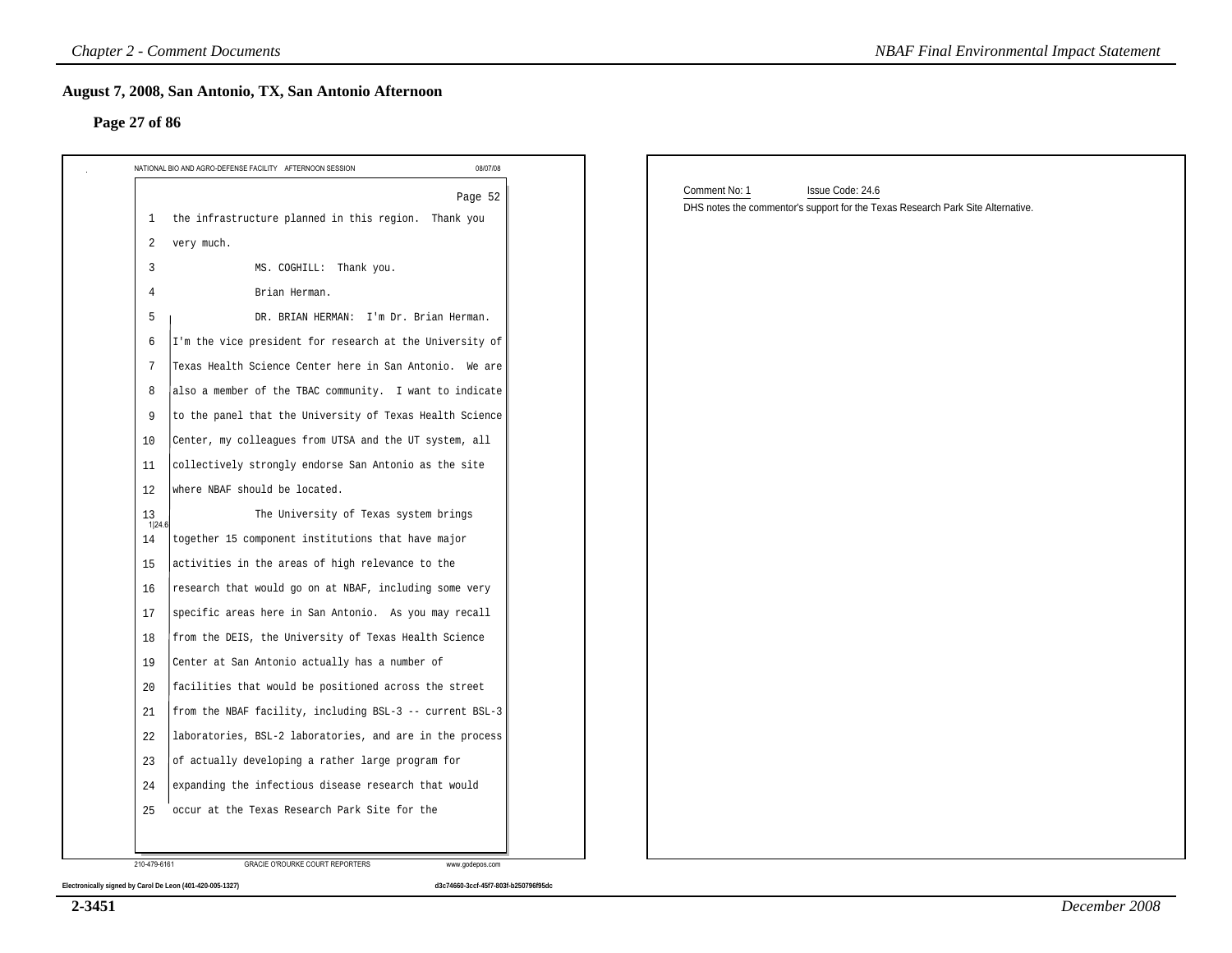#### **Page 28 of 86**

|                   | NATIONAL BIO AND AGRO-DEFENSE FACILITY AFTERNOON SESSION<br>08/07/08 |
|-------------------|----------------------------------------------------------------------|
|                   | Page 53                                                              |
| 1                 | university.                                                          |
| 2                 | Second, something that may not have come                             |
| $\overline{3}$    | to your knowledge yet is that our university is also                 |
| $\overline{4}$    | expanding its clinical activities in this Westover Hills             |
| 5                 | area in partnership with a new hospital that's been                  |
| 6                 | built out here. We're staffing that hospital and                     |
| 7                 | providing physician support and clinical support, and so             |
| $ 24.6$ cont<br>8 | this area will have enhanced access to top quality                   |
| 9                 | health care should some unforeseen event happen at the               |
| 10                | institution.                                                         |
| 11                | Lastly, I would say that I just want to                              |
| 12                | reiterate what you just heard, that, in fact, this area              |
| 13                | of the city is expanding in a fairly rapid fashion, and              |
| 14                | expansion comes with increase in major kinds of                      |
| 15                | infrastructure, all of which will benefit the NBAF                   |
| 16                | facility. Thank you.                                                 |
| 17                | MS. COGHILL: Thank you.                                              |
| 18                | Bebe Fenstermaker, the next speaker.                                 |
| 19                | BEBE FENSTERMAKER: I really have no                                  |
| 20                | comments at this time. I have some questions that I'll               |
| 21                | put in writing, and I'd like a transcript of these                   |
| 22                | proceedings. Thank you.                                              |
| 23                | MS. COGHILL: Thank you.                                              |
| 24                | Susan Beavin.                                                        |
| 25                | SUSAN BEAVIN: Same thing. I had                                      |
|                   |                                                                      |
| 210-479-6161      | GRACIE O'ROURKE COURT REPORTERS<br>www.godepos.com                   |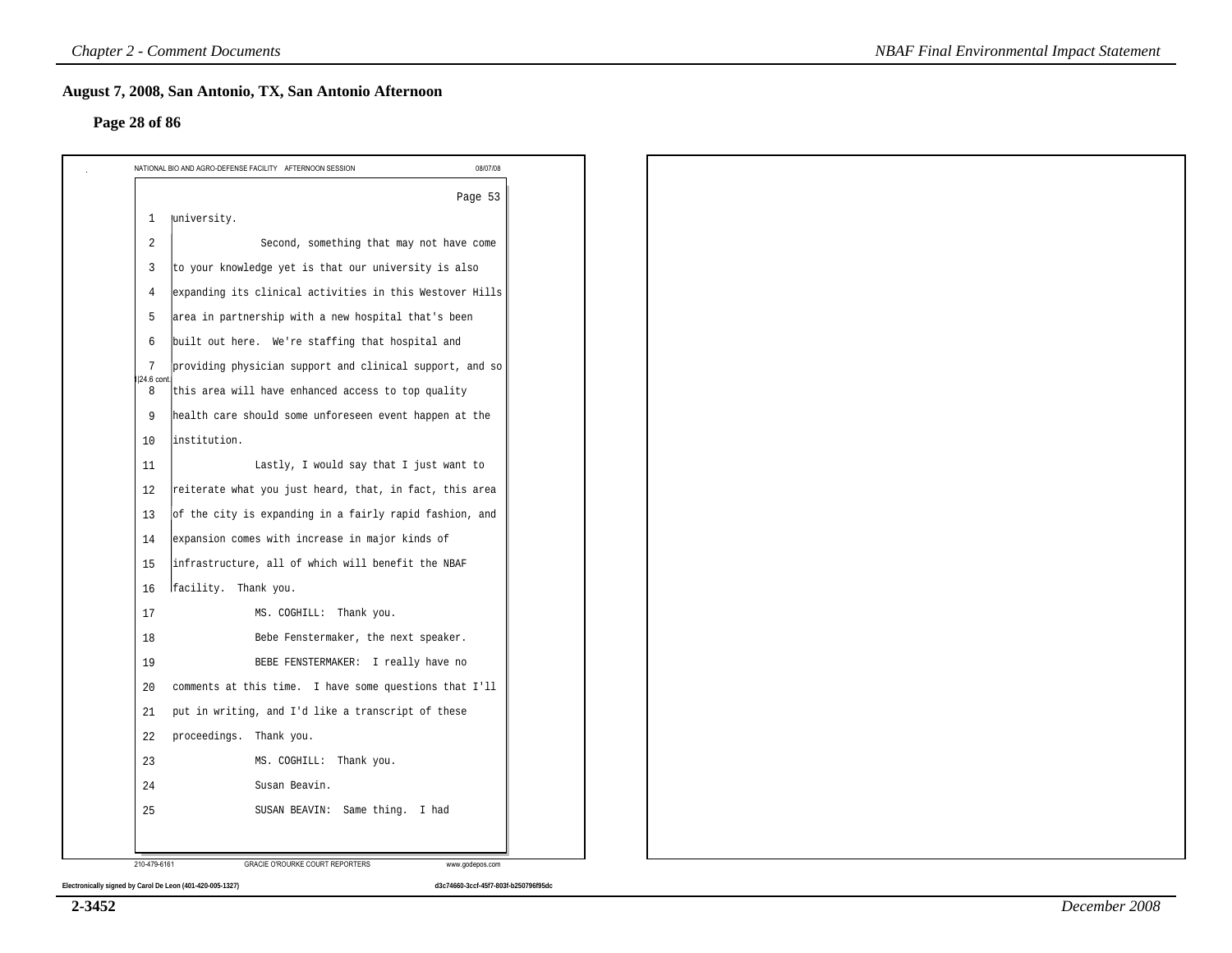#### **Page 29 of 86**

| NATIONAL BIO AND AGRO-DEFENSE FACILITY AFTERNOON SESSION                                                                                                                                                                                                                                                                                                                                                                                                                                                                                                                                                                                                                                                                                                                                                                                                                                                                                                                                                                                                                                                                                                                                                                                                                                                                                                                                                                                                       | 08/07/08 |                                                                                                                                                                                                                                                                                                                                                                                                                                                                                                                                                                                                                                                                                                                                                                                                                                                                                                                                             |
|----------------------------------------------------------------------------------------------------------------------------------------------------------------------------------------------------------------------------------------------------------------------------------------------------------------------------------------------------------------------------------------------------------------------------------------------------------------------------------------------------------------------------------------------------------------------------------------------------------------------------------------------------------------------------------------------------------------------------------------------------------------------------------------------------------------------------------------------------------------------------------------------------------------------------------------------------------------------------------------------------------------------------------------------------------------------------------------------------------------------------------------------------------------------------------------------------------------------------------------------------------------------------------------------------------------------------------------------------------------------------------------------------------------------------------------------------------------|----------|---------------------------------------------------------------------------------------------------------------------------------------------------------------------------------------------------------------------------------------------------------------------------------------------------------------------------------------------------------------------------------------------------------------------------------------------------------------------------------------------------------------------------------------------------------------------------------------------------------------------------------------------------------------------------------------------------------------------------------------------------------------------------------------------------------------------------------------------------------------------------------------------------------------------------------------------|
| questions, and I will submit those in writing.<br>$\mathbf{1}$<br>2<br>MS. COGHILL: Thank you.<br>3<br>Amber Pearce.<br>4<br>AMBER PEARCE: Good afternoon. My name<br>is Amber Pearce, and I am the policy director for the<br>5<br>Texas Health Care and Bio-Science Institute. We are a<br>6<br>state-wide public policy organization, and our whole<br>7<br>mission revolves around supporting and advocating<br>8<br>policies and activities that support the growth of the<br>9<br>life science industry in the state.<br>10<br>11<br>We are essentially the state's trade<br>association for life sciences. And our membership is<br>12<br>made up our of academic research institutions, small and<br>13<br>large pharmaceutical and bio-tech medical device<br>14<br>companies, including agricultural bio-tech companies,<br>15<br>businesses providing support to the industry, and<br>16<br>finally, developments and chambers of commerce that are<br>17<br>growing industry in the region.<br>18<br>My focus today is more on the<br>19<br>socio-economic benefits of the NBAF project. We<br>20<br>recognize the potential that the NBAF has to bring, the<br>21<br>24.6; 15.6<br>great economic impact, not only to San Antonio but to<br>22<br>Texas as a whole. Investment in research and innovation<br>23<br>attracts more research, more research talent, research<br>24<br>dollars, and innovation in general, not just local state<br>25 | Page 54  | Comment No: 1<br>Issue Code: 15.6<br>DHS notes the commentor's statement regarding economic benefits. The economic impacts resulting<br>from the construction and the normal operations of the proposed NBAF at the Texas Research Park<br>Site Alternative are discussed in Section 3.10.8 of the NBAF EIS. This discussion includes estimates<br>of the facilities impacts on local employment, as well as State and local tax revenues. DHS held a<br>competitive process to select potential sites for the proposed NBAF as described in Section 2.3.1 of<br>the NBAF EIS. A team of Federal employees representing multi-department component offices and<br>multi-governmental agencies reviewed the submissions based on several criteria including the<br>proximity to research capabilities and workforce.<br>Comment No: 1<br>Issue Code: 24.6<br>DHS notes the commentor's support for the Texas Research Park Site Alternative. |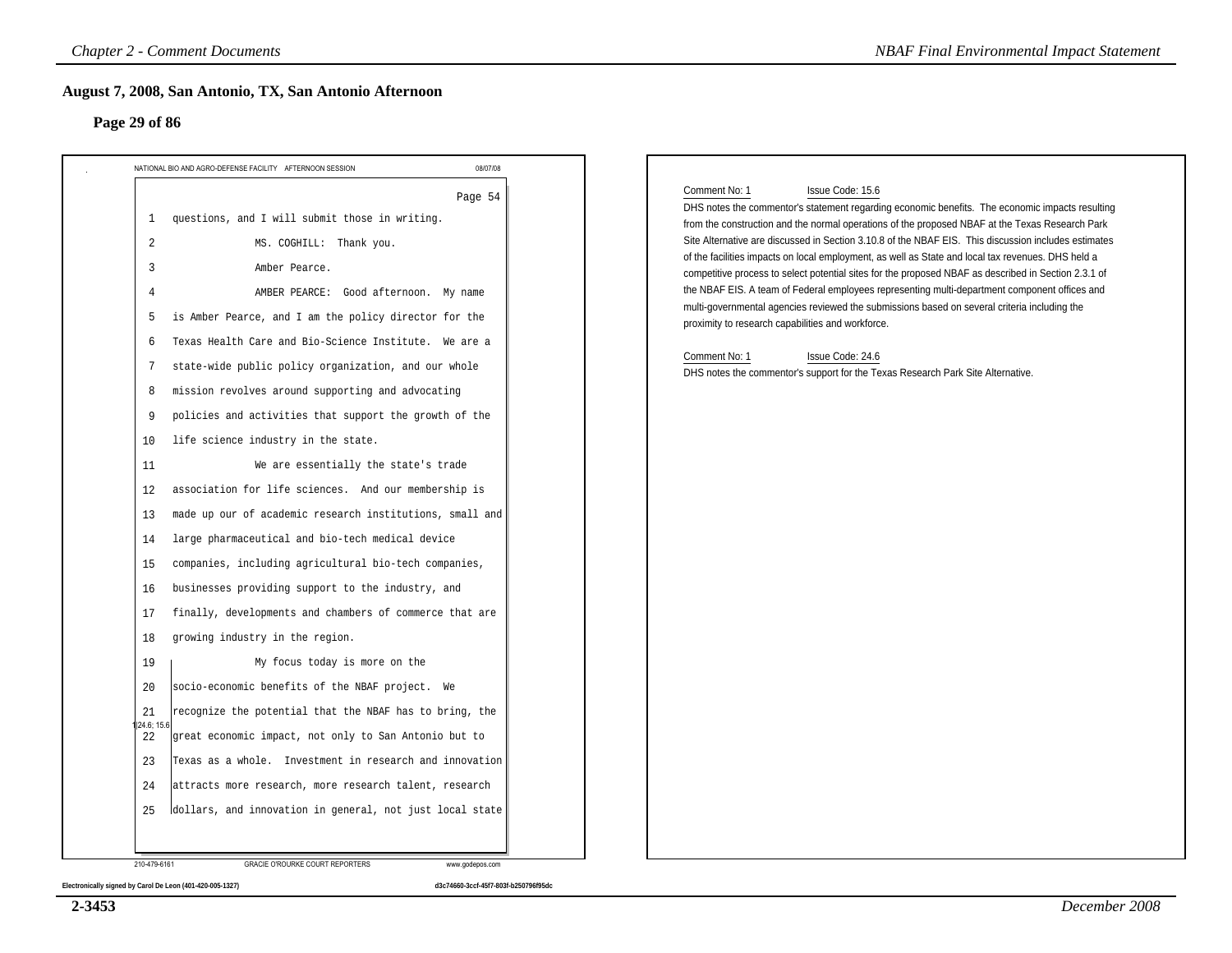#### **Page 30 of 86**

|                 | Page 55                                                  |  |  |
|-----------------|----------------------------------------------------------|--|--|
| 1               | Itax revenues.                                           |  |  |
| 2               | The UT system in 2006, which includes the                |  |  |
| 3               | University of Texas in San Antonio and the Health        |  |  |
| 4               | Science Center, ranks number one in the world for the    |  |  |
| 5               | number and quality of bio-tech patents produced. Texas   |  |  |
| 6               | is home to 3,200 life science establishments, employing  |  |  |
| 7               | over 84,000 people at an average salary of over          |  |  |
| 8               | \$70,000. It's a highly attractive industry from a       |  |  |
| 9               | workforce standpoint.                                    |  |  |
| 10              | This state has a great understanding of                  |  |  |
| 24.6 cont<br>11 | what it takes for the industry and the industry's needs  |  |  |
| 12              | and San Antonio specifically. San Antonio is a region    |  |  |
| 13              | with many assets, and THBI feels that NBAF is a natural  |  |  |
| 14              | fit for this community. It has a vital and               |  |  |
| 15              | collaborative life science research base and a life      |  |  |
| 16              | science educated workforce with broad subject focus that |  |  |
| 17              | meets NBAF's criteria. It is ideally situated            |  |  |
| 18              | location-wise and has proven experience managing BSL-3   |  |  |
| 19              | and BSL-4 labs.                                          |  |  |
| 20              | Then there's the tremendous military and                 |  |  |
| 21              | health care presence. It has a long history of working   |  |  |
| 22              | with government entities.                                |  |  |
| 23              | We understand the potential concerns this                |  |  |
| -24             | facility brings, and we also recognize the tremendous    |  |  |
| 25              | economic, research, and health benefits it brings as     |  |  |

*NBAF Final Environmental Impact Statement*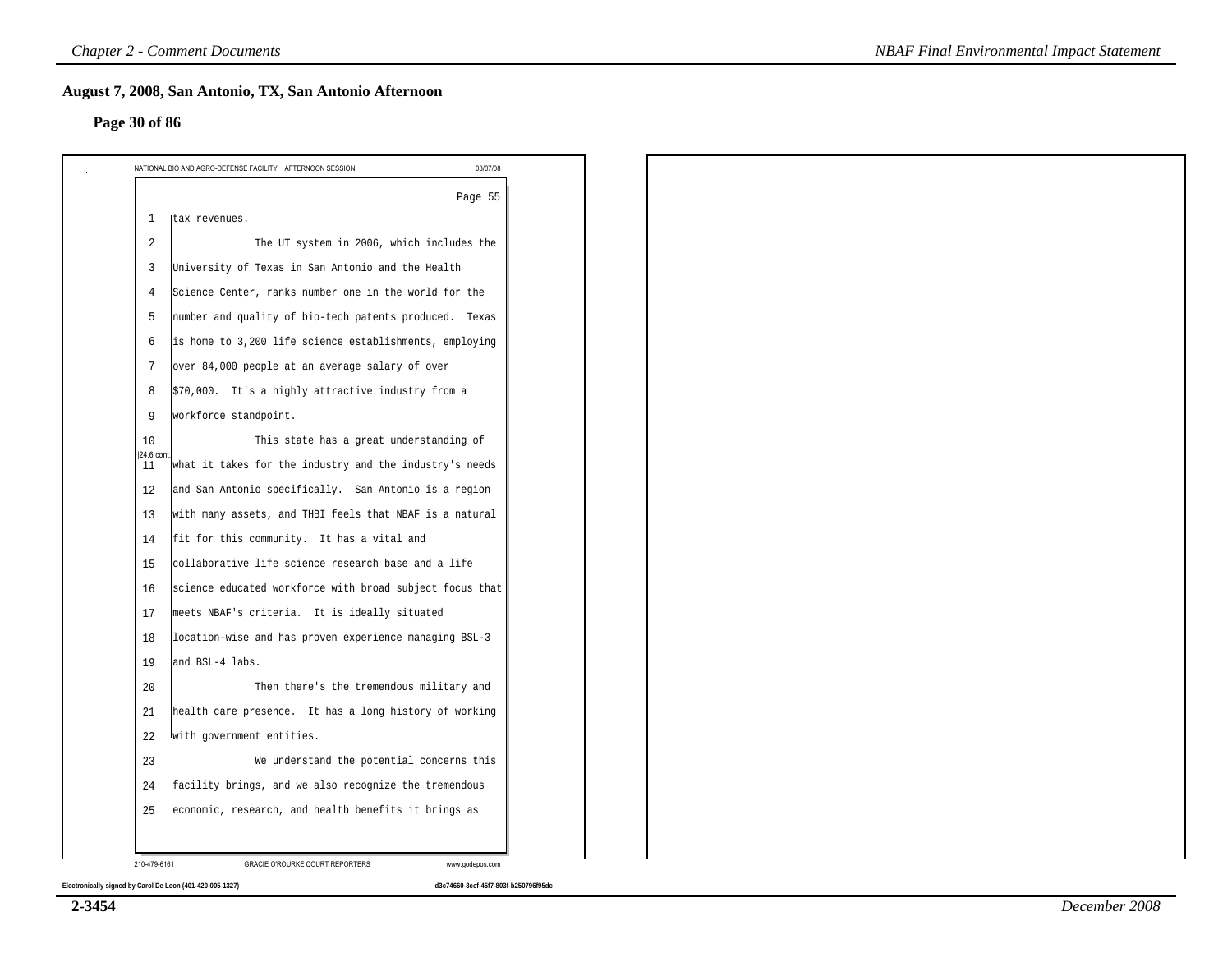#### **Page 31 of 86**

|              | 08/07/08<br>NATIONAL BIO AND AGRO-DEFENSE FACILITY AFTERNOON SESSION |
|--------------|----------------------------------------------------------------------|
|              | Page 56                                                              |
| 1            | well. On behalf of THBI and our membership, I                        |
| 2            | appreciate the opportunity to comment and say we                     |
| 3            | wholeheartedly support the location of the NBAF facility             |
| 4            | in San Antonio, should it be the chosen location. Thank              |
| 5            | you.                                                                 |
| 6            | MS. COGHILL: Thank you.                                              |
| 7            | Richard Perez. Is Richard here at this                               |
| 8            | point? Okay. Thank you.                                              |
| 9            | We'll go on to Gerardo -- and I'm                                    |
| 10           | probably not going to pronounce this correctly. I                    |
| 11           | apologize in advance -- Interiano.                                   |
| 12           | Eleanor Crow.                                                        |
| 13           | ELEANOR CROW: Hello. Hi. I'm Eleanor                                 |
| 14           | Crow, I'm a resident of the community surrounding this               |
| 15           | facility. And I hope my questions will help you provide              |
| 16           | education to the community that you intend to occupy to              |
| 17           | alleviate their fears of this type of operation based on             |
| 18           | our ignorance of it.                                                 |
| 19           | Therefore, as a member of the community                              |
| 20           | that surrounds the Park, I have concerns about the fact              |
| 21           | that accidents may pose a threat to people, animals,                 |
| 22           | water, and the air. My questions are therefore intended              |
| 23           | to educate the community about how we can feel safe                  |
| 24           | living nearby.                                                       |
| 25           | I only have three minutes, so I won't ask                            |
|              |                                                                      |
| 210-479-6161 | <b>GRACIE O'ROURKE COURT REPORTERS</b><br>www.godepos.com            |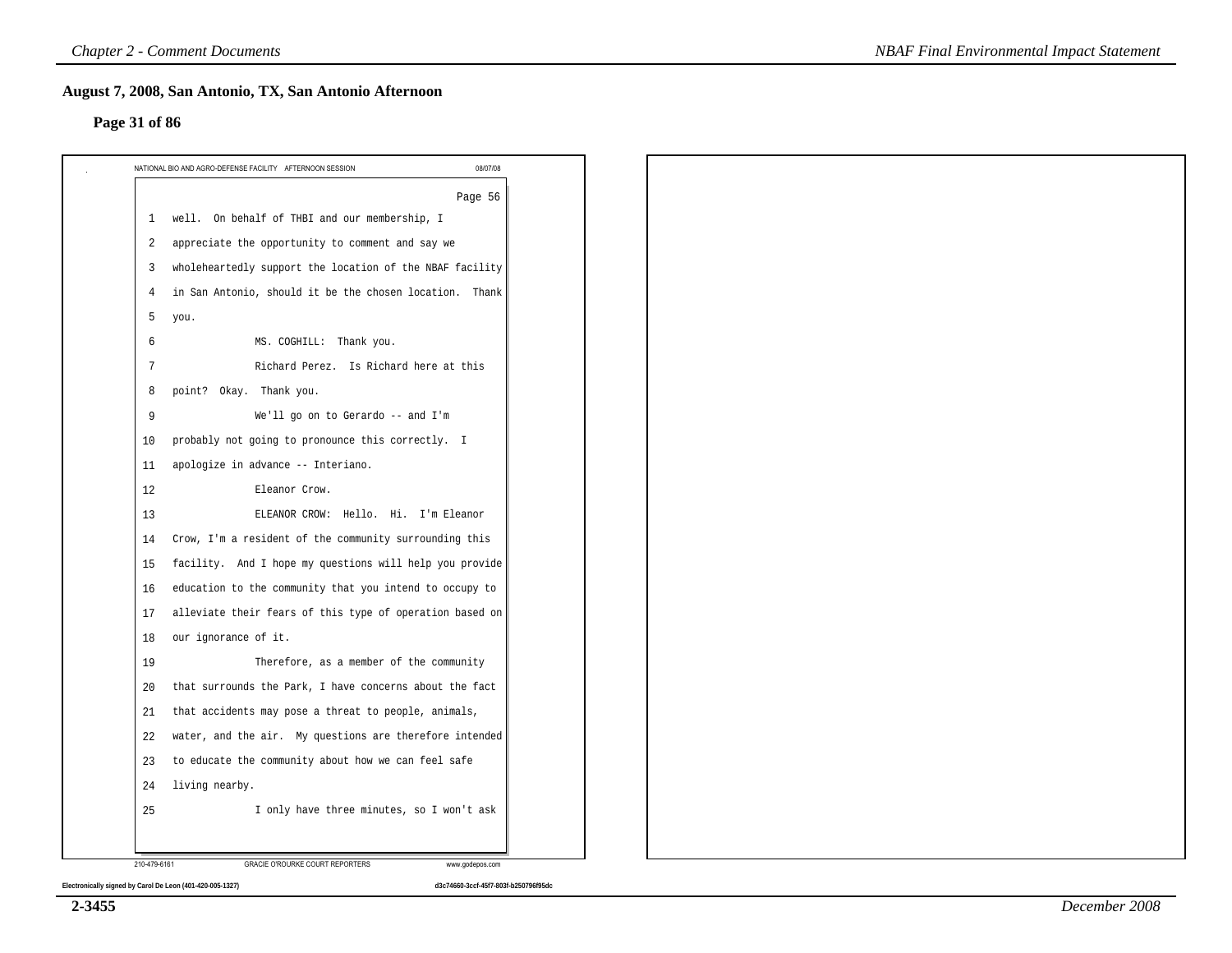#### **Page 32 of 86**

| August 7, 2008, San Antonio, TX, San Antonio Afternoon<br>Page 32 of 86                                                                                                                                                                                                                                                                                                                                                                                                                                                                                                                                                                                                                                             |                                                                                                                                                                                                                                                                                                                                                                                                                                                                                                                                                                                                                                                                                                                                                                                                                                                                                                                                                                                                                                                                                                                                                                                                                                                                                                                                                                                                                                                                                                                                                                                                                                                                                                                                                                                                                                                                                                                              |
|---------------------------------------------------------------------------------------------------------------------------------------------------------------------------------------------------------------------------------------------------------------------------------------------------------------------------------------------------------------------------------------------------------------------------------------------------------------------------------------------------------------------------------------------------------------------------------------------------------------------------------------------------------------------------------------------------------------------|------------------------------------------------------------------------------------------------------------------------------------------------------------------------------------------------------------------------------------------------------------------------------------------------------------------------------------------------------------------------------------------------------------------------------------------------------------------------------------------------------------------------------------------------------------------------------------------------------------------------------------------------------------------------------------------------------------------------------------------------------------------------------------------------------------------------------------------------------------------------------------------------------------------------------------------------------------------------------------------------------------------------------------------------------------------------------------------------------------------------------------------------------------------------------------------------------------------------------------------------------------------------------------------------------------------------------------------------------------------------------------------------------------------------------------------------------------------------------------------------------------------------------------------------------------------------------------------------------------------------------------------------------------------------------------------------------------------------------------------------------------------------------------------------------------------------------------------------------------------------------------------------------------------------------|
| NATIONAL BIO AND AGRO-DEFENSE FACILITY AFTERNOON SESSION                                                                                                                                                                                                                                                                                                                                                                                                                                                                                                                                                                                                                                                            | 08/07/08                                                                                                                                                                                                                                                                                                                                                                                                                                                                                                                                                                                                                                                                                                                                                                                                                                                                                                                                                                                                                                                                                                                                                                                                                                                                                                                                                                                                                                                                                                                                                                                                                                                                                                                                                                                                                                                                                                                     |
| 1 you for an education in micro-biology but is the U.S.<br>certified disease-free from Hoof and Mouth? It's stated<br>2<br>to be the most contagious disease known. In 2007, a<br>3<br>1 21.0<br>devastating outbreak in England was the result of an<br>4<br>laccident.<br>5<br>6<br>Question two, are there cases of Rift<br>7<br>Valley and Nipah Virus in the United States? Why bring<br>$\frac{2 19.0}{8}$<br>a foreign virus here if there aren't cases of that? It<br>says its suitable counter-measures to respond in the<br>9<br>U.S. do not exist. I wonder where they do exist.<br>10<br>11<br>The Hendra Virus, the natural reservoir<br>is not known. Some of these pathogens are airborne, and<br>12 | Comment No: 1<br>Issue Code: 21.0<br>Page 57<br>DHS notes the commentor's concern. The NBAF would provide state-of-the-art operating procedures<br>and biocontainment features to minimize the potential for laboratory-acquired infections and<br>accidental releases. As examined in Section 3.14 and Appendix E of the NBAF EIS, the risk of an<br>accidental release of a pathogen is extremely low. DHS is aware of the historic biosafety lapses and<br>will consider these events to improve the structural and engineered safety of the final NBAF design<br>and to incorporate lessons learned from incidents of human error into the operating procedures. The<br>EIS economic (Section 3.10 and Appendix D of the NBAF EIS) and risk analysis (Section 3.14 and<br>Appendix E of the NBAF EIS) acknowledge and assess the accidental Foot and Mouth Disease<br>(FMD) releases in Great Britain. The proposed NBAF design would incorporate engineering features<br>and operational procedures to prevent or mitigate an accidental or deliberate pathogen release from<br>any of the BSL laboratories within the NBAF. %Appendix B to the NBAF EIS describes<br>biocontainment lapses and laboratory acquired infections in the United States and world-wide.<br>Laboratory-acquired infections have not been shown to be a threat to the community at large. Should<br>the NBAF Record of Decision call for the design, construction, and operations of the NBAF then site<br>specific protocols and emergency response plans would be developed, in coordination with local<br>emergency response agencies that would consider the diversity and density of human, livestock, and<br>wildlife populations residing within the area. DHS would have site-specific standard operating<br>procedures and emergency response plans in place prior to the initiation of research activities at the<br>proposed NBAF. |
| I wonder if you have an emergency evacuation plan for<br>13<br>3 19.6<br>the community in case these airborne pathogens are<br>14                                                                                                                                                                                                                                                                                                                                                                                                                                                                                                                                                                                   | Comment No: 2<br>Issue Code: 19.0                                                                                                                                                                                                                                                                                                                                                                                                                                                                                                                                                                                                                                                                                                                                                                                                                                                                                                                                                                                                                                                                                                                                                                                                                                                                                                                                                                                                                                                                                                                                                                                                                                                                                                                                                                                                                                                                                            |
| released and by what means you'll know that they are<br>15                                                                                                                                                                                                                                                                                                                                                                                                                                                                                                                                                                                                                                                          | DHS notes the commentor's concern. Chapter 1, Section 1.1 of the NBAF EIS identifies DHS's<br>mission as the study of foreign animal and zoonotic (transmitted from animals to humans) diseases                                                                                                                                                                                                                                                                                                                                                                                                                                                                                                                                                                                                                                                                                                                                                                                                                                                                                                                                                                                                                                                                                                                                                                                                                                                                                                                                                                                                                                                                                                                                                                                                                                                                                                                              |
| released. We don't have that type of system, even for<br>16                                                                                                                                                                                                                                                                                                                                                                                                                                                                                                                                                                                                                                                         | that threaten our agricultural livestock and agricultural economy. The goal or benefit of NBAF is to                                                                                                                                                                                                                                                                                                                                                                                                                                                                                                                                                                                                                                                                                                                                                                                                                                                                                                                                                                                                                                                                                                                                                                                                                                                                                                                                                                                                                                                                                                                                                                                                                                                                                                                                                                                                                         |
| the tornados, chlorine clouds from train wrecks or the<br>17                                                                                                                                                                                                                                                                                                                                                                                                                                                                                                                                                                                                                                                        | prevent these animal diseases from spreading in the United States through research into the<br>transmission of these animal diseases and the development of diagnostic tests, vaccines, and                                                                                                                                                                                                                                                                                                                                                                                                                                                                                                                                                                                                                                                                                                                                                                                                                                                                                                                                                                                                                                                                                                                                                                                                                                                                                                                                                                                                                                                                                                                                                                                                                                                                                                                                  |
| last two hurricanes we had to go through here.<br>18                                                                                                                                                                                                                                                                                                                                                                                                                                                                                                                                                                                                                                                                | antiviral therapies. DHS believes that experience shows that facilities utilizing modern biocontainment                                                                                                                                                                                                                                                                                                                                                                                                                                                                                                                                                                                                                                                                                                                                                                                                                                                                                                                                                                                                                                                                                                                                                                                                                                                                                                                                                                                                                                                                                                                                                                                                                                                                                                                                                                                                                      |
| The effluent leaving the plant contains<br>19                                                                                                                                                                                                                                                                                                                                                                                                                                                                                                                                                                                                                                                                       | technologies and safety protocols, such as would be employed in the design, construction, and<br>operation of NBAF, would enable NBAF to be safely operated with a minimal degree of risk,                                                                                                                                                                                                                                                                                                                                                                                                                                                                                                                                                                                                                                                                                                                                                                                                                                                                                                                                                                                                                                                                                                                                                                                                                                                                                                                                                                                                                                                                                                                                                                                                                                                                                                                                   |
| manure. By what means will we know if there's an<br>20                                                                                                                                                                                                                                                                                                                                                                                                                                                                                                                                                                                                                                                              | regardless of the site chosen.                                                                                                                                                                                                                                                                                                                                                                                                                                                                                                                                                                                                                                                                                                                                                                                                                                                                                                                                                                                                                                                                                                                                                                                                                                                                                                                                                                                                                                                                                                                                                                                                                                                                                                                                                                                                                                                                                               |
| 21<br>accidental release, and the lab effluent isn't                                                                                                                                                                                                                                                                                                                                                                                                                                                                                                                                                                                                                                                                |                                                                                                                                                                                                                                                                                                                                                                                                                                                                                                                                                                                                                                                                                                                                                                                                                                                                                                                                                                                                                                                                                                                                                                                                                                                                                                                                                                                                                                                                                                                                                                                                                                                                                                                                                                                                                                                                                                                              |
| thoroughly cleaned enough to get to the SAWS' effluent<br>22<br>4 21.6                                                                                                                                                                                                                                                                                                                                                                                                                                                                                                                                                                                                                                              | Comment No: 3<br>Issue Code: 19.6<br>DHS notes the commentor's concern about the human health and safety of the surrounding                                                                                                                                                                                                                                                                                                                                                                                                                                                                                                                                                                                                                                                                                                                                                                                                                                                                                                                                                                                                                                                                                                                                                                                                                                                                                                                                                                                                                                                                                                                                                                                                                                                                                                                                                                                                  |
| treatment plant downstream that will release this<br>23                                                                                                                                                                                                                                                                                                                                                                                                                                                                                                                                                                                                                                                             | institutional residents. Chapter 3, Section 3.14 investigates the chances of a variety of accidents that<br>could occur with the proposed NBAF and consequences of potential accidents. Although some                                                                                                                                                                                                                                                                                                                                                                                                                                                                                                                                                                                                                                                                                                                                                                                                                                                                                                                                                                                                                                                                                                                                                                                                                                                                                                                                                                                                                                                                                                                                                                                                                                                                                                                        |
| effluent from this facility into the aquifer recharge<br>24                                                                                                                                                                                                                                                                                                                                                                                                                                                                                                                                                                                                                                                         | "accidents" are more likely to occur than others (e.g., safety protocol not being followed), the chances                                                                                                                                                                                                                                                                                                                                                                                                                                                                                                                                                                                                                                                                                                                                                                                                                                                                                                                                                                                                                                                                                                                                                                                                                                                                                                                                                                                                                                                                                                                                                                                                                                                                                                                                                                                                                     |
| zone? Therefore, what size filters will be used by SAWS<br>25                                                                                                                                                                                                                                                                                                                                                                                                                                                                                                                                                                                                                                                       | of an accidental release are low. A site-specific emergency response plan would be developed and<br>coordinated with the local emergency management plan and individual facility plans regarding<br>evacuations and other emergency response measures for all potential emergency events including                                                                                                                                                                                                                                                                                                                                                                                                                                                                                                                                                                                                                                                                                                                                                                                                                                                                                                                                                                                                                                                                                                                                                                                                                                                                                                                                                                                                                                                                                                                                                                                                                           |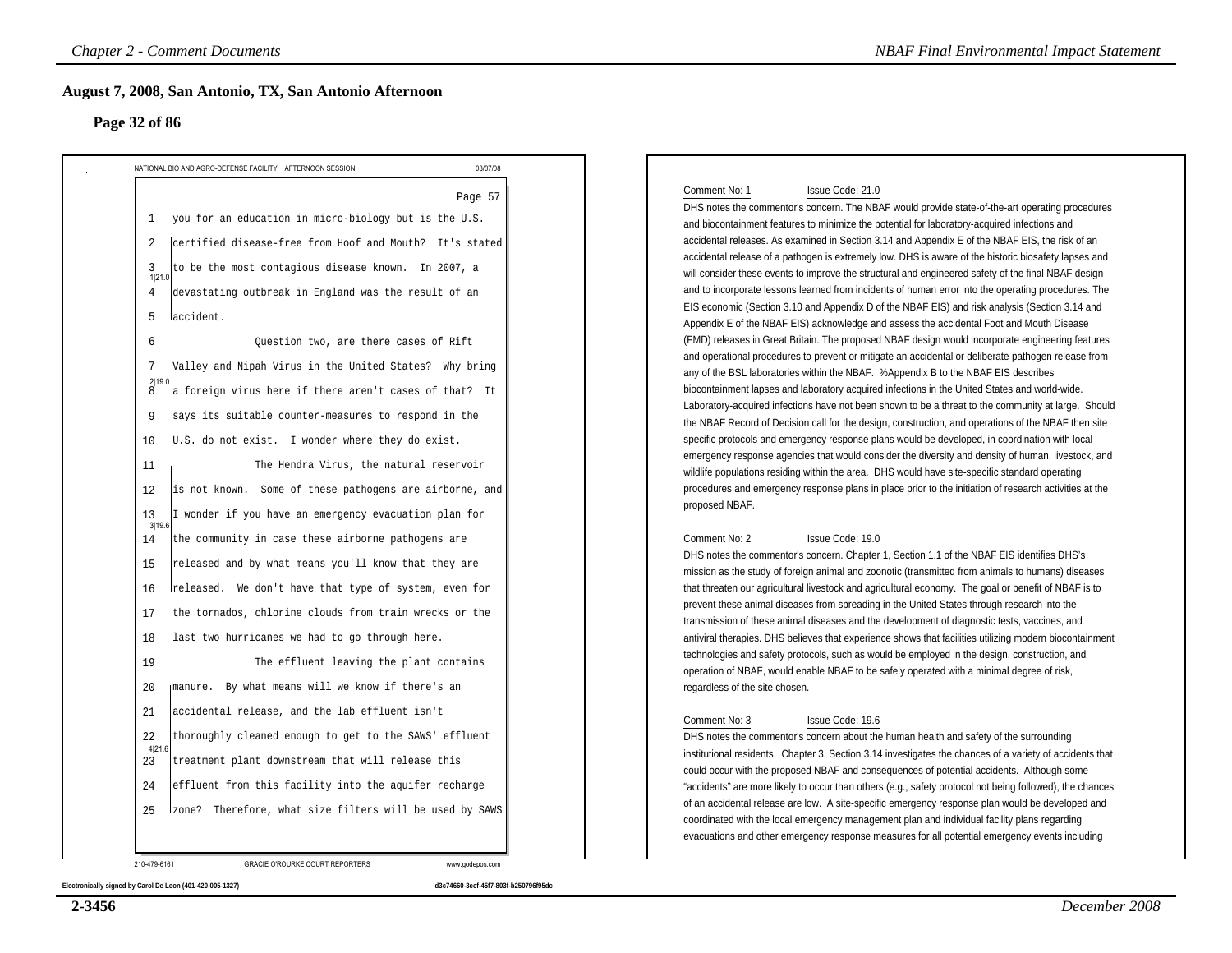accidents at the NBAF, and which would include stipulations for all special-needs populations.

#### Comment No: 4 Issue Code: 21.6

 DHS notes the commentor's concern that NBAF waste be properly pre-treated for pathogens prior todischarge to the local wastewater treatment plant. Disposal and decontamination (killing or inactivation of bacteria and fungi and viruses) procedures have a long and proven history of effectiveness when facilities are well maintained and procedures followed. The NBAF would providestate-of-the-art biocontainment features and operating procedures to minimize the potential forlaboratory-acquired infections and accidental releases. The risk of an accidental release of a pathogen is extremely low. Section 3.14 and Appendix E of the NBAF EIS identifies the potential for,or likelihood of, the scenarios leading to adverse consequences, and this analysis provides support for the identification of specific engineering and administrative controls to either prevent a pathogen release or mitigate the consequences of such a release. Section 3.13 of the NBAF EIS describes theprocesses that would be used to control and dispose of liquid and solid waste from the NBAF. Section 3.13.2.2 explains that all of the thermal, disinfection, and decontamination technologies usedto treat any type of animal waste generated at the NBAF will meet the operational and validation criteria (i.e., monitoring of effluent) recommended in "Biosafety in Microbiological and BiomedicalLaboratories" (Centers for Disease Control and Prevention and NIH 2007) to ensure effective treatment. Further, as discussed in Section 2.2.2 of the NBAF EIS, operational training and the use of standard protocols and SOPs would help to reduce the the likelihood of human errors that could pose a threat to health and safety. Sections 3.3.8.4 and 3.7.8 of the NBAF EIS describe methodsused to prevent and mitigate potential effects of spills and runoff and to ensure compliance withsance of the criteria (e.g., rounded acceptance criteria (e.g., rounded acceptance criteria (e.g., rounded acceptance commental acceptance commental in the criteria (e.g., rounded acceptance commental acceptance commental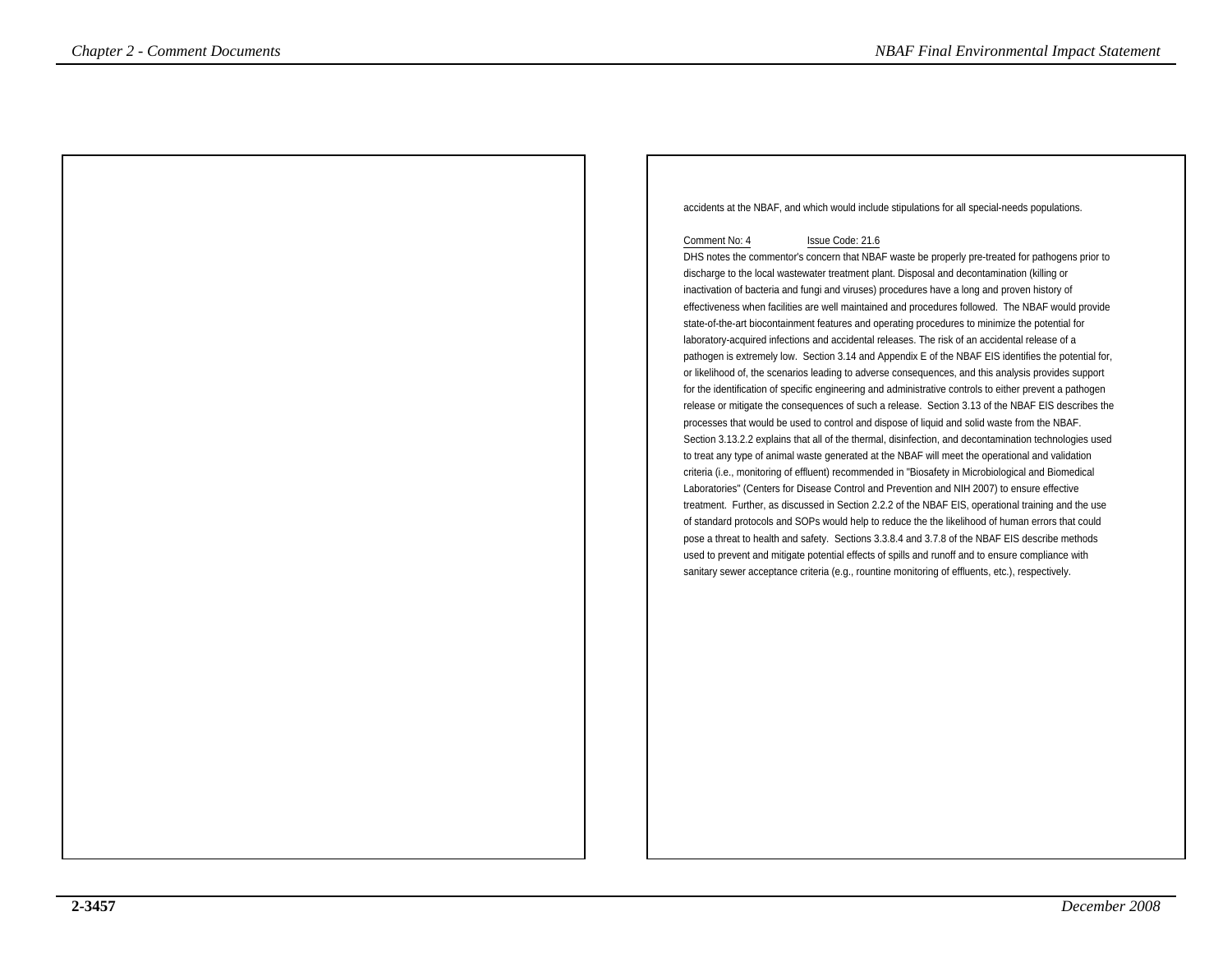#### **Page 33 of 86**

|                | 08/07/08<br>NATIONAL BIO AND AGRO-DEFENSE FACILITY AFTERNOON SESSION |
|----------------|----------------------------------------------------------------------|
|                | Page 58                                                              |
|                | 1 to protect the community from any accidental                       |
| 2              | contamination of the water supply?                                   |
| $\overline{3}$ | And my last question would be, would                                 |
| 4              | every member of the panel drink a glass of this treated              |
| 5              | water? Thank you very much.                                          |
| 6              | MS. COGHILL: Thank you. Mary                                         |
| 7              | Fenstermaker.                                                        |
| 8              | MARY FENSTERMAKER: I'll submit my                                    |
| 9              | comment.                                                             |
| 10             | MS. COGHILL: Thank you.                                              |
| 11             | Marcel Perret-Gentil.                                                |
| 12             | MARCEL PERRET-GENTIL: Thank you. Marcel                              |
| 13             | Perret-Gentil is my name, and I represent the University             |
| 14             | of Texas at San Antonio as the institution's                         |
| 15             | veterinarian. I'm director of the laboratory animal                  |
| 16             | resource's center.                                                   |
| 17             | UTSA is home of the South Texas Center                               |
| 18             | for Emerging Infectious Diseases. Some of the                        |
| 19             | representatives are here with us today, and these are                |
| 20             | highly qualified and very progressive scientists who I               |
| 21             | work very closely with. And they -- I'll tell you these              |
| 22             | investigators and these scientists are making great                  |
| 23             | progress, great discoveries on select agents, which are              |
| 24             | of great concern to the Department of Homeland                       |
| 25             | Security.                                                            |
|                |                                                                      |
| 210-479-6161   | GRACIE O'ROURKE COURT REPORTERS<br>www.godepos.com                   |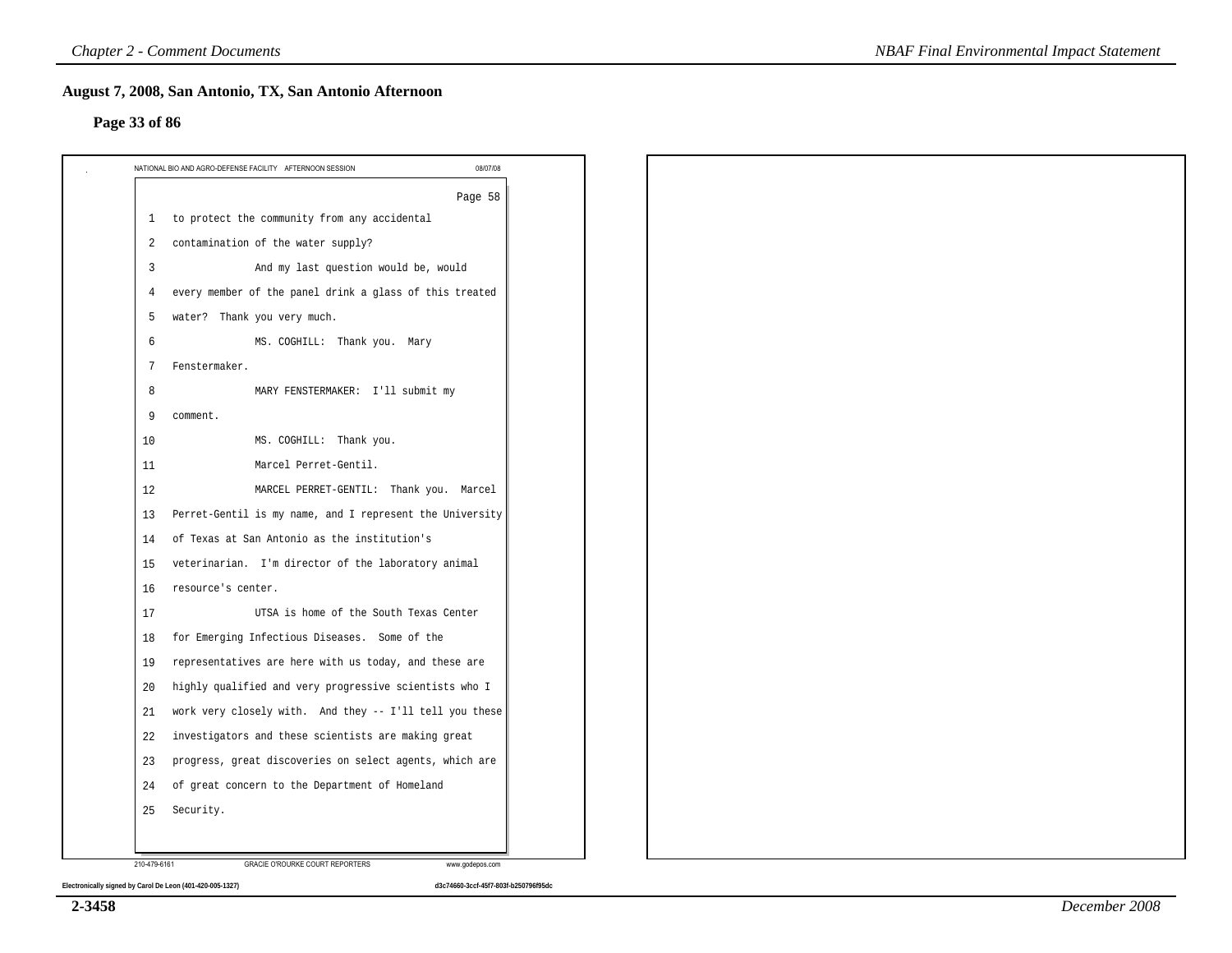#### **Page 34 of 86**

| 08/07/08<br>NATIONAL BIO AND AGRO-DEFENSE FACILITY AFTERNOON SESSION                                                                                                                                                                                                                                                                                                                                                                                                                                                                                                                                                                                                                                                                                                                                                                                                                                                                                                                                                                                               |                                                                                                                                                                                                                                                                                                                                                                                                                                                                                                                                                                                |
|--------------------------------------------------------------------------------------------------------------------------------------------------------------------------------------------------------------------------------------------------------------------------------------------------------------------------------------------------------------------------------------------------------------------------------------------------------------------------------------------------------------------------------------------------------------------------------------------------------------------------------------------------------------------------------------------------------------------------------------------------------------------------------------------------------------------------------------------------------------------------------------------------------------------------------------------------------------------------------------------------------------------------------------------------------------------|--------------------------------------------------------------------------------------------------------------------------------------------------------------------------------------------------------------------------------------------------------------------------------------------------------------------------------------------------------------------------------------------------------------------------------------------------------------------------------------------------------------------------------------------------------------------------------|
| Page 59<br>$\mathbf{1}$<br>Let it be known that UTSA and South Texas<br>2<br>Center for Emerging and Infectious Diseases are in full<br>$\overline{3}$<br>support of the NBAF development in San Antonio and<br>committed to the success. So as Secretary Andrade<br>4<br>mentioned and said earlier that San Antonio is the only<br>5<br>city with the type of research infrastructure to work<br>6<br>with and support the NBAF and we're committed to it.<br>7<br>To add to the safety record already known<br>8<br>1 24.6<br>in this city -- and you all know, we have a BSL-4<br>9<br>facility, one of the few cities in this country with<br>10<br>such a facility -- and so, to add to the record, the<br>11<br>safety record in this city, let me tell you, the strong<br>12<br>military presence in the city makes San Antonio a very<br>13<br>safe city to host the NBAF.<br>14<br>In addition, great appeal of this city,<br>15<br>with its low cost of living, along with a strong<br>16<br>research infrastructure, makes San Antonio the ideal<br>17 | Comment No: 1<br>Issue Code: 24.6<br>DHS notes the commentor's support for the Texas Research Park Site Alternative. The decision on<br>whether or not the NBAF is built, and, if so, where will be made on the four evaluation criteria<br>addressed in addition to the following factors: analyses from the EIS; applicable federal, state, and<br>local laws and regulatory requirements; consultation requirements among the federal, state, and local<br>agencies, as well as federally recognized American Indian Nations; policy considerations; and public<br>comment. |
| location to attract the best scientists to the NBAF.<br>18<br>19<br>I'm confident today because I<br>participated in the last impact Environmental Impact<br>20<br>Meeting that was held in San Antonio that you'll be<br>21<br>22<br>overwhelmed, gentlemen, by the great support the city<br>gives to this endeavor. You will hear -- I mean, you<br>23<br>may hear some opposition but it's so minor compared to<br>24<br>the overwhelming support of the San Antonians that I<br>25                                                                                                                                                                                                                                                                                                                                                                                                                                                                                                                                                                            |                                                                                                                                                                                                                                                                                                                                                                                                                                                                                                                                                                                |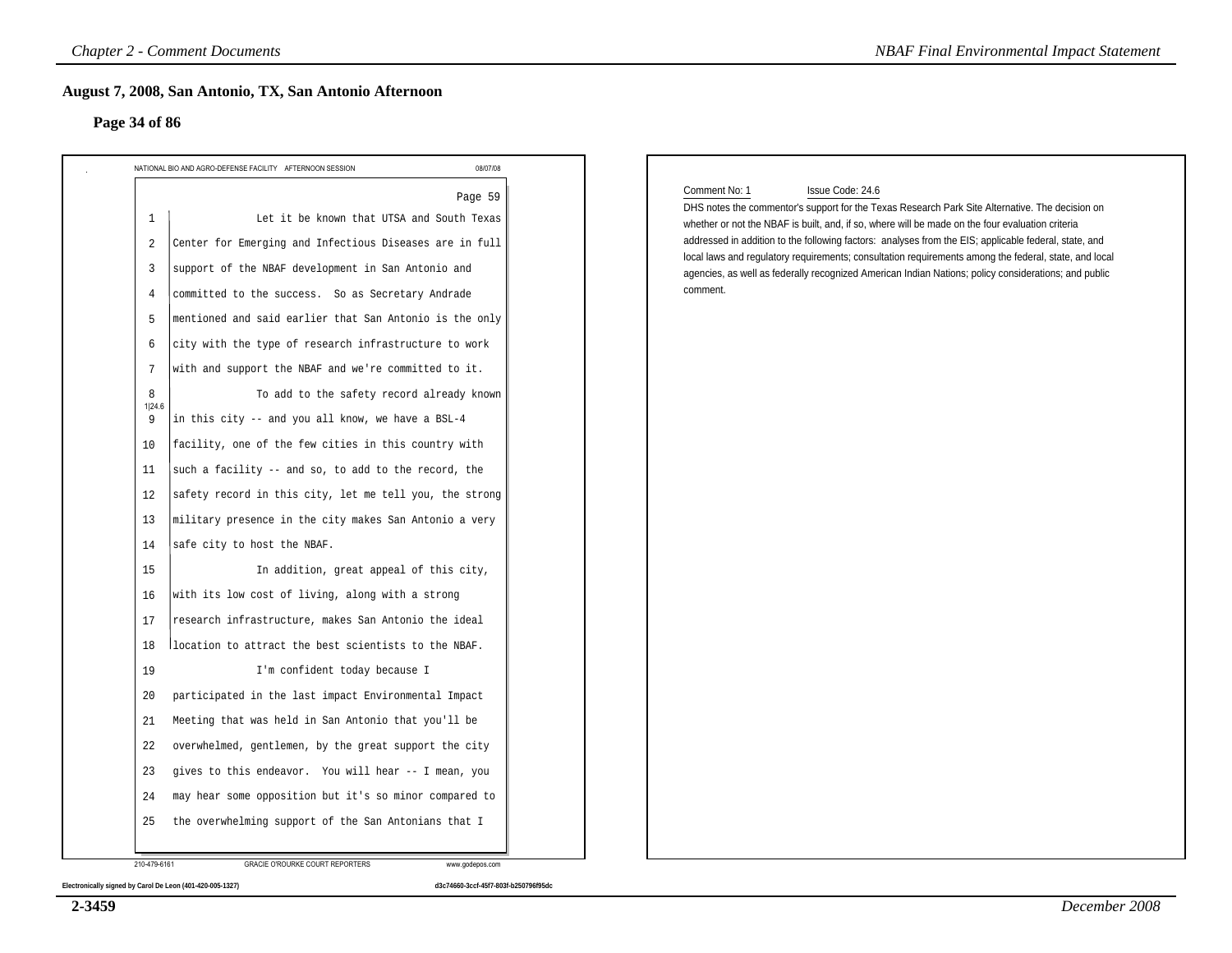#### **Page 35 of 86**

| NATIONAL BIO AND AGRO-DEFENSE FACILITY AFTERNOON SESSION<br>1<br>2<br>3<br>4<br>5<br>6<br>7<br>8<br>9<br>10<br>11<br>12<br>13<br>14<br>15<br>16<br>17<br>1 24.6<br>18<br>19<br>20<br>21<br>22<br>23<br>24 | August 7, 2008, San Antonio, TX, San Antonio Afternoon   |          |                                                                                                                      |
|-----------------------------------------------------------------------------------------------------------------------------------------------------------------------------------------------------------|----------------------------------------------------------|----------|----------------------------------------------------------------------------------------------------------------------|
|                                                                                                                                                                                                           |                                                          | 08/07/08 |                                                                                                                      |
|                                                                                                                                                                                                           | think you will leave today with a sense that perhaps     | Page 60  | Comment No: 1<br>Issue Code: 24.6<br>DHS notes the commentor's support for the Texas Research Park Site Alternative. |
|                                                                                                                                                                                                           | this may be the place. Thank you.                        |          |                                                                                                                      |
|                                                                                                                                                                                                           | MS. COGHILL: Thank you.                                  |          |                                                                                                                      |
|                                                                                                                                                                                                           | Brett Cornwell.                                          |          |                                                                                                                      |
|                                                                                                                                                                                                           | BRETT CORNWELL: Good afternoon. Brett                    |          |                                                                                                                      |
|                                                                                                                                                                                                           | Cornwell, representing Texas A&M University system. I'd  |          |                                                                                                                      |
|                                                                                                                                                                                                           | like to read into the record a letter from Guy Dietrick, |          |                                                                                                                      |
|                                                                                                                                                                                                           | the Vice-Chancellor for Federal Relations.               |          |                                                                                                                      |
|                                                                                                                                                                                                           | "Dear Admiral Cohen, thank you for the                   |          |                                                                                                                      |
|                                                                                                                                                                                                           | opportunity to express the Texas A&M University system's |          |                                                                                                                      |
|                                                                                                                                                                                                           | strong support of the location of the National Bio and   |          |                                                                                                                      |
|                                                                                                                                                                                                           | Agro-Defense facility in San Antonio, Texas. Texas A&M   |          |                                                                                                                      |
|                                                                                                                                                                                                           | University system is one of the largest systems of       |          |                                                                                                                      |
|                                                                                                                                                                                                           | higher education in the nation, with a state-wide        |          |                                                                                                                      |
|                                                                                                                                                                                                           | network of 9 universities, 7 state agencies, and a       |          |                                                                                                                      |
|                                                                                                                                                                                                           | comprehensive health science center.                     |          |                                                                                                                      |
|                                                                                                                                                                                                           | "The A&M system has many resources that                  |          |                                                                                                                      |
|                                                                                                                                                                                                           | will naturally tie into the location of the National Bio |          |                                                                                                                      |
|                                                                                                                                                                                                           | and Agro-Defense facility in San Antonio. A few          |          |                                                                                                                      |
|                                                                                                                                                                                                           | examples of the areas that can support through students, |          |                                                                                                                      |
|                                                                                                                                                                                                           | staff, and research collaborations are the College of    |          |                                                                                                                      |
|                                                                                                                                                                                                           | Veterinary and Bio-Medical Sciences.                     |          |                                                                                                                      |
|                                                                                                                                                                                                           | "The College of Veterinary and                           |          |                                                                                                                      |
|                                                                                                                                                                                                           | Bio-Medical Sciences was established in 1916 and is      |          |                                                                                                                      |
| 25                                                                                                                                                                                                        | today one of the top five in the country. One out of     |          |                                                                                                                      |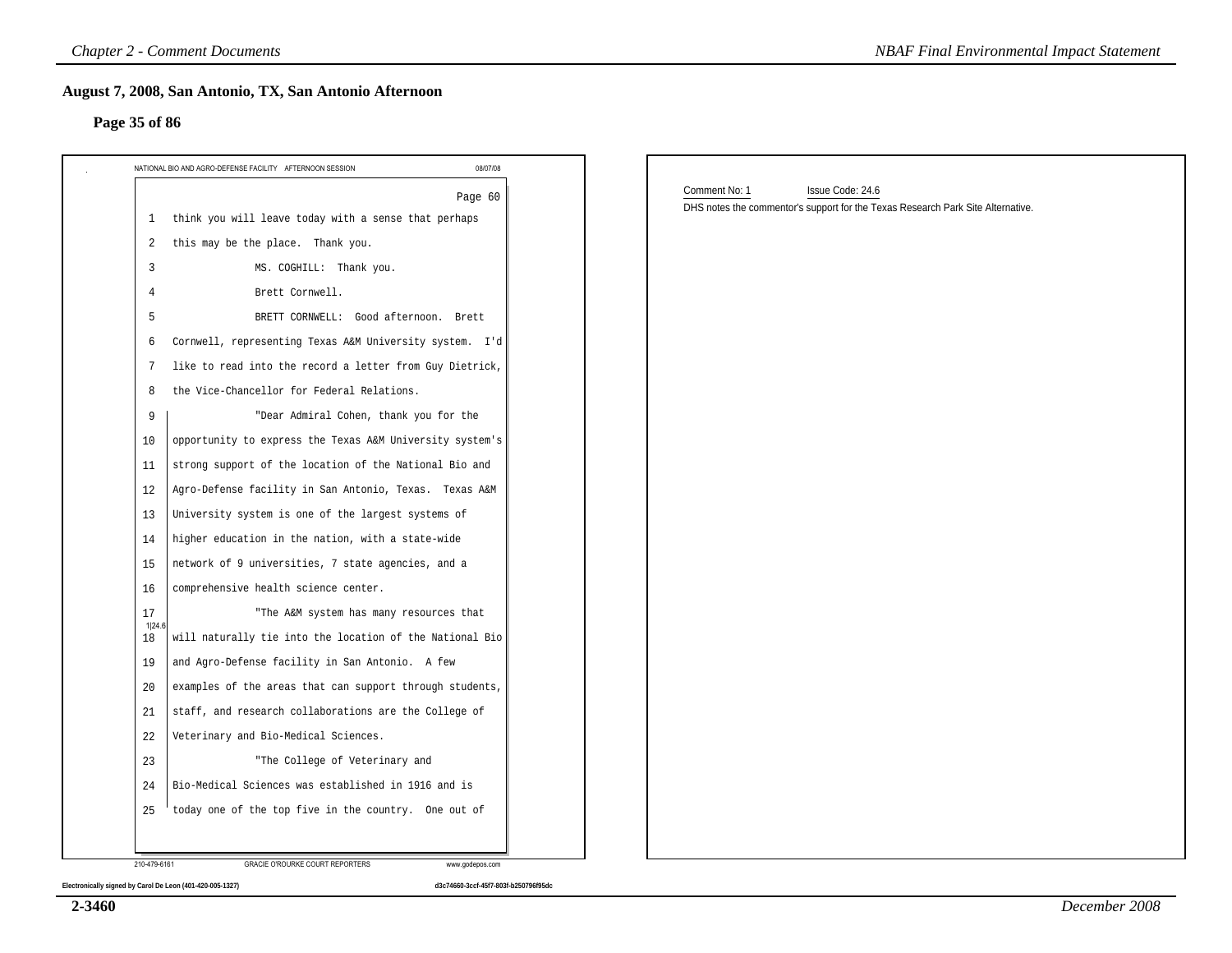#### **Page 36 of 86**

|                | Page 61                                                  |  |  |  |
|----------------|----------------------------------------------------------|--|--|--|
| 1              | every 10 practicing veterinarians in the United States   |  |  |  |
| $\overline{2}$ | has an Aggie diploma. The faculty and staff of the       |  |  |  |
| $\overline{3}$ | college are committed to the exceptional teaching,       |  |  |  |
| 4              | research, and patient care. Our research addresses       |  |  |  |
| 5              | significant problems in both animal and human health and |  |  |  |
| 6              | impacts animal and human health, which impacts Texas and |  |  |  |
| 7              | the entire nation.                                       |  |  |  |
| 8<br>24.6 con  | "Also, the Texas A&M University Institute                |  |  |  |
| 9              | for Preclinical Studies is located next to the College   |  |  |  |
| 10             | of Veterinary Medicine and Bio-Medical Sciences and is   |  |  |  |
| 11             | slated to open in June of 2009. It will play a key role  |  |  |  |
| 12             | in training veterinarians, physicians, scientists, and   |  |  |  |
| 13             | engineers. It's focused on translational research that   |  |  |  |
| 14             | will enable the breakthroughs and new discoveries to     |  |  |  |
| 15             | quickly move from concept into the marketplace.          |  |  |  |
| 16             | "Also, the Texas Institute for Genomic                   |  |  |  |
| 17             | Medicine. The Texas Institute for Genomic Medicine is    |  |  |  |
| 18             | currently in operation at the Institute for Bio-Sciences |  |  |  |
| 19             | and Technology in Houston and will open in College       |  |  |  |
| 20             | Station at the end of this year. The combined libraries  |  |  |  |
| 21             | from these two facilities will constitute the largest    |  |  |  |
| 22             | knockout mouse library of its kind in the world.         |  |  |  |
| 23             | "Texas A&M University at San Antonio, a                  |  |  |  |
| 24             | new university campus that will one day serve 25,000     |  |  |  |
| 25             | students in San Antonio, and then also the Texas A&M     |  |  |  |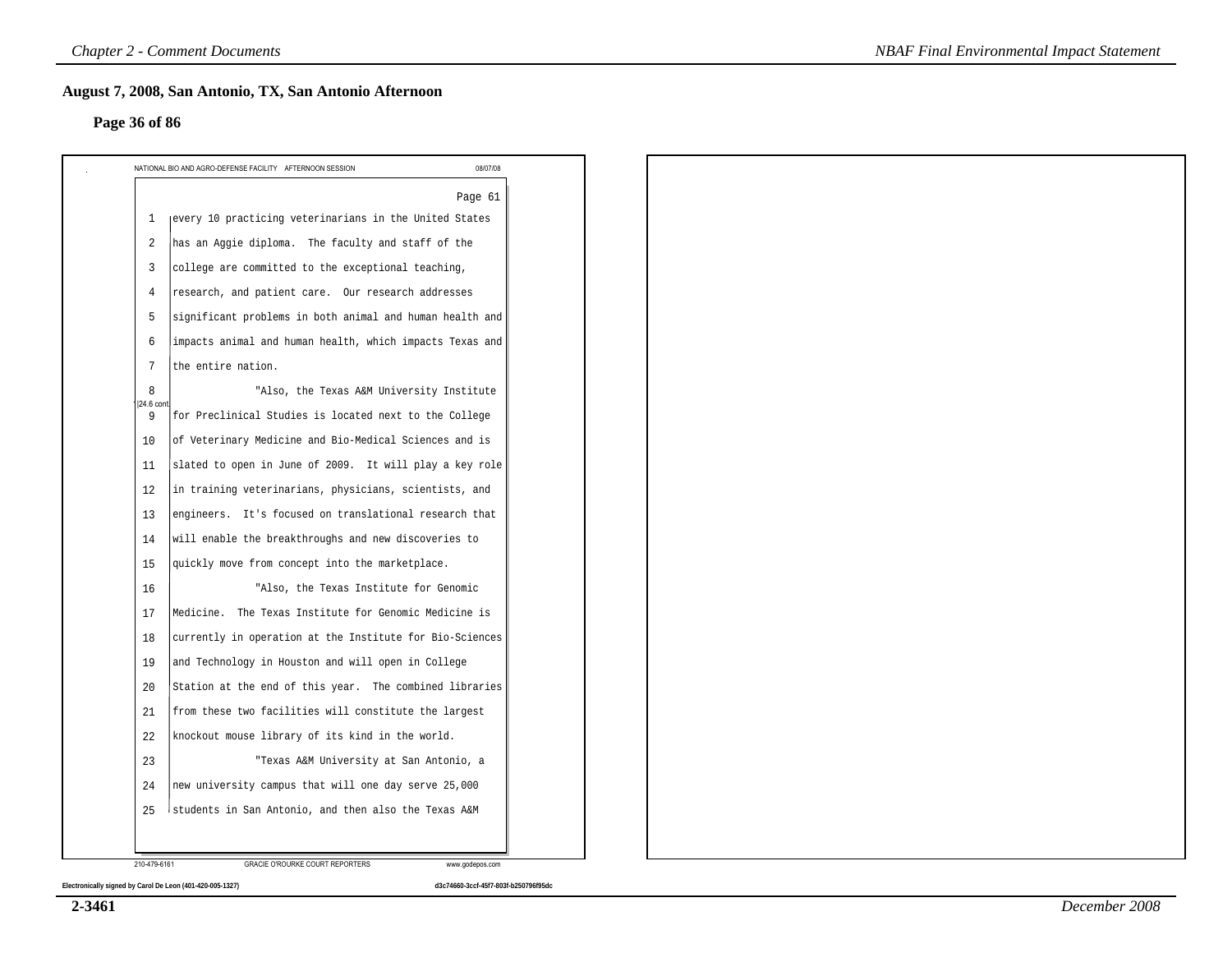#### **Page 37 of 86**

|                | Page 62                                                  |
|----------------|----------------------------------------------------------|
| 1              | University Agricultural Program, one of the premier      |
| 2              | agricultural programs in the United States, with over    |
| $\overline{3}$ | 6,000 students currently enrolled in degrees ranging     |
| $\overline{4}$ | from animal sciences to biological and animal            |
| 5              | engineering.                                             |
| 6              | "Texas A&M University system looks                       |
| 7              | forward to providing all the necessary resources through |
| 8              | students, staff, and collaborative events to support the |
| 9              | location of the National Agro and Bio-Defense facility   |
| 10             | in San Antonio, Texas.                                   |
| 11             | "Sincerely, Guy Dietrick, Vice-Chancellor                |
| 12             | for Federal Relations."                                  |
| 13             | MS. COGHILL: Thank you.                                  |
| 14             | Jim Poage.                                               |
| 15             | JIM POAGE: Yes, my name is Jim Poage,                    |
| 16             | and I'm the president and chief executive officer of the |
| 17             | San Antonio Technology Accelerated Initiative. We help   |
| 18             | technology companies get up on their feet and find       |
| 19             | funding. And on one end of the spectrum, we take the     |
| 20             | mad scientist with great innovative ideas, pair them up  |
| 21             | with people who want to invest in those ideas and create |
| 22             | companies, products, and ideas that go forward into the  |
| 23             | commercial marketplace.                                  |
| 24             | One of the things that I'd like to                       |
| 25             | emphasize today is that while the selection process and  |
|                |                                                          |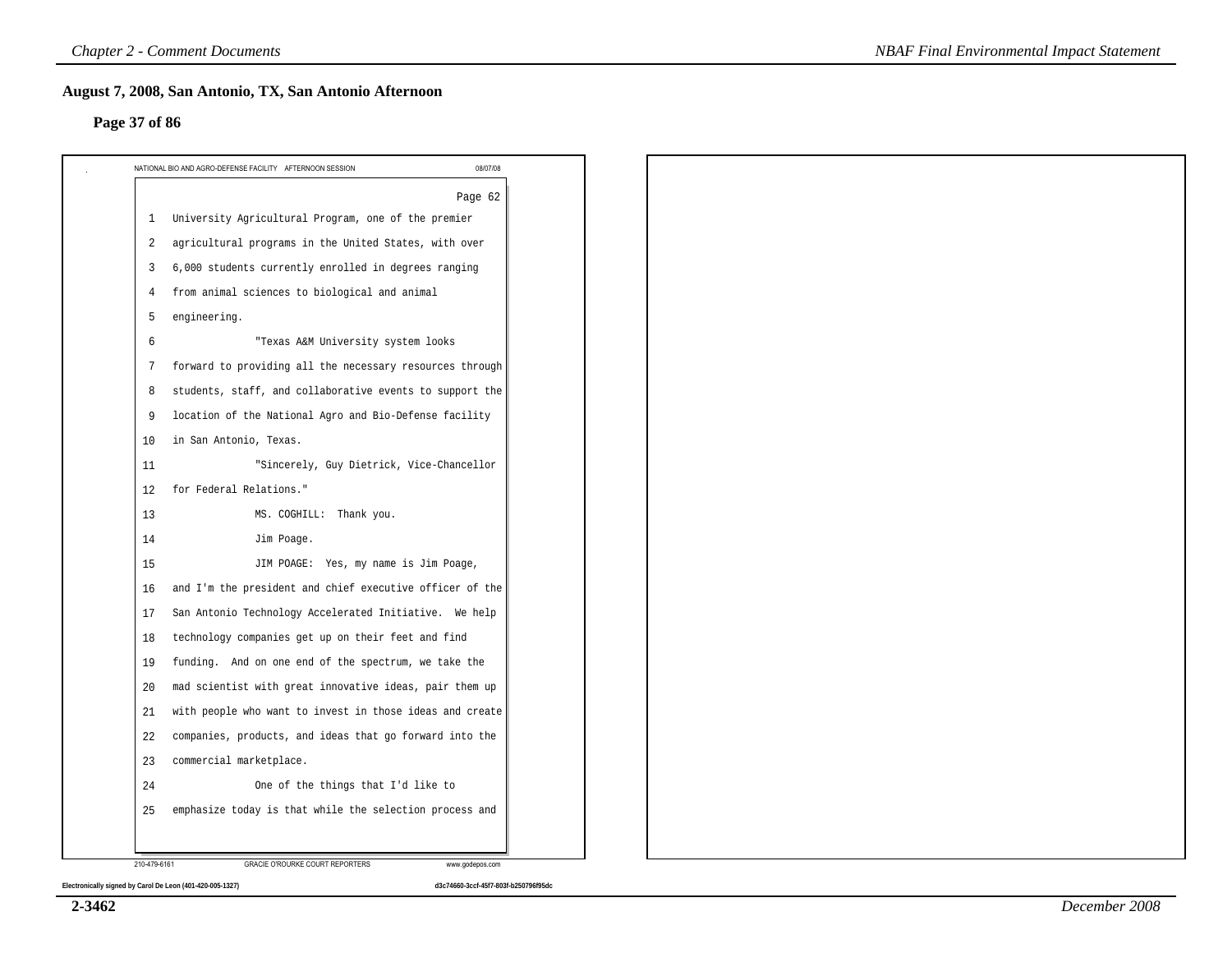#### **Page 38 of 86**

| NATIONAL BIO AND AGRO-DEFENSE FACILITY AFTERNOON SESSION                | 08/07/08 |                                                                                                                      |
|-------------------------------------------------------------------------|----------|----------------------------------------------------------------------------------------------------------------------|
|                                                                         | Page 63  | Comment No: 1<br>Issue Code: 24.6<br>DHS notes the commentor's support for the Texas Research Park Site Alternative. |
| 1 the construction process of this facility will take                   |          |                                                                                                                      |
| place for many years, the eventual success will depend<br>2             |          |                                                                                                                      |
| on the staff and the researchers that are there,<br>3                   |          |                                                                                                                      |
| resident at that facility. And one of the things I<br>4                 |          |                                                                                                                      |
| think is difficult to look at and understand is the rich<br>-5          |          |                                                                                                                      |
| environment that San Antonio has to attract that kind of<br>6           |          |                                                                                                                      |
| people to live here.<br>7                                               |          |                                                                                                                      |
| I have direct experience for many years.<br>8                           |          |                                                                                                                      |
| I graduated from the United States of Wyoming. As you<br>9              |          |                                                                                                                      |
| may know, Wyoming is one of the least populous states in<br>10          |          |                                                                                                                      |
| the United States. The University of Wyoming has had<br>11              |          |                                                                                                                      |
| trouble for many, many years in attracting top quality<br>12            |          |                                                                                                                      |
| research and faculty, and the reason is, is because of<br>13            |          |                                                                                                                      |
| the remoteness of the facility.<br>14                                   |          |                                                                                                                      |
| There is always a tension between the<br>15                             |          |                                                                                                                      |
| remoteness of this facility and then the inherent<br>16                 |          |                                                                                                                      |
| security provided by that remoteness and the tension<br>17              |          |                                                                                                                      |
| created by the ability to attract qualified individuals<br>18           |          |                                                                                                                      |
| to work in that facility.<br>19                                         |          |                                                                                                                      |
| I think San Antonio provides an<br>20                                   |          |                                                                                                                      |
| absolutely ideal location that can attract the highest<br>21            |          |                                                                                                                      |
| 22<br>quality researchers that can not only work in a facility          |          |                                                                                                                      |
| 1 24.6<br>that is safe but also on a daily basis have themselves,<br>23 |          |                                                                                                                      |
| their family, their friends, their colleagues in other<br>24            |          |                                                                                                                      |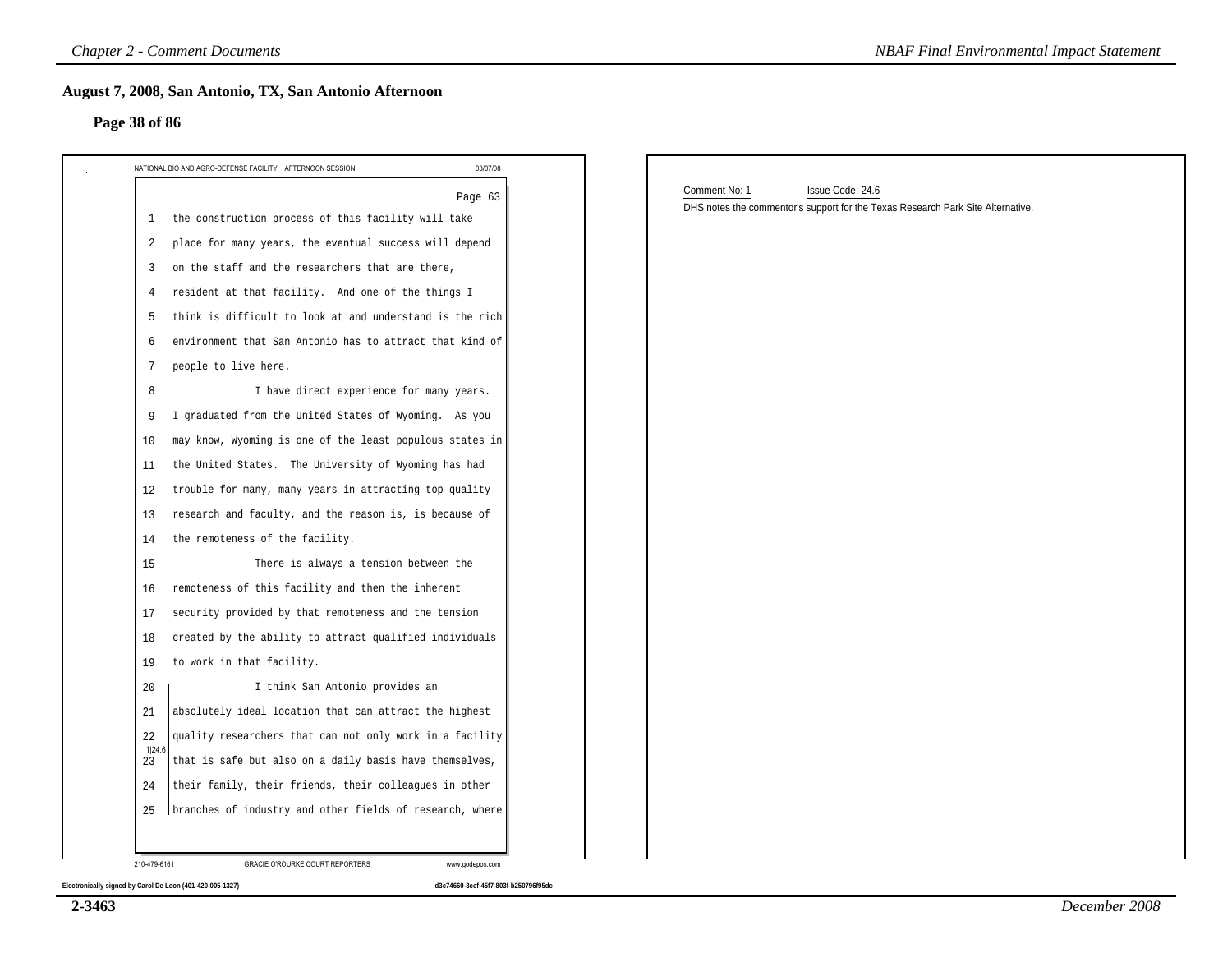#### **Page 39 of 86**

|                  | NATIONAL BIO AND AGRO-DEFENSE FACILITY AFTERNOON SESSION<br>08/07/08 |                                                                                 |  |
|------------------|----------------------------------------------------------------------|---------------------------------------------------------------------------------|--|
|                  |                                                                      | Comment No: 1<br>Issue Code: 24.6                                               |  |
| 1                | Page 64<br>that they can socialize and exchange information in a     | DHS notes the commentor's support for the Texas Research Park Site Alternative. |  |
| 2                | very innovative and rich culture.                                    |                                                                                 |  |
| 1 24.6 cont<br>3 | And I think that is extremely important                              |                                                                                 |  |
| 4                | and one of the reasons that we are extremely favorable               |                                                                                 |  |
| -5               | about locating this facility in San Antonio. Thank you.              |                                                                                 |  |
| 6                | MS. COGHILL: Thank you.                                              |                                                                                 |  |
| 7                | Jeffrey Kantor.                                                      |                                                                                 |  |
| 8                | JEFFREY KANTOR: Good afternoon. I'm                                  |                                                                                 |  |
| 9                | Jeffrey Kantor from the University of Texas at San                   |                                                                                 |  |
| 10               | Antonio. In my position as senior associate vice                     |                                                                                 |  |
| 11               | president for research development at UTSA, one of my                |                                                                                 |  |
| 12               | main responsibilities is to bring new, large program                 |                                                                                 |  |
| 13               | opportunities to our institution.                                    |                                                                                 |  |
| 14               | I've learned that any large opportunity                              |                                                                                 |  |
| 15               | has to be carefully weighed for the benefits it would                |                                                                                 |  |
| 16               | bring versus the possible negative impact it might                   |                                                                                 |  |
| 17<br>1 24.6     | carry. I've reviewed the Draft Environmental Impact                  |                                                                                 |  |
| 18               | Statement regarding possible effects of bringing NBAF to             |                                                                                 |  |
| 19               | San Antonio, and my conclusion, without a doubt, is that             |                                                                                 |  |
| 20               | the tremendous benefits to both NBAF and San Antonio to              |                                                                                 |  |
| 21               | situating the facility here far outweigh and small and               |                                                                                 |  |
| 22               | easily manageable environmental issues.                              |                                                                                 |  |
| 23               | One of the significant benefits of having                            |                                                                                 |  |
| 24               | NBAF in San Antonio is that UTSA's 28,000 students, 58               |                                                                                 |  |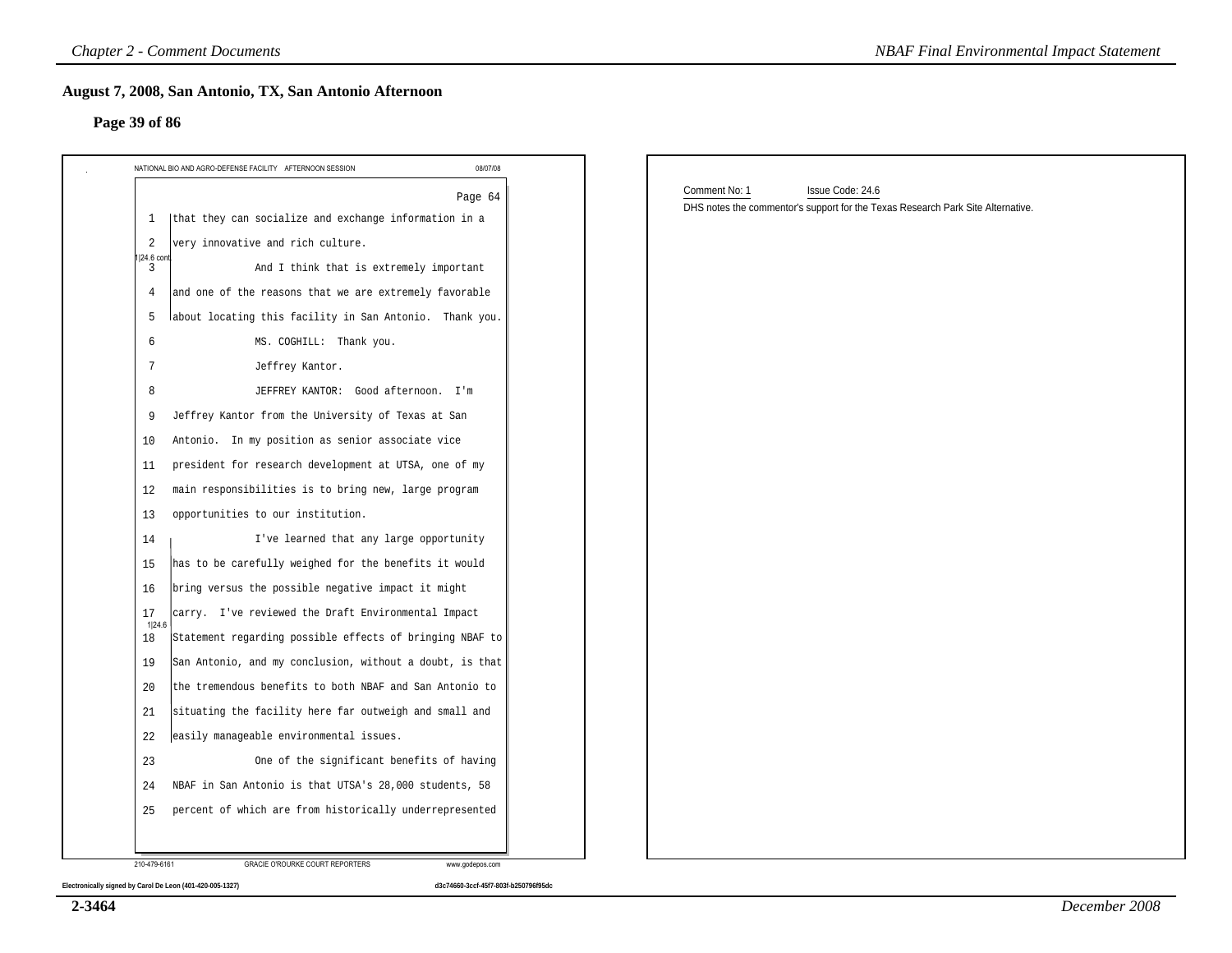#### **Page 40 of 86**

| Page 40 of 86                                                                                                                                                                                    |                                                                                                                                                                                                |
|--------------------------------------------------------------------------------------------------------------------------------------------------------------------------------------------------|------------------------------------------------------------------------------------------------------------------------------------------------------------------------------------------------|
| 08/07/08<br>NATIONAL BIO AND AGRO-DEFENSE FACILITY AFTERNOON SESSION                                                                                                                             |                                                                                                                                                                                                |
| Page 65<br>groups in higher education, would have new far-ranging<br>-1<br>opportunities in education, experiential opportunities,<br>2<br>and economic opportunities. Cooperative research<br>3 | Comment No: 2<br>Issue Code: 15.6<br>DHS notes the commentor's opinion.<br>Comment No: 3<br>Issue Code: 8.6<br>DHS notes the commentor's support for the Texas Research Park Site Alternative. |
| programs between NBAF scientists and UTSA faculty would<br>4<br>ensure that the latest scientific achievements become a<br>5                                                                     |                                                                                                                                                                                                |
| regular part of our students' course work.<br>6<br>7<br>For years, UTSA has graduated more<br>Hispanic students than anywhere else in the country.<br>8                                          |                                                                                                                                                                                                |
| $\frac{2 15.6}{9}$<br>NBAF would help increase these numbers even more.<br>NBAF would raise the knowledge and interest of<br>10<br>biological scientists throughout our Hispanic community<br>11 |                                                                                                                                                                                                |
| and provide first-class job opportunities for our<br>12<br>graduates across the board of scientific, technical, and<br>13                                                                        |                                                                                                                                                                                                |
| support fields. NBAF would significantly assist UTSA in<br>14<br>meeting its goals of access and excellence as one of the<br>15<br>Ination's largest minority serving institutions.<br>16        |                                                                                                                                                                                                |
| NBAF's research requirements are a<br>17<br>perfect fit with UTSA's nationally recognized program in<br>18<br>the biological sciences and the basis for an<br>19                                 |                                                                                                                                                                                                |
| unparalleled partnership. While UTSA is growing towards<br>20<br>3 8.6<br>a premier research status in many fields across all 42<br>21                                                           |                                                                                                                                                                                                |
| universities in Texas, UTSA is already the third largest<br>22<br>biological research program.<br>23                                                                                             |                                                                                                                                                                                                |
| UTSA's groundbreaking research in<br>24                                                                                                                                                          |                                                                                                                                                                                                |

**2-3465**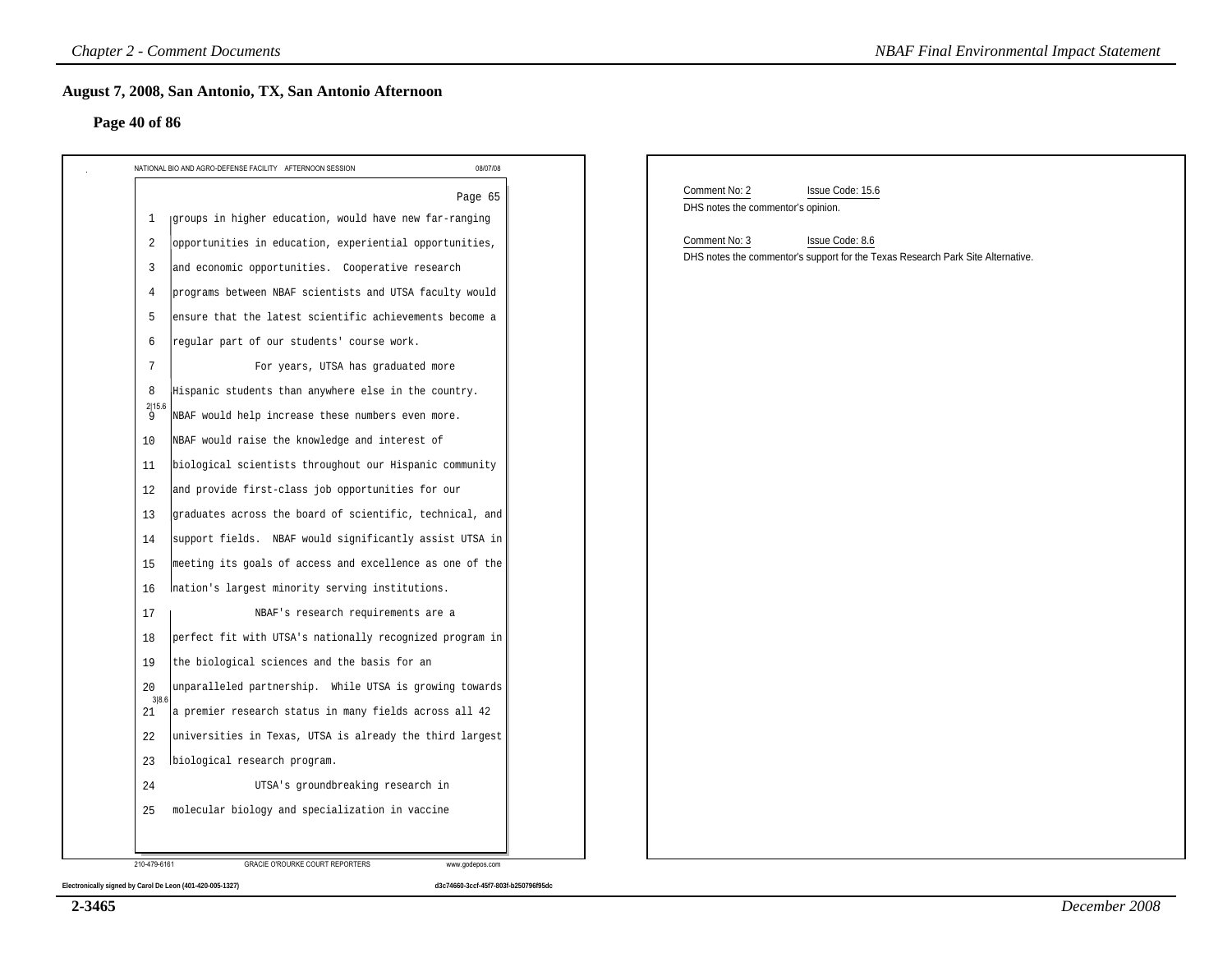#### **Page 41 of 86**

| Page 41 of 86                                                            |                                                                                            |  |
|--------------------------------------------------------------------------|--------------------------------------------------------------------------------------------|--|
| 08/07/08<br>NATIONAL BIO AND AGRO-DEFENSE FACILITY AFTERNOON SESSION     |                                                                                            |  |
| Page 66<br>development are critical components to success in NBAF's<br>1 | Comment No: 1<br>Issue Code: 19.6<br>DHS notes the information presented by the commentor. |  |
| mission. Combining UTSA's research strengths with<br>2                   |                                                                                            |  |
| NBAF's would make San Antonio the center of biological<br>3              |                                                                                            |  |
| discovery.<br>4                                                          |                                                                                            |  |
| 5<br>Locating the NBAF in San Antonio is the                             |                                                                                            |  |
| logical conclusion. It would be a win for both national<br>6             |                                                                                            |  |
| security and the people of San Antonio. Thank you.<br>7                  |                                                                                            |  |
| 8<br>MS. COGHILL: Thank you.                                             |                                                                                            |  |
| Lilliana Rodriguez.<br>9                                                 |                                                                                            |  |
| LILLIANA RODRIGUEZ: Good afternoon. My<br>10                             |                                                                                            |  |
| name is Lilliana Rodriguez, Doctor of Public Health and<br>11            |                                                                                            |  |
| laboratory training manager at the University of Texas<br>12             |                                                                                            |  |
| Center for Bio-Security and Public Health Preparedness.<br>13            |                                                                                            |  |
| I would like to speak specifically to the<br>14                          |                                                                                            |  |
| health and safety section of the Environmental Impact<br>15              |                                                                                            |  |
| Statement. Over the past five years, our center has<br>16                |                                                                                            |  |
| trained over 50,000 individuals, including public health<br>17           |                                                                                            |  |
| workers, first responders, physicians, nurses, allied<br>18              |                                                                                            |  |
| health care providers, and veterinarians. Workshops,<br>19               |                                                                                            |  |
| 1 19.6<br>symposia, and training courses have covered basic and<br>20    |                                                                                            |  |
| advanced disaster life support, recognizing and<br>21                    |                                                                                            |  |
| responding to bio-terrorism disaster and crisis<br>22                    |                                                                                            |  |
| leadership, Board of Health epidemiologic outbreak<br>23                 |                                                                                            |  |
| investigations, laboratory preparedness, public health<br>24             |                                                                                            |  |
| and the law, personal protective equipment, overview of<br>25            |                                                                                            |  |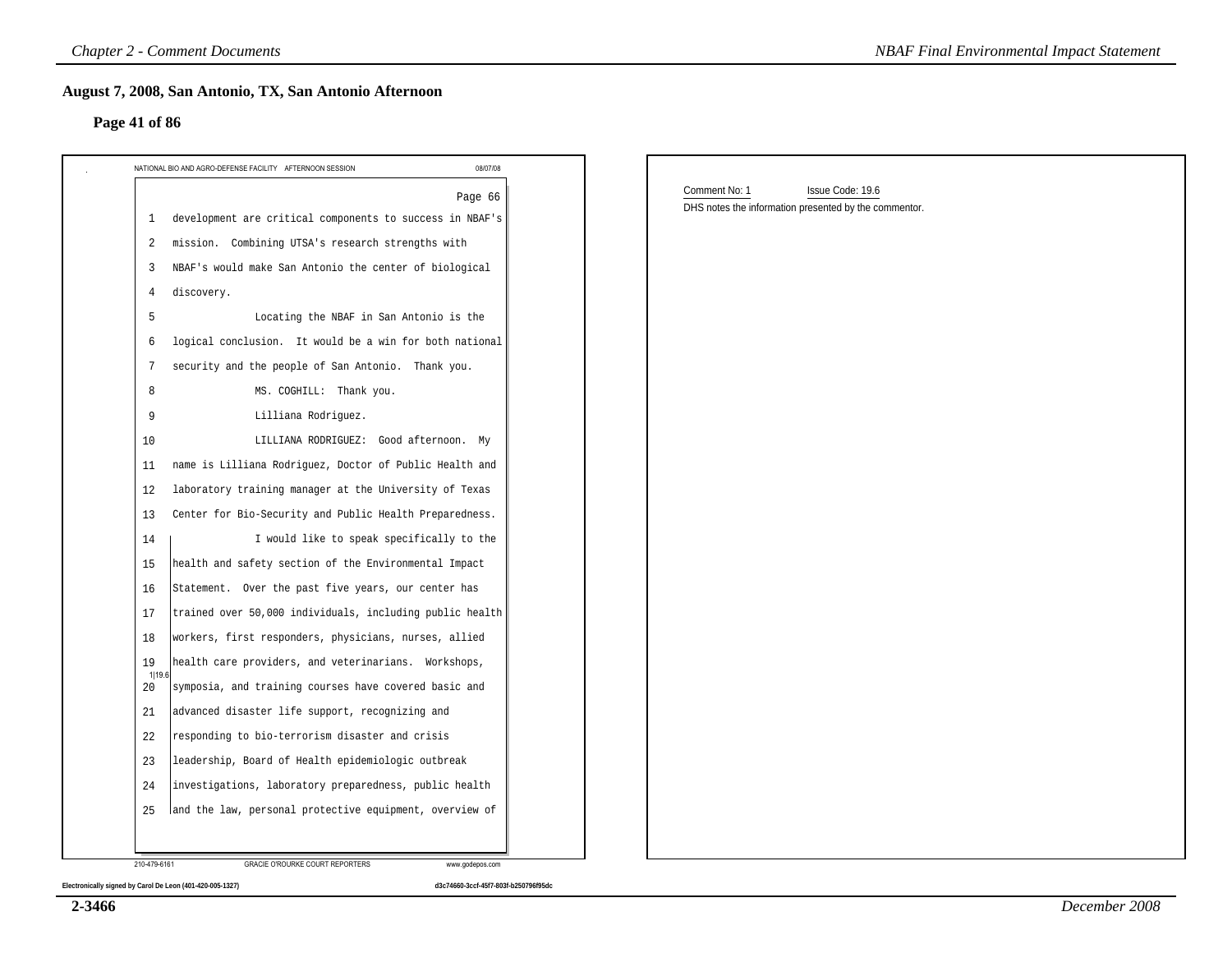#### **Page 42 of 86**

| NATIONAL BIO AND AGRO-DEFENSE FACILITY AFTERNOON SESSION              | 08/07/08 |                                                                                          |  |
|-----------------------------------------------------------------------|----------|------------------------------------------------------------------------------------------|--|
|                                                                       | Page 67  | Comment No: 2<br>Issue Code: 8.6<br>DHS notes the information provided by the commentor. |  |
| agro-terrorism, protection of vulnerable populations,<br>$\mathbf{1}$ |          |                                                                                          |  |
| rural health, and risk communication.<br>2                            |          |                                                                                          |  |
| The University of Texas, along with our<br>3                          |          |                                                                                          |  |
| partners at two other Texas schools of public health,<br>4            |          |                                                                                          |  |
| North Texas and Texas A&M and other academic health<br>5              |          |                                                                                          |  |
| science centers, including UT Health Science Center at<br>6           |          |                                                                                          |  |
| San Antonio, have built a significant workforce<br>7                  |          |                                                                                          |  |
| infrastructure to protect, respond, and control any<br>8<br>2 8.6     |          |                                                                                          |  |
| 9<br>potential hazardous incidents for both humans and                |          |                                                                                          |  |
| 10<br>animals.                                                        |          |                                                                                          |  |
| Texas has a robust public health and<br>11                            |          |                                                                                          |  |
| animal health surveillance and response infrastructure<br>12          |          |                                                                                          |  |
| as we deal with the potential for endemic diseases, such<br>13        |          |                                                                                          |  |
| as Rabies, West Nile Virus, Equine Encephalitis,<br>14                |          |                                                                                          |  |
| anthrax, Foot and Mouth disease, and Texas Tick Fever,<br>15          |          |                                                                                          |  |
| every day, 24/7, 360 [sic] days a year.<br>16                         |          |                                                                                          |  |
| 17<br>Thank you for this opportunity to                               |          |                                                                                          |  |
| supplement the health and safety information available<br>18          |          |                                                                                          |  |
| 19<br>to you.                                                         |          |                                                                                          |  |
| 20<br>MS. COGHILL: Thank you, Ms. Rodriguez.                          |          |                                                                                          |  |
| 21<br>George Irving.                                                  |          |                                                                                          |  |
| 22<br>GEORGE IRVING: Good afternoon. Thanks                           |          |                                                                                          |  |
| for the opportunity to speak.<br>23                                   |          |                                                                                          |  |
| My name is George W. Irving, and I'm a<br>24                          |          |                                                                                          |  |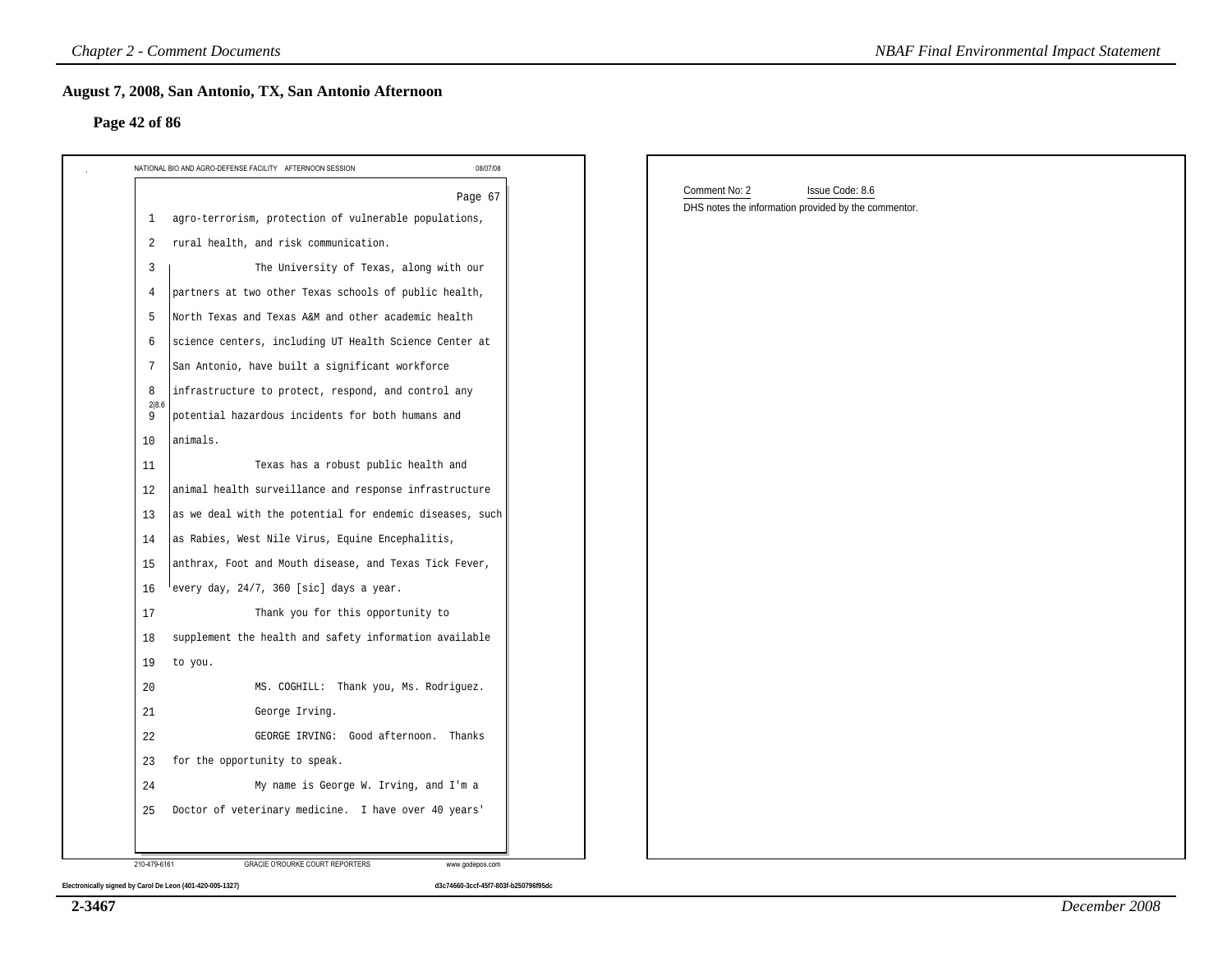#### **Page 43 of 86**

| 08/07/08<br>NATIONAL BIO AND AGRO-DEFENSE FACILITY AFTERNOON SESSION                                                                                                                                                                                                                                                                                                                                                                                                                                                                              |                                                                                                                                                              |
|---------------------------------------------------------------------------------------------------------------------------------------------------------------------------------------------------------------------------------------------------------------------------------------------------------------------------------------------------------------------------------------------------------------------------------------------------------------------------------------------------------------------------------------------------|--------------------------------------------------------------------------------------------------------------------------------------------------------------|
| Page 68<br>experience in performing and managing research and<br>1<br>development programs similar to those planned for the<br>2<br>NBAF. I am a vice president at Conceptual Mindworks,<br>3<br>Inc. here in San Antonio.<br>4<br>Conceptual Mindworks is a woman-owned<br>5<br>minority small business based in San Antonio, Texas. We<br>6<br>are an applied research and software engineering company<br>7<br>with over 18 years experience supporting the Department<br>8                                                                    | Issue Code: 1.0<br>Comment No: 1<br>DHS notes the commentor's support for the NBAF and the proposed research that would be<br>conducted within the facility. |
| of Defense. Our work in bio-warfare agent studies has<br>9<br>resulted in four patents plus three pending patent<br>10<br>applications, and our scientists have numerous published<br>11<br>peer-reviewed articles in the course of executing<br>12<br>government agency goals and objectives.<br>13<br>14<br>I agree with the assessment that<br>significant benefits, like new vaccines, diagnostic<br>15<br>1 1.0<br>procedures could occur, and I respectfully suggest that<br>16<br>"could" is a soft word. I think they will or would<br>17 |                                                                                                                                                              |
| occur as a probable outcome from work at the NBAF.<br>18<br>As an experienced research administrator,<br>19<br>I agree with the characterization of the risks involved<br>20<br>in the nature of research contemplated for the NBAF. I<br>21<br>have personally worked with infectious diseases, and<br>22<br>I've directed laboratories with infectious disease<br>23<br>programs or nuclear reactors requiring rigorous,<br>24<br>uncompromising safety programs and the type of state and<br>25                                                |                                                                                                                                                              |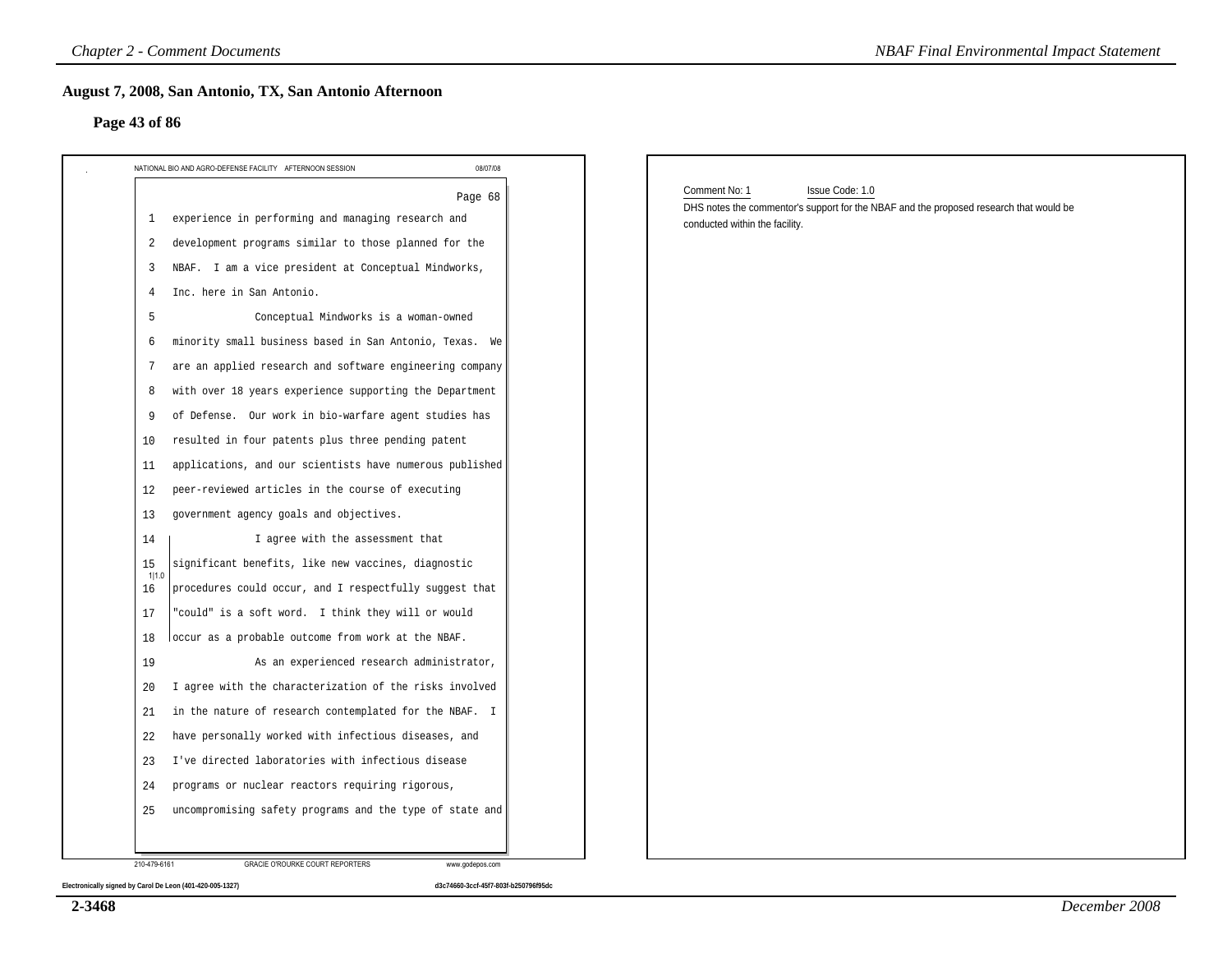# **Page 44 of 86**

| federal oversight that we will see at the NBAF.<br>$\mathbf{1}$                                                                                                                                                                                                      | Page 69 |                                                                                                                                                                      |
|----------------------------------------------------------------------------------------------------------------------------------------------------------------------------------------------------------------------------------------------------------------------|---------|----------------------------------------------------------------------------------------------------------------------------------------------------------------------|
| It is the people, highly professional,<br>2                                                                                                                                                                                                                          |         | Comment No: 2<br>Issue Code: 19.6<br>DHS notes the commentor's opinion that the proposed NBAF research could be safely conducted at<br>the Texas Research Park site. |
| trained and committed to safety, that make these<br>3<br>facilities function in a safe manner. I believe the<br>$\overline{4}$<br>2 19.6<br>exceptional safety record of laboratories of San Antonio<br>5<br>illustrate we have the training, skills, and human<br>6 |         |                                                                                                                                                                      |
| resources required to properly conduct the research and<br>7<br>maintain safety necessary at the NBAF.<br>8<br>This safety record, in concert with San<br>9                                                                                                          |         |                                                                                                                                                                      |
| Antonio's exceptional emergency response capability,<br>10<br>merit emphasis in the Draft Environmental Impact<br>11<br>Statement. Texas has contended for years with certain<br>12<br>endemic diseases, most of which were mentioned by my<br>13                    |         |                                                                                                                                                                      |
| colleagues just now and has a 1200-mile border with<br>14<br>15<br>Mexico.<br>I would submit that Texans have a<br>16                                                                                                                                                |         |                                                                                                                                                                      |
| superior record in dealing with the emerging or<br>17<br>reemerging diseases, a fact not also recognized in the<br>18<br>Draft Environmental Impact Statement. I have personal<br>19                                                                                 |         |                                                                                                                                                                      |
| knowledge of availability of excellent infectious<br>20<br>disease research facilities in San Antonio at Brooks<br>21<br>City Base. It will be vacated by the United States Air<br>22                                                                                |         |                                                                                                                                                                      |
| 23 Force in the near term. This includes BSL-3<br>laboratories.<br>24                                                                                                                                                                                                |         |                                                                                                                                                                      |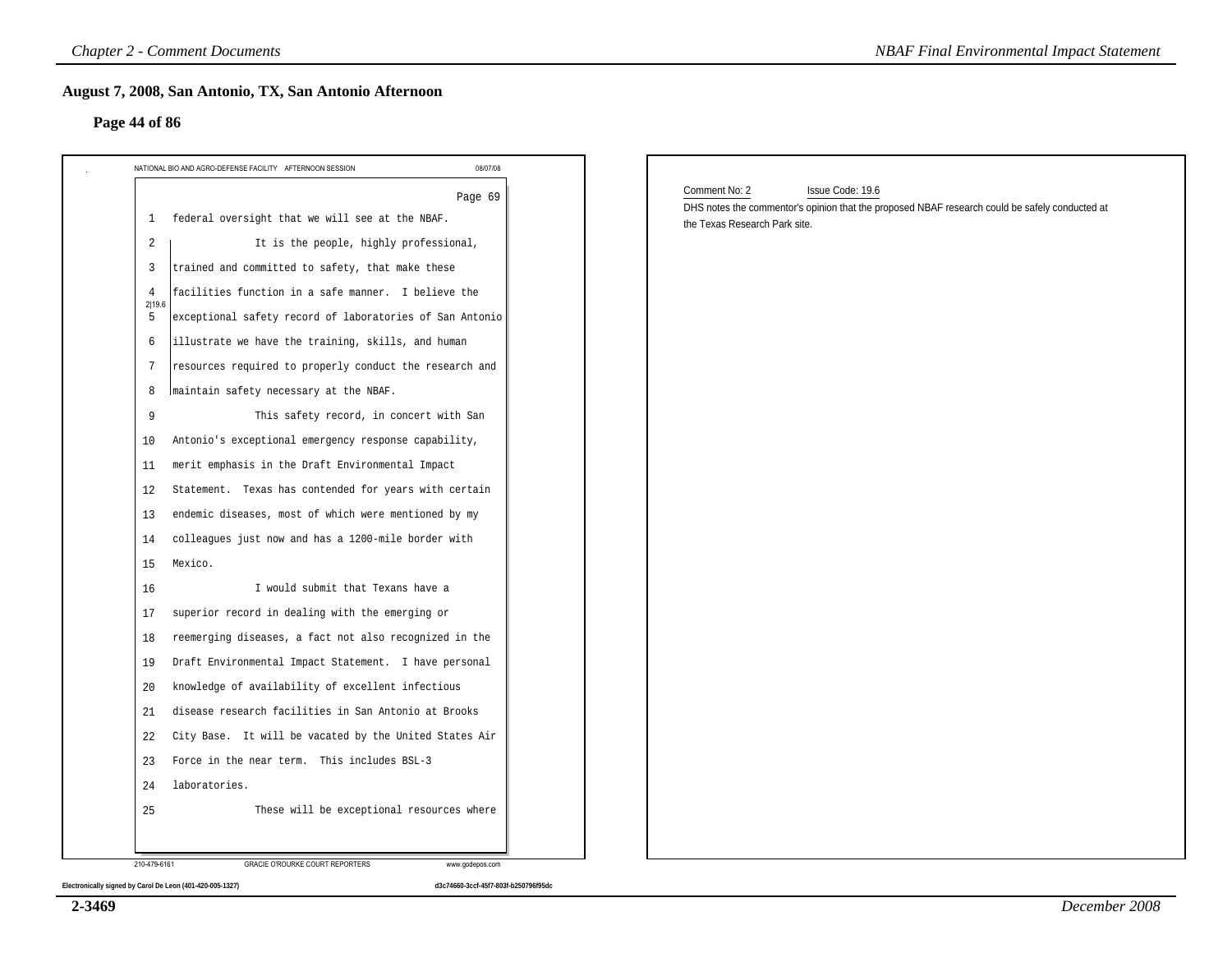#### **Page 45 of 86**

| 08/07/08<br>NATIONAL BIO AND AGRO-DEFENSE FACILITY AFTERNOON SESSION                                                                                                 | Comment No: 3<br>Issue Code: 8.6                                                                                     |
|----------------------------------------------------------------------------------------------------------------------------------------------------------------------|----------------------------------------------------------------------------------------------------------------------|
| Page 70<br>(the NBAF laboratories operations could begin immediately<br>1                                                                                            | DHS notes the commentor's statement.                                                                                 |
| in San Antonio. San Antonio is -- CMI is a small<br>2<br>business for scientists and engineers currently working<br>3                                                | Comment No: 4<br>Issue Code: 24.6<br>DHS notes the commentor's support for the Texas Research Park Site Alternative. |
| on contract for the Air Force. These professionals are<br>4<br>3 8.6                                                                                                 |                                                                                                                      |
| most likely to opt to stay San Antonio as the Air Force<br>5<br>realigns missions to Ohio. They will thus be available<br>6                                          |                                                                                                                      |
| for staff at the NBAF. These individuals are highly<br>-7                                                                                                            |                                                                                                                      |
| trained and proficient in infectious disease<br>8<br>technologies required by the NBAF.<br>9                                                                         |                                                                                                                      |
| Thank you very much for this opportunity<br>10<br>4 24.6<br>to comment. I'm convinced the nation is best served by<br>11<br>locating the NBAF in San Antonio, Texas. |                                                                                                                      |
| 12<br>MS. COGHILL: Thank you.<br>13                                                                                                                                  |                                                                                                                      |
| County Judge Nelson Wolff.<br>14<br>15<br>NELSON WOLFF: Well, thank you, thank you                                                                                   |                                                                                                                      |
| very much. Perfect timing. I just walked in.<br>16                                                                                                                   |                                                                                                                      |
| Introduced as County Judge but my role in<br>17<br>county government is to run county government. We're a<br>18                                                      |                                                                                                                      |
| large government entity running a major hospital system,<br>19                                                                                                       |                                                                                                                      |
| as well as doing a number of the same things that the<br>20<br>City of San Antonio does but on a county-wide basis.<br>21                                            |                                                                                                                      |
| It's an elected position with four commissioners.<br>22                                                                                                              |                                                                                                                      |
| 23<br>I wanted to comment on two or three                                                                                                                            | different issues with you. Let me first thank you for                                                                |

**2-3470**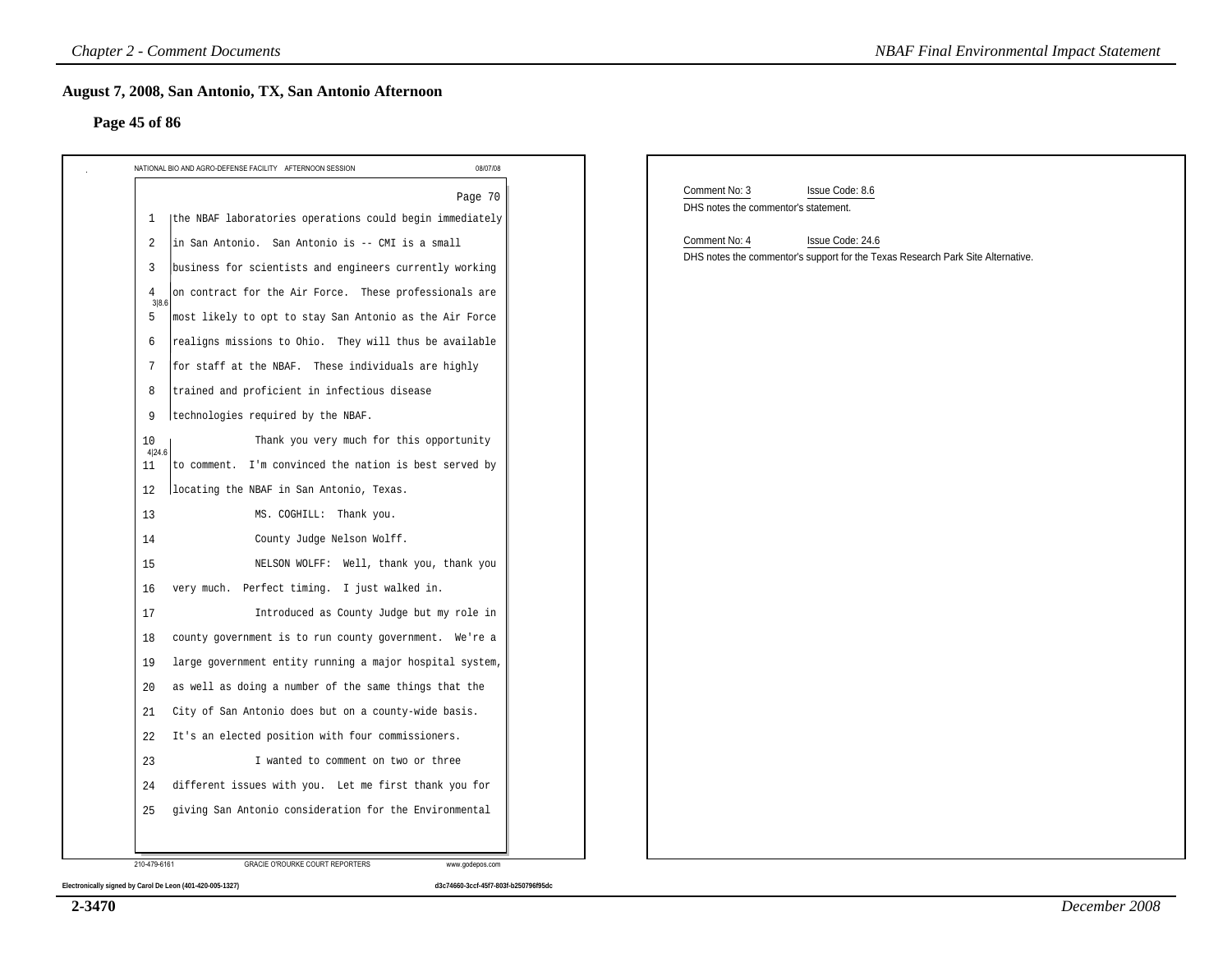#### **Page 46 of 86**

| Page 46 of 86                                                         |          |                                                                                                                                                                                                                  |
|-----------------------------------------------------------------------|----------|------------------------------------------------------------------------------------------------------------------------------------------------------------------------------------------------------------------|
| NATIONAL BIO AND AGRO-DEFENSE FACILITY AFTERNOON SESSION              | 08/07/08 |                                                                                                                                                                                                                  |
| Impact Statement I think that you have before you, and I<br>1         | Page 71  | Comment No: 1<br>Issue Code: 24.6<br>DHS notes the commentor's support for the Texas Research Park Site Alternative. The decision on                                                                             |
| want to comment about a couple of issues with respect to<br>2         |          | whether or not the NBAF is built, and, if so, where will be made based on the following factors: 1)<br>analyses from the EIS; 2) the four evaluation criteria discussed in Section 2.3.1; 3) applicable federal, |
| that. But on more of a larger basis, we would be<br>3                 |          | state, and local laws and regulatory requirements; 4) consultation requirements among the federal,<br>state, and local agencies, as well as federally recognized American Indian Nations; 5) policy              |
| delighted to have you here.<br>4                                      |          | considerations; and 6) public comment.                                                                                                                                                                           |
| San Antonio is known as Military Town<br>5                            |          |                                                                                                                                                                                                                  |
| USA. We are very -- close working relationship with the<br>6          |          |                                                                                                                                                                                                                  |
| 7<br>military, and we're a close relationship with a number           |          |                                                                                                                                                                                                                  |
| of research institutions that we have in San Antonio.<br>8            |          |                                                                                                                                                                                                                  |
| We provide the teaching hospital for the medical school,<br>9         |          |                                                                                                                                                                                                                  |
| and so we're very much involved in a number of issues<br>10           |          |                                                                                                                                                                                                                  |
| 1 24.6<br>dealing with research and with respect to the medical<br>11 |          |                                                                                                                                                                                                                  |
| community and with respect to some of the research that<br>12         |          |                                                                                                                                                                                                                  |
| you'll be doing here.<br>13                                           |          |                                                                                                                                                                                                                  |
| Three things I want to be able to mention<br>14                       |          |                                                                                                                                                                                                                  |
| to you: Number one, we believe in having a good quality<br>15         |          |                                                                                                                                                                                                                  |
| of life here in San Antonio. The employees that would<br>16           |          |                                                                                                                                                                                                                  |
| be working here will love it here. We just invested --<br>17          |          |                                                                                                                                                                                                                  |
| county government just invested with voter approval some<br>18        |          |                                                                                                                                                                                                                  |
| \$450 million dealing with quality of life issues,<br>19              |          |                                                                                                                                                                                                                  |
| regional sports complexes, performing arts centers,<br>20             |          |                                                                                                                                                                                                                  |
| extension of the river, improvements that we have in<br>21            |          |                                                                                                                                                                                                                  |
| major facilities that we have out at the Coliseum and<br>22           |          |                                                                                                                                                                                                                  |
| the AT&T Arena grounds, and so we invest in quality life<br>23        |          |                                                                                                                                                                                                                  |
| as well as infrastructure.<br>24                                      |          |                                                                                                                                                                                                                  |
| Two issues with respect to the<br>25                                  |          |                                                                                                                                                                                                                  |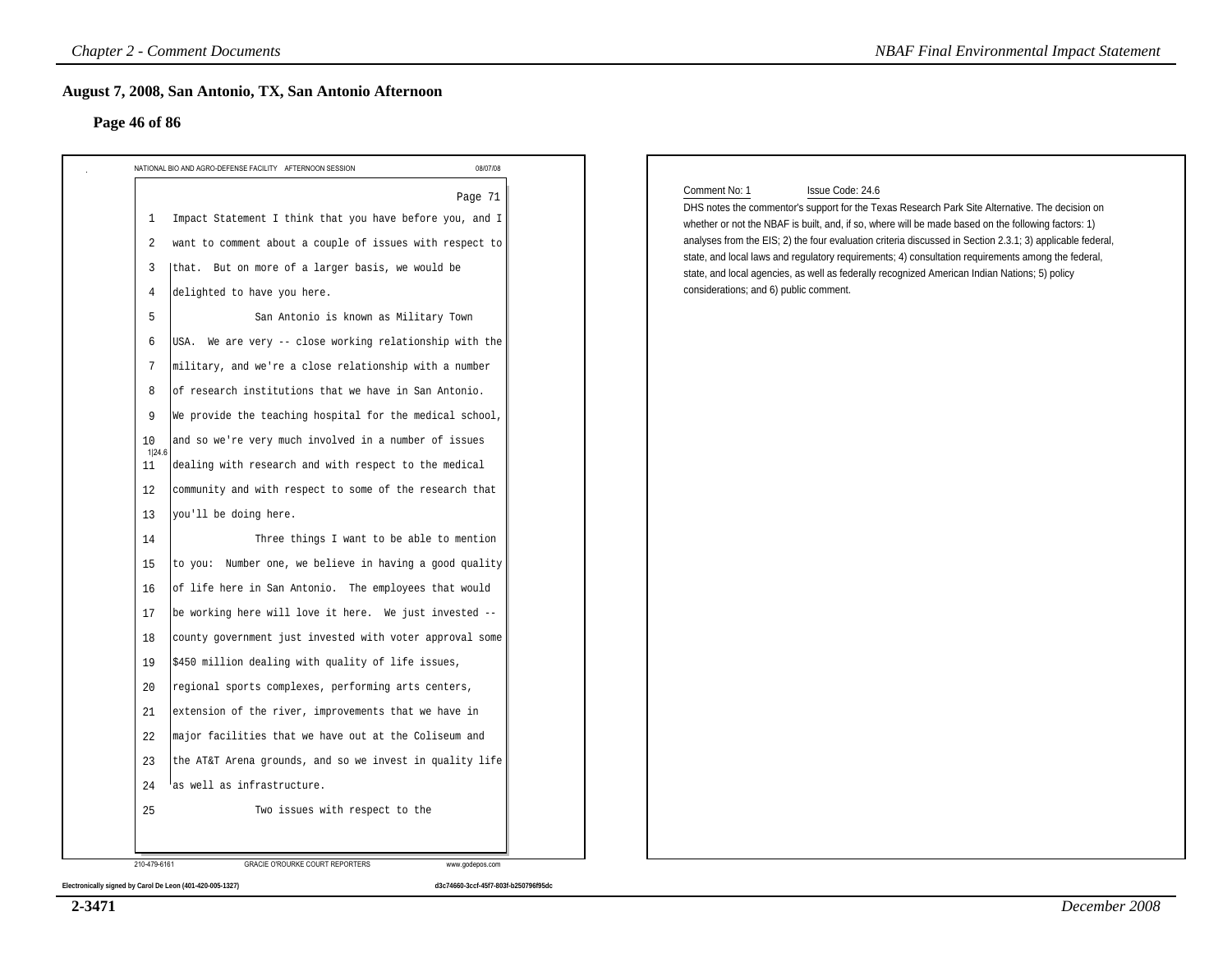#### **Page 47 of 86**

|                               | 08/07/08<br>NATIONAL BIO AND AGRO-DEFENSE FACILITY AFTERNOON SESSION |  |  |  |  |  |
|-------------------------------|----------------------------------------------------------------------|--|--|--|--|--|
|                               | Page 72                                                              |  |  |  |  |  |
| -1                            | Environmental Statement -- air quality and                           |  |  |  |  |  |
| 2                             | transportation. Air quality. I'm Vice Chair of the                   |  |  |  |  |  |
| $\overline{3}$                | Regional Clear Air Committee. We were the first in the               |  |  |  |  |  |
| $\overline{4}$<br>I 24.6 cont | nation to create a compact with the EPA about six or                 |  |  |  |  |  |
| -5                            | seven years ago now, a three-year compact to work on                 |  |  |  |  |  |
| 6                             | keeping our air clean out and keeping San Antonio out of             |  |  |  |  |  |
| 7                             | the designation of not meeting the standards of the                  |  |  |  |  |  |
| 8                             | Clean Air Statute. We are the only city in the nation                |  |  |  |  |  |
| 9                             | our size that has been able to do that, and we will                  |  |  |  |  |  |
| 10                            | continue to do that.                                                 |  |  |  |  |  |
| 11                            | And second, on transportation. We're                                 |  |  |  |  |  |
| 12                            | investing a great deal of money. The mayor and I just                |  |  |  |  |  |
| 13                            | appointed a commission to come up with a number of                   |  |  |  |  |  |
| 14                            | initiatives on transportation. We're investing money in              |  |  |  |  |  |
| 15                            | capital infrastructure for roads and highway and                     |  |  |  |  |  |
| 16                            | streets, as well as looking at increased mass transit                |  |  |  |  |  |
| 17                            | system that would include light rail.                                |  |  |  |  |  |
| 18                            | So again, thank you very much for coming                             |  |  |  |  |  |
| 19                            | to San Antonio. Thanks for listening to us.                          |  |  |  |  |  |
| 20                            | MS. COGHILL: Thank you.                                              |  |  |  |  |  |
| 21                            | Dr. Leo Cropper.                                                     |  |  |  |  |  |
| 22                            | DR. THOMAS LEO CROPPER: Hello. My name                               |  |  |  |  |  |
| 23                            | is Dr. Cropper. I'm a veterinary from -- originally                  |  |  |  |  |  |
| 24                            | from Ohio State University, retired out of the Air Force             |  |  |  |  |  |
| 25                            | in 2004 in San Antonio. I'm a former site commander at               |  |  |  |  |  |
|                               |                                                                      |  |  |  |  |  |
| 210-479-6161                  | <b>GRACIE O'ROURKE COURT REPORTERS</b><br>www.godepos.com            |  |  |  |  |  |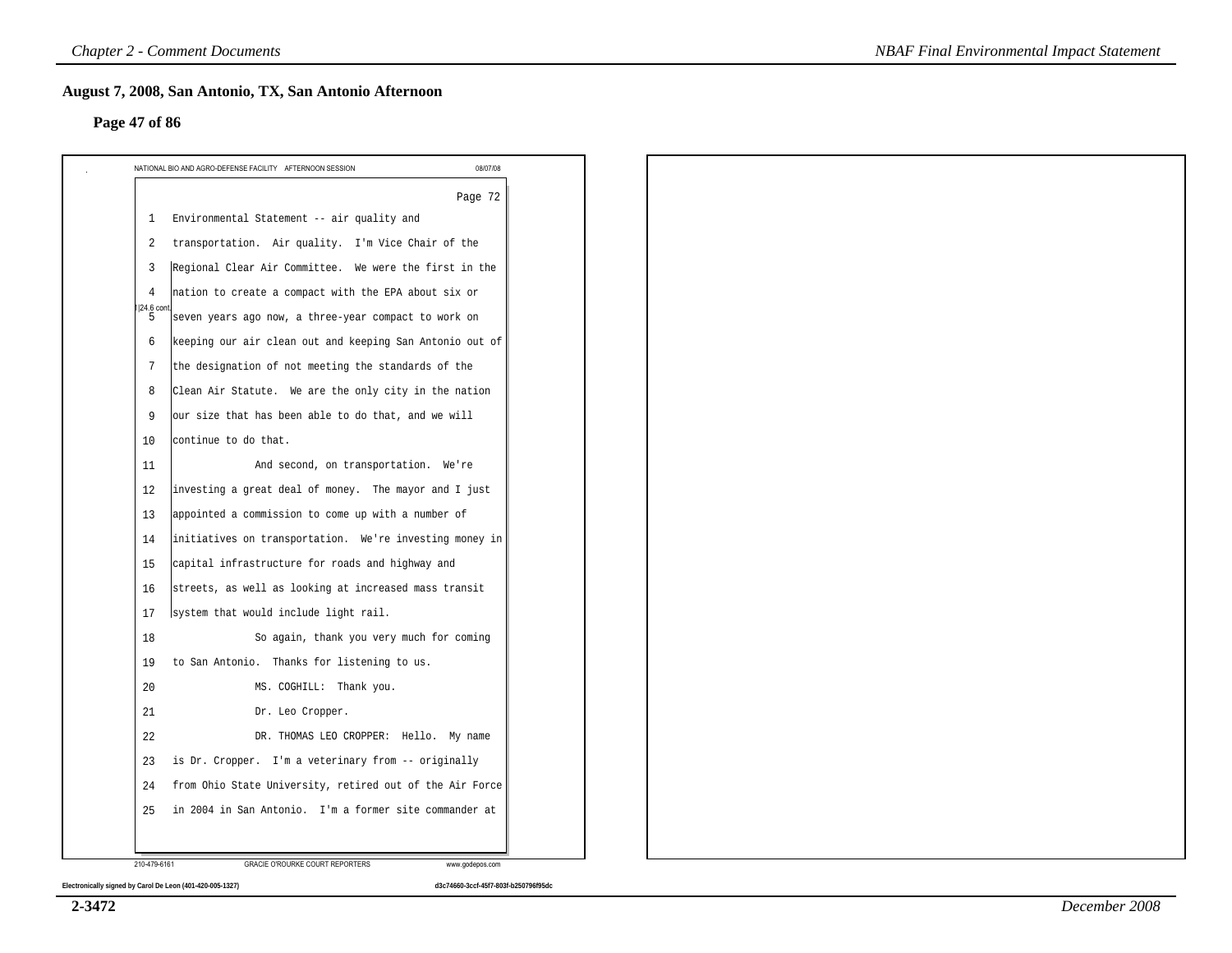#### **Page 48 of 86**

| Page 48 of 86                                                        |          |                                                                                                                                                                                                              |
|----------------------------------------------------------------------|----------|--------------------------------------------------------------------------------------------------------------------------------------------------------------------------------------------------------------|
| NATIONAL BIO AND AGRO-DEFENSE FACILITY AFTERNOON SESSION             | 08/07/08 |                                                                                                                                                                                                              |
| the Air Force Research Laboratory at Brooks Air Force<br>-1          | Page 73  | Comment No: 1<br>Issue Code: 27.0<br>DHS notes the commentor's suggestion. The USDA will be the main tenant conducting research at<br>the NBAF, so coordination with other USDA programs will be encouraged. |
| Base where we had Bio-Safety labs there, as well as<br>2             |          |                                                                                                                                                                                                              |
| several other labs that do if bio-medical research and<br>3          |          |                                                                                                                                                                                                              |
| development.<br>4                                                    |          |                                                                                                                                                                                                              |
| 5<br>I live here in San Antonio. My family                           |          |                                                                                                                                                                                                              |
| lives here. I feel, as I looked at the EIS statement,<br>6           |          |                                                                                                                                                                                                              |
| you-all did a good job. A couple things I would talk<br>7            |          |                                                                                                                                                                                                              |
| about as I looked at the USDA's efforts to prepare for<br>8          |          |                                                                                                                                                                                                              |
| national animal emergency support. Some of their<br>9                |          |                                                                                                                                                                                                              |
| efforts in trying to build a National Animal Emergency<br>10         |          |                                                                                                                                                                                                              |
| Response Corps, we're making progress in those<br>11                 |          |                                                                                                                                                                                                              |
| 1 27.<br>activities but the speed or ability to respond to any<br>12 |          |                                                                                                                                                                                                              |
| disaster, obviously, requires rapid access to your<br>13             |          |                                                                                                                                                                                                              |
| national lab or your NBAF. And I would ask you to<br>14              |          |                                                                                                                                                                                                              |
| perhaps broaden the ability of that.<br>15                           |          |                                                                                                                                                                                                              |
| And I look at the weather patterns across<br>16                      |          |                                                                                                                                                                                                              |
| the United States where all the sites are located at. I<br>17        |          |                                                                                                                                                                                                              |
| think San Antonio probably has more clear runway days<br>18          |          |                                                                                                                                                                                                              |
| than any of the other potential sites. So reality is,<br>19          |          |                                                                                                                                                                                                              |
| we have to do the specimen from a lab -- from a farm<br>20           |          |                                                                                                                                                                                                              |
| where we're concerned about infected animal to the<br>21             |          |                                                                                                                                                                                                              |
| national lab. I think that's a really important<br>22                |          |                                                                                                                                                                                                              |
| criteria to consider in how the speed of movement from a<br>23       |          |                                                                                                                                                                                                              |
| farm to the laboratory or the NBAF will be.<br>24                    |          |                                                                                                                                                                                                              |
| 25<br>And I think San Antonio would probably                         |          |                                                                                                                                                                                                              |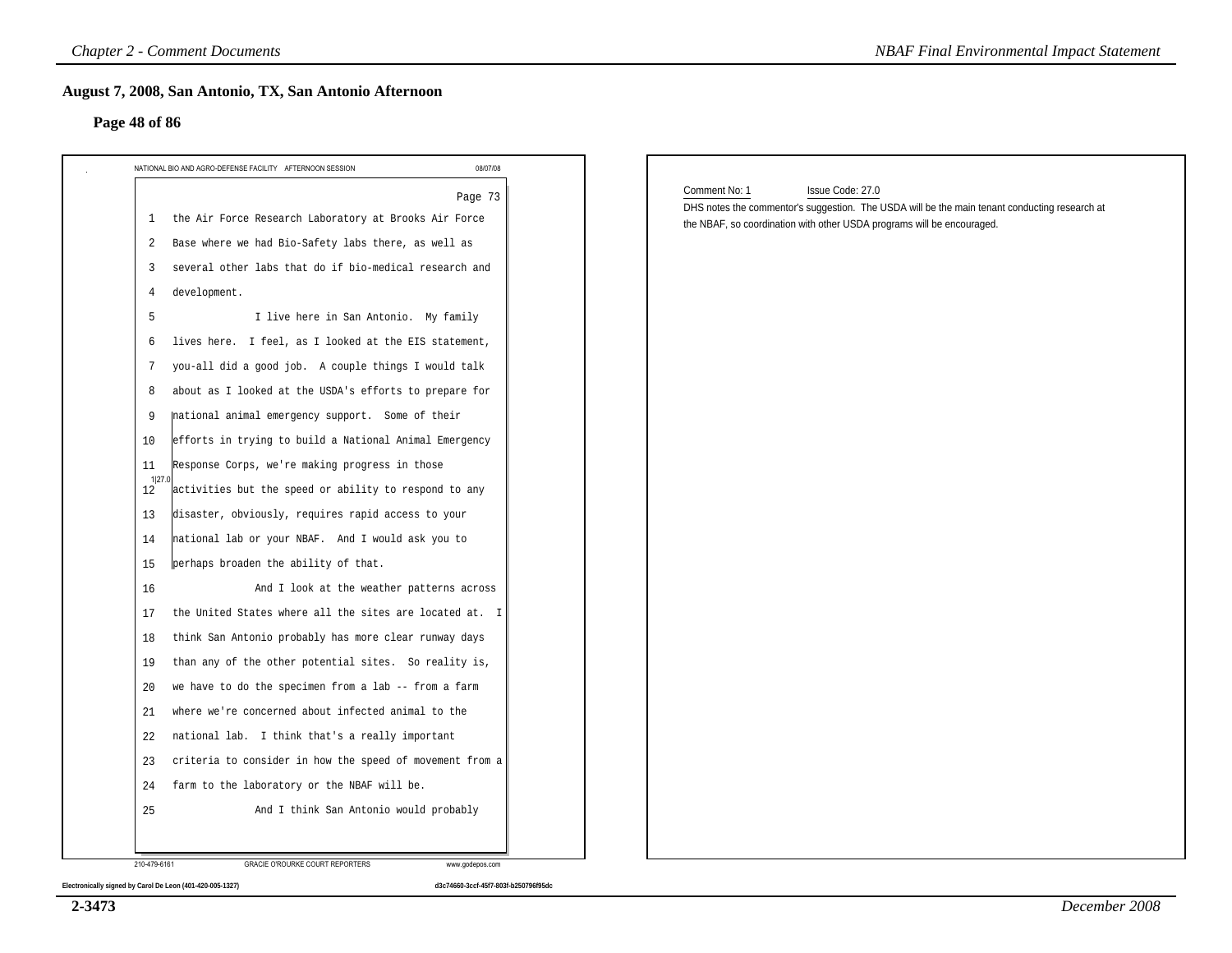#### **Page 49 of 86**

| NATIONAL BIO AND AGRO-DEFENSE FACILITY AFTERNOON SESSION<br>come out pretty high on that list, once you do an<br>1<br>analysis, not only that, but because in the center of<br>2<br>the country you have equal access pretty well from both<br>3<br>coasts, and I think that's also important, as well as<br>4<br>being the largest state in the nation with the largest<br>5                                                                                                                                                                                                                                                                                                                                                                                                                                                                                                                                                                                              | 08/07/08<br>Page 74 | Issue Code: 17.0<br>Comment No: 2<br>DHS notes the commentor's concern. The impacts of the six NBAF site alternatives on the highway<br>and road transportation infrastructure of each alternative NBAF site were evaluated by DHS and are<br>discussed in Section 3.11.3 for South Milledge Avenue; Section 3.11.4 for Manhattan Campus;<br>Section 3.11.5 for Flora Industrial Park; Section 3.11.6 for Plum Island; Section 3.11.7 for Umstead |
|----------------------------------------------------------------------------------------------------------------------------------------------------------------------------------------------------------------------------------------------------------------------------------------------------------------------------------------------------------------------------------------------------------------------------------------------------------------------------------------------------------------------------------------------------------------------------------------------------------------------------------------------------------------------------------------------------------------------------------------------------------------------------------------------------------------------------------------------------------------------------------------------------------------------------------------------------------------------------|---------------------|---------------------------------------------------------------------------------------------------------------------------------------------------------------------------------------------------------------------------------------------------------------------------------------------------------------------------------------------------------------------------------------------------------------------------------------------------|
|                                                                                                                                                                                                                                                                                                                                                                                                                                                                                                                                                                                                                                                                                                                                                                                                                                                                                                                                                                            |                     |                                                                                                                                                                                                                                                                                                                                                                                                                                                   |
| border as we heard earlier.<br>6<br>The concern I have is, anybody is<br>7<br>entitled to transport, 24 hours a day, seven days a<br>8<br>week, 365 days a year, could delay in the accurate<br>9<br>2 17.0<br>diagnosis of a condition that we're concerned about and<br>10<br>the ability to have that stated in that -- and our<br>11<br>hation to respond. And so I think that's a really<br>12<br>limportant issue.<br>13<br>I can also share with the EIS, I'm a<br>14<br>senior manager of a government lab that the quality of<br>15<br>life is awfully important to the men and women who we<br>16<br>can recruit and retain in our laboratories. And San<br>17<br>Antonio's cost of living and quality of life is really<br>18<br>an important issue that I think will really make a<br>19<br>difference to the men and women who can afford to work<br>20<br>in a government lab. And so I encourage you to perhaps<br>21<br>22<br>expand that particular part. |                     | Research Farm; and Section 3.11.8 for Texas Research Park of the NBAF EIS. As discussed in these<br>sections, the existing or planned highway and road transportation infrastructure for all alternative<br>NBAF sites will allow for efficient transportation in the event of an emergency.<br>Comment No: 3<br>Issue Code: 1.0<br>DHS notes the commentor's opinion regarding the potential consequences of the No Action<br>Alternative.       |
| 23<br>As I listen to the alternatives, the<br>3 1.0<br>no-action alternative, I think, would be potentially<br>24                                                                                                                                                                                                                                                                                                                                                                                                                                                                                                                                                                                                                                                                                                                                                                                                                                                          |                     |                                                                                                                                                                                                                                                                                                                                                                                                                                                   |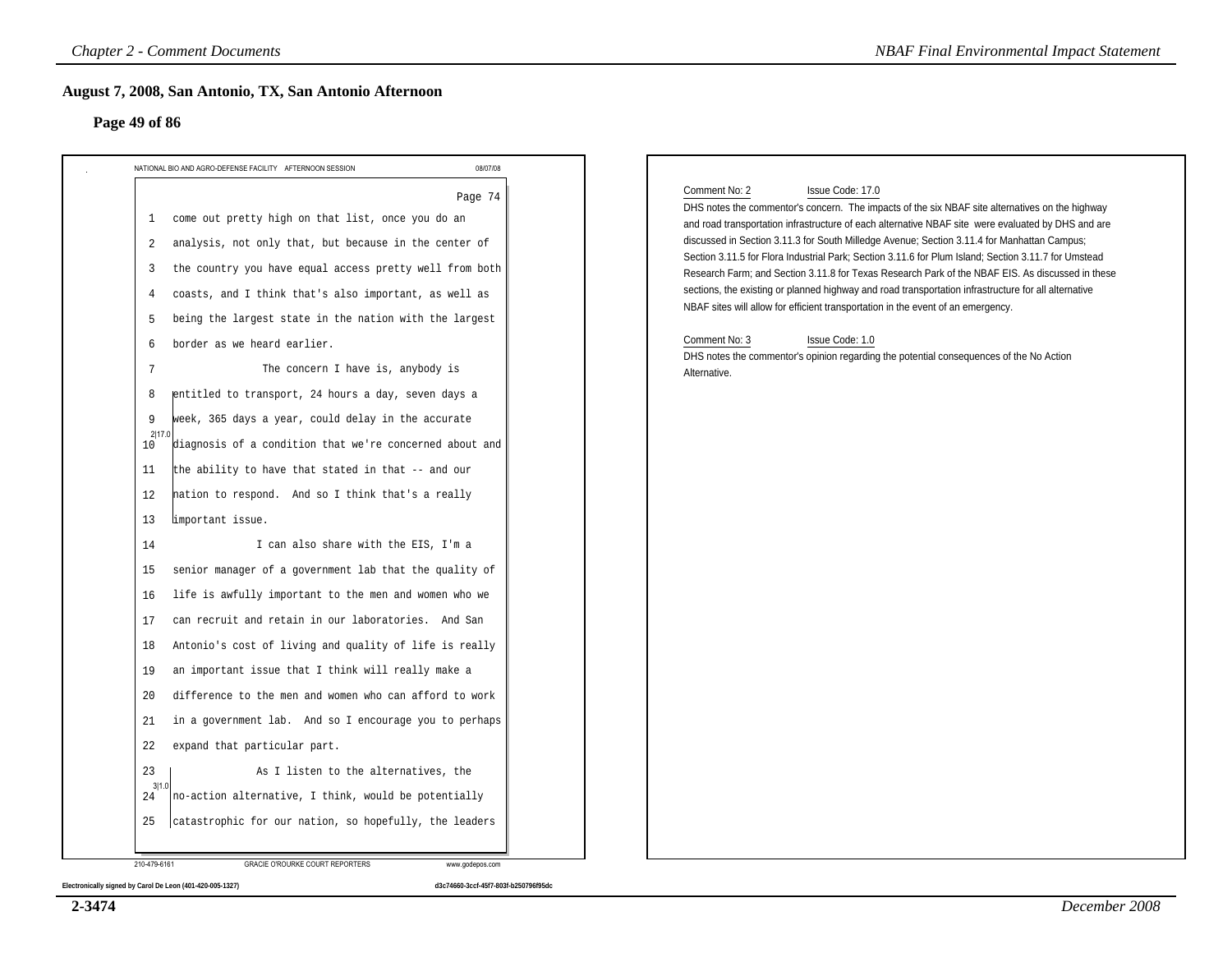# **Page 50 of 86**

| Page 50 of 86                                                        |                                                                                                                      |
|----------------------------------------------------------------------|----------------------------------------------------------------------------------------------------------------------|
| 08/07/08<br>NATIONAL BIO AND AGRO-DEFENSE FACILITY AFTERNOON SESSION |                                                                                                                      |
| Page 75<br>would not decide to follow that course of action or<br>1  | Comment No: 4<br>Issue Code: 24.6<br>DHS notes the commentor's support for the Texas Research Park Site Alternative. |
| inaction, I guess would be a better word.<br>2                       |                                                                                                                      |
| I did agree with the Secretary of State<br>$\overline{3}$            |                                                                                                                      |
| Andrade, San Antonio is the right location for NBAF.<br>4            |                                                                                                                      |
| 4 24.6<br>The scientists and the engineers know how to build and     |                                                                                                                      |
| maintain bio-safety secure laboratories. Thank you<br>6              |                                                                                                                      |
| again for a job well done on the NBAF EIS assessment.<br>7           |                                                                                                                      |
| 8<br>MS. COGHILL: Thank you.                                         |                                                                                                                      |
| Harold Timboe.<br>9                                                  |                                                                                                                      |
| 10<br>HAROLD TIMBOE: Thank you. I may be able                        |                                                                                                                      |
| to cover a little bit of what Eric Epley will get to in<br>11        |                                                                                                                      |
| a few moments.<br>12                                                 |                                                                                                                      |
| But my name is Dr. Harold Timboe. I am a<br>13                       |                                                                                                                      |
| part-time staff of the Texas Research Park. I also hold<br>14        |                                                                                                                      |
| the clinical professor faculty appointment as a<br>15                |                                                                                                                      |
| Department of Family Medicine and Community Medicine at<br>16        |                                                                                                                      |
| the UT Health Science Center School of Medicine, and I'm<br>17       |                                                                                                                      |
| a retired major general from the United States Army.<br>18           |                                                                                                                      |
| I've commanded Brooke Army Medical Center<br>19                      |                                                                                                                      |
| here in San Antonio and then moved on to command Walter<br>20        |                                                                                                                      |
| Reed Army Medical Center in Washington, D.C. As such, I<br>21        |                                                                                                                      |
| was responsible for the medical support to the Pentagon<br>22        |                                                                                                                      |
| attacks on 9/11, as well as the following anthrax<br>23              |                                                                                                                      |
| letters, and I was also responsible for medical support<br>24        |                                                                                                                      |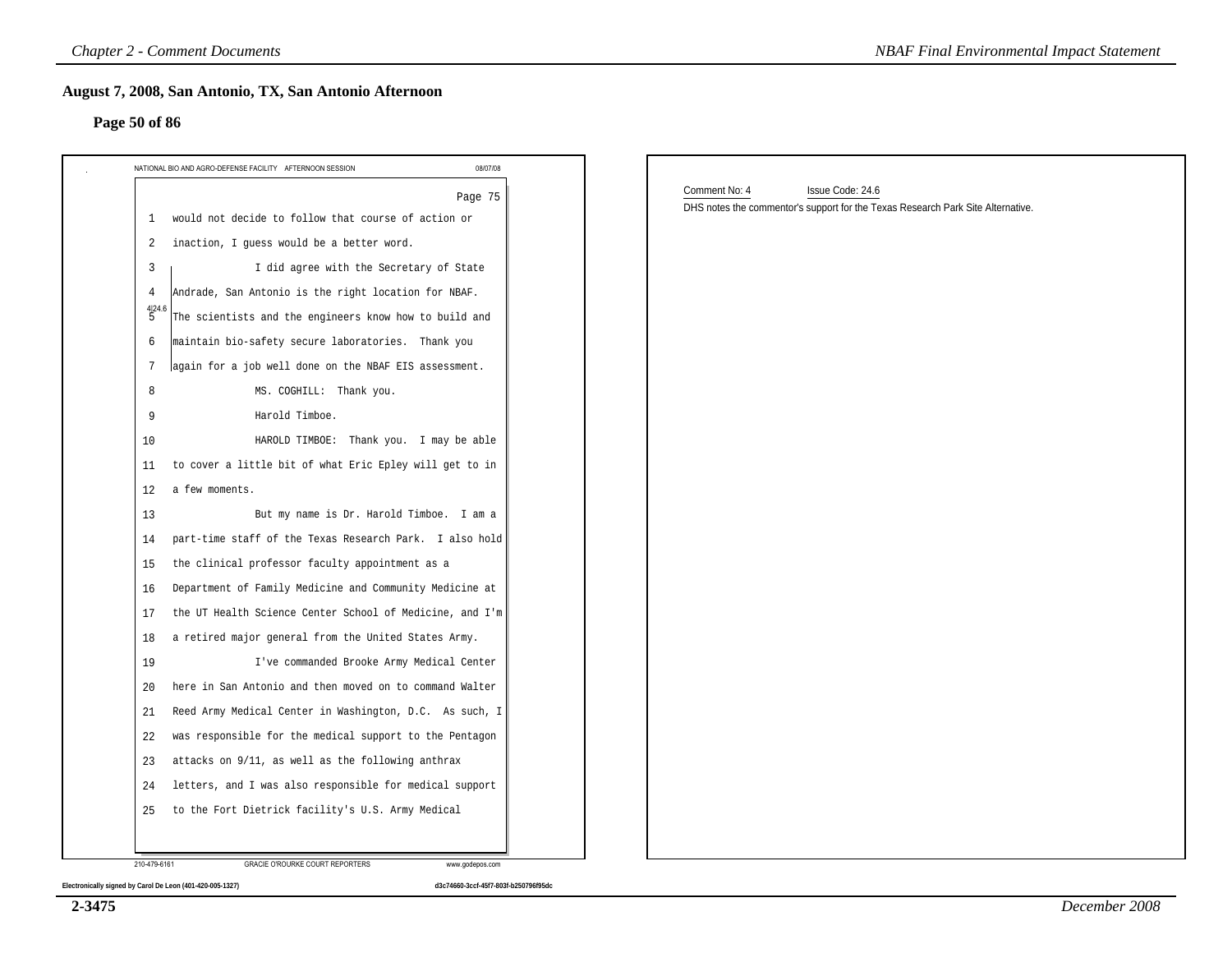#### **Page 51 of 86**

| NATIONAL BIO AND AGRO-DEFENSE FACILITY AFTERNOON SESSION       | 08/07/08                                                                                                                        |
|----------------------------------------------------------------|---------------------------------------------------------------------------------------------------------------------------------|
|                                                                | Comment No: 1<br>Issue Code: 24.6<br>Page 76<br>DHS notes the commentor's support for the Texas Research Park Site Alternative. |
| Research Institute for infectious disease, so<br>1             |                                                                                                                                 |
| contingency operations, planning disasters are my<br>2         |                                                                                                                                 |
| background.<br>3                                               |                                                                                                                                 |
| And what I'd like to emphasize is San<br>4                     |                                                                                                                                 |
| Antonio, you've heard it talked about -- preparedness by<br>5  |                                                                                                                                 |
| several other speakers -- there is no other city in the<br>6   |                                                                                                                                 |
| country, no other region in the country that is better<br>7    |                                                                                                                                 |
| prepared to respond to a whole variety of eco-disasters,<br>8  |                                                                                                                                 |
| accidents, be it animal health or human health, than San<br>9  |                                                                                                                                 |
| 10<br>Antonio.                                                 |                                                                                                                                 |
| We have, in my judgment -- we are better<br>11                 |                                                                                                                                 |
| prepared than the national capitol area is to respond to<br>12 |                                                                                                                                 |
| 13<br>anything out of Fort Dietrick. In fact, I don't think    |                                                                                                                                 |
| there's a close second compared to San Antonio.<br>14          |                                                                                                                                 |
| 15<br>San Antonio is home to the U.S. Army                     |                                                                                                                                 |
| North. They are the Pentagon's agency responsible for<br>16    |                                                                                                                                 |
| 1 24.6<br>Homeland Defense operations, command control<br>17   |                                                                                                                                 |
| coordination. They are here at Fort Sam Houston,<br>18         |                                                                                                                                 |
| Texas. They also are responsible for civil support to<br>19    |                                                                                                                                 |
| disasters and other emergencies. They have a highly<br>20      |                                                                                                                                 |
| trained staff of professionals available all the time<br>21    |                                                                                                                                 |
| for interoperable and integrated operations with other<br>22   |                                                                                                                                 |
| federal state and local agencies. They are in practice<br>23   |                                                                                                                                 |
| and operate all the time. They have their national<br>24       |                                                                                                                                 |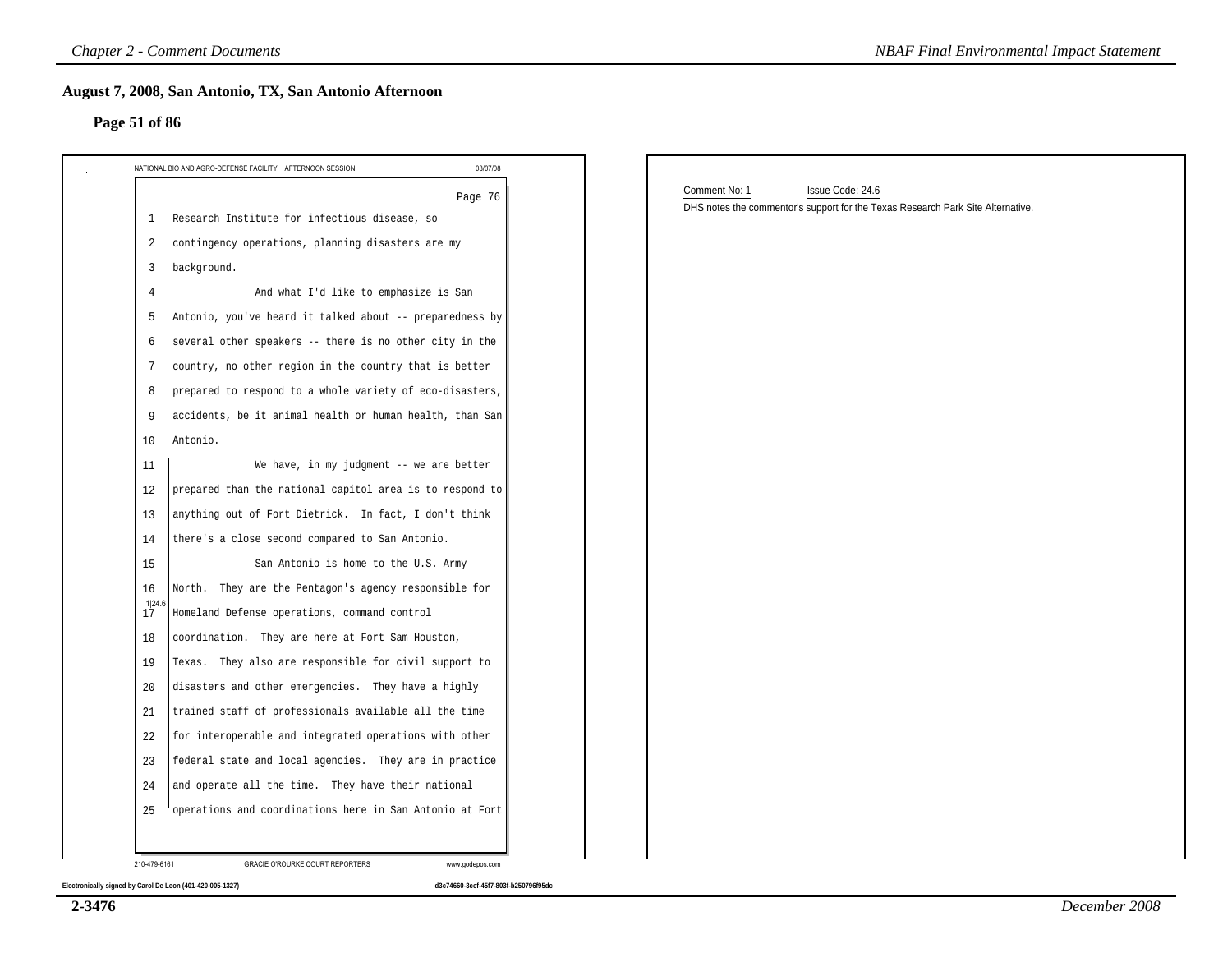#### **Page 52 of 86**

|                                                        | Page 77                                                  |
|--------------------------------------------------------|----------------------------------------------------------|
| 1                                                      | <b>Sam Houston.</b>                                      |
| 2                                                      | In addition, we also have three large                    |
| $\overline{3}$                                         | federal hospitals with over 1,000 federal physicians and |
| $\overline{4}$                                         | the requisite health care workers support staff. There   |
| 5                                                      | are also over 10,000 active duty training personnel who  |
| 6                                                      | are immediately available for a response. And I think    |
| 7                                                      | this is an important issue as how quickly can you        |
| 8                                                      | mobilize the manpower requisites trained and coordinated |
| 9                                                      | to do the myriad of tasks that would be required in the  |
| 10                                                     | first 48, 72 hours.                                      |
| $\begin{smallmatrix}1 24.6\1\end{smallmatrix}$ control | San Antonio can do that and has                          |
| 12                                                     | demonstrated during Hurricane Katrina recently that we   |
| 13                                                     | were the city in the nation to receive the largest       |
| 14                                                     | number of hospitalized patients in the country, 600      |
| 15                                                     | within 24 hours, and took excellent care of them on no   |
| 16                                                     | notice.                                                  |
| 17                                                     | So in my judgment, San Antonio is                        |
| 18                                                     | exceptionally well prepared. We're here, we're doing     |
| 19                                                     | this type of research now, and we're ready to host the   |
| 20                                                     | NBAF. Thank you.                                         |
| 21                                                     | MS. COGHILL: Thank you.                                  |
| 22                                                     | Melina Kinsey for Jean Patterson.                        |
| 23                                                     | MELINA KINSEY: Good afternoon. My name                   |
| 24                                                     | is Melina Kinsey. I'm with the Southwest Foundation for  |
| 25                                                     | bio-medical research. I'm the Director of Environmental  |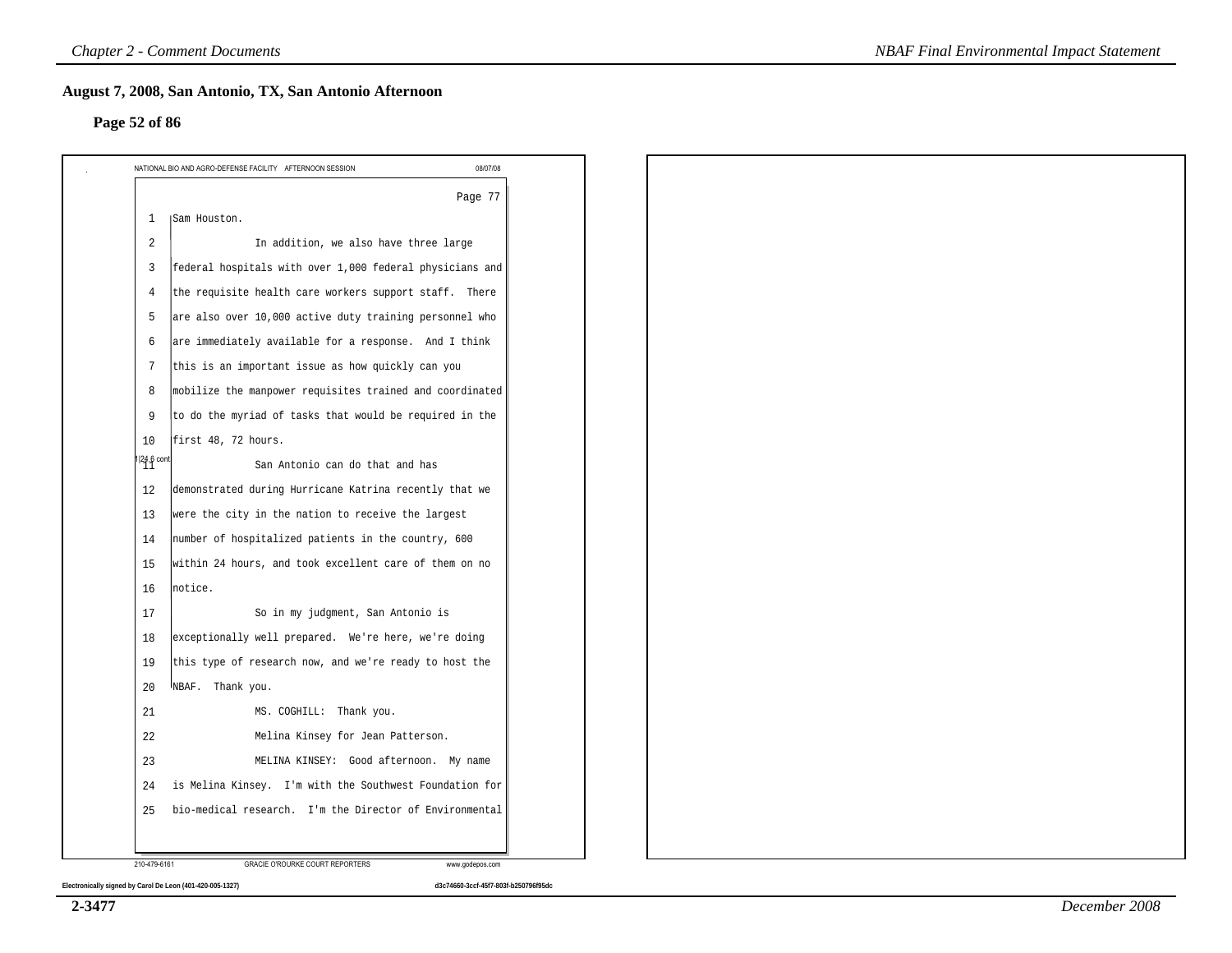#### **Page 53 of 86**

|                 | NATIONAL BIO AND AGRO-DEFENSE FACILITY AFTERNOON SESSION<br>08/07/08 |
|-----------------|----------------------------------------------------------------------|
|                 | Page 78                                                              |
| 1               | Health and Safety. I have been asked to read a letter                |
| 2               | from Dr. Jean Patterson, she's the department chair for              |
| 3               | the Department of Virology and Immunology. She is in                 |
| 4               | charge of our Level-4 laboratory.                                    |
| 5               | "Dear DHS, I've had the privilege on July                            |
| 6               | 30th to participate in a tabletop exercise that was led              |
| $7\phantom{.0}$ | by the local FBI here in San Antonio. The exercise                   |
| 8               | included all local law enforcement, emergency services               |
| 9               | for the City of San Antonio and Bexar County, and our                |
| 10              | local health department.                                             |
| 11              | "It was held at the nearby newly                                     |
| 12              | constructed emergency operations center on Brooks City               |
| 13              | Base. The EOC was opened recently services and was used              |
| 14              | for emergency services as Hurricane Dolly came to shore              |
| 15              | here in Texas. It is a state-of-the-art building,                    |
| 16              | extremely well-designed and operated.                                |
| 17              | "The tabletop exercise was to deal with                              |
| 18              | the potential bio-terrorism threat of a food-borne                   |
| 19              | nature. I was included as someone who has worked                     |
| 20              | closely with the FBI in understanding issues of                      |
| 21              | bio-terrorism and also as someone who has closely worked             |
| 22              | with the National Bio-Defense Analysis and                           |
| 23              | Counter- Measures Center of DHS on bio-terrorism                     |
| 24              | scenarios.                                                           |
| 25              | "The moderator was from the FBI                                      |
|                 |                                                                      |
| 210-479-6161    | GRACIE O'ROURKE COURT REPORTERS<br>www.godepos.com                   |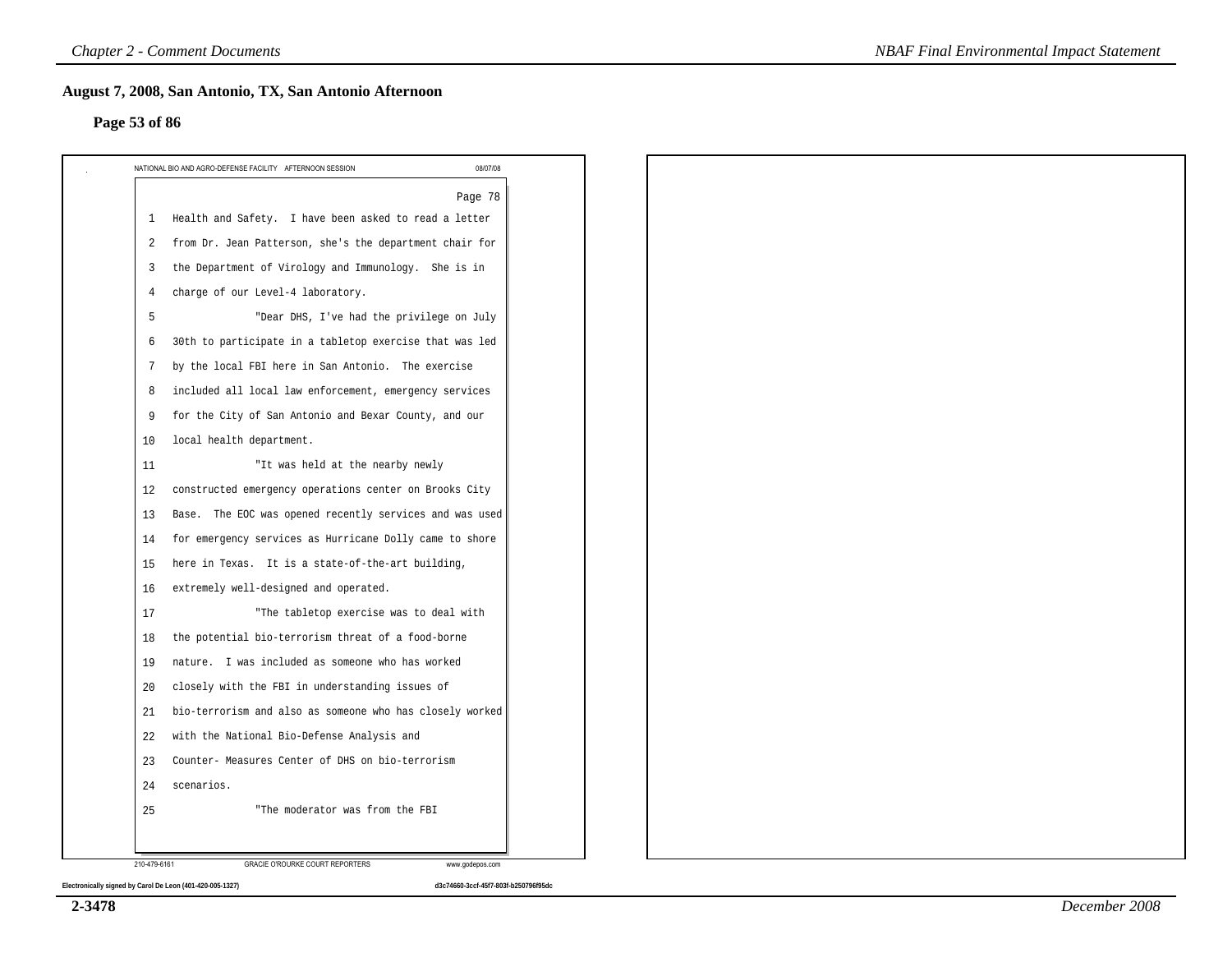#### **Page 54 of 86**

| Page 54 of 86                                                          |                                                                                           |  |
|------------------------------------------------------------------------|-------------------------------------------------------------------------------------------|--|
| 08/07/08<br>NATIONAL BIO AND AGRO-DEFENSE FACILITY AFTERNOON SESSION   |                                                                                           |  |
| Page 79<br>headquarters and worked us through a scenario of ricin<br>1 | Comment No: 1<br>Issue Code: 19.6<br>DHS notes the information provided by the commentor. |  |
| in potato salad. We discussed issues of who would be in<br>2           |                                                                                           |  |
| charge, who would act to identify potential<br>3                       |                                                                                           |  |
| perpetrators, how chain of custody would be handled, how<br>4          |                                                                                           |  |
| emergency services would be handled with mass<br>5                     |                                                                                           |  |
| casualties.<br>6                                                       |                                                                                           |  |
| "In my opinion, the exercise identified<br>7                           |                                                                                           |  |
| how well prepared San Antonio and Bexar County are in<br>8             |                                                                                           |  |
| 9<br>emergency preparedness and how well communication                 |                                                                                           |  |
| between federal, local, and health officials has been<br>10            |                                                                                           |  |
| developed. In the opinion of the moderator, who not<br>11<br>19.6      |                                                                                           |  |
| only was the EOC -- who not only was the EOC of one of<br>12           |                                                                                           |  |
| the finest facilities she had seen in any municipality<br>13           |                                                                                           |  |
| of comparable or a larger size, but San Antonio was<br>14              |                                                                                           |  |
| better prepared than almost all cities where she had<br>15             |                                                                                           |  |
| performed this exercise.<br>16                                         |                                                                                           |  |
| "Sincerely, Jean Patterson."<br>17                                     |                                                                                           |  |
| MS. COGHILL: Thank you. Yes, you're<br>18                              |                                                                                           |  |
| 19<br>next.                                                            |                                                                                           |  |
| MELINA KINSEY: I'm speaking for myself<br>20                           |                                                                                           |  |
| again. Again, I'm Melina Kinsey, I'm the Director of<br>21             |                                                                                           |  |
| Environmental Health and Safety at Southwest Foundation<br>22          |                                                                                           |  |
| for Bio-Medical Research. And I wanted to express also<br>23           |                                                                                           |  |
| and chime in at what Dr. Patterson was bringing to the<br>24           |                                                                                           |  |
| table about we have a great relationship, with not only<br>25          |                                                                                           |  |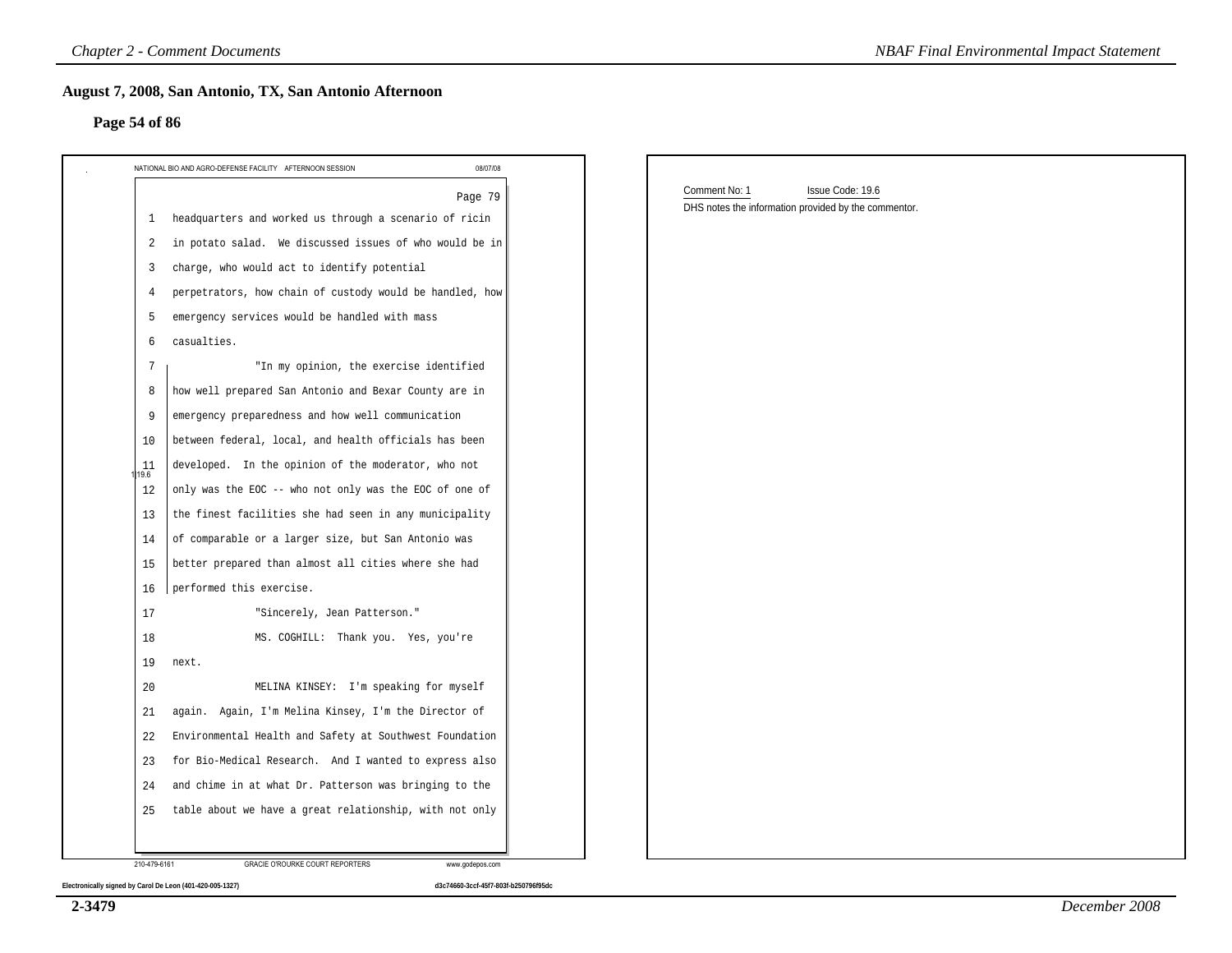#### **Page 55 of 86**

| Page 55 of 86  |                                                                      |                                                                                          |  |
|----------------|----------------------------------------------------------------------|------------------------------------------------------------------------------------------|--|
|                | 08/07/08<br>NATIONAL BIO AND AGRO-DEFENSE FACILITY AFTERNOON SESSION |                                                                                          |  |
|                | Page 80                                                              | Comment No: 1<br>Issue Code: 8.6<br>DHS notes the information provided by the commentor. |  |
| 1              | jour Emergency Operations Center here in San Antonio, all            |                                                                                          |  |
| 2              | of our fire departments that are close to our facility,              |                                                                                          |  |
| $\overline{3}$ | and also we have a very good relationship with the local             |                                                                                          |  |
| $\overline{4}$ | police departments and FBI.                                          |                                                                                          |  |
| -5             | In my department we are in charge of                                 |                                                                                          |  |
| 6              | working -- making sure that the building is operational,             |                                                                                          |  |
| 7              | our high containment Level-4 lab, so I have a BSL-4                  |                                                                                          |  |
| 8              | mechanical systems engineer who makes sure that the                  |                                                                                          |  |
| 9              | building is operating correctly. Every year we certify               |                                                                                          |  |
| 10             | that by bringing it down and doing a decontamination,                |                                                                                          |  |
| 11             | and during that time we also provide training for our                |                                                                                          |  |
| 12             | local fire departments, FBI, and local police officers               |                                                                                          |  |
| 13             | so they know if they are the first ones to respond,                  |                                                                                          |  |
| 14             | exactly what to expect from us.                                      |                                                                                          |  |
| 15             | The training gives them a very                                       |                                                                                          |  |
| 1 8.6<br>16    | familiarity of our facility, where they need to go, and              |                                                                                          |  |
| 17             | they at least know where the hazards are of a                        |                                                                                          |  |
| 18             | high-containment lab. Also, we have an established                   |                                                                                          |  |
| 19             | medical response team that includes an infectious                    |                                                                                          |  |
| 20             | disease doctor from UT Health Science Center and also                |                                                                                          |  |
| 21             | one of the -- an occupational medicine doctor from a                 |                                                                                          |  |
| 22             | contracted company called Cocentra Medicine Centers.                 |                                                                                          |  |
| 23             | We've established those lines, and I                                 |                                                                                          |  |
| 24             | think that in addition to the support that you will have             |                                                                                          |  |
| 25             | from the scientific infrastructure, you also have a                  |                                                                                          |  |

**2-3480**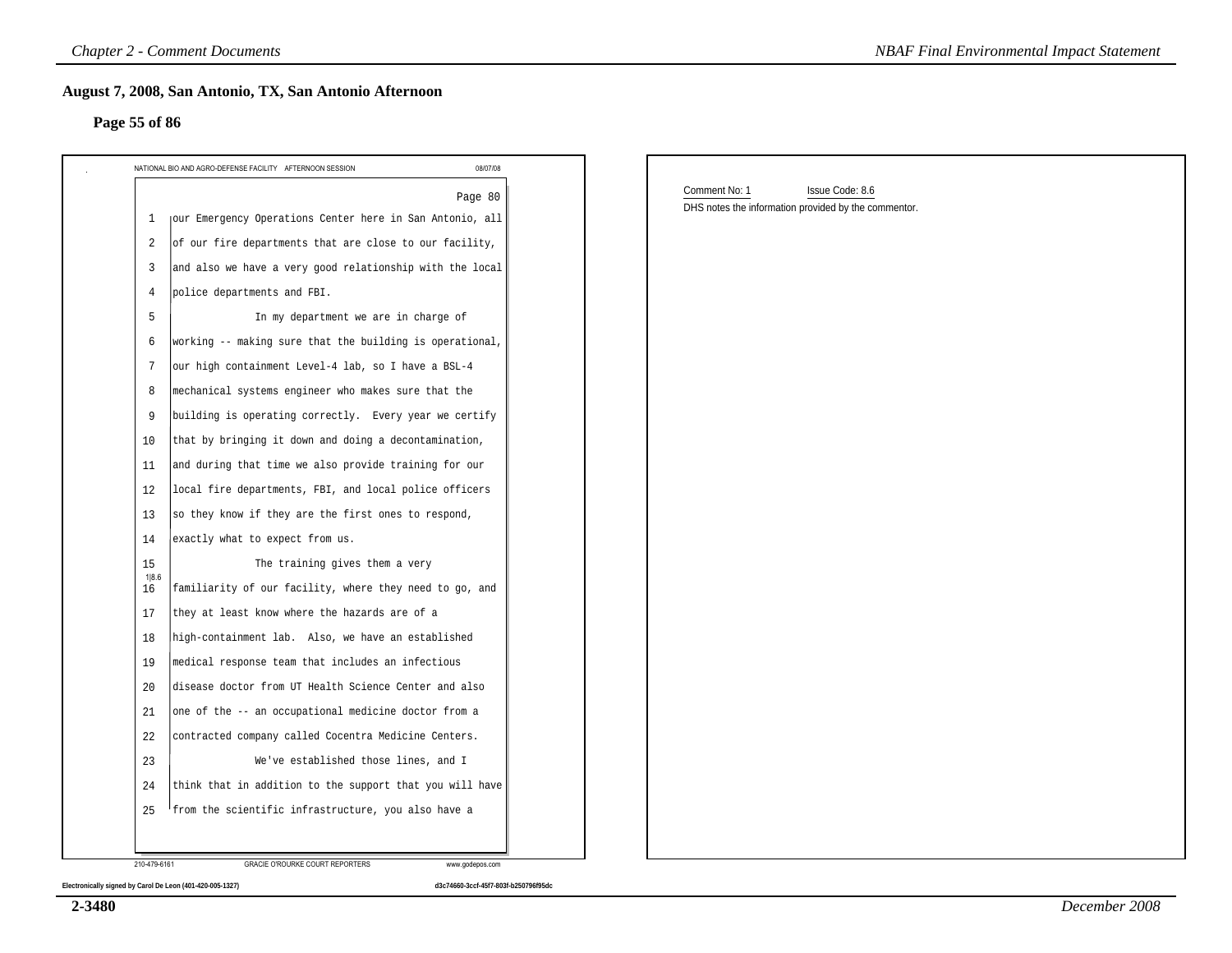# **Page 56 of 86**

| Page 56 of 86                                                          |          |                                                                                 |
|------------------------------------------------------------------------|----------|---------------------------------------------------------------------------------|
| NATIONAL BIO AND AGRO-DEFENSE FACILITY AFTERNOON SESSION               | 08/07/08 |                                                                                 |
|                                                                        | Page 81  | Comment No: 1<br>Issue Code: 24.6                                               |
| mechanical and a safety infrastructure, a medical<br>-1                |          | DHS notes the commentor's support for the Texas Research Park Site Alternative. |
| response team infrastructure that you can rely on to<br>2              |          |                                                                                 |
| 1 8.6 cont<br>help define those plans.<br>3                            |          |                                                                                 |
| $\overline{4}$<br>There are also local emergency responders            |          |                                                                                 |
| and local law enforcement personnel that are familiar<br>5             |          |                                                                                 |
| with high containment and the emergency's intervention.<br>6           |          |                                                                                 |
| 7<br>Thank you for your consideration.                                 |          |                                                                                 |
| MS. COGHILL: Thank you.<br>8                                           |          |                                                                                 |
| Sara Sanchez.<br>9                                                     |          |                                                                                 |
| SARA SANCHEZ: Good afternoon. Welcome<br>10                            |          |                                                                                 |
| to San Antonio. My name is Sara Sanchez, and I am the<br>11            |          |                                                                                 |
| vice president for the San Antonio Economic Development<br>12          |          |                                                                                 |
| Foundation. I am here to read a letter on behalf of<br>13              |          |                                                                                 |
| Mr. Mario Hernandez, who is the president and<br>14                    |          |                                                                                 |
| unfortunately is unable to be with us here today.<br>15                |          |                                                                                 |
| The letter is addressed to Mr. James<br>16                             |          |                                                                                 |
| Johnson and reads: "The San Antonio Economic<br>17                     |          |                                                                                 |
| Development Foundation supports the establishment of a<br>18<br>1 24.6 |          |                                                                                 |
| National Bio and Agro-Defense facility at the Texas<br>19              |          |                                                                                 |
| Research Park. We appreciate the efforts your<br>20                    |          |                                                                                 |
| 21<br>department has undertaken to study the environmental             |          |                                                                                 |
| $2\sqrt{2}$<br>impacts of the project in our community.                |          |                                                                                 |
| 23<br>"We have analyzed the results of your                            |          |                                                                                 |
| findings and noted that no significant adverse effects<br>24           |          |                                                                                 |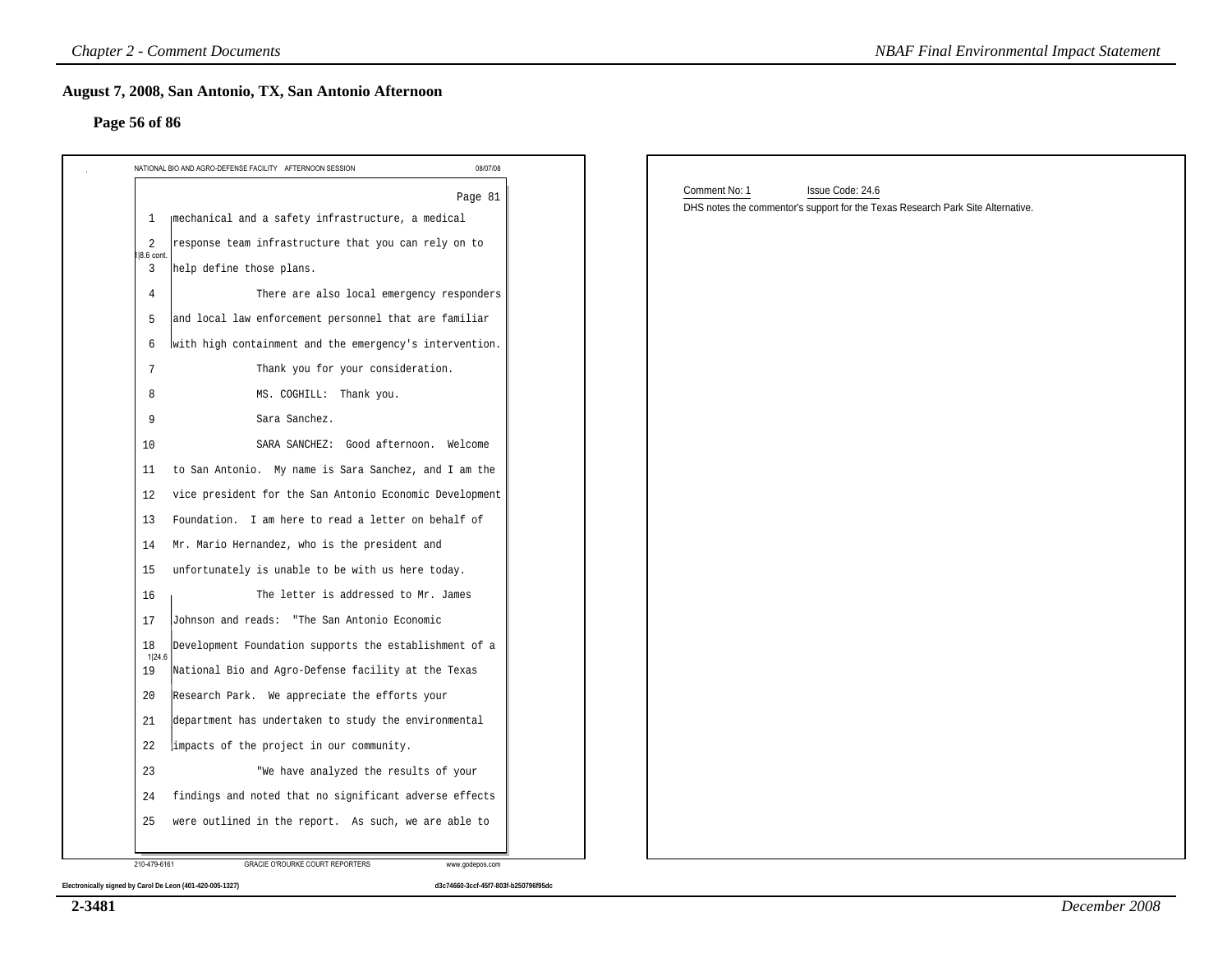#### **Page 57 of 86**

|                | Page 82                                                  |
|----------------|----------------------------------------------------------|
| $\mathbf{1}$   | take comfort in that the proposed NBAF facility will     |
| 2              | adhere to rigid guidelines property and protocols        |
| $\overline{3}$ | established by the Center for Disease Control and        |
| $\overline{4}$ | Prevention in other guidelines.                          |
| 5              | "We are pleased that your findings do                    |
| 6              | indicate significant potential beneficial effects in the |
| 7              | three areas of biology, socio-economics, and health and  |
| 8              | safety for the Texas Research Park site.                 |
| 9              | "Our community will benefit from the                     |
| 24.6 con<br>10 | research that will take place in the NBAF facility as    |
| 11             | new vaccines are developed and tested. Furthermore,      |
| 12             | this project is expected to create 250-plus direct jobs  |
| 13             | with an estimated income of between 26 and \$30 million  |
| 14             | annually. These benefits are further compounded by the   |
| 15             | health and safety benefits that will be realized by our  |
| 16             | citizens.                                                |
| 17             | "San Antonio, as you know, is already                    |
| 18             | home to the Southwest Foundation for Bio-Medical         |
| 19             | Research, a BSL-4 facility, which has been an asset in   |
| 20             | our community. We welcome and look forward to expanding  |
| 21             | our bio-safety labs in San Antonio with NBAF and feel    |
| 22             | that your project will benefit all our citizens.         |
| 23             | "Sincerely, Mario Hernandez, President of                |
| 24             | San Antonio Economic Foundation."                        |
| 25             | Thank you.                                               |
|                |                                                          |
| 210-479-6161   | GRACIE O'ROURKE COURT REPORTERS<br>www.godepos.com       |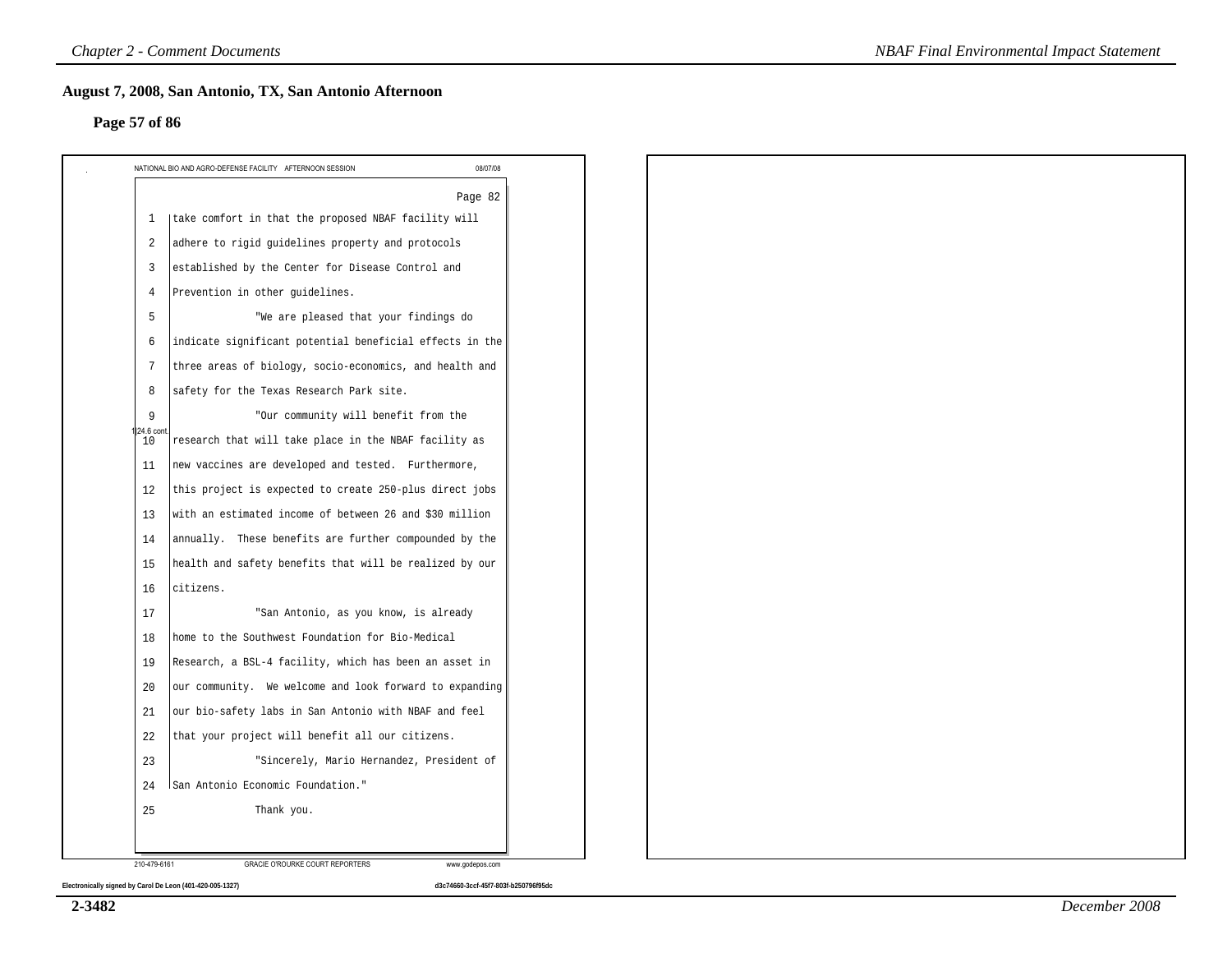#### **Page 58 of 86**

| 08/07/08<br>NATIONAL BIO AND AGRO-DEFENSE FACILITY AFTERNOON SESSION<br>Page 83<br>1<br>MS. COGHILL: Thank you.<br>2<br>Mary Pat Moyer. | Comment No: 1<br>Issue Code: 24.6                                               |
|-----------------------------------------------------------------------------------------------------------------------------------------|---------------------------------------------------------------------------------|
|                                                                                                                                         |                                                                                 |
|                                                                                                                                         | DHS notes the commentor's support for the Texas Research Park Site Alternative. |
|                                                                                                                                         |                                                                                 |
| 3<br>MARY PAT MOYER: Hi. I'm Mary Pat Moyer.                                                                                            |                                                                                 |
| I am a PhD microbiologist. I'm also the president and<br>4                                                                              |                                                                                 |
| chief science office of ENCELL Corporation, which is a<br>5                                                                             |                                                                                 |
| small business here in San Antonio, and I'm also the<br>6                                                                               |                                                                                 |
| president of the San Antonio-Austin Life Science<br>7                                                                                   |                                                                                 |
| Association, which is a regional networking<br>8                                                                                        |                                                                                 |
| organization.<br>9                                                                                                                      |                                                                                 |
| The San Antonio -- on behalf of the San<br>10                                                                                           |                                                                                 |
| Antonio Austin Life Science Association or SALSA, we are<br>11                                                                          |                                                                                 |
| supportive as a group of the NBAF. And we are a<br>12                                                                                   |                                                                                 |
| collegial group here in Texas, and a collegial group --<br>13                                                                           |                                                                                 |
| and I think that's part of the environment and the<br>14                                                                                |                                                                                 |
| positive things from all of the people who live here and<br>15                                                                          |                                                                                 |
| work together.<br>16                                                                                                                    |                                                                                 |
| On behalf of ENCELL, ENCELL is a company<br>17                                                                                          |                                                                                 |
| that is expanding its operations to include BSL-3 level<br>18                                                                           |                                                                                 |
| manufacturing, and we work closely with government,<br>19                                                                               |                                                                                 |
| academic, and other companies in the development of<br>-20                                                                              |                                                                                 |
| vaccines and diagnostics, and would have city support<br>21                                                                             |                                                                                 |
| for our expansion into our new facility.<br>22<br>1 24.6                                                                                |                                                                                 |
| 23<br>The small businesses that are here in San                                                                                         |                                                                                 |
| Antonio -- on behalf of the small businesses that are<br>24                                                                             |                                                                                 |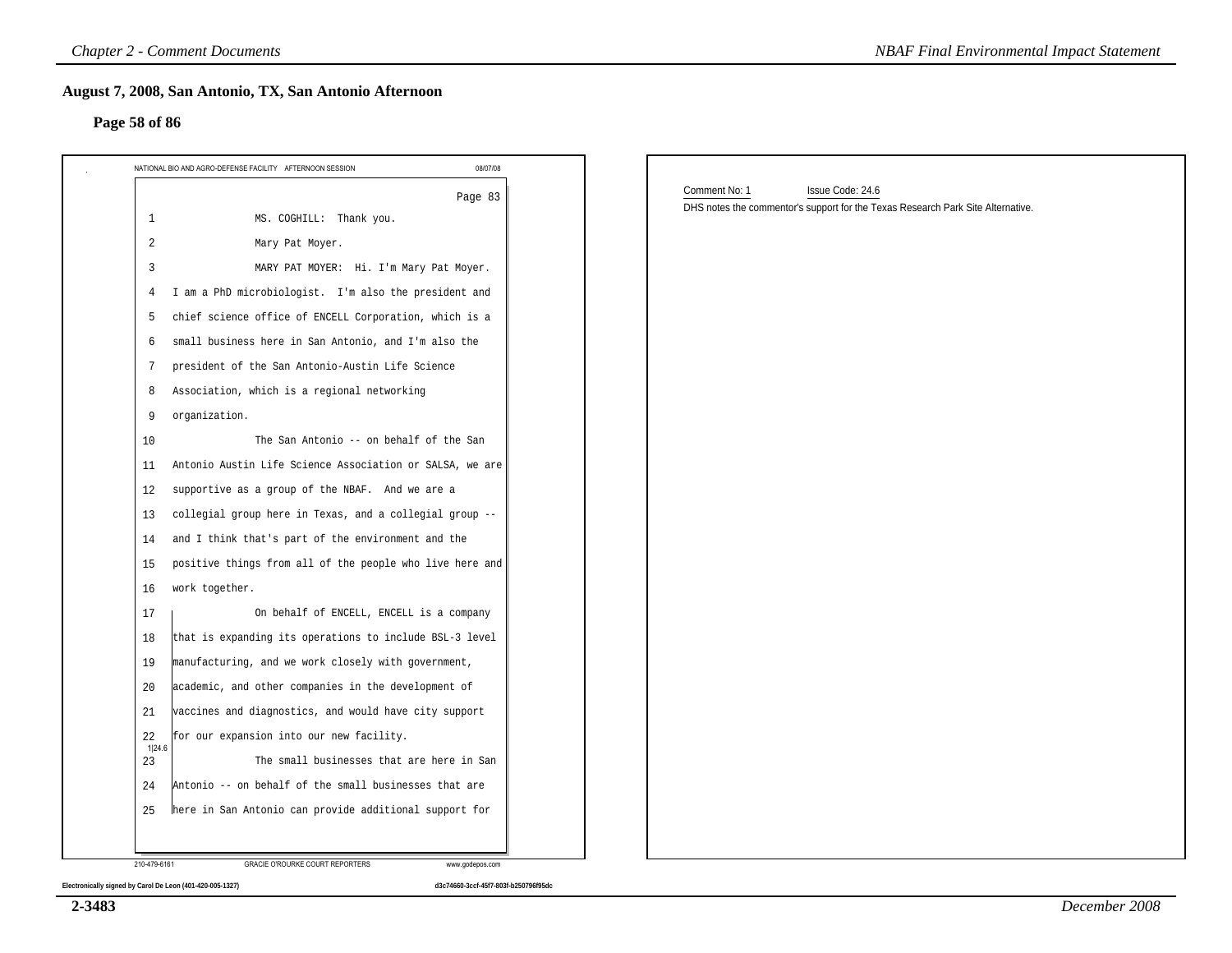#### **Page 59 of 86**

| Page 59 of 86                                                                                                                                                                                                                                                                                                                                                                                                                          |                                                                                                                                                                                                                                                                                                                                                                                                                                                                                                                                                                                                                                                                                                                                                                                                                                                                          |                                                                                                                                                                                                                                                                                                                                                                                                                                                                                                                                                                                |
|----------------------------------------------------------------------------------------------------------------------------------------------------------------------------------------------------------------------------------------------------------------------------------------------------------------------------------------------------------------------------------------------------------------------------------------|--------------------------------------------------------------------------------------------------------------------------------------------------------------------------------------------------------------------------------------------------------------------------------------------------------------------------------------------------------------------------------------------------------------------------------------------------------------------------------------------------------------------------------------------------------------------------------------------------------------------------------------------------------------------------------------------------------------------------------------------------------------------------------------------------------------------------------------------------------------------------|--------------------------------------------------------------------------------------------------------------------------------------------------------------------------------------------------------------------------------------------------------------------------------------------------------------------------------------------------------------------------------------------------------------------------------------------------------------------------------------------------------------------------------------------------------------------------------|
|                                                                                                                                                                                                                                                                                                                                                                                                                                        | 08/07/08                                                                                                                                                                                                                                                                                                                                                                                                                                                                                                                                                                                                                                                                                                                                                                                                                                                                 |                                                                                                                                                                                                                                                                                                                                                                                                                                                                                                                                                                                |
| NATIONAL BIO AND AGRO-DEFENSE FACILITY AFTERNOON SESSION<br>1<br>2<br>3<br>24.6 con<br>$\overline{4}$<br>5<br>6<br>7<br>speak.<br>8<br>9<br>Neal Guentzel.<br>10<br>11<br>12<br>Center for Emerging Infectious Diseases at the<br>13<br>14<br>15<br>16<br>1 24.6<br>the state, and our South Texas Center Infectious<br>17<br>18<br>19<br>20<br>currently 17 investigators and their research<br>21<br>22<br>laboratories and growing. | Page 84<br>NBAF activities, and there's a lot of talent here that<br>you've already heard about. But it's important to know<br>that they can bring attributes and rapid response in<br>manufacturing, as well as having trained personnel that<br>can be provided to the NBAF activities going forward.<br>So thank you for the opportunity to<br>MS. COGHILL: Thank you.<br>NEAL GUENTZEL: I'm Neal Guentzel, and<br>I'm Associate Dean and Co-Director of our South Texas<br>University of the Texas at San Antonio. And what I'd<br>like to talk to you about is the fact -- is related to<br>the socio-economic impact of the NBAF in San Antonio.<br>UTSA is the fastest growing university in<br>Diseases is the primary research center at UTSA. We<br>have a critical mass of high-quality researchers in<br>emerging infectious disease and bio-defense, that's | Comment No: 1<br>Issue Code: 24.6<br>DHS notes the commentor's support for the Texas Research Park Site Alternative. The decision on<br>whether or not the NBAF is built, and, if so, where will be made on the four evaluation criteria<br>addressed in addition to the following factors: analyses from the EIS; applicable federal, state, and<br>local laws and regulatory requirements; consultation requirements among the federal, state, and local<br>agencies, as well as federally recognized American Indian Nations; policy considerations; and public<br>comment. |
| 23                                                                                                                                                                                                                                                                                                                                                                                                                                     | Our research directly relates to the                                                                                                                                                                                                                                                                                                                                                                                                                                                                                                                                                                                                                                                                                                                                                                                                                                     |                                                                                                                                                                                                                                                                                                                                                                                                                                                                                                                                                                                |
| 24                                                                                                                                                                                                                                                                                                                                                                                                                                     | mission of the NBAF and includes long lasting studies of                                                                                                                                                                                                                                                                                                                                                                                                                                                                                                                                                                                                                                                                                                                                                                                                                 |                                                                                                                                                                                                                                                                                                                                                                                                                                                                                                                                                                                |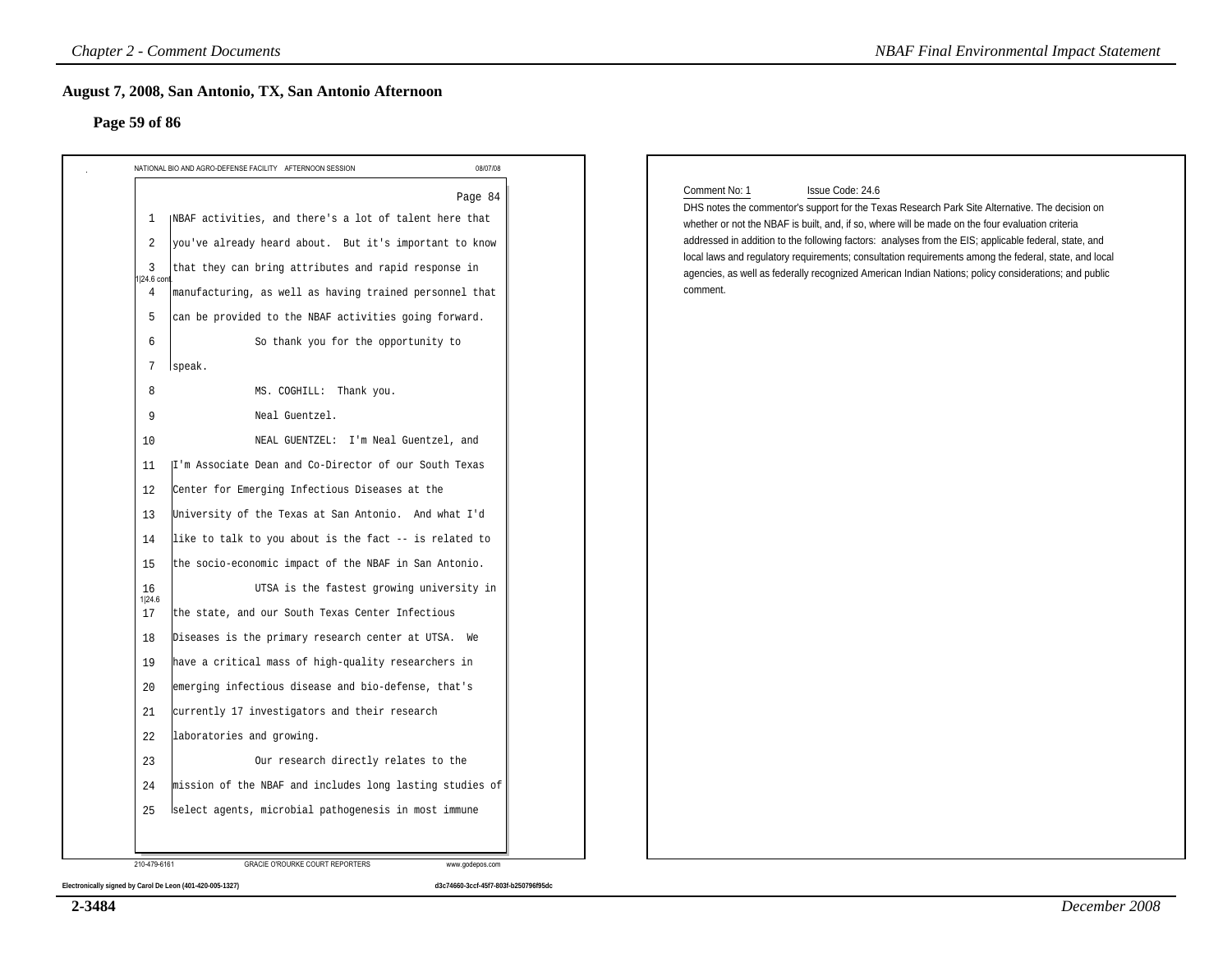#### **Page 60 of 86**

|               |                | <b>Chapter 2 - Comment Documents</b>                                 | <b>NBAF Final Environmental Impact Statement</b>                                                             |
|---------------|----------------|----------------------------------------------------------------------|--------------------------------------------------------------------------------------------------------------|
| Page 60 of 86 |                | August 7, 2008, San Antonio, TX, San Antonio Afternoon               |                                                                                                              |
|               |                | 08/07/08<br>NATIONAL BIO AND AGRO-DEFENSE FACILITY AFTERNOON SESSION |                                                                                                              |
|               | 1              | Page 85<br>responses, and innovative vaccine research and            | Comment No: 1<br>Issue Code: 1.0<br>DHS notes the commentor's opinion regarding the study of human diseases. |
|               | 2              | development.                                                         |                                                                                                              |
|               | $\overline{3}$ | The NBAF needs a trained workforce with                              |                                                                                                              |
|               | 4              | graduate and post-doctoral students. We have already                 |                                                                                                              |
|               | 5              | graduated and are currently graduating individuals at                |                                                                                                              |
|               | 6              | all levels in our laboratories from the baccalaureate to             |                                                                                                              |
|               | 7              | doctoral to post-doctoral, so the workforce is here.                 |                                                                                                              |
|               | 8              | There is multiple opportunities for                                  |                                                                                                              |
|               | 9              | collaborations between the NBAF and the South Texas                  |                                                                                                              |
|               | 10             | Center, and this includes joint research, adjunct                    |                                                                                                              |
|               | 11             | appointments at UTSA, internships, as well as things                 |                                                                                                              |
|               | 12             | like a joint seminar program. There is multiple                      |                                                                                                              |
|               | 13             | continuing education and sabbatical opportunities for                |                                                                                                              |
| 1 24.6 cont;  | 14             | NBAF researchers.                                                    |                                                                                                              |
| 1.0           | 15             | Finally, I'd like to address the issue of                            |                                                                                                              |
|               | 16             | those who oppose putting the NBAF here or anywhere. To               |                                                                                                              |
|               | 17             | me it's morally wrong not to study diseases that affect,             |                                                                                                              |
|               | 18             | harm, and kill our fellow human beings. What if we                   |                                                                                                              |
|               | 19             | hadn't studied the horrible infectious diseases of the               |                                                                                                              |
|               | 20             | past? What would have happened in the absence of our                 |                                                                                                              |
|               | 21             | understanding the disease pathogenesis, our absence of               |                                                                                                              |
|               | 22             | antibiotics, absence of vaccines would be a lifespan of              |                                                                                                              |
|               | 23             | about 35 years, which is what it was throughout human                |                                                                                                              |
|               | 24             | history before these events. And what would have                     |                                                                                                              |
|               | 25             | happened as the graveyards would have been full or would             |                                                                                                              |
|               |                |                                                                      |                                                                                                              |
|               | 210-479-6161   | GRACIE O'ROURKE COURT REPORTERS<br>www.godepos.com                   |                                                                                                              |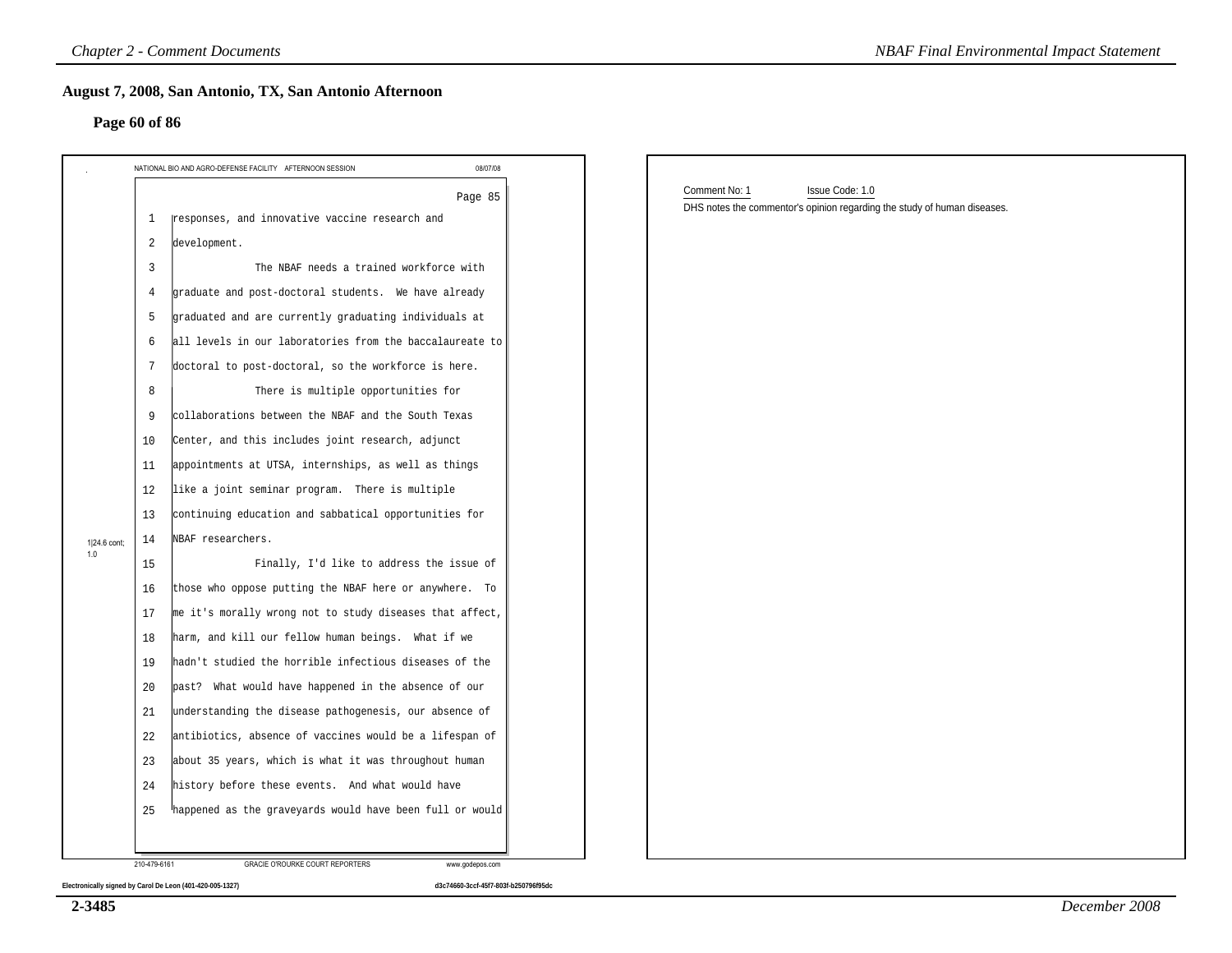#### **Page 61 of 86**

| NATIONAL BIO AND AGRO-DEFENSE FACILITY AFTERNOON SESSION                                                                                                                                                                                                                                                                                                                                                                                                                                                                                                                                                                                                                                                                                                                                                                                                                                                                                                                                                                                                                                                                                                                                                                                                                                                                                                                                                                                        | 08/07/08 |                                                                                                                                                                                                                                                                                                                                                                                                                                                                                                                                                                                |
|-------------------------------------------------------------------------------------------------------------------------------------------------------------------------------------------------------------------------------------------------------------------------------------------------------------------------------------------------------------------------------------------------------------------------------------------------------------------------------------------------------------------------------------------------------------------------------------------------------------------------------------------------------------------------------------------------------------------------------------------------------------------------------------------------------------------------------------------------------------------------------------------------------------------------------------------------------------------------------------------------------------------------------------------------------------------------------------------------------------------------------------------------------------------------------------------------------------------------------------------------------------------------------------------------------------------------------------------------------------------------------------------------------------------------------------------------|----------|--------------------------------------------------------------------------------------------------------------------------------------------------------------------------------------------------------------------------------------------------------------------------------------------------------------------------------------------------------------------------------------------------------------------------------------------------------------------------------------------------------------------------------------------------------------------------------|
| Ibe full of dead children?<br>1<br>So in summary, the South Texas Center for<br>2<br>Emerging Infectious Diseases and UTSA are prepared to<br>3<br>fully support the efforts to locate NBAF at Texas<br>4<br>24.6 cont<br>Research Park. The South Texas Center for Emerging<br>5<br>Infectious Disease and UTSA will be outstanding partners<br>6<br>in support of the various activities of the NBAF once<br>7<br>the right choice -- and I emphasize the right choice --<br>8<br>lis made to locate NBAF in San Antonio.<br>9<br>Thank you for this opportunity to speak.<br>10<br>11<br>MS. COGHILL: Thank you. Karl Klose.<br>KARL KLOSE: My name is Karl Klose, and<br>12<br>I'm a professor of microbiology at the University of<br>13<br>Texas San Antonio. And I'm also the director of the<br>14<br>1 24.6<br>South Texas Center for Emerging Infectious Diseases.<br>15<br>Since I wear several hats, I thought that I would<br>16<br>mention my support of the NBAF as a scientist, as an<br>17<br>educator, and finally as a citizen of San Antonio.<br>18<br>As a scientist, I have dedicated my<br>19<br>career to studying, preventing, and treating infectious<br>20<br>diseases. I consider it my responsibility to use my<br>21<br>education and my training to better mankind through the<br>22<br>study and elimination of infectious diseases, and I'm<br>23<br>the Director of the South Texas Center for Emerging<br>24 | Page 86  | Comment No: 1<br>Issue Code: 24.6<br>DHS notes the commentor's support for the Texas Research Park Site Alternative. The decision on<br>whether or not the NBAF is built, and, if so, where will be made on the four evaluation criteria<br>addressed in addition to the following factors: analyses from the EIS; applicable federal, state, and<br>local laws and regulatory requirements; consultation requirements among the federal, state, and local<br>agencies, as well as federally recognized American Indian Nations; policy considerations; and public<br>comment. |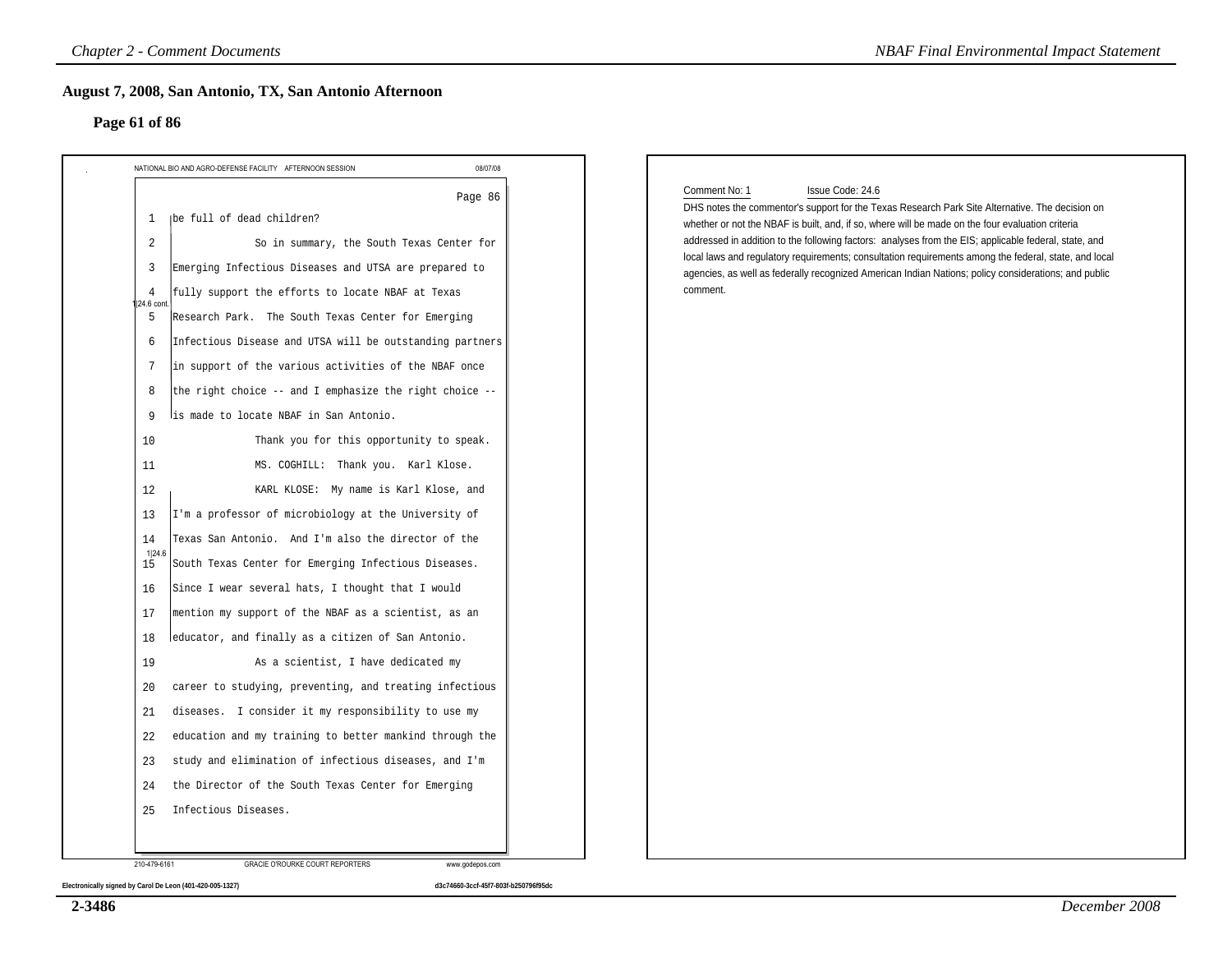#### **Page 62 of 86**

|                  | Page 87                                                 |  |  |  |
|------------------|---------------------------------------------------------|--|--|--|
| 1                | We are the most successful center at the                |  |  |  |
| 2                | University of Texas San Antonio because we bring in the |  |  |  |
| 3                | most external research found at the University. We have |  |  |  |
| 4                | 17 individual investigators and our associated          |  |  |  |
| 5                | laboratories. We operate two Bio-Safety Level-3         |  |  |  |
| 6                | laboratories, and we have a large number, obviously, of |  |  |  |
| 7                | scientists that are dedicating their careers to         |  |  |  |
| 8                | preventing infectious diseases, both naturally acquired |  |  |  |
| 9                | as well as bio-threat agents.                           |  |  |  |
| 10               | So speaking as a scientist and as a                     |  |  |  |
| $1_{124}$        | member of the South Texas Center for Infectious         |  |  |  |
| 1 <sup>opt</sup> | Diseases, we strongly support the NBAF, and we realize  |  |  |  |
| 13               | the potential mutual beneficial relationship between    |  |  |  |
| 14               | that facility and ours at UTSA.                         |  |  |  |
| 15               | As an educator, I'm involved in educating               |  |  |  |
| 16               | both undergraduates and graduate students at UTSA. We   |  |  |  |
| 17               | have a very large undergraduate population,             |  |  |  |
| 18               | approximately 30,000 undergraduate students. We give    |  |  |  |
| 19               | out the most biological degrees to any Hispanic serving |  |  |  |
| 20               | institution in the entire country, and we are training  |  |  |  |
| 21               | the next generation of scientists.                      |  |  |  |
| 22               | This is would be a tremendous boon to the               |  |  |  |
| $23_{24.6}$      | student population at University of Texas San Antonio,  |  |  |  |
| cont.<br>24      | and, again, there would be a mutually beneficial        |  |  |  |
| 25               | relationship between our student population and the     |  |  |  |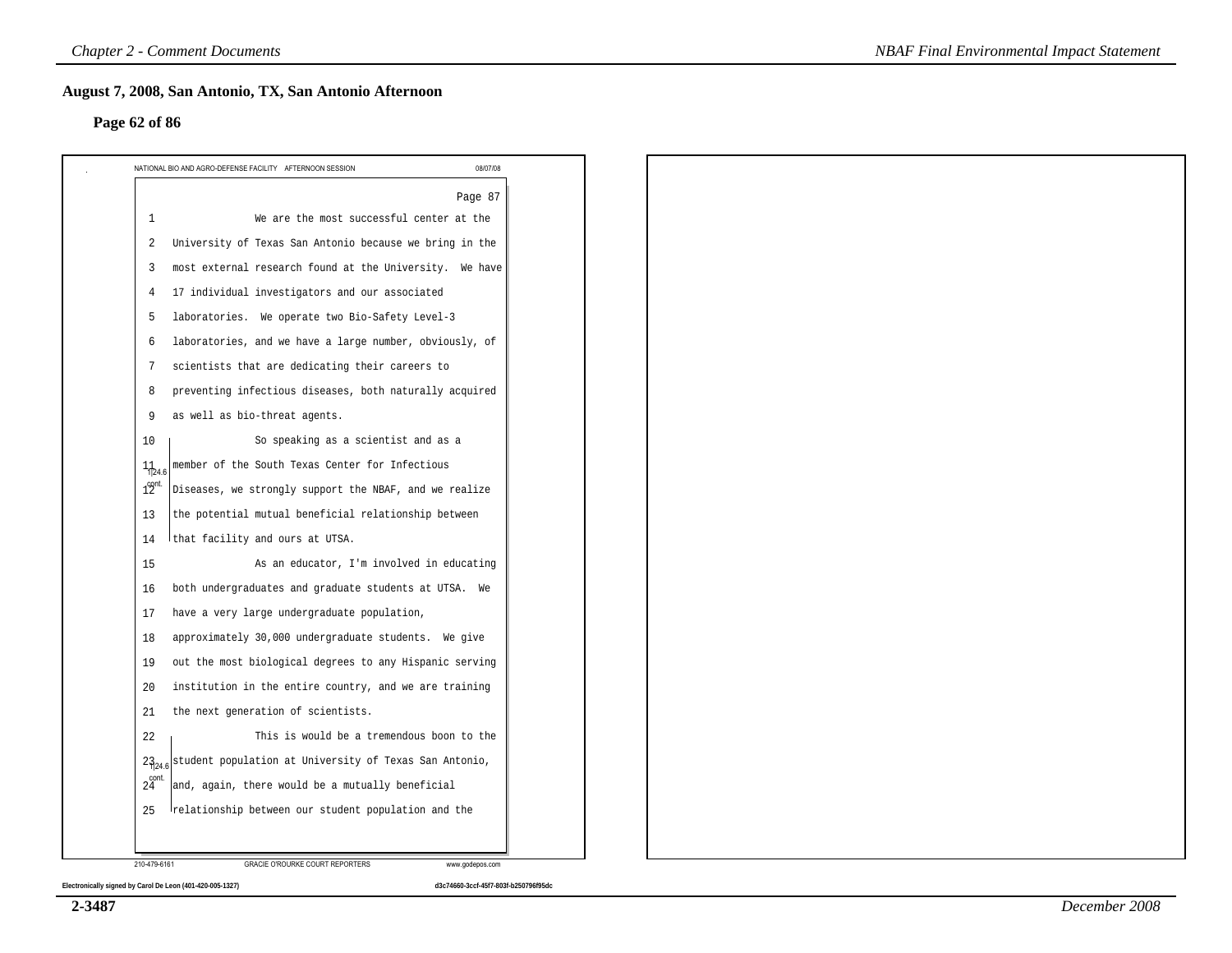#### **Page 63 of 86**

|                  | 08/07/08<br>NATIONAL BIO AND AGRO-DEFENSE FACILITY AFTERNOON SESSION |
|------------------|----------------------------------------------------------------------|
|                  | Page 88                                                              |
| 1                | NBAF, given that we will provide a trained workforce for             |
| 2                | that facility.                                                       |
| $\overline{3}$   | Finally, as a citizen of San Antonio, I                              |
| $\overline{4}$   | realize what a wonderful place this is to live. It has               |
| 5                | an extremely high quality of life as you've probably                 |
| 6                | heard from a number of other speakers. We have a very                |
| $7\phantom{.0}$  | low cost of living, and the economic and scientific                  |
| 8                | impact on San Antonio are really quite large from my                 |
| 9<br>1 24.6 cont | perspective.                                                         |
| 10               | My colleagues, scientific colleagues in                              |
| 11               | the military, at the Southwest Foundation for                        |
| 12               | Bio-Medical Research, the Health Science Center at UTSA,             |
| 13               | and the bio-tech industry in San Antonio are all                     |
| 14               | strongly supportive of the NBAF relocating to San                    |
| 15               | Antonio. So I want to thank you for your attention.                  |
| 16               | MS. COGHILL: Thank you, sir.                                         |
| 17               | David Marquez.                                                       |
| 18               | DAVID MARQUEZ: Good afternoon, I'm David                             |
| 19               | Marquez, Executive Director for Economic Development for             |
| 20               | Bexar County. Again, you've heard a lot about the                    |
| 21               | science, I certainly can't speak to a lot of that                    |
| 22               | experience myself, but I do want to emphasize about San              |
| 23               | Antonio.                                                             |
| 24               | First of all, thank you again for the                                |
| 25               | Draft EIS report. I think it's very well done.                       |
|                  |                                                                      |
| 210-479-6161     | GRACIE O'ROURKE COURT REPORTERS<br>www.godepos.com                   |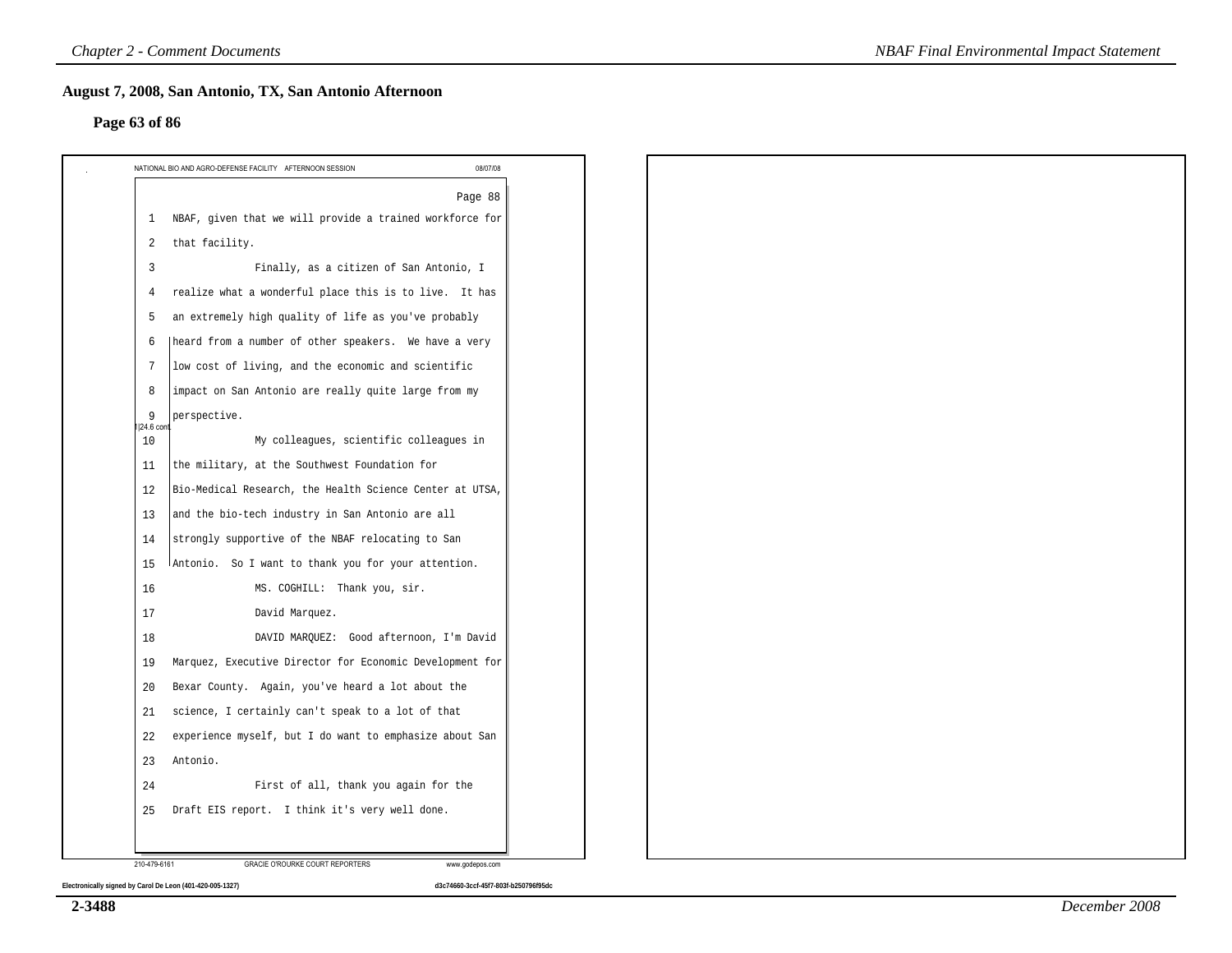#### **Page 64 of 86**

| Page 64 of 86                                                            |          |                                                       |                 |
|--------------------------------------------------------------------------|----------|-------------------------------------------------------|-----------------|
| NATIONAL BIO AND AGRO-DEFENSE FACILITY AFTERNOON SESSION                 | 08/07/08 |                                                       |                 |
|                                                                          | Page 89  | Comment No: 1<br>DHS notes the commentor's statement. | Issue Code: 8.6 |
| Something that's hard to capture in a document like that<br>$\mathbf{1}$ |          |                                                       |                 |
| is the nature of this community when it comes to large<br>2              |          |                                                       |                 |
| economic development projects like this one and<br>3                     |          |                                                       |                 |
| particularly federal projects.<br>4                                      |          |                                                       |                 |
| You're probably pretty familiar that the<br>5                            |          |                                                       |                 |
| last round of the of the base realignment closure<br>6                   |          |                                                       |                 |
| process in 2005 brought a substantial amount of federal<br>7             |          |                                                       |                 |
| contracted investments to San Antonio. Our ability to<br>8               |          |                                                       |                 |
| stand up for a project of that nature is critical, and I<br>9            |          |                                                       |                 |
| think your project particularly will benefit from that<br>10             |          |                                                       |                 |
| experience we're gaining now and be able to deliver your<br>11           |          |                                                       |                 |
| project on time and on budget with the skill sets that<br>12             |          |                                                       |                 |
| are necessary, federal contractors that are certified.<br>13             |          |                                                       |                 |
| All those things are already in place here, and I really<br>14           |          |                                                       |                 |
| don't think it can be overstated.<br>15                                  |          |                                                       |                 |
| 16<br>Our ability to deliver on all of these                             |          |                                                       |                 |
| 1 8.6<br>large-scale projects, as I has been mentioned earlier,<br>17    |          |                                                       |                 |
| the roads project that may be needed for the area and<br>18              |          |                                                       |                 |
| the other capital improvements. We are, in fact, a<br>19                 |          |                                                       |                 |
| growing community and so those skill sets are here and<br>20             |          |                                                       |                 |
| ready to be employed in support of this particular<br>21                 |          |                                                       |                 |
| National Bio and Agro-Defense Facility.<br>22                            |          |                                                       |                 |
| Again, the federal contracting side, with<br>23                          |          |                                                       |                 |
| the experience that been gained today with regards to<br>24              |          |                                                       |                 |
| BRAC and the other installation and other dollars being<br>25            |          |                                                       |                 |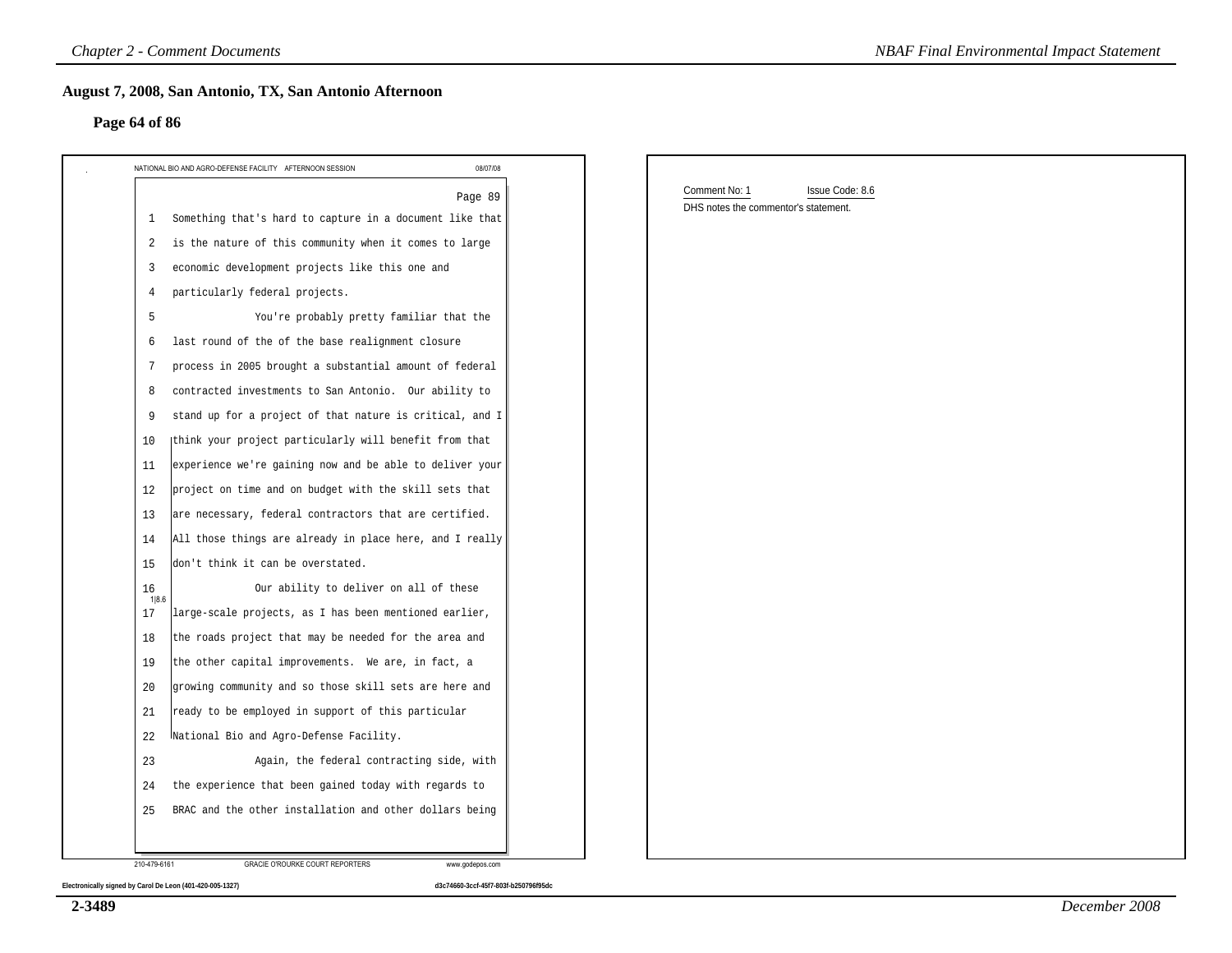#### **Page 65 of 86**

| 08/07/08<br>NATIONAL BIO AND AGRO-DEFENSE FACILITY AFTERNOON SESSION     | Comment No: 1<br>Issue Code: 13.0                                                                                                                                                              |
|--------------------------------------------------------------------------|------------------------------------------------------------------------------------------------------------------------------------------------------------------------------------------------|
| Page 90<br>spent here, directly relate to our ability to help build<br>1 | DHS notes the commentor's concern regarding the NBAF. The purpose and need for the proposed                                                                                                    |
| this lab and stand it up in a timely manner. Thank you<br>2              | action is discussed in Chapter 1 of the NBAF EIS. DHS can not quarantee that the NBAF would<br>never experience an accident. However, as discussed in Section 2.2.1.1, modern biosafety design |
| very much.<br>3                                                          | substantially diminishes the chances of a release as the primary design goal is to provide an                                                                                                  |
| MS. COGHILL: Okay. Our next speaker is<br>4                              | adequate level of redundant safety and biocontainment that would be integrated into every<br>component of the building. A discussion of human health and safety is included in Section 3.14.   |
| Dr. James Wright.<br>5                                                   |                                                                                                                                                                                                |
| DR. JAMES WRIGHT: My name is James<br>6                                  |                                                                                                                                                                                                |
| Wright, and I'm a rancher. I live out here in the Hill<br>7              |                                                                                                                                                                                                |
| Country, about 80 miles southwest of San Antonio. And<br>8               |                                                                                                                                                                                                |
| in the Hill Country we have plentiful deer, we got a lot<br>9            |                                                                                                                                                                                                |
| of livestock, and we got a lot of wild pigs running<br>10                |                                                                                                                                                                                                |
| around.<br>11                                                            |                                                                                                                                                                                                |
| I hear that you guys are really set up to<br>12                          |                                                                                                                                                                                                |
| handle any type of emergency but what I want to point<br>13              |                                                                                                                                                                                                |
| out -- I've got to put my glasses on. I can't read too<br>14             |                                                                                                                                                                                                |
| well. The emphasis I see in the EIS is basically based<br>15             |                                                                                                                                                                                                |
| 1 13.0<br>on that of economics and not necessarily that of<br>16         |                                                                                                                                                                                                |
| biological safety, and that's what I think should be the<br>17           |                                                                                                                                                                                                |
| overriding factor in consideration of the placement of<br>18             |                                                                                                                                                                                                |
| this facility in any place.<br>19                                        |                                                                                                                                                                                                |
| 20<br>The documents, the EIS documents, touts                            |                                                                                                                                                                                                |
| that the environmental criteria will dictate determining<br>21           |                                                                                                                                                                                                |
| the outcome of the facility. If this were indeed the<br>22               |                                                                                                                                                                                                |
| case, why all the emphasis on economic impact? Perhaps<br>23             |                                                                                                                                                                                                |
| the report should be called the Economic Impact<br>24                    |                                                                                                                                                                                                |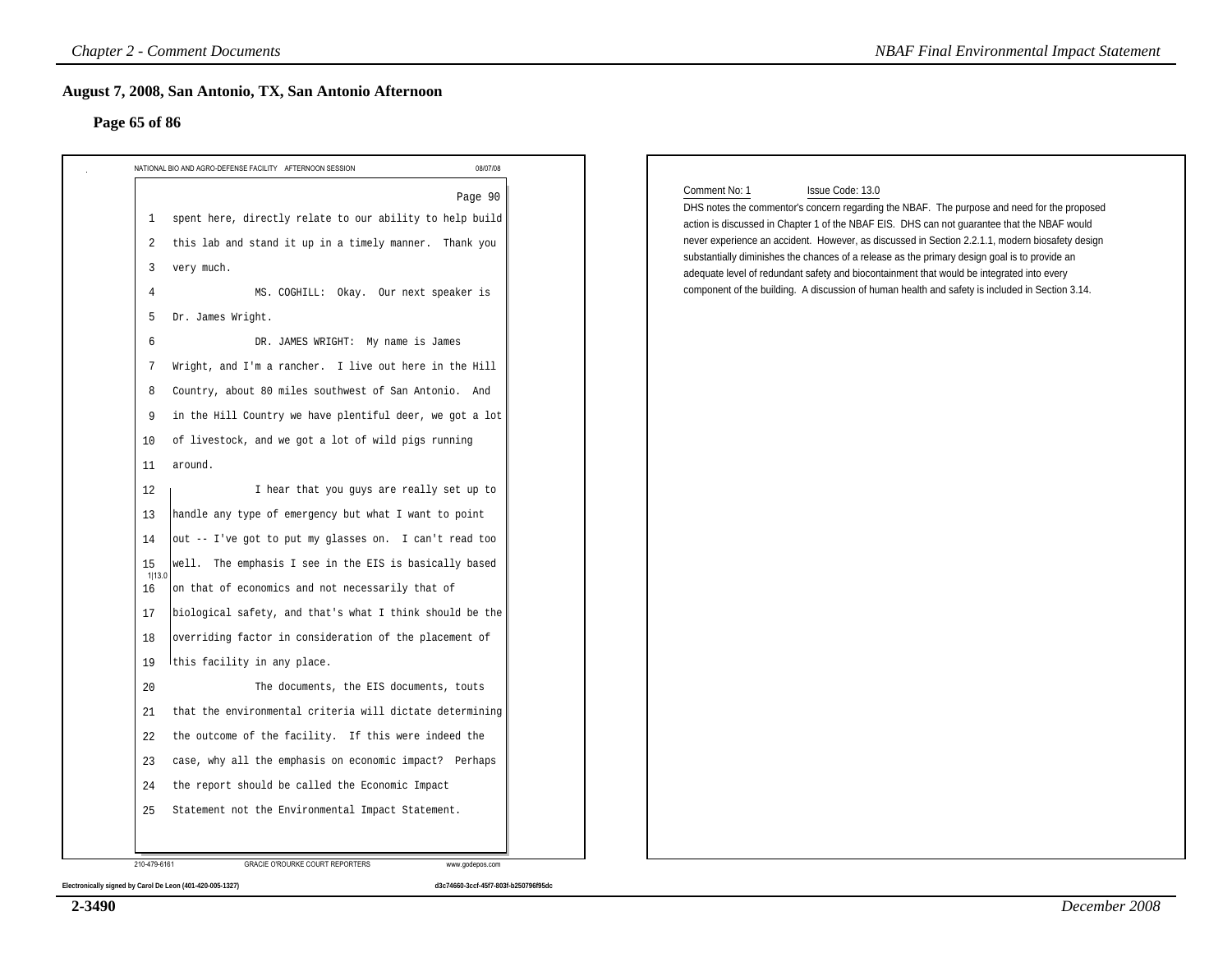#### **Page 66 of 86**

| NATIONAL BIO AND AGRO-DEFENSE FACILITY AFTERNOON SESSION                                                                                                                                                                                                                                                                                                                                                                                                                                                                                                                                                                                                                                                                                                                                                                                                                                                                                                                                                                                                                                                                                                                                                                                                                                                                                                                                                         | 08/07/08 |                                                                                                                                                                                                                                                                                                                                                                                                                                                                                                                                                                                                                                                                                                                                                                                                                                                                                                                                                   |
|------------------------------------------------------------------------------------------------------------------------------------------------------------------------------------------------------------------------------------------------------------------------------------------------------------------------------------------------------------------------------------------------------------------------------------------------------------------------------------------------------------------------------------------------------------------------------------------------------------------------------------------------------------------------------------------------------------------------------------------------------------------------------------------------------------------------------------------------------------------------------------------------------------------------------------------------------------------------------------------------------------------------------------------------------------------------------------------------------------------------------------------------------------------------------------------------------------------------------------------------------------------------------------------------------------------------------------------------------------------------------------------------------------------|----------|---------------------------------------------------------------------------------------------------------------------------------------------------------------------------------------------------------------------------------------------------------------------------------------------------------------------------------------------------------------------------------------------------------------------------------------------------------------------------------------------------------------------------------------------------------------------------------------------------------------------------------------------------------------------------------------------------------------------------------------------------------------------------------------------------------------------------------------------------------------------------------------------------------------------------------------------------|
| $\mathbf{1}$<br>Biological safety should be the primary<br>factor and focus for this facility. This area in San<br>2<br>Antonio, I understand, is going to be on 100 acres. At<br>3<br>any point in time out where I live, our neighbors, we<br>4<br>can look out our back porch, our front porch, and hell,<br>5<br>we can see 100 acres. It's nothing.<br>6<br>And then you talk about biological<br>7<br>containment. This does not give us a good feeling about<br>8<br>the security of such a facility. As you may or may not<br>9<br>be aware, recently down here in Beeville, Texas at a<br>10<br>stock barn, they had a mock trial with the Foot and<br>11<br>Mouth Disease Virus. They released it in terms of a<br>12<br>trial.<br>13<br>2 21.0<br>They found out in 48 hours -- our animal<br>14<br>health officials found out that this entire heartland of<br>15<br>America, Texas, would be exposed to this devastating<br>16<br>disease. Mexico's livestock industry would also be<br>17<br>destroyed. I don't think anybody's mentioned that from<br>18<br>19<br>that standpoint.<br>You have to understand in England they've<br>20<br>had actually three outbreaks, one in '61 that killed<br>21<br>450,000 livestock. In 2001, they killed more than<br>22<br>6,000,000 livestock with an outbreak with Foot and Mouth<br>23<br>Disease Virus. And this recently last July or August in<br>24 | Page 91  | Comment No: 2<br>Issue Code: 21.0<br>DHS notes the commentor's concern. The potential economic effects of an accidental release are<br>discussed in Section 3.10.9 and Appendix D of the NBAF EIS. The risk of an accidental release of a<br>pathogen is extremely low, but DHS acknowledges that the economic effect would be significant for<br>all sites. To the extent possible, the NBAF EIS identifies differences in the magnitude of potential<br>adverse impacts among the candidate sites if an accidental release of a pathogen were to occur.<br>DHS has identified its Preferred Alternative in Section 2.6, which was based on a multitude of factors<br>of which the safety of the human and physical environment and the protection of the U.S. livestock<br>sector are paramount. A Record of Decision that explains the final decisions will be made available<br>no sooner than 30 days after the NBAF Final EIS is published. |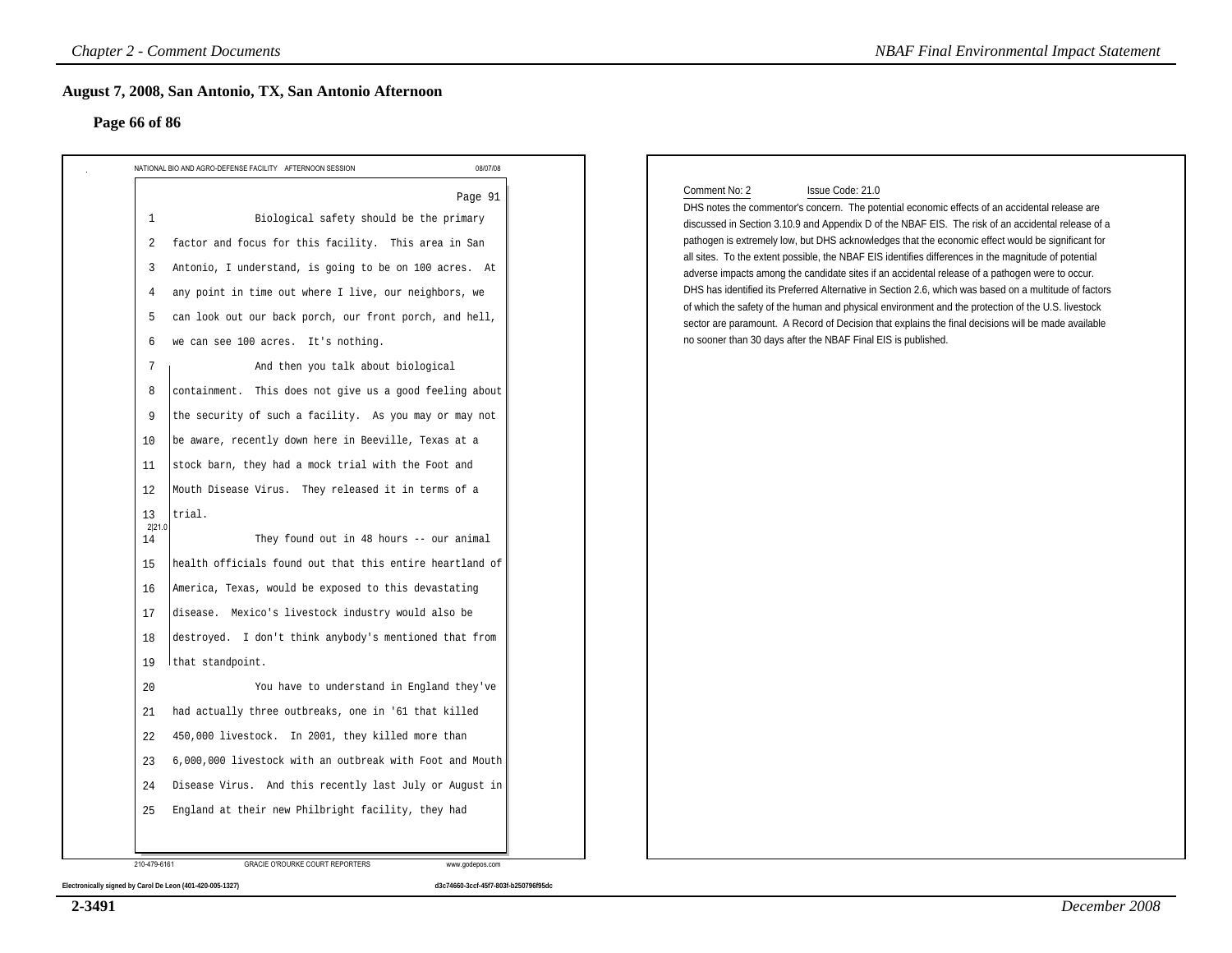#### **Page 67 of 86**

| NATIONAL BIO AND AGRO-DEFENSE FACILITY AFTERNOON SESSION                                                                                                                                                                                                                                                                                                                                                                                                                                                                                                                                                                                                                                                                                                                                                                                                                                                                                                                                                                                                                                                                                                                                                                                                                                                                                                                                                                                     | 08/07/08 |                                                                                                                                                                                                                                                                                                                                                                                                                                                                                                                                                                                                                                                                                                                                                                                                                                                                                                                                                                                                                                                 |
|----------------------------------------------------------------------------------------------------------------------------------------------------------------------------------------------------------------------------------------------------------------------------------------------------------------------------------------------------------------------------------------------------------------------------------------------------------------------------------------------------------------------------------------------------------------------------------------------------------------------------------------------------------------------------------------------------------------------------------------------------------------------------------------------------------------------------------------------------------------------------------------------------------------------------------------------------------------------------------------------------------------------------------------------------------------------------------------------------------------------------------------------------------------------------------------------------------------------------------------------------------------------------------------------------------------------------------------------------------------------------------------------------------------------------------------------|----------|-------------------------------------------------------------------------------------------------------------------------------------------------------------------------------------------------------------------------------------------------------------------------------------------------------------------------------------------------------------------------------------------------------------------------------------------------------------------------------------------------------------------------------------------------------------------------------------------------------------------------------------------------------------------------------------------------------------------------------------------------------------------------------------------------------------------------------------------------------------------------------------------------------------------------------------------------------------------------------------------------------------------------------------------------|
| another outbreak due to waste water containment they<br>1<br>didn't treat right.<br>2<br>Germany and Denmark have built their<br>$\overline{3}$<br>facilities on islands much like at Plum Island that we<br>4<br>have here in New York. I'm going to stick with risk and<br>5<br>the decisions to minimize risk, and the risk is the risk<br>6<br>of a potential destruction of our livestock industry in<br>7<br>Texas, the destruction of the hunting industry here in<br>8<br>Texas, and probably would put the Texas Parks and<br>9<br>Wildlife out of the wildlife business, the destruction<br>10<br>of the exotic hunting industry, and certainly the<br>11<br>elimination of the swine or hog industry.<br>12<br>If the disease -- and this is a quote<br>13<br>from the Legislative Director of the National Grain and<br>14<br>formed the subcommittee on oversight investigations last<br>15<br>year, If the disease works its way into the wildlife<br>16<br>3 13.0<br>population, there may be no physical means to enforce a<br>17<br>plan to destroy or dispose of infected populations of<br>18<br>wildlife.<br>19<br>Might look at your California history on<br>20<br>Foot and Mouth Disease Virus, got into the deer<br>21<br>population out there. Economics indicate a 33 to \$40<br>22<br>billion effect, okay? But I don't think this includes<br>23<br>the aftereffects. I've seen what happened, and you can<br>24 | Page 92  | Comment No: 3<br>Issue Code: 13.0<br>DHS notes the commentor's concern regarding wildlife control in the event of an accidental release.<br>The potential response measures that could be employed in the event of an accidental release are<br>described in Section 3.8.9 of the NBAF EIS. Table 3.8.9-1 describes the potential response strategies<br>that could be considered in the event of an accidental release. Depopulation or population reduction<br>is one of ten potential FMD response strategies developed by the National Park Service. However,<br>the National Park Service recommends the use of other strategies or combinations of strategies to<br>avoid depopulating wildlife (see Table 3.8.9-1). A more likely scenario would include one or more of<br>the non-lethal measures described in Table 3.8.9-1. In the event that depopulation or population<br>reduction was determined to be the most appropriate course of action, hunting with firearms would be<br>the likely method for implementing this strategy. |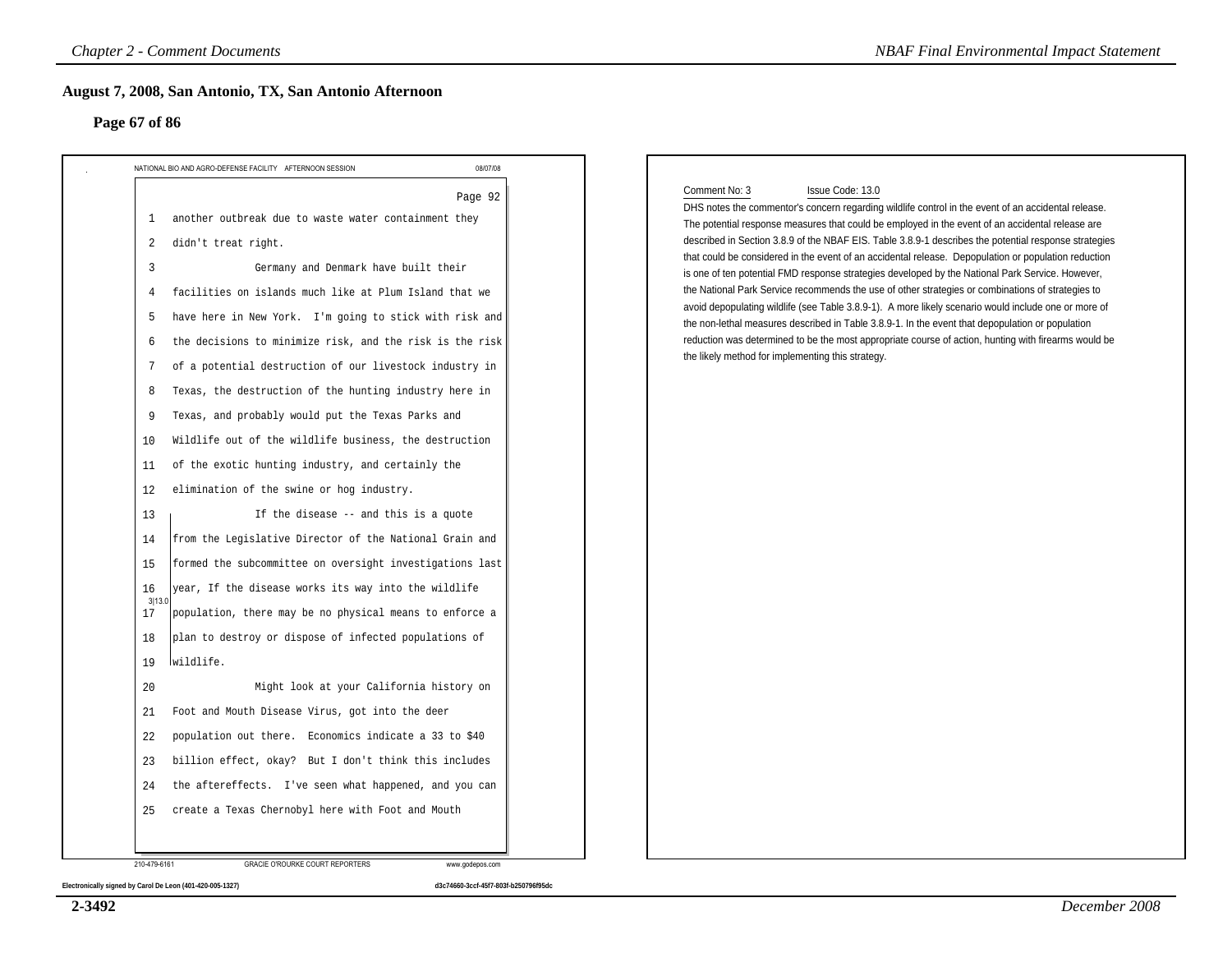#### **Page 68 of 86**

| Page 68 of 86                                                                                                                                                                                                                                                                                                                                                                                                                                                                                                                                                                                                                                                                                                                                                                                                                                                                                                                                                                                                                                                                                                                                                                                                                                                                                                                                                                                                                                                               |          |                                                                                                                                                                                                                                                                                                                                                                                                                                                                                                                                                                                                                                                                                                                                                                                        |
|-----------------------------------------------------------------------------------------------------------------------------------------------------------------------------------------------------------------------------------------------------------------------------------------------------------------------------------------------------------------------------------------------------------------------------------------------------------------------------------------------------------------------------------------------------------------------------------------------------------------------------------------------------------------------------------------------------------------------------------------------------------------------------------------------------------------------------------------------------------------------------------------------------------------------------------------------------------------------------------------------------------------------------------------------------------------------------------------------------------------------------------------------------------------------------------------------------------------------------------------------------------------------------------------------------------------------------------------------------------------------------------------------------------------------------------------------------------------------------|----------|----------------------------------------------------------------------------------------------------------------------------------------------------------------------------------------------------------------------------------------------------------------------------------------------------------------------------------------------------------------------------------------------------------------------------------------------------------------------------------------------------------------------------------------------------------------------------------------------------------------------------------------------------------------------------------------------------------------------------------------------------------------------------------------|
|                                                                                                                                                                                                                                                                                                                                                                                                                                                                                                                                                                                                                                                                                                                                                                                                                                                                                                                                                                                                                                                                                                                                                                                                                                                                                                                                                                                                                                                                             | 08/07/08 |                                                                                                                                                                                                                                                                                                                                                                                                                                                                                                                                                                                                                                                                                                                                                                                        |
| NATIONAL BIO AND AGRO-DEFENSE FACILITY AFTERNOON SESSION<br>Disease Virus outbreak. And I've been to Chernobyl,<br>1<br>I've seen the outbreak over there. Who's going to clean<br>2<br>up and what will be the total impact not only short term<br>3<br>but long term?<br>4<br>I woke up one morning and found dozens of<br>5<br>flocks of sheep in Utah that were dead because of an<br>6<br>"oops" out in a dumpway facility. You may or may not or<br>7<br>remember that but that was a mistake. There is no such<br>8<br>probability of 100 percent bio-security.<br>9<br>Recently released by the GAO, Department<br>10<br>of Homeland Security has not conducted or commissioned<br>11<br>any study to determine whether Foot and Mouth Disease<br>12<br>Virus work can be done safely on the U.S. mainland. I'm<br>13<br>sure you guys are well aware of that.<br>14<br>And the risk -- I want to talk about risk<br>15<br>and benefits. The benefit proportion to risk and<br>16<br>benefit is that of economics to San Antonio -- which is<br>17<br>fine -- the city and its business and collegial<br>18<br>partners. They're seeking knowledge, and I don't mind<br>19<br>that but they're really not putting into effect<br>20<br>biological safety. The risks are imposed on us, the<br>21<br>livestock producers, with no benefits.<br>22<br>The risk, \$40 billion-plus to us. The<br>23<br>24<br>benefits, a half a billion to locals. That's an<br>4 15.0 | Page 93  | Comment No: 4<br>Issue Code: 15.0<br>Chapter 3, Section 3.14 and Appendix E of the NBAF EIS investigates the chances of a variety of<br>accidents that could occur with the proposed NBAF and consequences of potential accidents, DHS<br>cannot guarantee that the NBAF would never experience an accident. However, the risk of an<br>accidental release of a pathogen from the NBAF is extremely low. The economic impact of an<br>accidental release, including the impact on the livestock-related industries, is presented in Chapter 3,<br>Section 3.10.9 and Appendix D of the NBAF EIS. The major economic effect from an accidental<br>release of a pathogen would be a potential ban on all U.S. livestock products until the country was<br>determined to be disease-free. |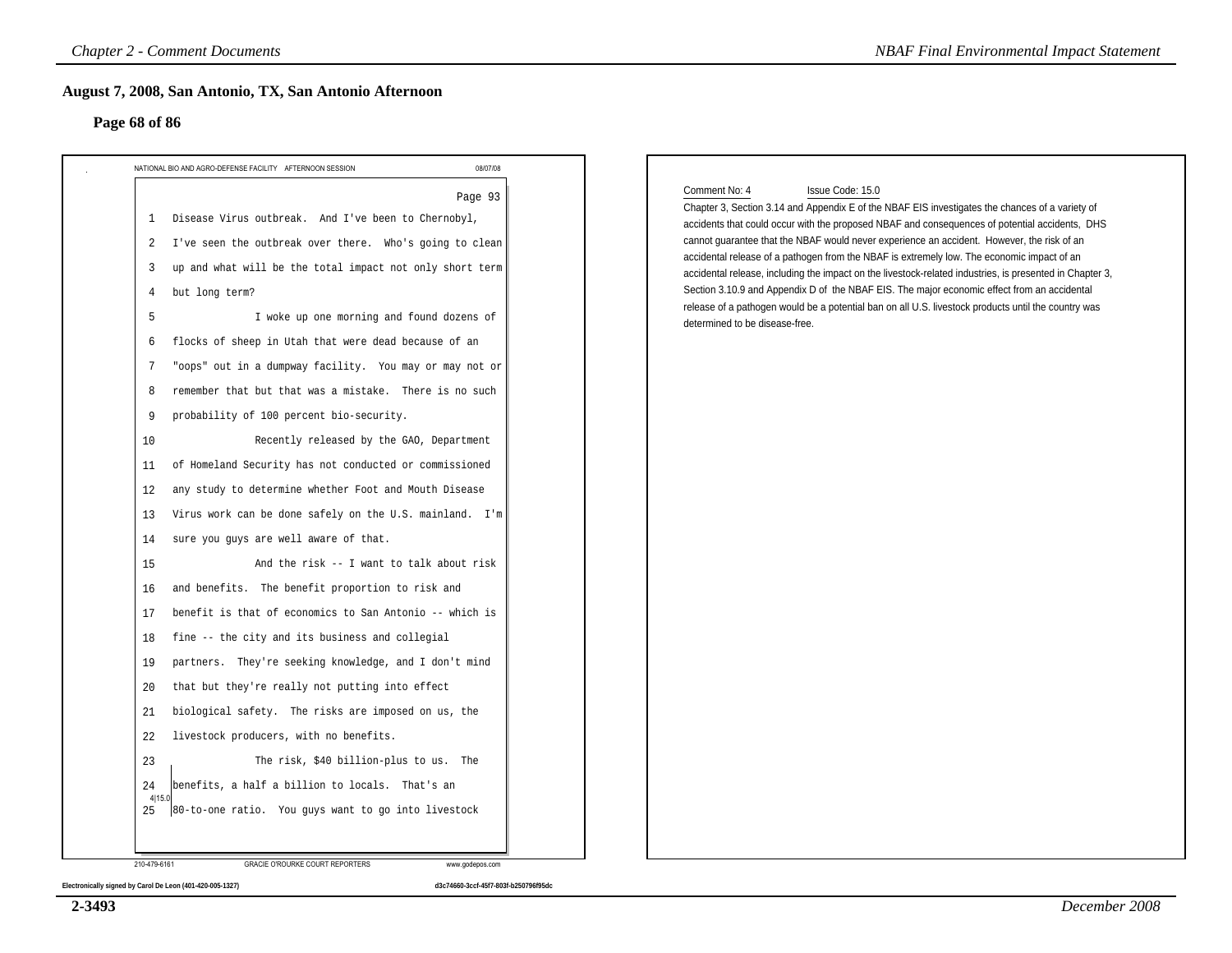#### **Page 69 of 86**

| Page 69 of 86                                                                                                                                                                                                                                                                                                                                                                                                                                                                                                                                                                                                                                                                                                                                                                                                   |                                                                                                                                                                                                                                      |
|-----------------------------------------------------------------------------------------------------------------------------------------------------------------------------------------------------------------------------------------------------------------------------------------------------------------------------------------------------------------------------------------------------------------------------------------------------------------------------------------------------------------------------------------------------------------------------------------------------------------------------------------------------------------------------------------------------------------------------------------------------------------------------------------------------------------|--------------------------------------------------------------------------------------------------------------------------------------------------------------------------------------------------------------------------------------|
|                                                                                                                                                                                                                                                                                                                                                                                                                                                                                                                                                                                                                                                                                                                                                                                                                 | 08/07/08                                                                                                                                                                                                                             |
| NATIONAL BIO AND AGRO-DEFENSE FACILITY AFTERNOON SESSION<br>Page 94<br>business, that's a pretty good ratio for us, 80 to one.<br>$\mathbf{1}$<br>2<br>If you don't get anything else out of<br>this, I and my cohorts, we fully support the upgrading<br>3<br>and retention of the facilities on an island such as<br>$\overline{4}$<br>Plum Island or on an island. And it's not on an island<br>5<br>5 25.6<br>with similar desirable features. We're already<br>6<br>connected to the mainland and certainly should<br>7<br>maintained under federal conditions, federal<br>8<br>loperations. Thank you.<br>9<br>MS. COGHILL: Thank you, sir.<br>10<br>Next speaker is Richard Perez.<br>11<br>RICHARD PEREZ: Good afternoon. My name<br>12<br>is Richard Perez, and I'm the President and CEO of the<br>13 | Comment No: 1<br>Issue Code: 24.6<br>DHS notes the commentor's support for the Texas Research Park Site Alternative.<br>Comment No: 5<br>Issue Code: 25.6<br>DHS notes the commentor's support for the Plum Island Site Alternative. |
| Greater San Antonio Chamber of Commerce. And I'm here<br>14<br>today to support fully the location of the Bio and<br>15<br>Agro-Defense lab here in San Antonio.<br>16<br>The business community of San Antonio and<br>17<br>the region is firmly behind the location of the lab<br>18<br>here. We think it's an excellent site. We have many<br>19<br>20<br>research facilities already located in San Antonio that<br>1 24.6<br>are doing stellar work. We have BSL-3 and BSL-4 labs<br>21<br>$2\sqrt{2}$<br>here now that have never had in any problems whatsoever<br>with any type of contamination or containment.<br>23<br>24<br>I'm also a former elected official. I<br>used to represent the City of San Antonio as a City<br>25                                                                      |                                                                                                                                                                                                                                      |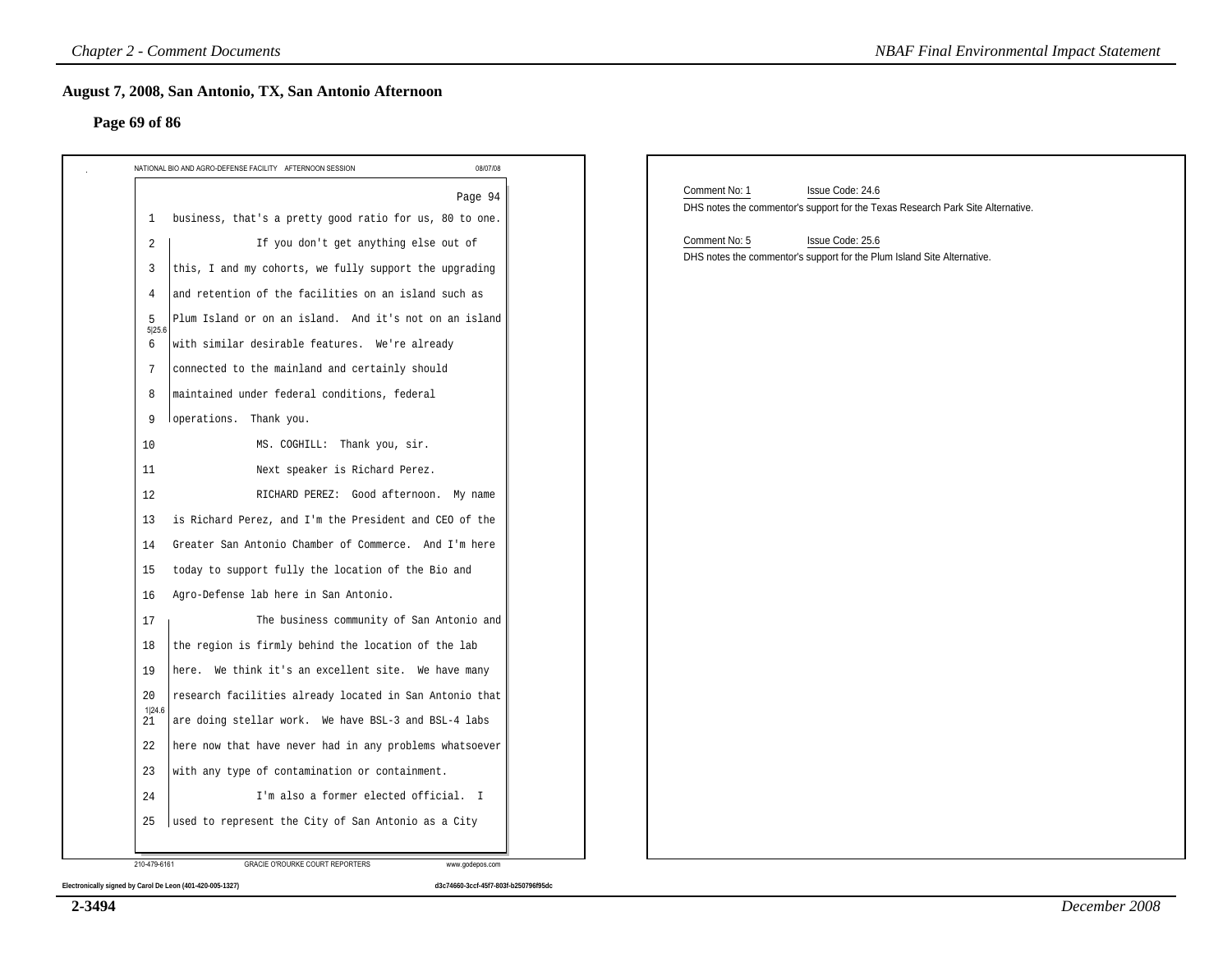#### **Page 70 of 86**

|                | NATIONAL BIO AND AGRO-DEFENSE FACILITY AFTERNOON SESSION<br>08/07/08 |
|----------------|----------------------------------------------------------------------|
| 1              | Page 95<br>Council member, and I can tell you if there was any --    |
| 2              | even one iota of doubt in my mind that we could not                  |
|                |                                                                      |
| 3              | handle this facility here in a manner that's safe for                |
| 4              | citizens, livestock, the environment, that I wouldn't be             |
| 5              | here today lending my voice to support this issue.                   |
| 6              | This is important not only for the City                              |
| 7              | of San Antonio because it is important economically and              |
| 8              | otherwise. However, it's also important to our nation                |
| 9              | to find a new location, an alternate to Plum Island,                 |
| 10             | that's safe that has no -- or very, very low ability to              |
| 11             | have natural disasters here, hurricanes, tornados,                   |
| 12             | earthquakes. Those things don't happen in San Antonio.               |
| 13<br>24.6 cor | And as far as if there is a disaster, we                             |
| 14             | are the second most prepared city in the nation in                   |
| 15             | relation to an emergency response or disaster, second                |
| 16             | only to New York City. And we have the people, we have               |
| 17             | the technical expertise, we have the research expertise,             |
| 18             | we have the airports, we have the land, we have                      |
| 19             | everything really necessary to make the Bio and                      |
| 20             | Agro-Defense lab -- the National Bio and Agro-Defense                |
| 21             | lab a success in San Antonio, Texas.                                 |
| 22             | And on behalf of the 2000 businesses that                            |
| 23             | are members of the Greater San Antonio Chamber of                    |
| 24             | Commerce that employ over half a million people, we                  |
| 25             | fully support the location of the lab here and would                 |
|                |                                                                      |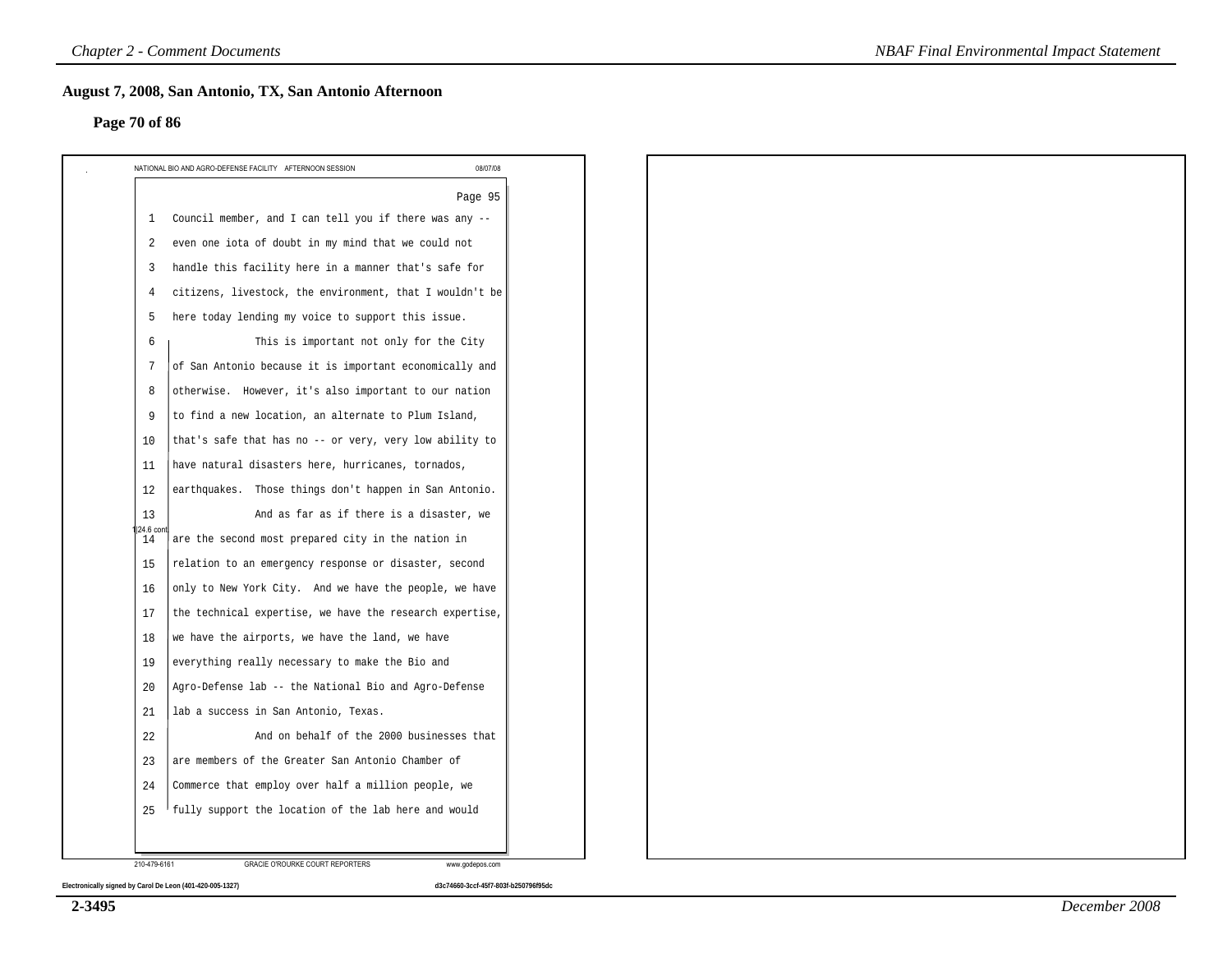#### **Page 71 of 86**

| 08/07/08<br>NATIONAL BIO AND AGRO-DEFENSE FACILITY AFTERNOON SESSION |                                                                                                                      |
|----------------------------------------------------------------------|----------------------------------------------------------------------------------------------------------------------|
| Page 96<br>1 urge you to agree with us. Thank you.                   | Comment No: 1<br>Issue Code: 24.6<br>DHS notes the commentor's support for the Texas Research Park Site Alternative. |
| $\overline{2}$<br>MS. COGHILL: Thank you, Mr. Perez.                 |                                                                                                                      |
| 3<br>Gerardo Interiano.                                              |                                                                                                                      |
| ANGELA MANSON: Welcome. My name is<br>4                              |                                                                                                                      |
| Angela Manson. I'm a senior policy advisor for<br>5                  |                                                                                                                      |
| Congressman Charlie Gonzalez, representing San Antonio's<br>6        |                                                                                                                      |
| 20th congressional district.<br>7                                    |                                                                                                                      |
| 8<br>THOMAS HERALDE: I'm Thomas Heralde with                         |                                                                                                                      |
| Congressman Ciro Rodriguez, representing Texas's 23rd<br>9           |                                                                                                                      |
| 10<br>district.                                                      |                                                                                                                      |
| GERARDO INTERIANO: And Gerardo<br>11                                 |                                                                                                                      |
| Interiano, representing Lamar Smith, representing the<br>12          |                                                                                                                      |
| 21st district. We have a joint letter from the San<br>13             |                                                                                                                      |
| Antonio delegation.<br>14                                            |                                                                                                                      |
| "Dear Secretary Chertoff and Admiral<br>15                           |                                                                                                                      |
| Cohen, we are delighted to have the opportunity to<br>16             |                                                                                                                      |
| express our support for San Antonio's Texas Research<br>17           |                                                                                                                      |
| Park as you consider sites for the National Bio and<br>18            |                                                                                                                      |
| Agro-Defense facility.<br>19                                         |                                                                                                                      |
| "San Antonio offers many critical<br>20                              |                                                                                                                      |
| resources that make it an ideal selection for this<br>21             |                                                                                                                      |
| 22<br>facility. As a result of the unified effort across our         |                                                                                                                      |
| 1 24.6<br>community throughout this process, San Antonio is<br>23    |                                                                                                                      |
| arguably the location best prepared for this<br>24                   |                                                                                                                      |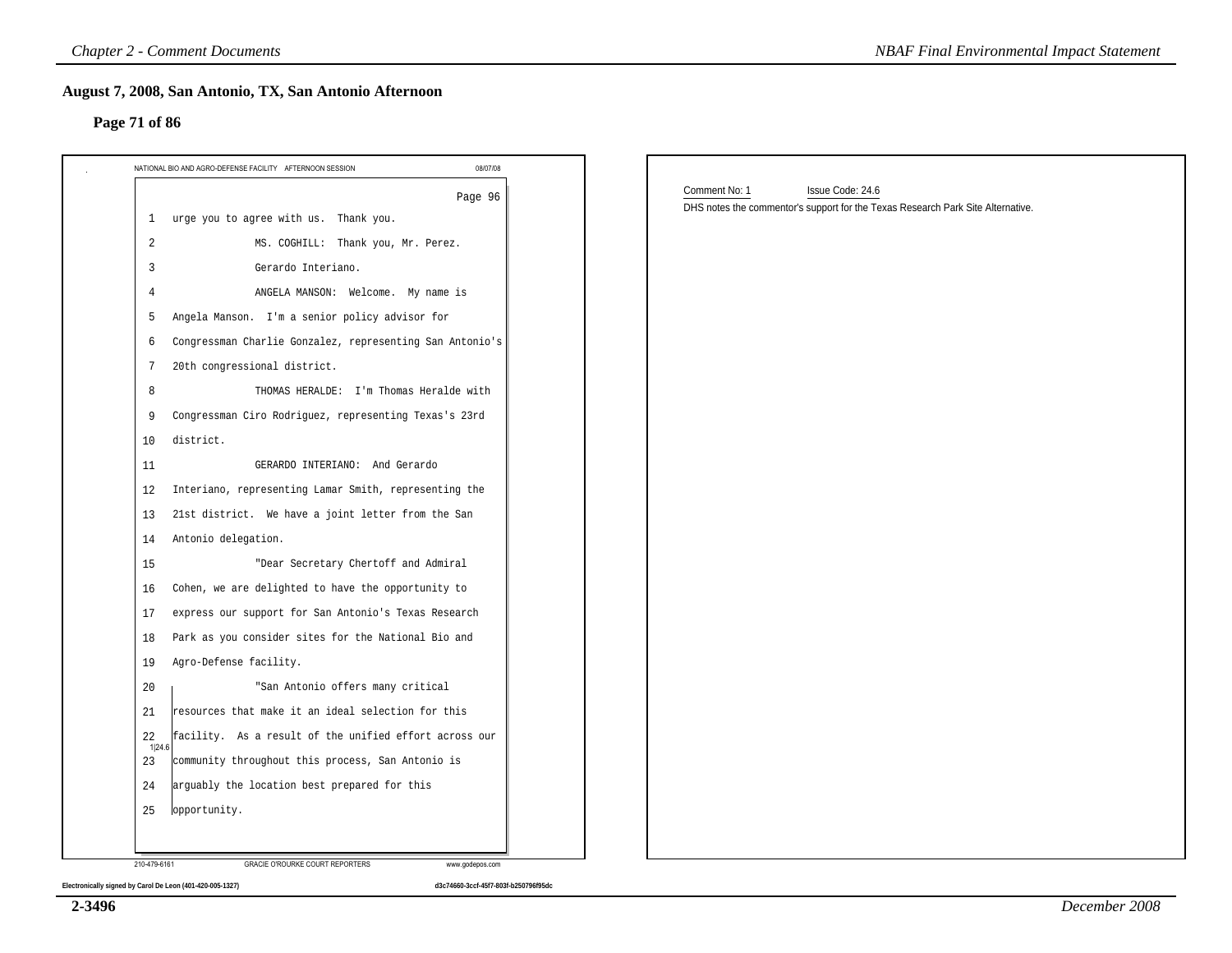#### **Page 72 of 86**

|                 | Page 97                                                  |
|-----------------|----------------------------------------------------------|
| 1               | "In addition to our local efforts, the                   |
| 2               | state has made ample resources available to bolster our  |
| $\overline{3}$  | bid and a satisfy the Department's requirements,         |
| $\overline{4}$  | including in the areas of veterinary medicine workforce  |
| 5               | availability, and research expertise.                    |
| 6               | "San Antonio's also experienced in                       |
| $7\phantom{.0}$ | building and managing these types of facilities in a     |
| 8               | safe and secure manner. We have a strong record, free    |
| 9               | of security breaches and safety compromises, starting    |
| 10              | from the researchers at the Health Science Center at     |
| 11              | UTSA to the experts at Southwest Research, which is now  |
| 12<br>24.6 con  | considered one of the leading bio-containment centers in |
| 13              | the country. San Antonio has enjoyed a reputation as a   |
| 14              | topnotch research leader in the field of                 |
| 15              | bio-technology.                                          |
| 16              | "All of these facilities place a high                    |
| 17              | requirement on safety and security and the operations    |
| 18              | that the NBAF will build off that record. Similarly,     |
| 19              | San Antonio has always led the effort to protect our     |
| 20              | national interests.                                      |
| 21              | "As a city hailed as Military City USA,                  |
| 22              | we have always played a significant and substantive role |
| 23              | in our nation's security. The creation of the NBAF       |
| 24              | would symbolize the natural progression in our ongoing   |
| 25              | commitment to keep or country free from harm.            |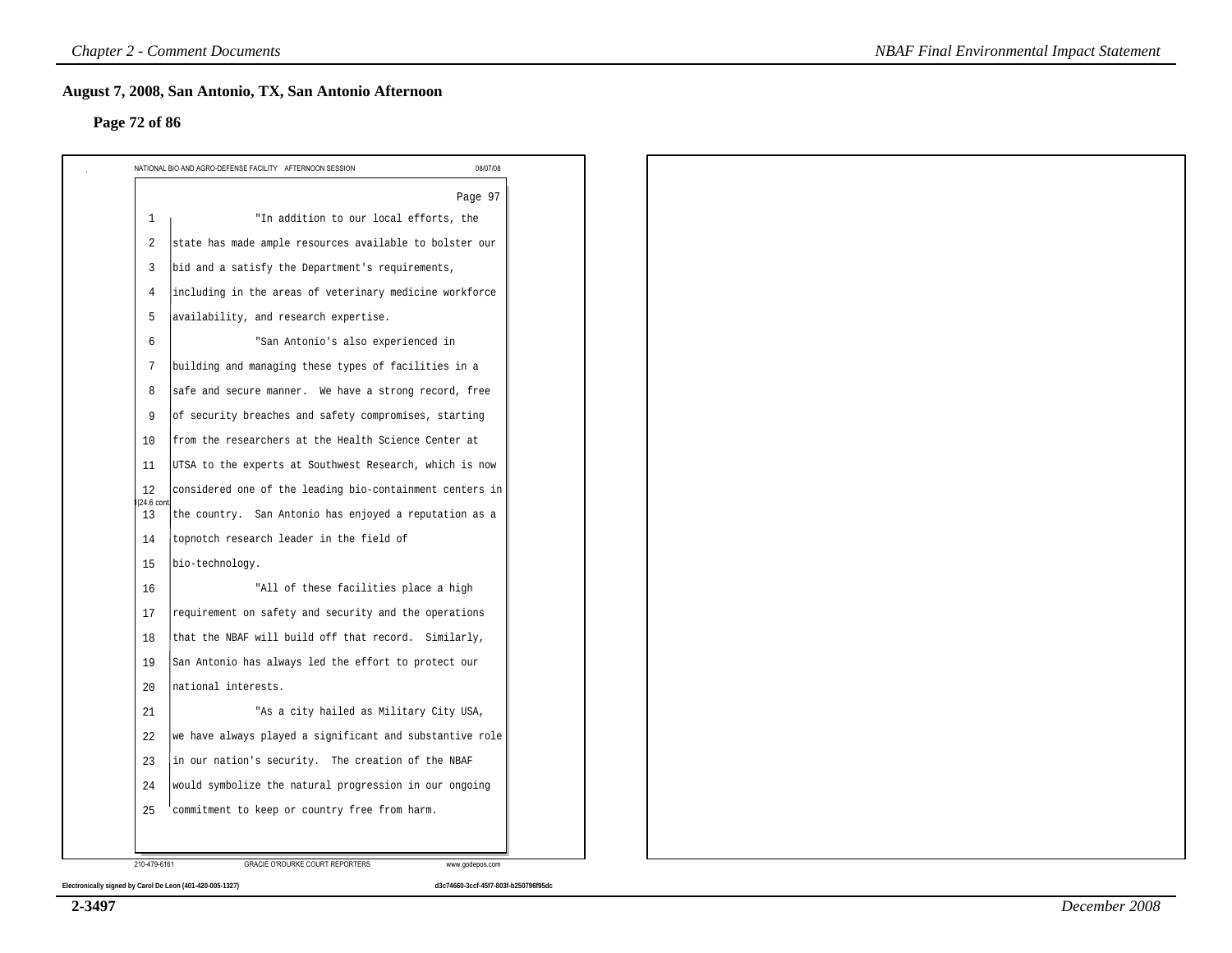#### **Page 73 of 86**

|                 | Page 98                                                  |  |
|-----------------|----------------------------------------------------------|--|
| 1               | "And finally, San Antonio has proven to                  |  |
| $\overline{2}$  | be capable of handling rapid growth over the past        |  |
| 3               | decades, exactly the type of experience needed when      |  |
| 4               | preparing for a facility like the NBAF.                  |  |
| 5               | "On account of a strong military,                        |  |
| 6               | research, and industrial presence in our city, we have   |  |
| $7\phantom{.0}$ | expanded greatly over the past decades. To accommodate   |  |
| 8               | this growth, our city has made sound investments in      |  |
| 9               | infrastructure and transportation that ultimately        |  |
| 10              | benefited the community as a whole.                      |  |
| 11              | "These investments left us well-equipped                 |  |
| 124.6 cor<br>12 | to handle the further expansion, ideally positioning us  |  |
| 13              | to handle the challenges and demands that the NBAF would |  |
| 14              | present. San Antonio offers many critical resources to   |  |
| 15              | the Department of Homeland Security, ranging from ample  |  |
| 16              | support assets to experience with operating similar      |  |
| 17              | facilities with unparalleled security standards, which   |  |
| 18              | make it an ideal location for NBAF.                      |  |
| 19              | "Our community has already shown a strong                |  |
| 20              | commitment to the success of this project and will       |  |
| 21              | continue to do should the Department select San Antonio  |  |
| 22              | as the location for its NBAF.                            |  |
| 23              | "Sincerely, Charles A. Gonzalez, Lamar                   |  |
| 24              | Smith, and Ciro Rodriguez, members of Congress."         |  |
| 25              | MS. COGHILL: Thank you very much.                        |  |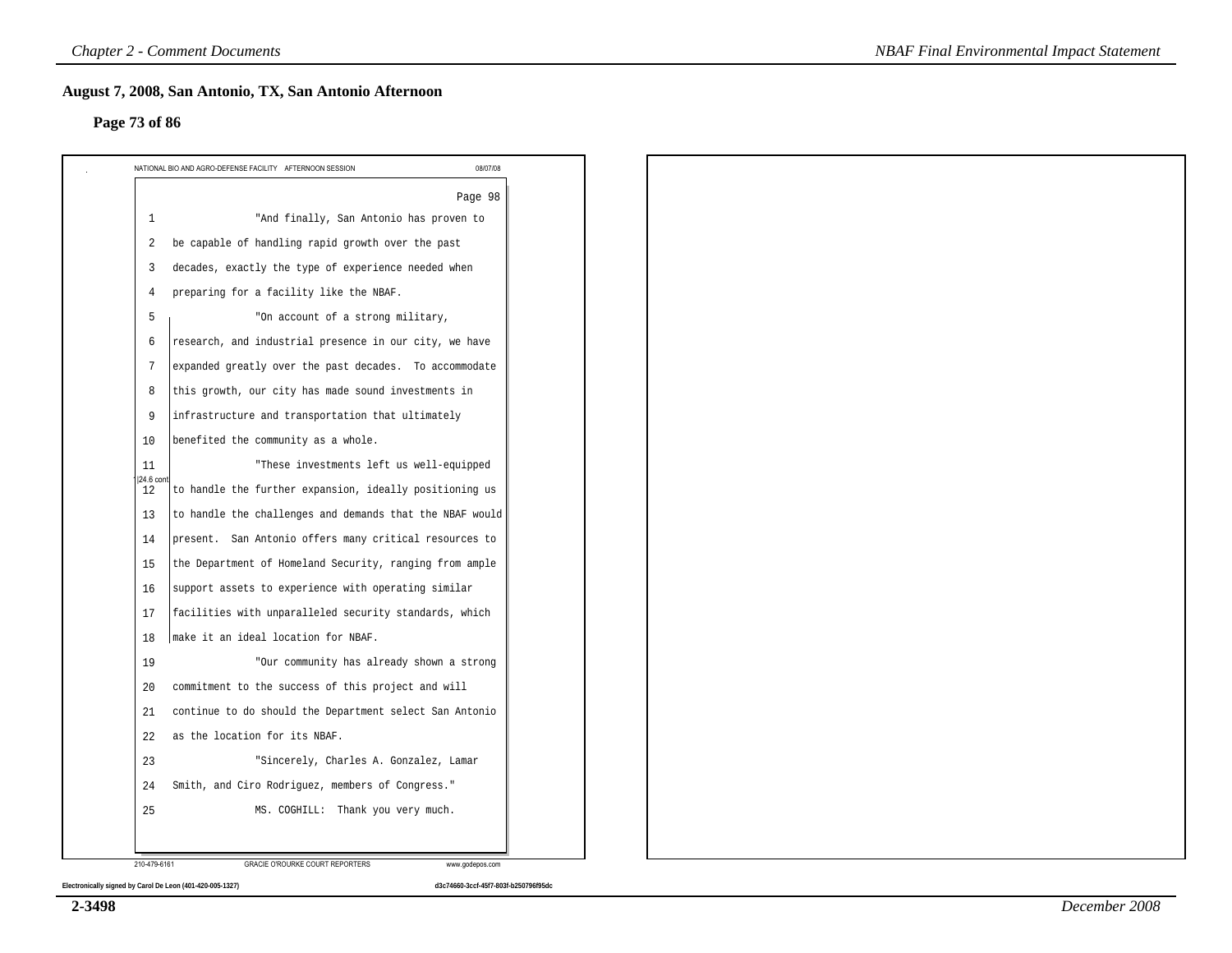#### **Page 74 of 86**

| NATIONAL BIO AND AGRO-DEFENSE FACILITY AFTERNOON SESSION                 | 08/07/08 |                                                                                 |
|--------------------------------------------------------------------------|----------|---------------------------------------------------------------------------------|
|                                                                          |          | Comment No: 1<br>Issue Code: 24.6                                               |
| Eric Epley.<br>$\mathbf{1}$                                              | Page 99  | DHS notes the commentor's support for the Texas Research Park Site Alternative. |
| 2<br>RONALD STEWART: Good afternoon. My name                             |          |                                                                                 |
| is Ronald Stewart, I'm speaking for Eric Epley. I'm<br>3                 |          |                                                                                 |
| the -- Eric's boss and the Chair of the Southwest Texas                  |          |                                                                                 |
| Region and Advisory Council for Trauma, which is the<br>5                |          |                                                                                 |
| regional emergency response and organization set in<br>6                 |          |                                                                                 |
| place to deal with trauma emergency response on a<br>7                   |          |                                                                                 |
| regional basis.<br>8                                                     |          |                                                                                 |
| I'm speaking in support of this. I think<br>9                            |          |                                                                                 |
| this is a very natural fit, that San Antonio has a<br>10                 |          |                                                                                 |
| strong history of support for the military and national<br>11            |          |                                                                                 |
| security. It's very strong with respect to bio-medical<br>12             |          |                                                                                 |
| 1 24.6<br>sciences and has a very private, sophisticated emergency<br>13 |          |                                                                                 |
| response system.<br>14                                                   |          |                                                                                 |
| So -- and I'm empathetic to the folks who<br>15                          |          |                                                                                 |
| have talked about risk. I think this is not totally<br>16                |          |                                                                                 |
| risk free but it's a very, very, very, very small risk,<br>17            |          |                                                                                 |
| and that is outweighed -- I'm not speaking of economic<br>18             |          |                                                                                 |
| benefit -- that's outweighed by the benefit that would<br>19             |          |                                                                                 |
| be seen by the increase in more ways for keep -- for<br>20               |          |                                                                                 |
| dealing with these pathogens, so to me this is a very<br>21              |          |                                                                                 |
| natural fit.<br>22                                                       |          |                                                                                 |
| There is some risk, but as a trauma<br>23                                |          |                                                                                 |
| surgeon, I can tell you that there is some risk with<br>24               |          |                                                                                 |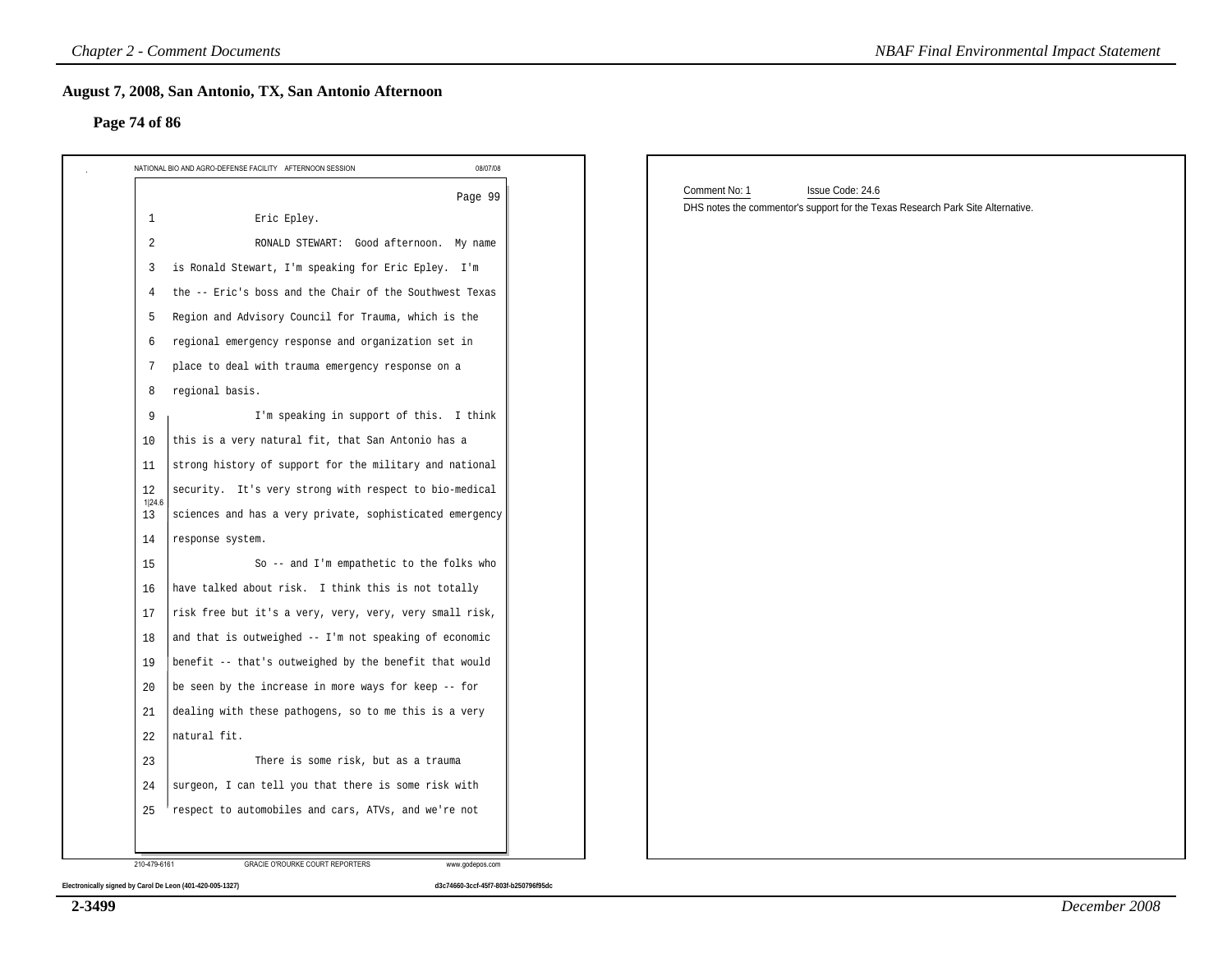#### **Page 75 of 86**

|                               | Page 100                                                |
|-------------------------------|---------------------------------------------------------|
| <sup>1</sup>                  | banning those things currently. So from my standpoint   |
| 1 24.6 cont<br>$\overline{2}$ | the benefits greatly outweigh the risk, and I would     |
| 3                             | Istrongly support this. Thank you.                      |
| 4                             | MS. COGHILL: Thank you.                                 |
| 5                             | Delicia Herrera.                                        |
| 6                             | AUDIENCE MEMBER: I'm sorry, she's not                   |
| 7                             | here either. I think we're running ahead of schedule.   |
| 8                             | AUDIENCE MEMBER: She'll be here before                  |
| 9                             | 4:30.                                                   |
| 10                            | MS. COGHILL: Thank you.                                 |
| 11                            | A. J. Rodriguez.                                        |
| 12                            | AUDIENCE MEMBER: He will also be here                   |
| 13                            | before 4:30.                                            |
| 14                            | MS. COGHILL: Okay. York Duncan.                         |
| 15                            | YORK DUNCAN: Good afternoon, Jamie.                     |
| 16                            | My name is York Duncan, and I'm a                       |
| 17                            | president of the Texas Research Park Foundation. We are |
| 18                            | owners of the Texas Research Park, the alternative site |
| 19                            | here in San Antonio.                                    |
| 20                            | First of all, let me thank you, all of                  |
| 21                            | the NBAF team, for being so professional and so         |
| 22                            | responsive. It's been a pleasure to work with you, and  |
| 23                            | I thank you for your hard work and especially your      |
| 24                            | service to the nation.                                  |
| 25                            | Secondly, we want NBAF in San Antonio,                  |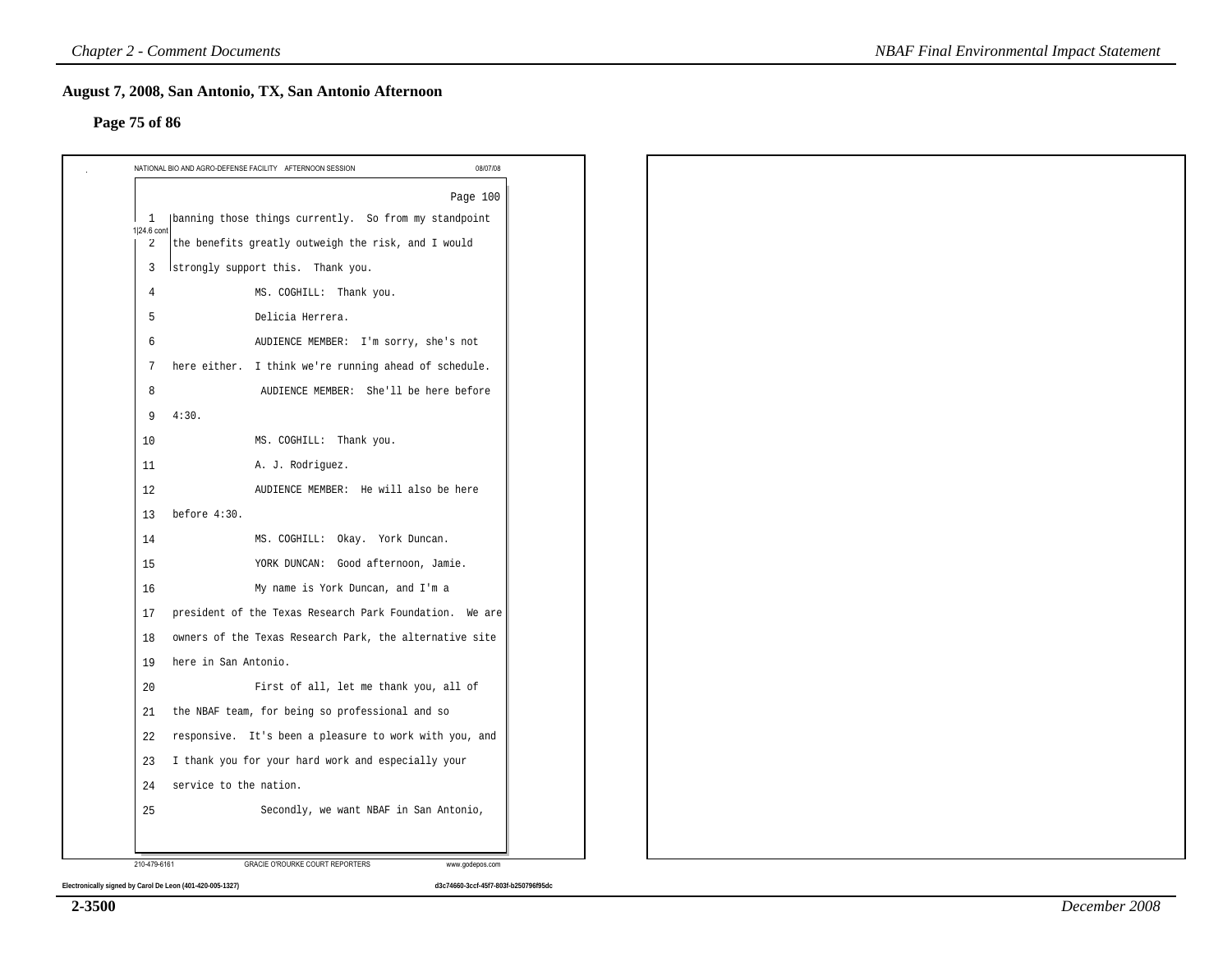#### **Page 76 of 86**

|                                                                                                                                                                                                                                                                                                                                                                                                                                                                                                                                                                                                                                                                                                                                                                                                                                                                                                                                                                                                                                                                                                                                                                                                                                                                                                                                                                                            | 08/07/08 |                                                                                                                                                                                                                                                                                                                                                                                                                                                                                                                                                                                                           |
|--------------------------------------------------------------------------------------------------------------------------------------------------------------------------------------------------------------------------------------------------------------------------------------------------------------------------------------------------------------------------------------------------------------------------------------------------------------------------------------------------------------------------------------------------------------------------------------------------------------------------------------------------------------------------------------------------------------------------------------------------------------------------------------------------------------------------------------------------------------------------------------------------------------------------------------------------------------------------------------------------------------------------------------------------------------------------------------------------------------------------------------------------------------------------------------------------------------------------------------------------------------------------------------------------------------------------------------------------------------------------------------------|----------|-----------------------------------------------------------------------------------------------------------------------------------------------------------------------------------------------------------------------------------------------------------------------------------------------------------------------------------------------------------------------------------------------------------------------------------------------------------------------------------------------------------------------------------------------------------------------------------------------------------|
| NATIONAL BIO AND AGRO-DEFENSE FACILITY AFTERNOON SESSION<br>[Texas. I'd like to recount for the record why we<br>$\mathbf{1}$<br>believe San Antonio is the ideal location for NBAF. We<br>2<br>1 24.6<br>will also supply you with corrections in writing to the<br>3<br>Draft EIS that will more accurately reflect issues in<br>4<br>the final EIS before August 25th.<br>5<br>Texas was just named America's top state<br>6<br>for business by CNBC. It has more Fortune 500 companies<br>7<br>than any state in the union, and Texas was named the<br>8<br>best state to do business in by CEO Magazine three years<br>9<br>in a row. I say this because we have a lot of support<br>10<br>for our commercial support and private enterprise<br>11<br>support for the NBAF facility.<br>12<br>The San Antonio International Airport is<br>13<br>undergoing \$450 million of renovation to accommodate<br>14<br>24.6 cont<br>more flights and professionals. We are centrally<br>15<br>located between both coasts.<br>16<br>The San Antonio community's a diverse<br>17<br>one, many saying it is the reflection of America now and<br>18<br>in the future. More minority groups are represented<br>19<br>with a higher percentage of total population than any<br>20<br>other site being considered. Our workforce is<br>21<br>(trainable, talented, and in the case for NBAF,<br>22 | Page 101 | Comment No: 1<br>Issue Code: 24.6<br>DHS notes the commentor's support for the Texas Research Park Site Alternative. The decision on<br>whether or not the NBAF is built, and, if so, where will be made based on the following factors: 1)<br>analyses from the EIS; 2) the four evaluation criteria discussed in Section 2.3.1; 3) applicable federal,<br>state, and local laws and regulatory requirements; 4) consultation requirements among the federal,<br>state, and local agencies, as well as federally recognized American Indian Nations; 5) policy<br>considerations; and 6) public comment. |
| experienced, many having worked on similar projects and<br>23<br>1 24.6 cont<br>are going through the Plum Island training.<br>24                                                                                                                                                                                                                                                                                                                                                                                                                                                                                                                                                                                                                                                                                                                                                                                                                                                                                                                                                                                                                                                                                                                                                                                                                                                          |          |                                                                                                                                                                                                                                                                                                                                                                                                                                                                                                                                                                                                           |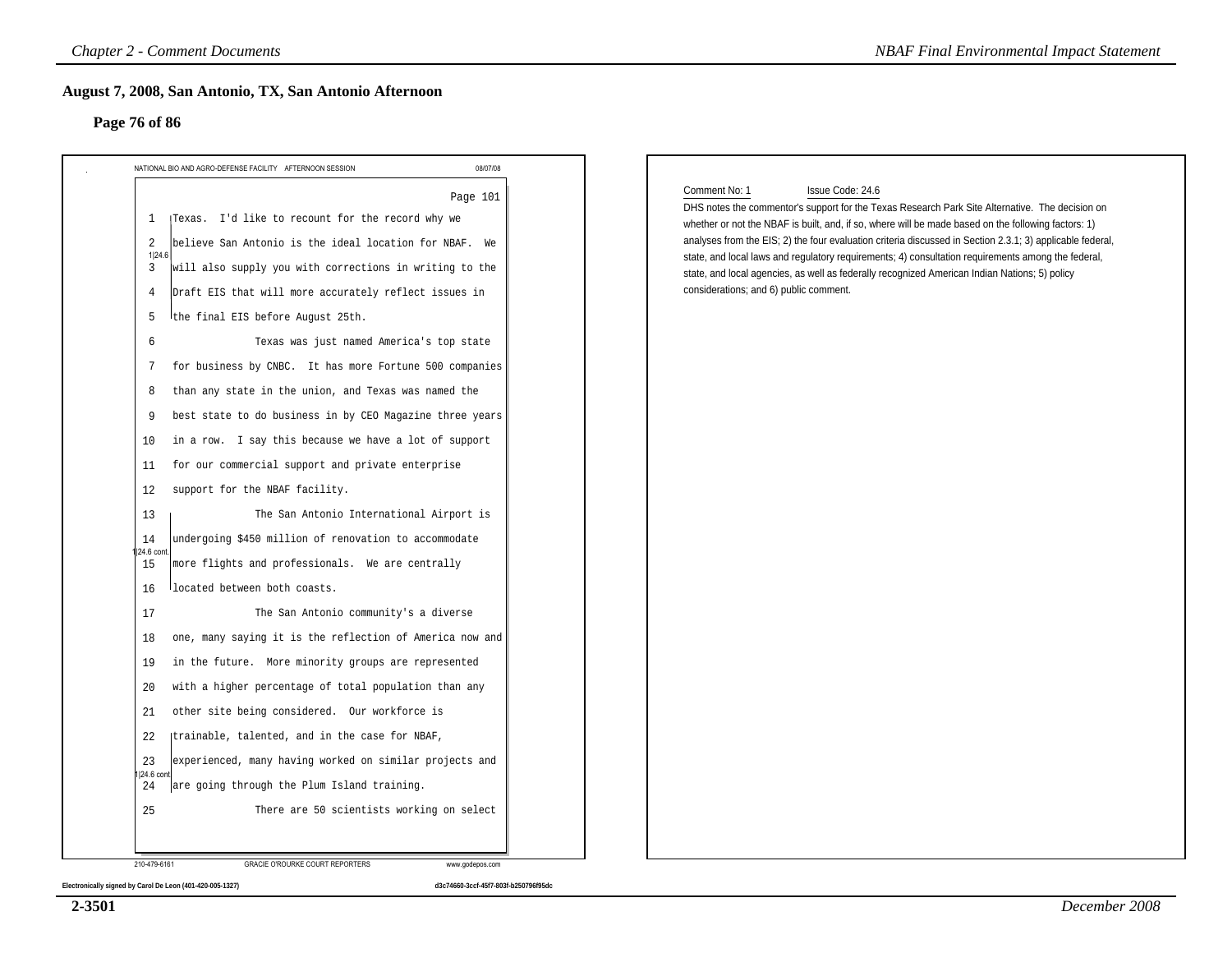#### **Page 77 of 86**

| agents at this time in the community today, and at least<br>1<br>eight board certified vets in pathology, immunology, and<br>2<br>infectious disease, all available here in San Antonio.<br>3<br>Our quality of life is unsurpassed, our cost of living<br>4<br>5<br>low.<br>Many organizations find it easy to<br>6<br>recruit talent. Our energy provider, CPS Energy,<br>7<br>supplies energy at lost cost. It is, by the way, the<br>8<br>largest user of wind power in the entire country. They<br>9<br>receive 14 percent of their entire energy supply from<br>10<br>wind power at this time, and that will be growing.<br>11<br>12<br>San Antonio is a military friendly city,<br>Military City USA, and is comfortable with federal<br>13<br>projects and issues. We have a 400,000 square foot BSA<br>14<br>facility, the Air Force training activity at Randolph,<br>15<br>Brooks City Base experience with the Air Force.<br>16<br>The recruiting effort for -- all the Air<br>17<br>Force recruits go through Lackland Air Force Base.<br>18<br>Homeland Security K-9 training center is at Lackland.<br>19<br>Fifth Army, South Com at Fort Sam, and the military<br>20<br>medicine buildup also at Fort Sam, San Antonio's<br>21<br>military medical centers, SAMMC, is the largest buildup<br>22<br>of military medicine activity ever, over \$2.1 billion.<br>23<br>There's Level-3 space available at the<br>24<br>Research Park and at Brooks City Base, a crown jewel of<br>25 | Page 102 |  |  |  |  |
|----------------------------------------------------------------------------------------------------------------------------------------------------------------------------------------------------------------------------------------------------------------------------------------------------------------------------------------------------------------------------------------------------------------------------------------------------------------------------------------------------------------------------------------------------------------------------------------------------------------------------------------------------------------------------------------------------------------------------------------------------------------------------------------------------------------------------------------------------------------------------------------------------------------------------------------------------------------------------------------------------------------------------------------------------------------------------------------------------------------------------------------------------------------------------------------------------------------------------------------------------------------------------------------------------------------------------------------------------------------------------------------------------------------------------------------------------------------------------------------------------|----------|--|--|--|--|
|                                                                                                                                                                                                                                                                                                                                                                                                                                                                                                                                                                                                                                                                                                                                                                                                                                                                                                                                                                                                                                                                                                                                                                                                                                                                                                                                                                                                                                                                                                    |          |  |  |  |  |
|                                                                                                                                                                                                                                                                                                                                                                                                                                                                                                                                                                                                                                                                                                                                                                                                                                                                                                                                                                                                                                                                                                                                                                                                                                                                                                                                                                                                                                                                                                    |          |  |  |  |  |
|                                                                                                                                                                                                                                                                                                                                                                                                                                                                                                                                                                                                                                                                                                                                                                                                                                                                                                                                                                                                                                                                                                                                                                                                                                                                                                                                                                                                                                                                                                    |          |  |  |  |  |
|                                                                                                                                                                                                                                                                                                                                                                                                                                                                                                                                                                                                                                                                                                                                                                                                                                                                                                                                                                                                                                                                                                                                                                                                                                                                                                                                                                                                                                                                                                    |          |  |  |  |  |
|                                                                                                                                                                                                                                                                                                                                                                                                                                                                                                                                                                                                                                                                                                                                                                                                                                                                                                                                                                                                                                                                                                                                                                                                                                                                                                                                                                                                                                                                                                    |          |  |  |  |  |
|                                                                                                                                                                                                                                                                                                                                                                                                                                                                                                                                                                                                                                                                                                                                                                                                                                                                                                                                                                                                                                                                                                                                                                                                                                                                                                                                                                                                                                                                                                    |          |  |  |  |  |
|                                                                                                                                                                                                                                                                                                                                                                                                                                                                                                                                                                                                                                                                                                                                                                                                                                                                                                                                                                                                                                                                                                                                                                                                                                                                                                                                                                                                                                                                                                    |          |  |  |  |  |
|                                                                                                                                                                                                                                                                                                                                                                                                                                                                                                                                                                                                                                                                                                                                                                                                                                                                                                                                                                                                                                                                                                                                                                                                                                                                                                                                                                                                                                                                                                    |          |  |  |  |  |
|                                                                                                                                                                                                                                                                                                                                                                                                                                                                                                                                                                                                                                                                                                                                                                                                                                                                                                                                                                                                                                                                                                                                                                                                                                                                                                                                                                                                                                                                                                    |          |  |  |  |  |
|                                                                                                                                                                                                                                                                                                                                                                                                                                                                                                                                                                                                                                                                                                                                                                                                                                                                                                                                                                                                                                                                                                                                                                                                                                                                                                                                                                                                                                                                                                    |          |  |  |  |  |
|                                                                                                                                                                                                                                                                                                                                                                                                                                                                                                                                                                                                                                                                                                                                                                                                                                                                                                                                                                                                                                                                                                                                                                                                                                                                                                                                                                                                                                                                                                    |          |  |  |  |  |
|                                                                                                                                                                                                                                                                                                                                                                                                                                                                                                                                                                                                                                                                                                                                                                                                                                                                                                                                                                                                                                                                                                                                                                                                                                                                                                                                                                                                                                                                                                    |          |  |  |  |  |
|                                                                                                                                                                                                                                                                                                                                                                                                                                                                                                                                                                                                                                                                                                                                                                                                                                                                                                                                                                                                                                                                                                                                                                                                                                                                                                                                                                                                                                                                                                    |          |  |  |  |  |
|                                                                                                                                                                                                                                                                                                                                                                                                                                                                                                                                                                                                                                                                                                                                                                                                                                                                                                                                                                                                                                                                                                                                                                                                                                                                                                                                                                                                                                                                                                    |          |  |  |  |  |
|                                                                                                                                                                                                                                                                                                                                                                                                                                                                                                                                                                                                                                                                                                                                                                                                                                                                                                                                                                                                                                                                                                                                                                                                                                                                                                                                                                                                                                                                                                    |          |  |  |  |  |
|                                                                                                                                                                                                                                                                                                                                                                                                                                                                                                                                                                                                                                                                                                                                                                                                                                                                                                                                                                                                                                                                                                                                                                                                                                                                                                                                                                                                                                                                                                    |          |  |  |  |  |
|                                                                                                                                                                                                                                                                                                                                                                                                                                                                                                                                                                                                                                                                                                                                                                                                                                                                                                                                                                                                                                                                                                                                                                                                                                                                                                                                                                                                                                                                                                    |          |  |  |  |  |
|                                                                                                                                                                                                                                                                                                                                                                                                                                                                                                                                                                                                                                                                                                                                                                                                                                                                                                                                                                                                                                                                                                                                                                                                                                                                                                                                                                                                                                                                                                    |          |  |  |  |  |
|                                                                                                                                                                                                                                                                                                                                                                                                                                                                                                                                                                                                                                                                                                                                                                                                                                                                                                                                                                                                                                                                                                                                                                                                                                                                                                                                                                                                                                                                                                    |          |  |  |  |  |
|                                                                                                                                                                                                                                                                                                                                                                                                                                                                                                                                                                                                                                                                                                                                                                                                                                                                                                                                                                                                                                                                                                                                                                                                                                                                                                                                                                                                                                                                                                    |          |  |  |  |  |
|                                                                                                                                                                                                                                                                                                                                                                                                                                                                                                                                                                                                                                                                                                                                                                                                                                                                                                                                                                                                                                                                                                                                                                                                                                                                                                                                                                                                                                                                                                    |          |  |  |  |  |
|                                                                                                                                                                                                                                                                                                                                                                                                                                                                                                                                                                                                                                                                                                                                                                                                                                                                                                                                                                                                                                                                                                                                                                                                                                                                                                                                                                                                                                                                                                    |          |  |  |  |  |
|                                                                                                                                                                                                                                                                                                                                                                                                                                                                                                                                                                                                                                                                                                                                                                                                                                                                                                                                                                                                                                                                                                                                                                                                                                                                                                                                                                                                                                                                                                    |          |  |  |  |  |
|                                                                                                                                                                                                                                                                                                                                                                                                                                                                                                                                                                                                                                                                                                                                                                                                                                                                                                                                                                                                                                                                                                                                                                                                                                                                                                                                                                                                                                                                                                    |          |  |  |  |  |
|                                                                                                                                                                                                                                                                                                                                                                                                                                                                                                                                                                                                                                                                                                                                                                                                                                                                                                                                                                                                                                                                                                                                                                                                                                                                                                                                                                                                                                                                                                    |          |  |  |  |  |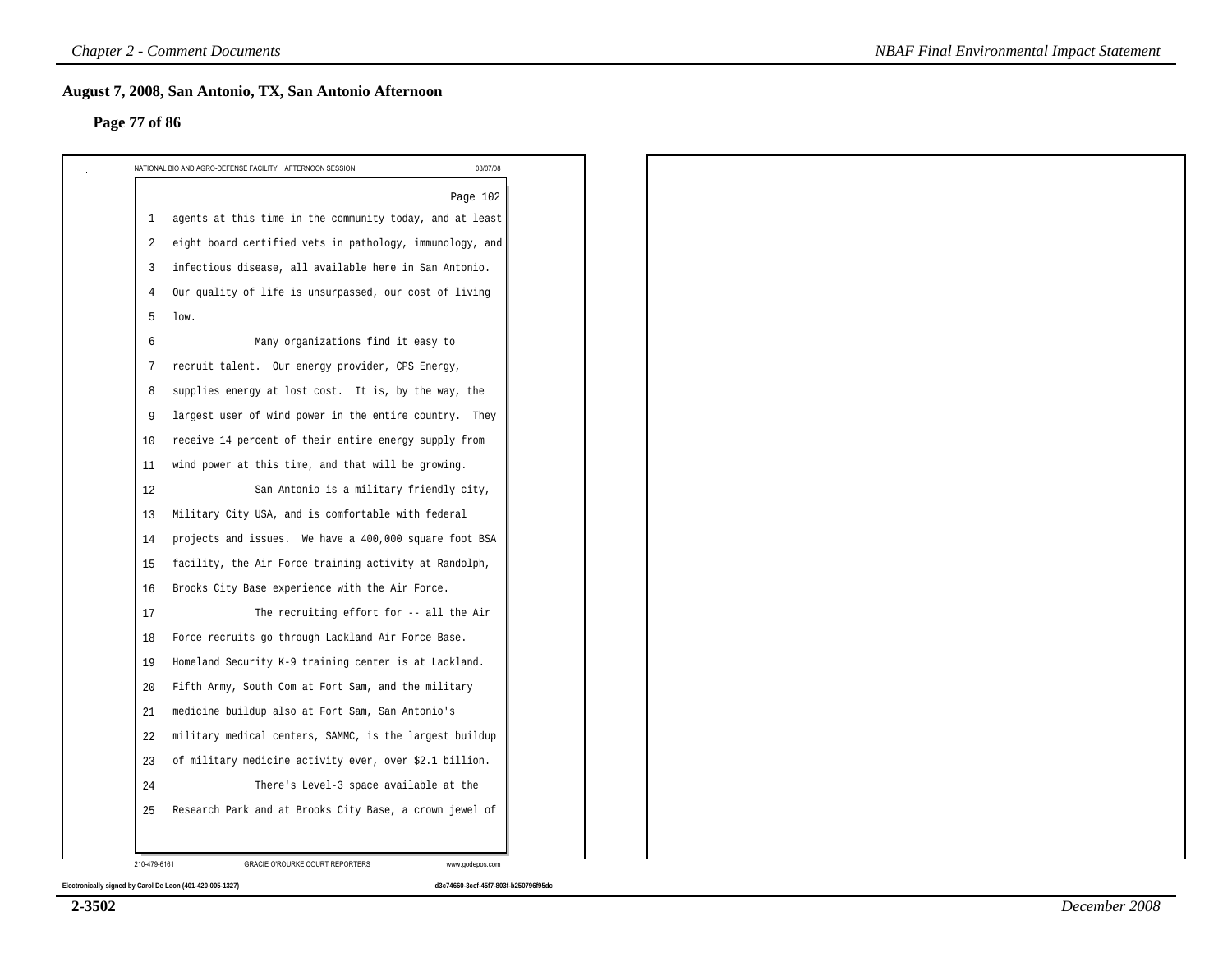#### **Page 78 of 86**

|                 | Page 103                                                |  |  |
|-----------------|---------------------------------------------------------|--|--|
| 1               | the bio-sciences of the Southwest Foundation with the   |  |  |
| 2               | only privately owned BSL-4 laboratory.                  |  |  |
| 3               | Emergency responders in San Antonio are                 |  |  |
| $\overline{4}$  | among the best trained in the country, as you have      |  |  |
| 5               | heard. They go through annual exercises with FBI, EMS,  |  |  |
| 24.6 con<br>6   | fire, police.                                           |  |  |
| $7\phantom{.0}$ | The ideal site is at the Texas Research                 |  |  |
| 8               | Park in San Antonio. The Park was master planned for    |  |  |
| 9               | facilities like this, and I'll end there. Thank you     |  |  |
| 10              | lvery much.                                             |  |  |
| 11              | MS. COGHILL: Thank you.                                 |  |  |
| 12              | At this point in time, ladies and                       |  |  |
| 13              | gentlemen, we have called everyone who signed in.       |  |  |
| 14              | However, we are ahead of schedule. We want to make sure |  |  |
| 15              | that we accommodate two things: the folks that will be  |  |  |
| 16              | coming in a little bit, and in the event that there's   |  |  |
| 17              | anyone here who did not sign in, who would like to      |  |  |
| 18              | speak, we'd like to open the floor up to that and then  |  |  |
| 19              | we'll take a break and reconvene.                       |  |  |
| 20              | So at this point in time, is there anyone               |  |  |
| 21              | who did not speak or did not sign up that would like to |  |  |
| 22              | speak right now? Okay.                                  |  |  |
| 23              | Next what we'll do is we'll take a break                |  |  |
| 24              | right now. We'll reconvene at around 4:10 to work with  |  |  |
| 25              | the folks that are coming in around that time to speak. |  |  |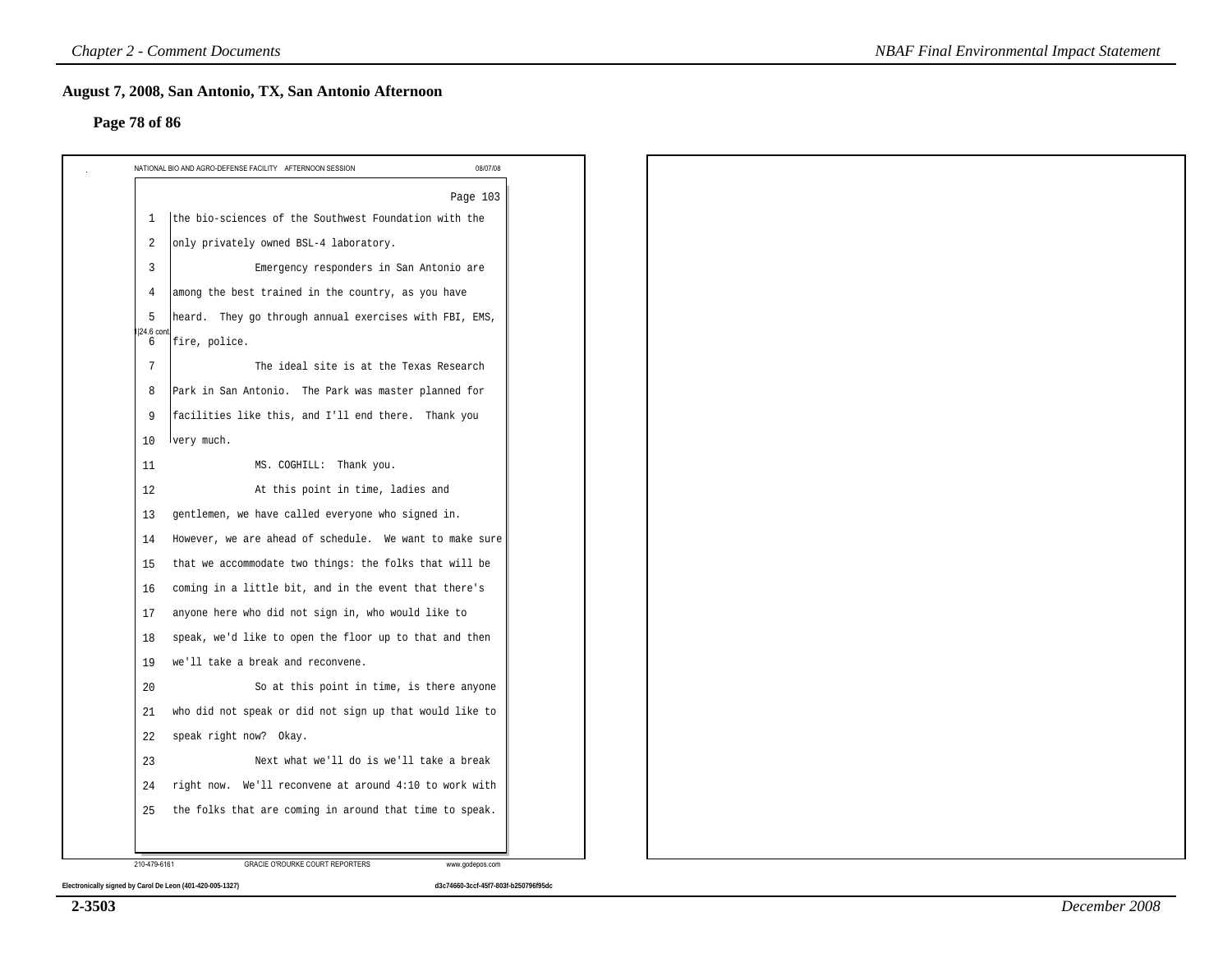#### **Page 79 of 86**

|              | NATIONAL BIO AND AGRO-DEFENSE FACILITY AFTERNOON SESSION<br>08/07/08 |
|--------------|----------------------------------------------------------------------|
|              | Page 104                                                             |
| $\mathbf{1}$ | Thank you.                                                           |
| 2            | (Recess from 3:47 to 4:14 p.m.)                                      |
| 3            | MS. COGHILL: All right, folks. We're                                 |
| 4            | going to reconvene the meeting. There's a few speakers               |
| 5            | that signed up that were not here earlier because we                 |
| 6            | were running ahead of schedule. So I will go ahead and               |
| 7            | start with those two folks.                                          |
| 8            | The first person is Delicia Herrera. Is                              |
| 9            | she here at this point? Pardon me?                                   |
| 10           | AUDIENCE MEMBER: About five minutes.                                 |
| 11           | How about A. J. Rodriguez?                                           |
| 12           | AUDIENCE MEMBER: About five minutes.                                 |
| 13           | MS. COGHILL: Well, those are the only                                |
| 14           | two folks that we have left to accommodate this                      |
| 15           | afternoon, so we won't -- the meeting is open until it               |
| 16           | closes at 4:30, so I'll wait a few minutes and hopefully             |
| 17           | they'll show up.                                                     |
| 18           | (Recess from 4:15 to 4:20 p.m.                                       |
| 19           | MS. COGHILL: If I understand, our last                               |
| 20           | two speakers are here. As a reminder, if you missed the              |
| 21           | first portion of the meeting, the parameter is -- what               |
| 22           | we'd ask the speakers to follow is, please keep your                 |
| 23           | presentation to three minutes, and at two minutes 30                 |
| 24           | seconds I'll hold up the yellow card and at three                    |
| 25           | minutes the red card. And if you have not finished your              |
|              |                                                                      |
| 210-479-6161 | GRACIE O'ROURKE COURT REPORTERS<br>www.godepos.com                   |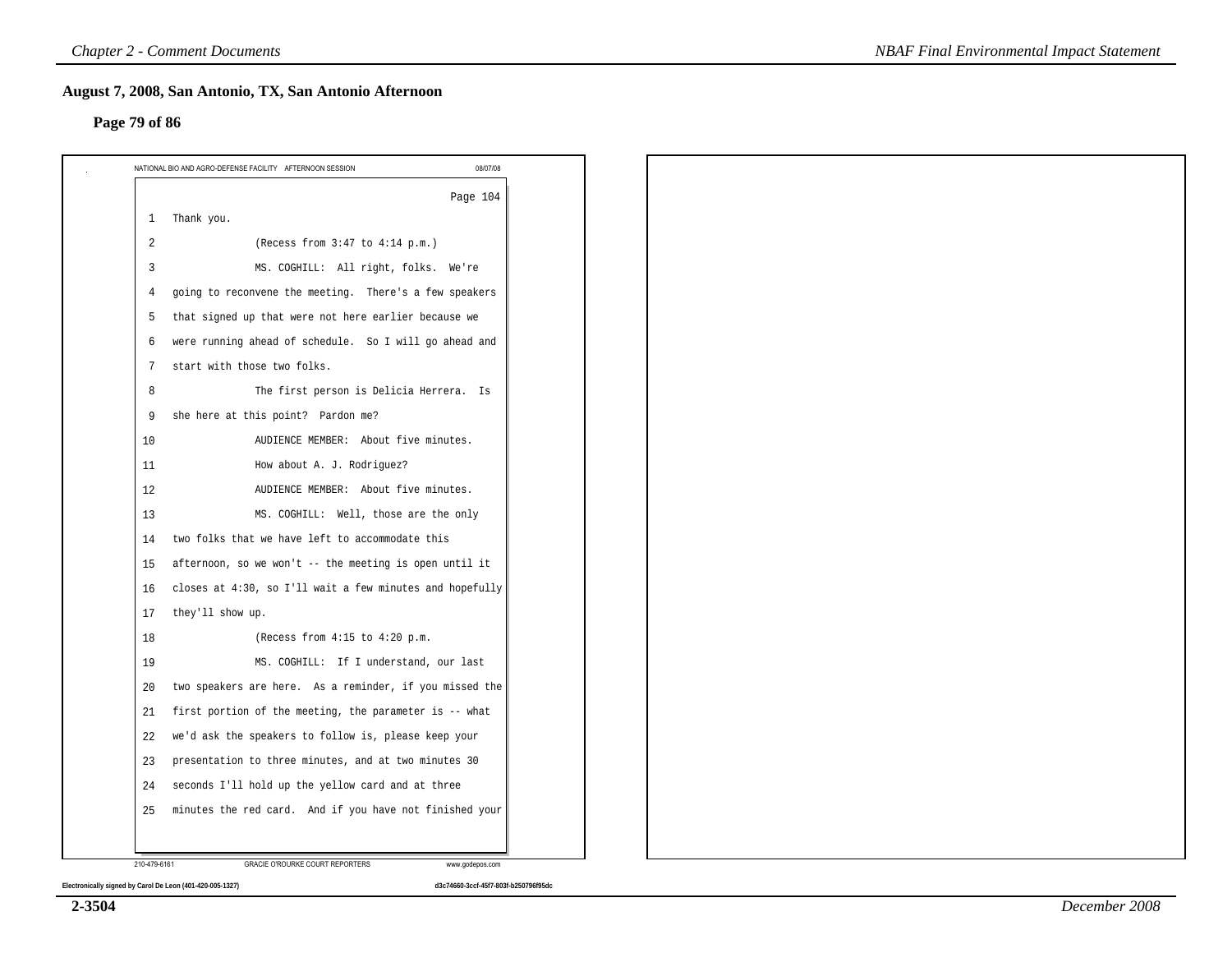#### **Page 80 of 86**

| 08/07/08<br>NATIONAL BIO AND AGRO-DEFENSE FACILITY AFTERNOON SESSION<br>Page 105<br>comments at that point in time, we'd ask that you submit<br>the rest of them in writing.<br>The first speaker is Delicia Herrera.<br>DELICIA HERRERA: Good afternoon and<br>welcome not only to San Antonio but to the area that I<br>represent, which is City Council District 6. And I just<br>actually came from our Council meeting that's going on<br>right now.<br>First, let me commend the excellent work<br>performed by the Department of Homeland Security,<br>addressing the need for the National Bio and<br>Agro-Defense facility and the Draft Environmental Impact | Comment No: 1<br>Issue Code: 24.6<br>DHS notes the commentor's support for the Texas Research Park Site Alternative. |
|------------------------------------------------------------------------------------------------------------------------------------------------------------------------------------------------------------------------------------------------------------------------------------------------------------------------------------------------------------------------------------------------------------------------------------------------------------------------------------------------------------------------------------------------------------------------------------------------------------------------------------------------------------------------|----------------------------------------------------------------------------------------------------------------------|
|                                                                                                                                                                                                                                                                                                                                                                                                                                                                                                                                                                                                                                                                        |                                                                                                                      |
|                                                                                                                                                                                                                                                                                                                                                                                                                                                                                                                                                                                                                                                                        |                                                                                                                      |
|                                                                                                                                                                                                                                                                                                                                                                                                                                                                                                                                                                                                                                                                        |                                                                                                                      |
|                                                                                                                                                                                                                                                                                                                                                                                                                                                                                                                                                                                                                                                                        |                                                                                                                      |
|                                                                                                                                                                                                                                                                                                                                                                                                                                                                                                                                                                                                                                                                        |                                                                                                                      |
|                                                                                                                                                                                                                                                                                                                                                                                                                                                                                                                                                                                                                                                                        |                                                                                                                      |
|                                                                                                                                                                                                                                                                                                                                                                                                                                                                                                                                                                                                                                                                        |                                                                                                                      |
|                                                                                                                                                                                                                                                                                                                                                                                                                                                                                                                                                                                                                                                                        |                                                                                                                      |
|                                                                                                                                                                                                                                                                                                                                                                                                                                                                                                                                                                                                                                                                        |                                                                                                                      |
|                                                                                                                                                                                                                                                                                                                                                                                                                                                                                                                                                                                                                                                                        |                                                                                                                      |
|                                                                                                                                                                                                                                                                                                                                                                                                                                                                                                                                                                                                                                                                        |                                                                                                                      |
|                                                                                                                                                                                                                                                                                                                                                                                                                                                                                                                                                                                                                                                                        |                                                                                                                      |
|                                                                                                                                                                                                                                                                                                                                                                                                                                                                                                                                                                                                                                                                        |                                                                                                                      |
|                                                                                                                                                                                                                                                                                                                                                                                                                                                                                                                                                                                                                                                                        |                                                                                                                      |
| Statement.                                                                                                                                                                                                                                                                                                                                                                                                                                                                                                                                                                                                                                                             |                                                                                                                      |
| Next, I do want to emphasize the city's                                                                                                                                                                                                                                                                                                                                                                                                                                                                                                                                                                                                                                |                                                                                                                      |
| strong support for the proposed site at the Texas                                                                                                                                                                                                                                                                                                                                                                                                                                                                                                                                                                                                                      |                                                                                                                      |
| Research Park in San Antonio. The city led the way in                                                                                                                                                                                                                                                                                                                                                                                                                                                                                                                                                                                                                  |                                                                                                                      |
| establishing the Park in 1989, investing over \$7 million                                                                                                                                                                                                                                                                                                                                                                                                                                                                                                                                                                                                              |                                                                                                                      |
| in infrastructure, and we continue to invest in                                                                                                                                                                                                                                                                                                                                                                                                                                                                                                                                                                                                                        |                                                                                                                      |
| bio-science activities at the Park.                                                                                                                                                                                                                                                                                                                                                                                                                                                                                                                                                                                                                                    |                                                                                                                      |
| This community's standards set the                                                                                                                                                                                                                                                                                                                                                                                                                                                                                                                                                                                                                                     |                                                                                                                      |
| national presence of the NBAF project, and we will                                                                                                                                                                                                                                                                                                                                                                                                                                                                                                                                                                                                                     |                                                                                                                      |
| gladly welcome the presence of a federal laboratory.                                                                                                                                                                                                                                                                                                                                                                                                                                                                                                                                                                                                                   |                                                                                                                      |
| The city is also working to make our                                                                                                                                                                                                                                                                                                                                                                                                                                                                                                                                                                                                                                   |                                                                                                                      |
| supporting infrastructure even better to accommodate                                                                                                                                                                                                                                                                                                                                                                                                                                                                                                                                                                                                                   |                                                                                                                      |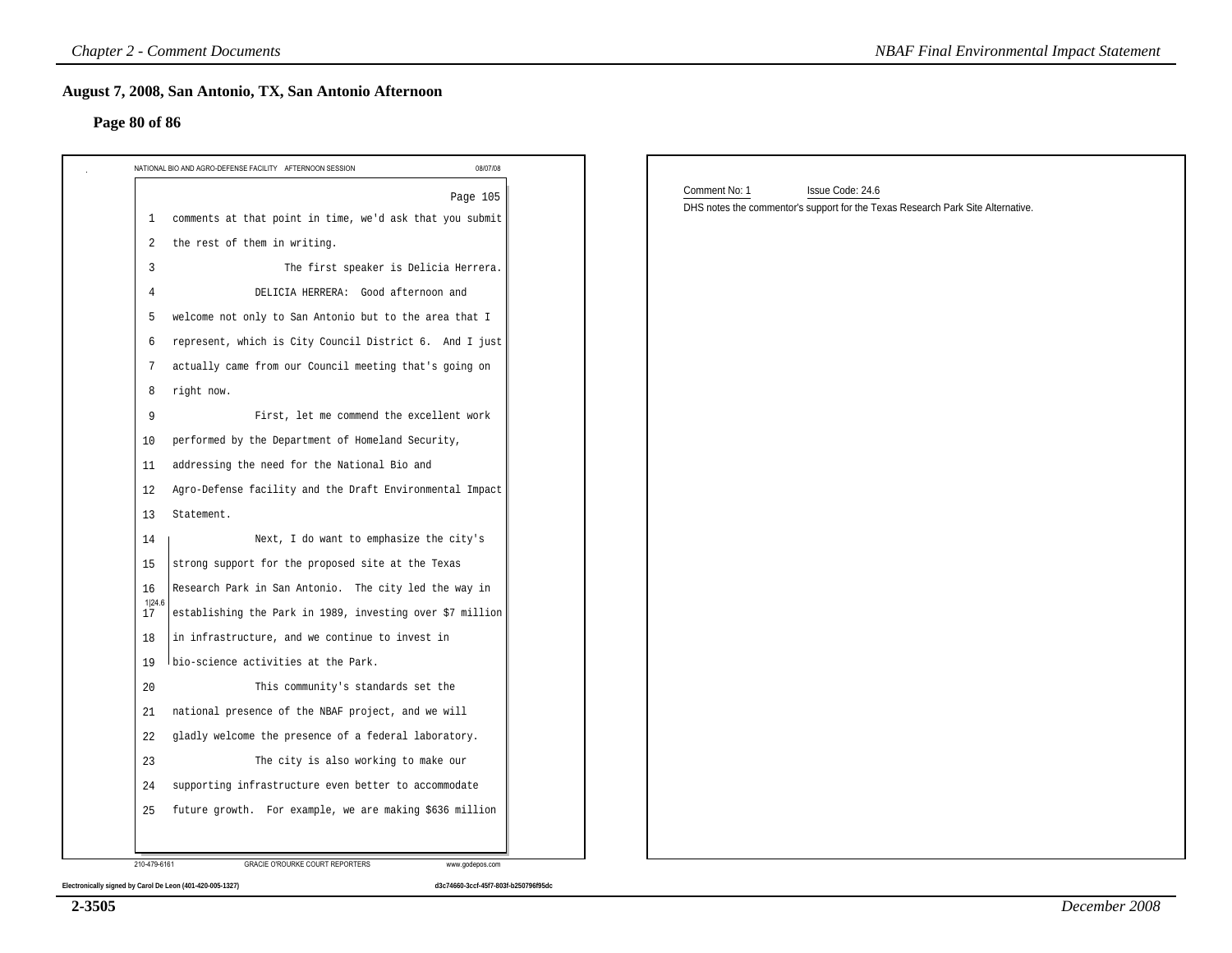#### **Page 81 of 86**

| NATIONAL BIO AND AGRO-DEFENSE FACILITY AFTERNOON SESSION                  | 08/07/08 |                                           |  |
|---------------------------------------------------------------------------|----------|-------------------------------------------|--|
|                                                                           | Page 106 | Comment No: 2<br>Issue Code: 26.0         |  |
| 1 in capital improvements to our international airport,                   |          | DHS notes the commentor's recommendation. |  |
| and we have a 550 million, voter approved, 2007-2012<br>2                 |          |                                           |  |
| bond program underway, the largest in the city's<br>3                     |          |                                           |  |
| history, consisting of 150 projects, a design to improve<br>4             |          |                                           |  |
| and enhance existing as well as acquire, construct new<br>5               |          |                                           |  |
| local streets, bridges, sidewalks, drainage facility,<br>6                |          |                                           |  |
| parks, athletic facilities, libraries, and public health<br>7             |          |                                           |  |
| centers, all comprehensive.<br>8                                          |          |                                           |  |
| Now let me offer a few comments on the<br>9                               |          |                                           |  |
| Draft Environmental Impact Statement. I would recommend<br>10             |          |                                           |  |
| $^{2 26.0}_{11}$<br>the report include emphasis on community emergency    |          |                                           |  |
| preparedness and public support for the project.<br>12                    |          |                                           |  |
| San Antonio's a great location because we<br>13                           |          |                                           |  |
| are relatively free of national disasters such as<br>14                   |          |                                           |  |
| earthquakes, floods, and tornados. That is the primary<br>15              |          |                                           |  |
| reason why Toyota and Microsoft recently established<br>16                |          |                                           |  |
| major operations here in the city. Microsoft is just<br>17                |          |                                           |  |
| down the street from here. That really is the selling<br>18               |          |                                           |  |
| 1 24.6 con<br>point, the huge selling point when we solicited major<br>19 |          |                                           |  |
| corporations to San Antonio.<br>20                                        |          |                                           |  |
| We are also a location that the national<br>21                            |          |                                           |  |
| 22<br>and state officials call on extensively for disaster                |          |                                           |  |
| relief assistance because we have outstanding emergency<br>23             |          |                                           |  |
| operations infrastructure, extensive emergency training,<br>24            |          |                                           |  |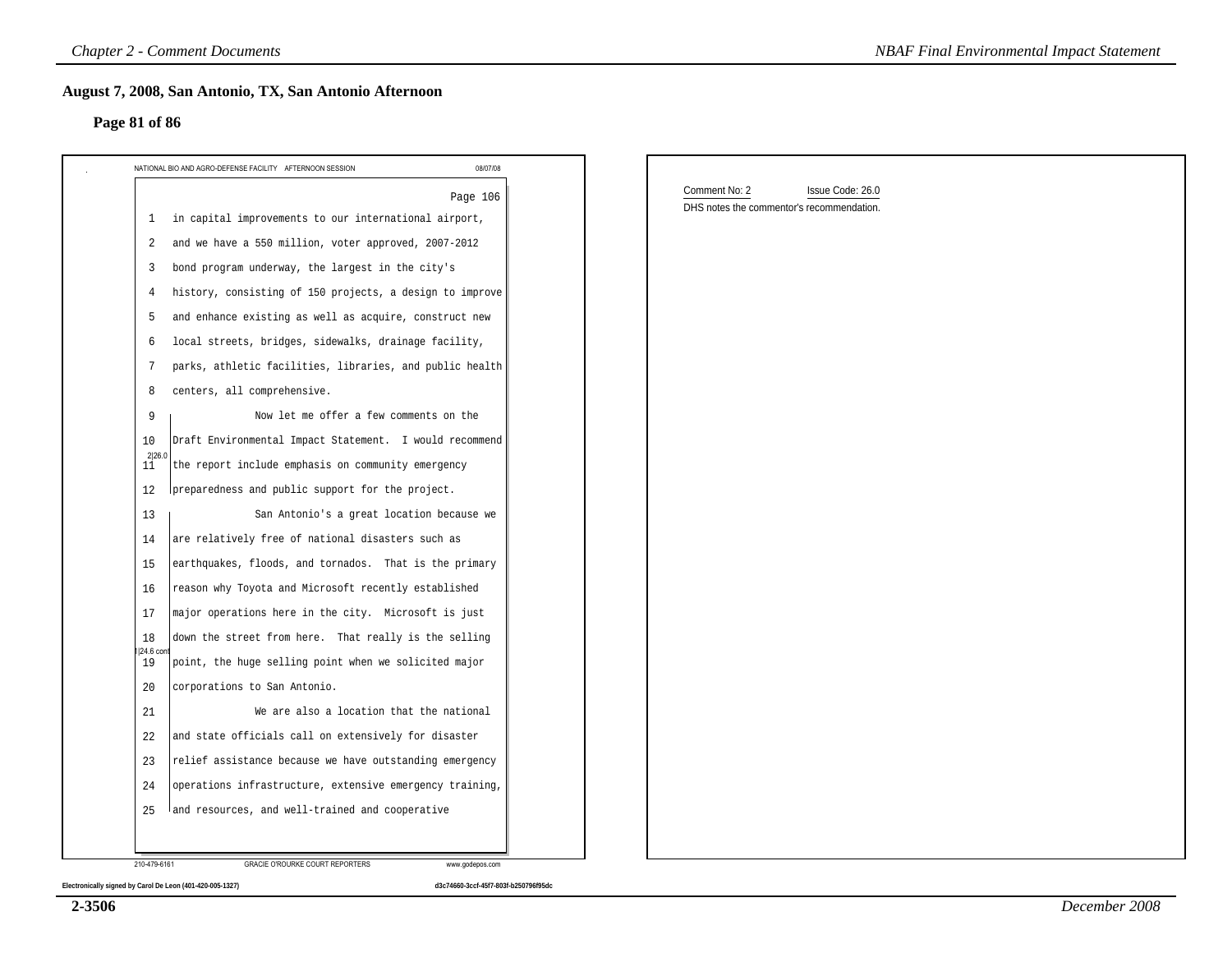#### **Page 82 of 86**

| 08/07/08<br>NATIONAL BIO AND AGRO-DEFENSE FACILITY AFTERNOON SESSION              |                                                                                                                      |
|-----------------------------------------------------------------------------------|----------------------------------------------------------------------------------------------------------------------|
| Page 107<br>community volunteers, including faith-based community<br>$\mathbf{1}$ | Comment No: 1<br>Issue Code: 24.6<br>DHS notes the commentor's support for the Texas Research Park Site Alternative. |
| organizations.<br>2                                                               |                                                                                                                      |
| When Hurricanes Katrina and Rita hit a<br>3                                       |                                                                                                                      |
| couple years ago, this community stepped up to assist<br>4                        |                                                                                                                      |
| both federal and state officials in responding to the<br>5                        |                                                                                                                      |
| needs of the citizens. In addition, we have three<br>6                            |                                                                                                                      |
| Level-1 trauma facilities in San Antonio, which include<br>7                      |                                                                                                                      |
| the University Hospital, Wilford Hall, and Brooke Army<br>8                       |                                                                                                                      |
| Medical Center, also known as BAMC.<br>9                                          |                                                                                                                      |
| 10<br>All of these trauma centers operate                                         |                                                                                                                      |
| through excellent formation between city, county, and<br>11                       |                                                                                                                      |
| the U.S. Air Force and the U.S. Army. In fact, San<br>12                          |                                                                                                                      |
| Antonio's considered by many as a center for excellence<br>13                     |                                                                                                                      |
| for trauma care research.<br>14                                                   |                                                                                                                      |
| I want to thank you for allowing us this<br>15                                    |                                                                                                                      |
| opportunity to share with you our comments.<br>16                                 |                                                                                                                      |
| 17<br>MS. COGHILL: Thank you.                                                     |                                                                                                                      |
| 18<br>A. J. Rodriguez.                                                            |                                                                                                                      |
| 19<br>A. J. RODRIGUEZ: Well, welcome, bien                                        |                                                                                                                      |
| venidos San Antonio. It's good to see all of you. My<br>20                        |                                                                                                                      |
| name is A. J. Rodriguez, I'm the Deputy City Manager,<br>21                       |                                                                                                                      |
| and I'm here on behalf of our city manager, Sheryl<br>22                          |                                                                                                                      |
| 1 24.6<br>Sculley, to really express the city's strong support for<br>23          |                                                                                                                      |
| locating the National Bio and Agro-Defense facility in<br>24                      |                                                                                                                      |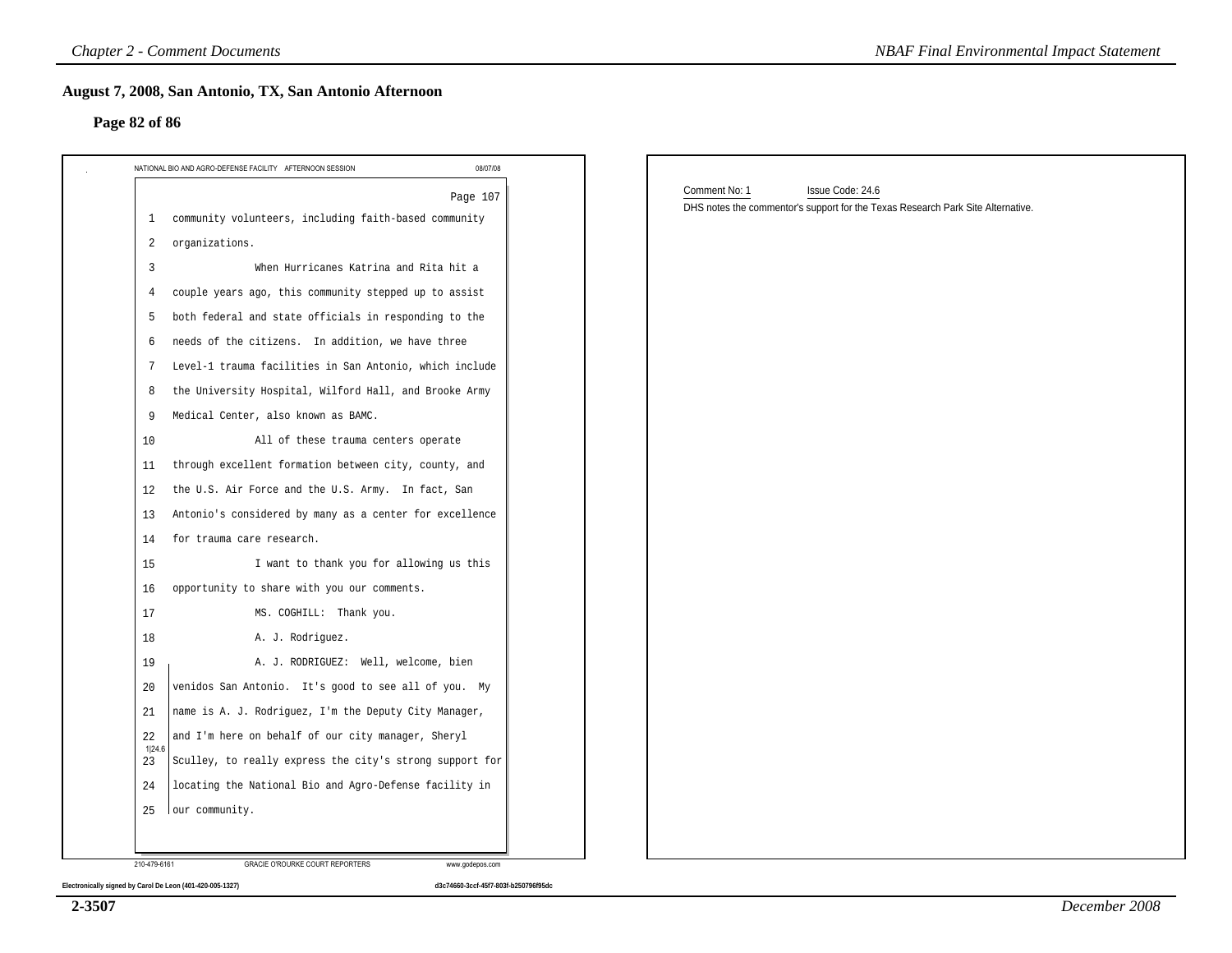#### **Page 83 of 86**

|                | Page 108                                                 |
|----------------|----------------------------------------------------------|
| $\mathbf{1}$   | San Antonio is committed to being to                     |
| $\overline{2}$ | selected as the preferred choice for this cutting edge   |
| 3              | project, and we are honored to be among the five sites   |
| 4              | that are still competing for such a prestigious research |
| 5              | facility. I can assure you that the City of San Antonio  |
| 6              | is fully behind the effort to locate this facility in    |
| 7              | our community.                                           |
| 8              | Over the past two years, our City Council                |
| 9              | has approved 150,000 to support the efforts of the Texas |
| 10             | Bio and Agro-Defense Consortium. The city's also         |
| 11             | committed up to \$10 million toward the infrastructure   |
| 12<br>24.6 con | requirements for the construction of the actual facility |
| 13             | in San Antonio, subject, of course, to the approval by   |
| 14             | our City Council.                                        |
| 15             | Our commitment to the development of the                 |
| 16             | bio-technology and health care industry in the San       |
| 17             | Antonio has been a long-standing one. It was the city    |
| 18             | which led the efforts to establish the Texas Research    |
| 19             | Park in 1989 by investing 7.3 million for the Park's     |
| 20             | infrastructure, and we continue to invest in projects at |
| 21             | the Park.                                                |
| 22             | Since that time, the bio-technology                      |
| 23             | health care industry has been become one of our largest, |
| 24             | employing almost 113,000 people and registering an       |
| 25             | annual economic impact of 15.3 billion. Furthermore,     |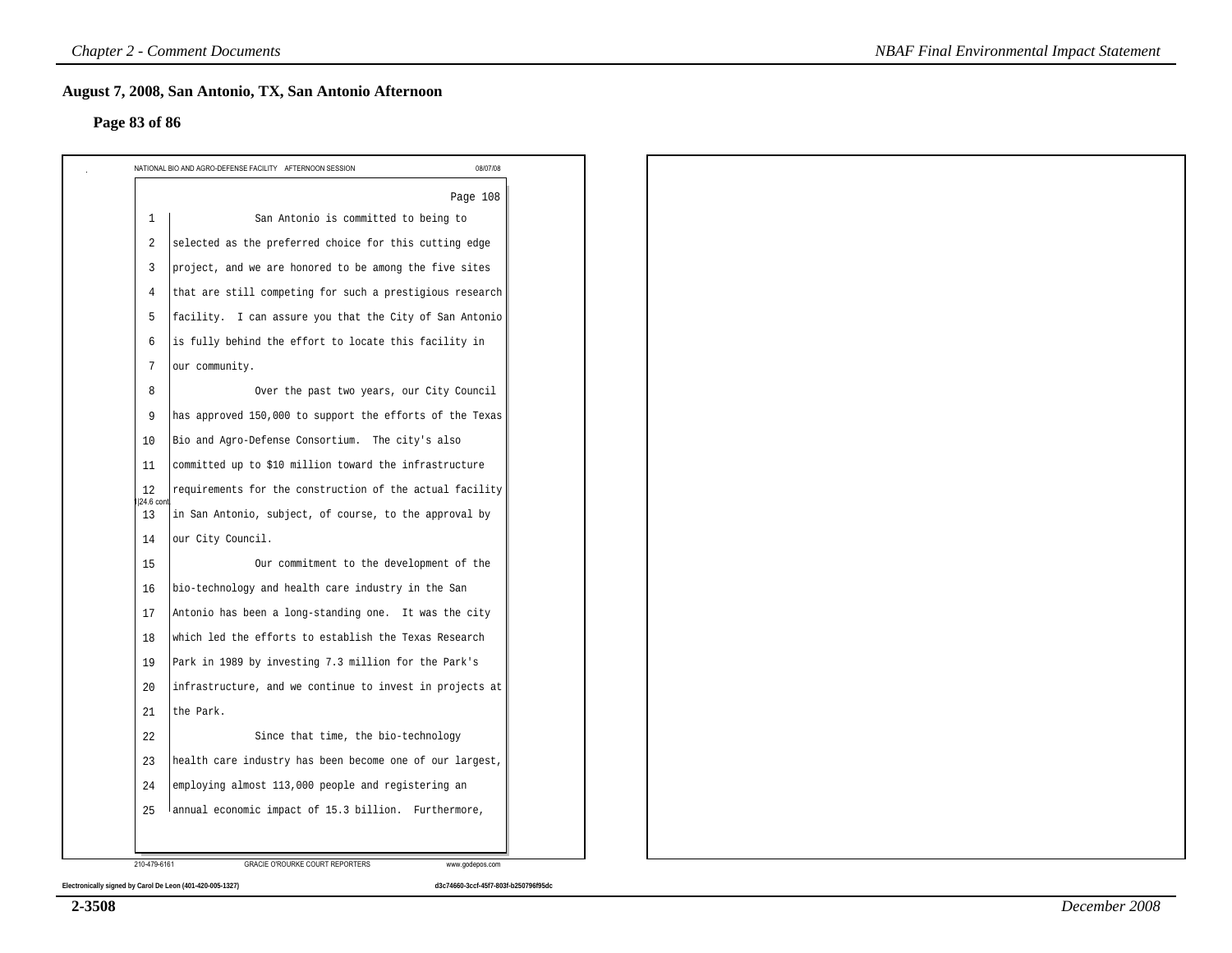#### **Page 84 of 86**

|                | Page 109                                                 |  |  |  |
|----------------|----------------------------------------------------------|--|--|--|
| 1              | San Antonio has long been the home of army medicine.     |  |  |  |
| 2              | With the ongoing changes from the last round of base     |  |  |  |
| 3              | closures and realignment activity, San Antonio will soon |  |  |  |
| 4              | become the center for all Department of Defense enlisted |  |  |  |
| 5              | medical training and the location of one of only two DOD |  |  |  |
| 6              | regional medical centers.                                |  |  |  |
| 7              | Fort Sam Houston also is the location of                 |  |  |  |
| 8              | the Center for Battlefield Health and Trauma, making our |  |  |  |
| 9              | city a center of excellence for trauma care and trauma   |  |  |  |
| 10             | research.                                                |  |  |  |
| 11             | There are many other world-class research                |  |  |  |
| 12             | and medical facilities located in San Antonio, such as   |  |  |  |
| 13             | the University of Texas Health Science Center, the       |  |  |  |
| 14             | Southwest Foundation for Bio Medical Research, Southwest |  |  |  |
| 15             | Research Institute, and the Cancer Therapy and Research  |  |  |  |
| 16             | Center. It's also worth mentioning that the Southwest    |  |  |  |
| 17<br>24.6 con | Foundation for Bio-Medical Research is also the location |  |  |  |
| 18             | of one of only three functioning Bio-Safety Level-4 labs |  |  |  |
| 19             | and the only private one in the country.                 |  |  |  |
| 20             | The research done by these labs is fully                 |  |  |  |
| 21             | accepted by the community and has an impeccable safety   |  |  |  |
| 22             | record. Furthermore, this lab along with the other labs  |  |  |  |
| 23             | at the Southwest Foundation were designed and built by   |  |  |  |
| 24             | San Antonio companies, so we also have the local         |  |  |  |
| 25             | capability for construction of such facilities.          |  |  |  |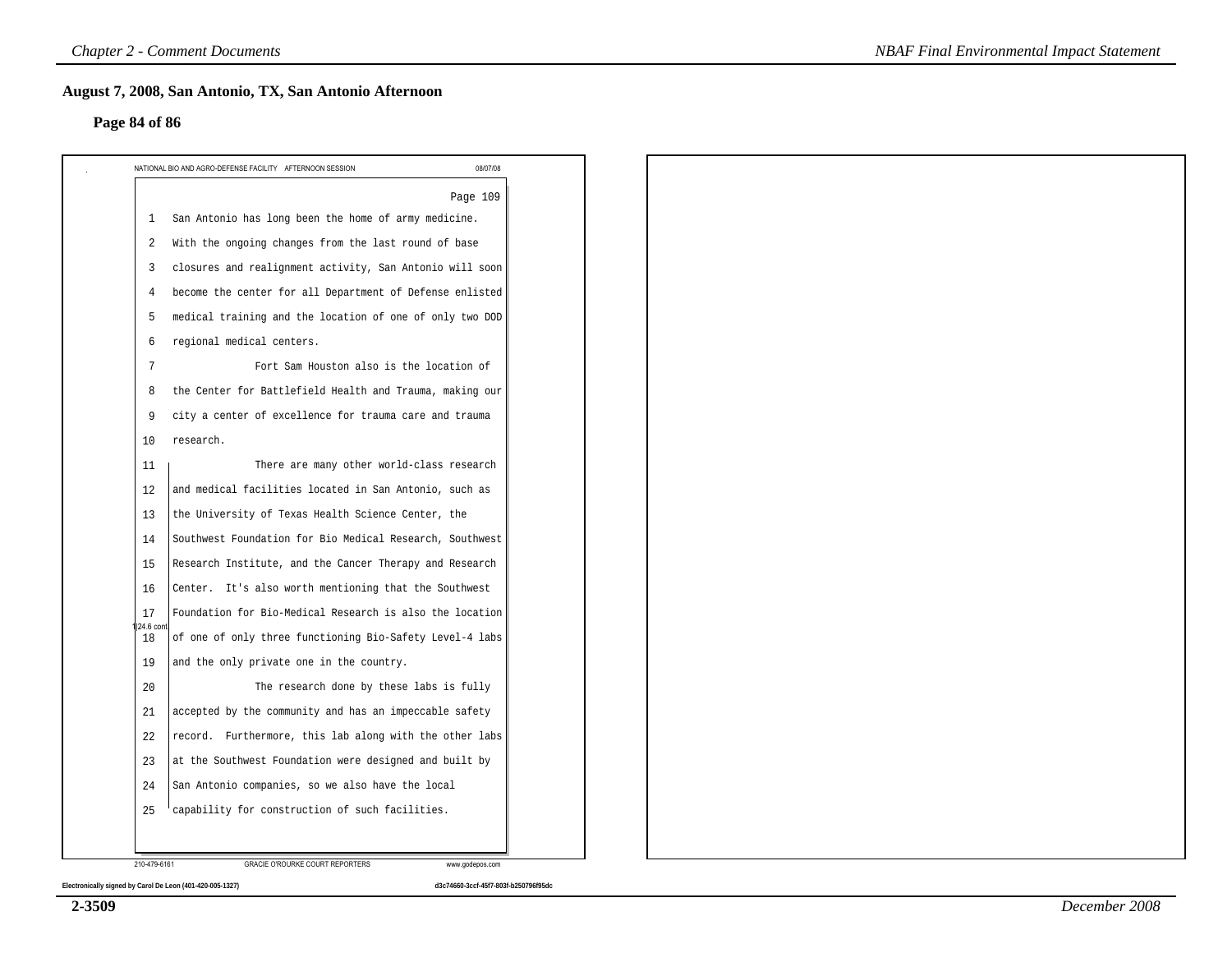#### **Page 85 of 86**

|                 | NATIONAL BIO AND AGRO-DEFENSE FACILITY AFTERNOON SESSION<br>08/07/08 |
|-----------------|----------------------------------------------------------------------|
|                 | Page 110                                                             |
| $\mathbf{1}$    | The presence of these great institutions                             |
| 2               | in San Antonio, along with excellent public                          |
| $\overline{3}$  | infrastructure, extremely competitive utility rates, a               |
| 4               | deep and sustainable pool of qualified workers, and a                |
| 5               | quality of life that is second to none makes us                      |
| 24.6 cor<br>6   | confident that our city is the ideal location for this               |
| $7\phantom{.0}$ | facility.                                                            |
| 8               | Again, the City of San Antonio wants to                              |
| 9               | echo its strong commitment to bringing this research                 |
| 10              | facility to our world-class city. Thank you so much.                 |
| 11              | MS. COGHILL: Thank you. At this point                                |
| 12              | in time, that closes the formal comment period for this              |
| 13              | afternoon's meeting. I'd like to turn it back over to                |
| 14              | Jamie.                                                               |
| 15              | MR. JOHNSON: Thank you, Catherine. I                                 |
| 16              | want to thank everyone again for their comments, taking              |
| 17              | time out of your schedules, to attend the meeting and                |
| 18              | provide its input on the Draft EIS and making sure we've             |
| 19              | got all that information.                                            |
| 20              | If you think of a comment later, again,                              |
| 21              | you can submit it by August 25th. It should be                       |
| 22              | addressed to and responded in the final EIS, and, again,             |
| 23              | using any of the mechanisms that you see here on the                 |
| 24              | slide.                                                               |
| 25              | So with that I will adjourn the meeting                              |
|                 |                                                                      |
| 210-479-6161    | GRACIE O'ROURKE COURT REPORTERS<br>www.godepos.com                   |